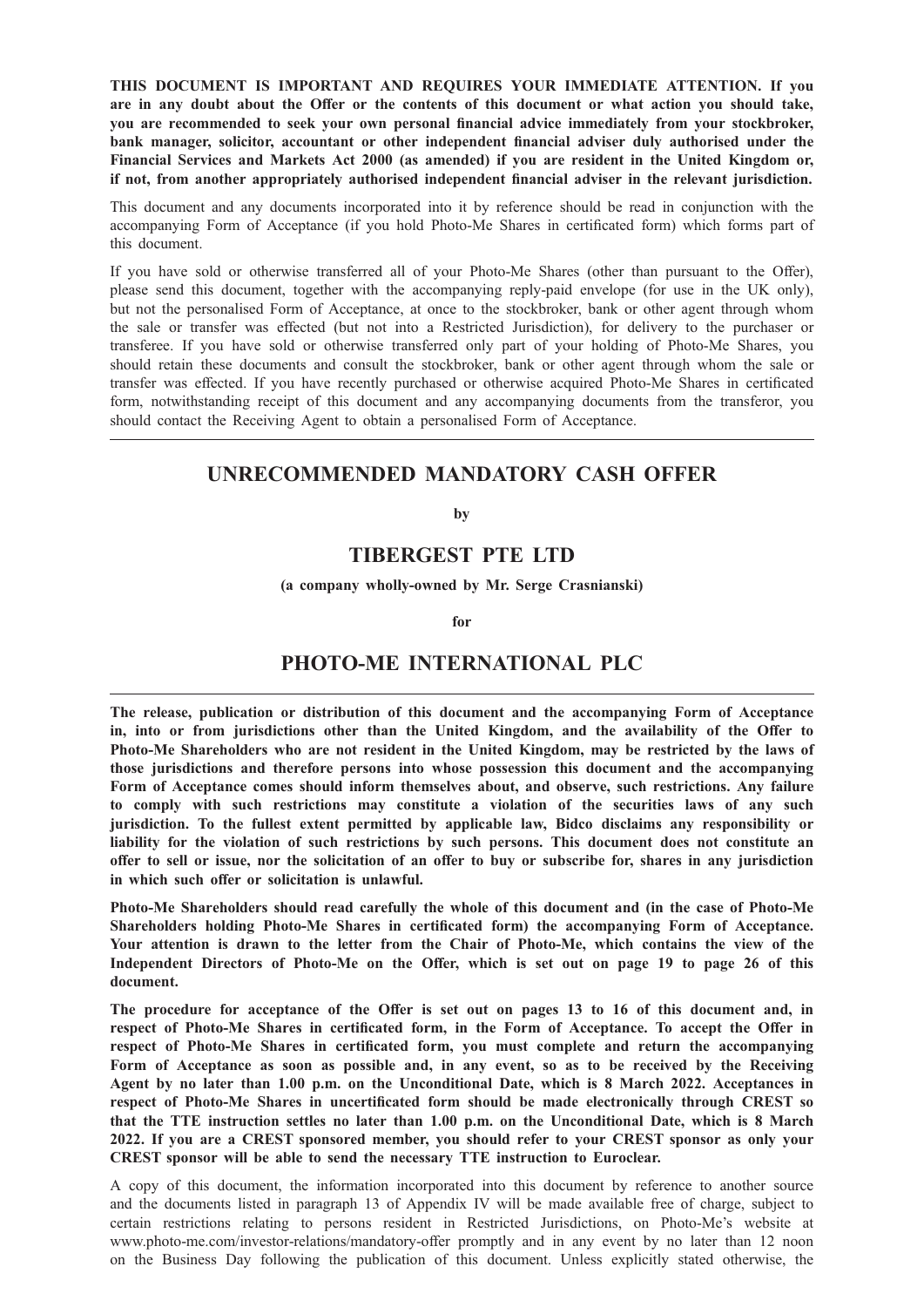content of the website referred to in this document is not incorporated into and does not form part of this document.

Subject to certain restrictions in relation to persons in any Restricted Jurisdiction, you may request a hard copy of this document (and any information incorporated into it by reference to another source) by contacting the Receiving Agent, Link Group, Corporate Actions on 0371 664 0321. Calls are charged at the standard geographic rate and will vary by provider. Calls outside the United Kingdom will be charged at the applicable international rate. The helpline is open between 9 a.m. – 5.30 p.m., Monday to Friday excluding public holidays in England and Wales. Please note that Link Group cannot provide any financial, legal or tax advice and calls may be recorded and monitored for security and training purposes.

A hard copy of this document (and any information incorporated into it by reference to another source) will not be sent to you unless you have previously notified Photo-Me's registrars, Link Group, that you wished to receive all documents in hard copy form or unless requested in accordance with the procedure set out above.

# Capitalised words and phrases used in this document shall have the meanings given to them in Appendix V.

If you have any questions about this document or the accompanying document(s) or are in any doubt as to how to complete the Form of Acceptance (if you hold Photo-Me Shares in certificated form), please call the Receiving Agent, Link Group, Corporate Actions on 0371 664 0321. Calls are charged at the standard geographic rate and will vary by provider. Calls outside the United Kingdom will be charged at the applicable international rate. The helpline is open between  $9 \text{ a.m.} - 5.30 \text{ p.m.,}$  Monday to Friday excluding public holidays in England and Wales. Please note that Link Group cannot provide any financial, legal or tax advice and calls may be recorded and monitored for security and training purposes.

BNP Paribas is authorised and regulated by the European Central Bank and the Autorité de Contrôle Prudentiel et de Résolution, France. In the United Kingdom, BNP Paribas is deemed authorised by the PRA with deemed variation of permission, and is subject to regulation by the FCA and limited regulation by the PRA. Details of the Temporary Permissions Regime which allows EEA-based firms to operate in the UK for a limited period while seeking full authorisation are available on the FCA's website. BNP Paribas London Branch is registered in the UK under number FC13447 and UK establishment number BR000170 and its UK establishment office address is 10 Harewood Avenue, London NW1 6AA. BNP Paribas is acting exclusively for Bidco and Mr. Serge Crasnianski and no one else in connection with the matters referred to in this document and will not be responsible to anyone other than Bidco and Mr. Serge Crasnianski for providing the protections afforded to clients of BNP Paribas nor for giving advice in connection with matters referred to in this document. Neither BNP Paribas nor any of its subsidiaries or affiliates owes or accepts any duty, liability or responsibility whatsoever (whether direct or indirect, whether in contract, in tort, under statute or otherwise) to any person who is not a client of BNP Paribas in connection with this document or any matter referred to herein.

finnCap Ltd which is regulated in the United Kingdom by the FCA is acting for Photo-Me in relation to the matters described in this document and will not be responsible to anyone other than Photo-Me for providing the protections afforded to clients of finnCap or for providing advice in relation to any other matters referred to in this document. Neither finnCap nor any of its subsidiaries, affiliates or branches owes or accepts any duty, liability or responsibility whatsoever (whether direct, indirect, consequential, whether in contract, in tort, under statute or otherwise) to any person who is not a client of finnCap in connection with this document, any statement contained in this document or otherwise.

#### IMPORTANT NOTICE

This document has been prepared in accordance with English law and the Takeover Code and information disclosed may not be the same as that which would have been prepared in accordance with the laws of jurisdictions outside England. The statements contained in this document are not to be construed as legal, business, financial or tax advice. If you are in any doubt about the contents of this document, you should consult your own legal adviser, financial adviser or tax adviser for legal, business, financial or tax advice.

No person has been authorised to make any representations on behalf of Photo-Me or Bidco concerning the Offer which are inconsistent with the statements contained in this document and any such representations, if made, may not be relied upon as having been so authorised.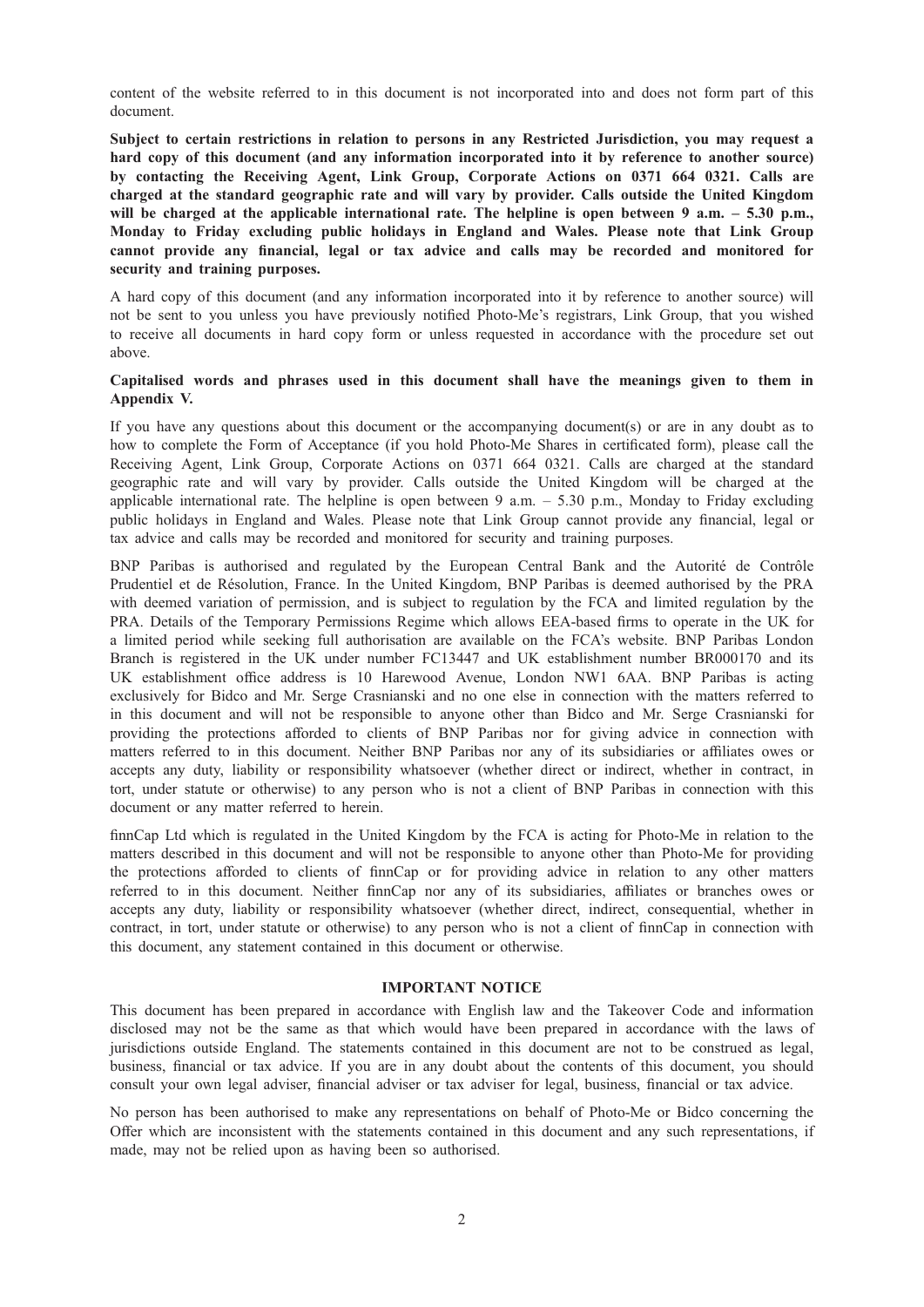The statements contained in this document are made as at the date of this document, unless some other time is specified in relation to them, and service of this document shall not give rise to any implication that there has been no change in the facts set out in this document since such date. Nothing contained in this document shall be deemed to be a forecast, projection or estimate of the future financial performance of Photo-Me except where otherwise expressly stated. Neither Bidco nor Photo-Me intends, or undertakes any obligation, to update information contained in this document, except as required by applicable law, the Takeover Code or other regulation.

## Overseas Shareholders

This document has been prepared in accordance with English law and regulation (including the Takeover Code, the Market Abuse Regulation and the Disclosure and Transparency Rules) and information disclosed may not be the same as that which would have been disclosed if this document had been prepared in accordance with the laws of jurisdictions outside of England and Wales.

The Offer is subject to the applicable rules and regulations of the FCA, the London Stock Exchange and the Takeover Code.

The release, publication or distribution of this document in, and the availability of the Offer to persons who are residents, citizens or nationals of, jurisdictions other than the United Kingdom may be restricted by laws and/or regulations of those jurisdictions. Therefore any persons who are subject to the laws and regulations of any jurisdiction other than the United Kingdom should inform themselves about and observe any applicable requirements in their jurisdiction. Any failure to comply with the applicable requirements may constitute a violation of the laws and/or regulations of any such jurisdiction. To the fullest extent permitted by applicable law, the companies and persons involved in the Offer disclaim any responsibility or liability for the violation of such restriction by any person.

Unless otherwise determined by Bidco or required by the Takeover Code and permitted by applicable law and regulation, the Offer is not being, and will not be, made available, directly or indirectly, in or into, or by use of mails of, or by any other means or instrumentality (including, but not limited to, by mail, telephonically or electronically by way of internet, facsimile, telex or otherwise) of interstate or foreign commerce of, or any facilities of a national, state or other securities exchange of any Restricted Jurisdiction, and the Offer will not be capable of acceptance by any such use, means, instrumentality or otherwise or from within any such Restricted Jurisdiction.

Accordingly, unless otherwise determined by Bidco or required by the Takeover Code and permitted by applicable law and regulation, copies of this document and formal documents relating to the Offer will not be, and must not be, directly or indirectly, mailed, transmitted or otherwise forwarded, distributed or sent in, into or from any Restricted Jurisdiction and persons receiving this document (including, without limitation, agents, custodians, nominees and trustees) must not, directly or indirectly, mail or otherwise forward, distribute or send it in, into or from such jurisdiction. Any person (including, without limitation, any agent, custodian, nominee and trustee) who would, or otherwise intends to, or who may have a contractual or legal obligation to, forward this document and/or any other related document to any jurisdiction outside the United Kingdom should inform themselves of, and observe, any applicable legal or regulatory requirements of their jurisdiction.

Further information for Overseas Shareholders is set out in paragraph 12 of Part 1 of this document. Any person (including, without limitation, any agent, custodian, nominee or trustee) who would, or otherwise intends to, or who may have a contractual or legal obligation to forward this document, together with the accompanying Form of Acceptance, to any jurisdiction outside the United Kingdom should read that paragraph.

#### Important Notice to US holders of Photo-Me Shares

The Offer relates to the shares of an English company and is being made by means of a contractual takeover offer under the Takeover Code and under the laws of England and Wales. The Offer is made in the United States pursuant to all applicable laws and regulations, including, to the extent applicable, Section 14(e) and Regulation 14E under the US Exchange Act and otherwise in accordance with the requirements of the Takeover Code. Accordingly, the Offer is subject to disclosure and other procedural requirements, including with respect to withdrawal rights, offer timetable, settlement procedures and timing of payments that are different from those applicable under US domestic tender offer procedures and law. The Offer is made in the United States by Bidco and no one else.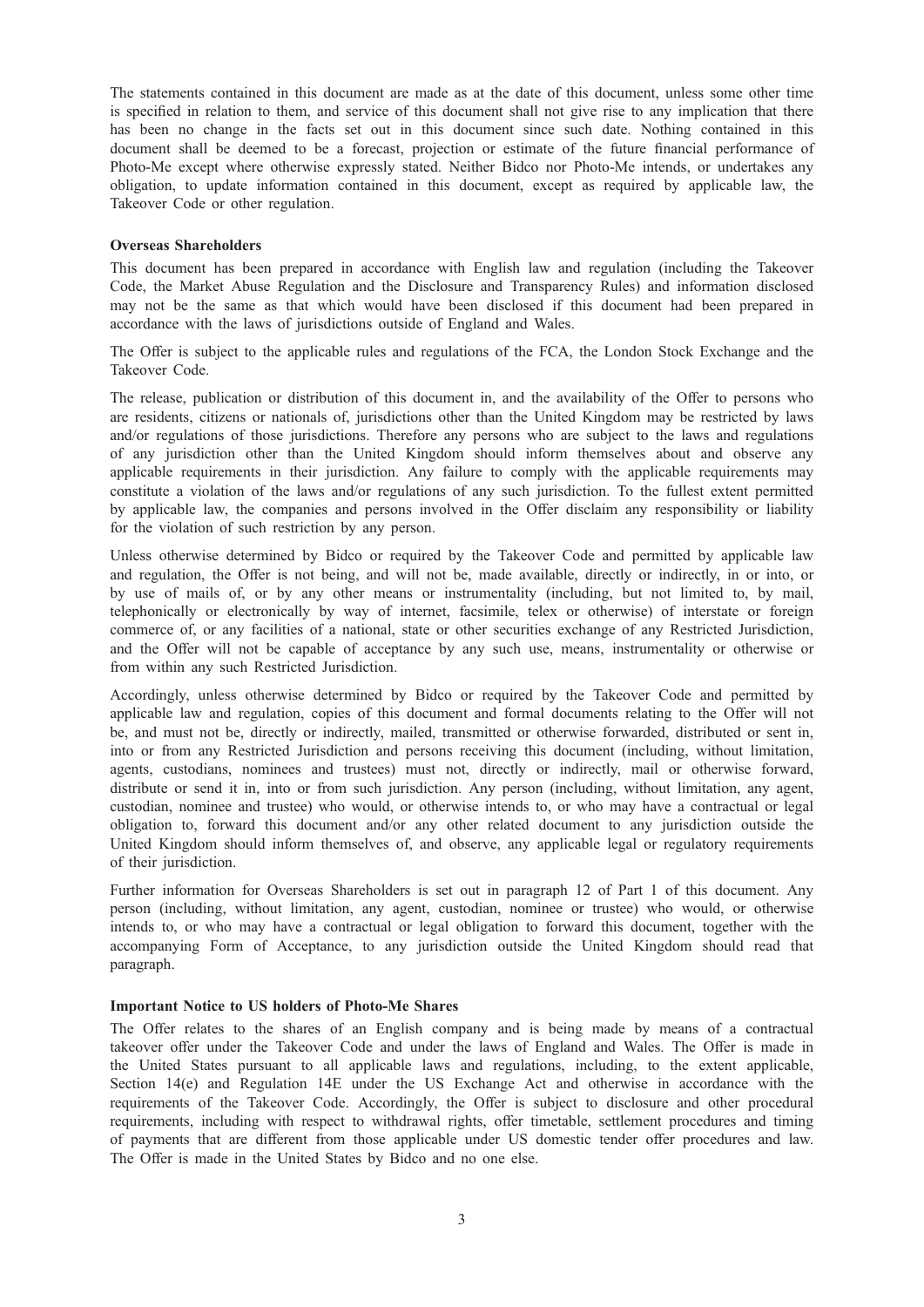Furthermore, the payment and settlement procedures with respect to the Offer comply with the relevant United Kingdom rules, which differ from US payment and settlement procedures, particularly with regard to the date of payment of consideration.

In accordance with, and to the extent permitted by, the Takeover Code and normal UK market practice, BNP Paribas and their respective affiliates may continue to act as exempt principal traders or exempt market makers in Photo-Me Shares on the London Stock Exchange and will engage in certain other purchasing activities consistent with their respective normal and usual practice and applicable law, as permitted by Rule 14e-5(b)(9) under the US Exchange Act.

In addition, Bidco, its affiliates, their advisers, and the nominees or brokers (acting as agents) may make certain purchases of, or arrangements to purchase, shares in Photo-Me outside the Offer, such as in open market purchases or privately negotiated purchases, during the period in which the Offer remains open for acceptance. If such purchases or arrangements to purchase were to be made, they would be made outside the US and would comply with applicable law, including United Kingdom laws and the US Exchange Act. Any such purchases by Bidco or its affiliates will not be made at prices higher than the price of the Offer provided in this document unless the price of the Offer is increased accordingly. Any information about such purchases or arrangements to purchase shall be disclosed as required under United Kingdom laws and will be available to all investors (including US investors) via the Regulatory Information Service on www.londonstockexchange.com. To the extent that such information is required to be publicly disclosed in the United Kingdom in accordance with applicable regulatory requirements, this information will, as applicable, also be publicly disclosed in the United States.

The financial statements and all financial information included in this document have been prepared in accordance with accounting standards applicable in the United Kingdom and thus may not be comparable to financial statements and information of US companies or companies whose financial statements are prepared in accordance with generally accepted accounting principles in the US ("US GAAP"). US GAAP differs in certain significant respects from accounting standards applicable in the United Kingdom. None of the financial information in this document has been audited in accordance with auditing standards generally accepted in the United States or the auditing standards of the Public Company Accounting Oversight Board (United States).

Neither the Offer nor this document have been approved or disapproved by the Securities and Exchange Commission, any state securities commission in the United States or any other US regulatory authority, nor have such authorities passed upon or determined the adequacy or accuracy of the information contained in this document or the merits of this Offer. Any representation to the contrary is a criminal offence in the US.

The receipt of cash by a US holder as consideration for the transfer of its Photo-Me Shares pursuant to the Offer will likely be a taxable transaction for US federal income tax purposes and under applicable US state and local, as well as foreign and other, tax laws. Each US holder of Photo-Me Shares is urged to consult their independent professional adviser immediately regarding the tax consequences of the Offer applicable to him or her.

#### Forward-looking statements

This document (including information incorporated by reference in this document), oral statements made regarding the Offer, and other information published by Bidco and Photo-Me contains statements which are, or may be deemed to be, "forward-looking statements". Forward-looking statements are prospective in nature and are not based on historical facts, but rather on current expectations and projections of the management of Bidco and Photo-Me about future events, and are therefore subject to risks and uncertainties which could cause actual results to differ materially from the future results expressed or implied by the forward-looking statements.

The forward-looking statements contained in this document include statements relating to the expected effects of the Offer on Bidco and Photo-Me (including their future prospects, developments and business strategies), the expected timing and scope of the Offer and other statements other than historical facts. Often, but not always, forward-looking statements can be identified by the use of forward-looking words such as "plans", "expects" or "does not expect", "is expected", "is subject to", "budget", "projects", "strategy", "scheduled", "estimates", "forecasts", "intends", "anticipates" or "does not anticipate", or "believes", or variations of such words and phrases or statements that certain actions, events or results "may", "could", "should", "would", "might" or "will" be taken, occur or be achieved. Forward-looking statements may include statements relating to the following: (i) future capital expenditures, expenses, revenues, earnings, synergies, economic performance, indebtedness, financial condition, dividend policy,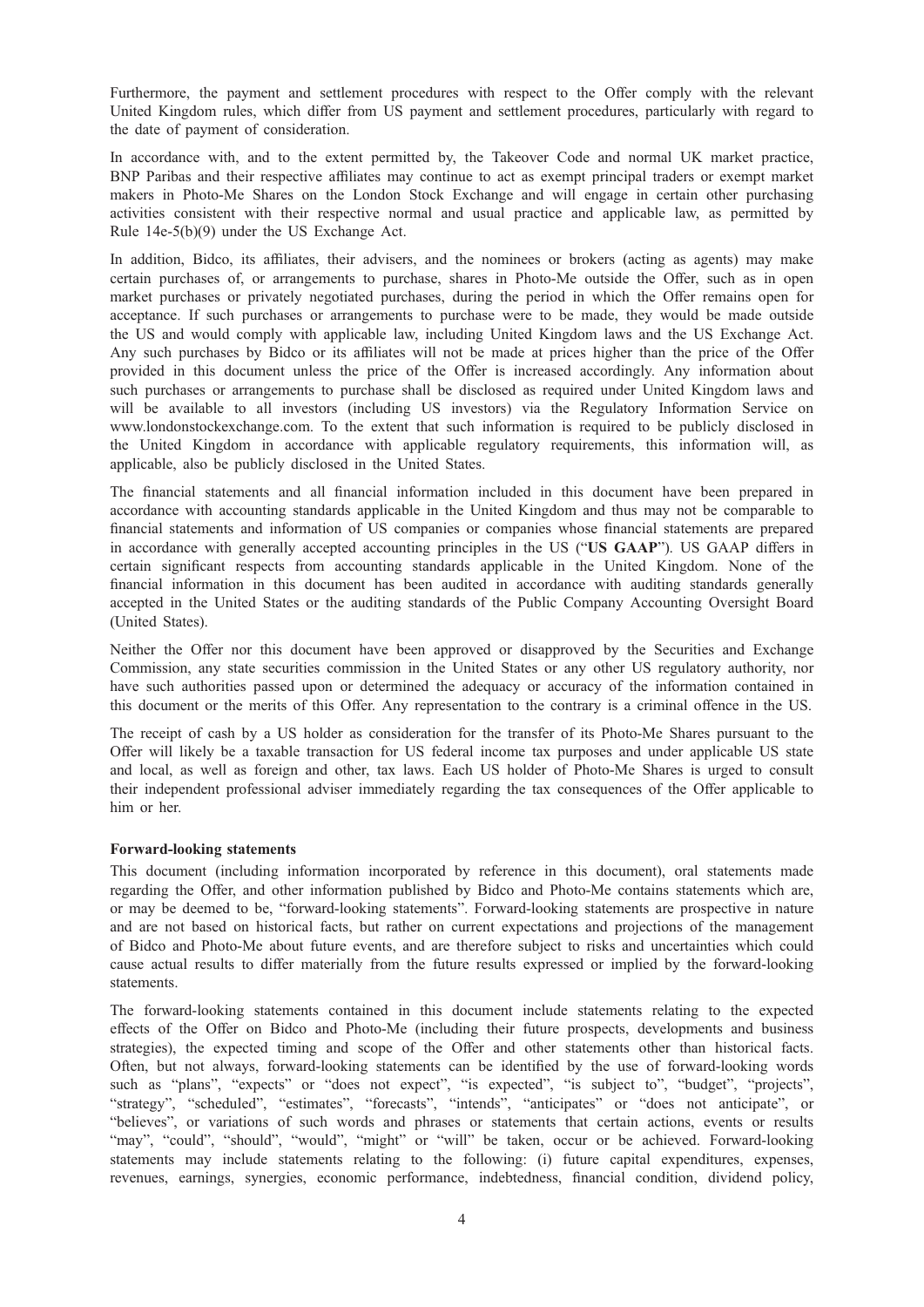losses and future prospects; (ii) business and management strategies and the expansion and growth of Bidco's or Photo-Me's operations and potential synergies resulting from the Offer; and (iii) the effects of global economic conditions and governmental regulation on Bidco's or Photo-Me's business. Although Bidco and Photo-Me believes that the expectations reflected in such forward-looking statements are reasonable, Bidco and Photo-Me can give no assurance that such expectations will prove to be correct. By their nature, forward-looking statements involve risk and uncertainty because they relate to events and depend on circumstances that will occur in the future. There are a number of factors that could cause actual results and developments to differ materially from those expressed or implied by such forward-looking statements.

These factors include, but are not limited to the ability to complete the Acquisition; the ability to obtain requisite regulatory and shareholder approvals and the satisfaction of other Conditions on the proposed terms and schedule; future market conditions; changes in general economic and business conditions; the behaviour of other market participants; the anticipated benefits from the Acquisition not being realised as a result of changes in general economic and market conditions in the countries in which Bidco and Photo-Me operate, weak, volatile or illiquid capital and/or credit markets; changes in tax rates; interest rate and currency value fluctuations; the degree of competition in the geographic and business areas in which Bidco and Photo-Me operate; and changes in laws or in supervisory expectations or requirements. Other unknown or unpredictable factors could cause actual results to differ materially from those in the forward-looking statements. Such forward-looking statements should therefore be construed in the light of such factors. Neither Bidco nor Photo-Me, nor any of their respective associates or directors, officers or advisers, provides any representation, assurance or guarantee that the occurrence of the events expressed or implied in any forward-looking statements in this document will actually occur. You are cautioned not to place any reliance on these forward-looking statements. Other than in accordance with their legal or regulatory obligations, neither Bidco nor Photo-Me is under any obligation, and Bidco and Photo-Me expressly disclaims any intention or obligation, to update or revise any forward-looking statements, whether as a result of new information, future events or otherwise.

#### No profit forecasts, estimates or quantified benefits statements

Other than the FY2021 Profit Estimate, no statement in this document is intended, or is to be construed, as a profit forecast, profit estimate or quantified benefits statement for any period and no statement in this document should be interpreted to mean that earnings or earnings per share for Photo-Me for the current or future financial years would necessarily match or exceed the historical published earnings or earnings per share for Photo-Me.

# Disclosure requirements of the Takeover Code

Under Rule 8.3(a) of the Takeover Code, any person who is interested in 1% or more of any class of relevant securities of an offeree company or of any securities exchange offeror (being any offeror other than an offeror in respect of which it has been announced that its offer is, or is likely to be, solely in cash) must make an Opening Position Disclosure following the commencement of the offer period and, if later, following the announcement in which any securities exchange offeror is first identified. An Opening Position Disclosure must contain details of the person's interests and short positions in, and rights to subscribe for, any relevant securities of each of (i) the offeree company and (ii) any securities exchange offeror(s). An Opening Position Disclosure by a person to whom Rule 8.3(a) applies must be made by no later than 3.30 pm (London time) on the 10th business day following the commencement of the offer period and, if appropriate, by no later than 3.30 pm (London time) on the 10th business day following the announcement in which any securities exchange offeror is first identified. Relevant persons who deal in the relevant securities of the offeree company or of a securities exchange offeror prior to the deadline for making an Opening Position Disclosure must instead make a Dealing Disclosure.

Under Rule 8.3(b) of the Takeover Code, any person who is, or becomes, interested in 1% or more of any class of relevant securities of the offeree company or of any securities exchange offeror must make a Dealing Disclosure if the person deals in any relevant securities of the offeree company or of any securities exchange offeror. A Dealing Disclosure must contain details of the dealing concerned and of the person's interests and short positions in, and rights to subscribe for, any relevant securities of each of (i) the offeree company and (ii) any securities exchange offeror(s), save to the extent that these details have previously been disclosed under Rule 8. A Dealing Disclosure by a person to whom Rule 8.3(b) applies must be made by no later than 3.30 pm (London time) on the business day following the date of the relevant dealing.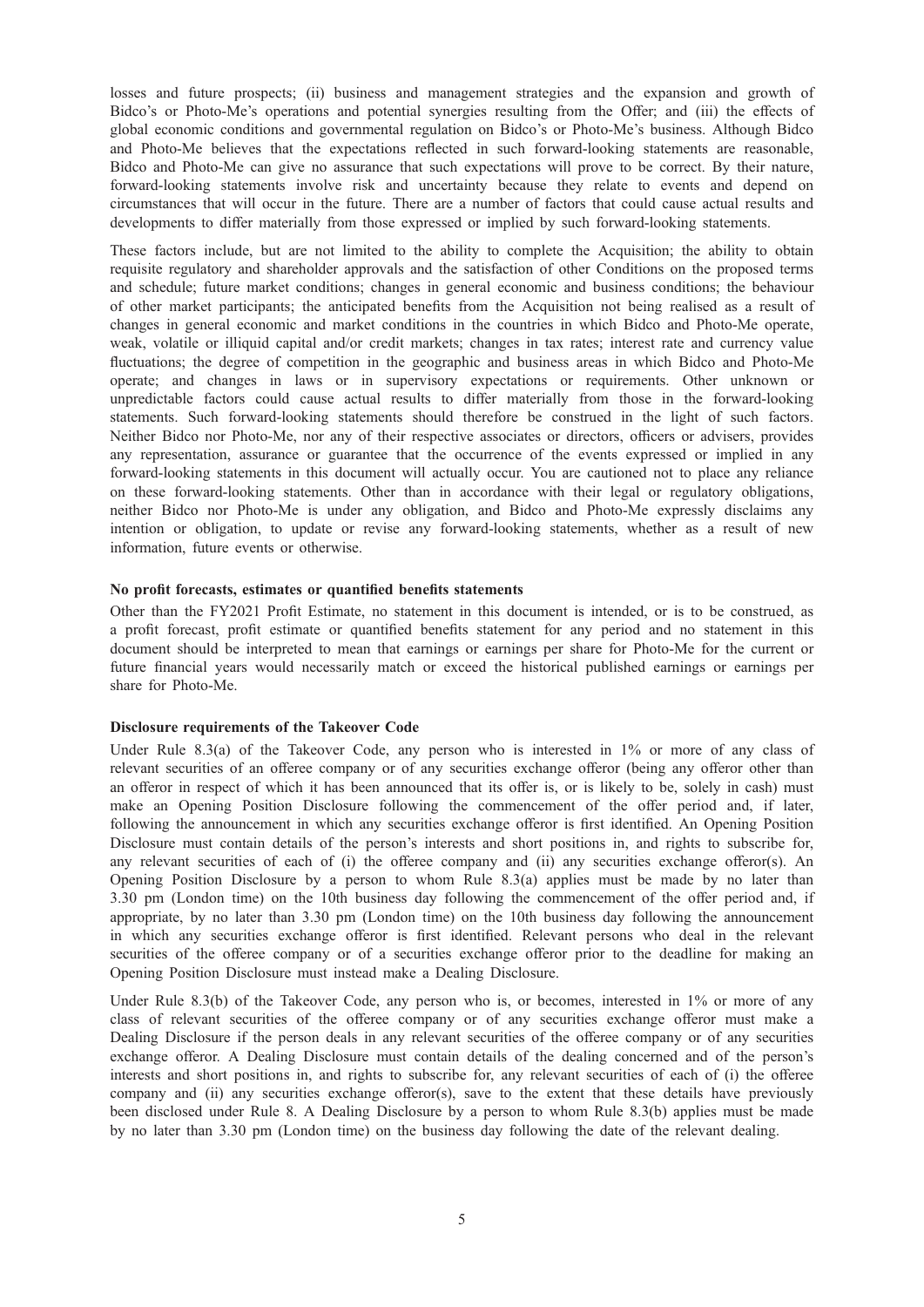If two or more persons act together pursuant to an agreement or understanding, whether formal or informal, to acquire or control an interest in relevant securities of an offeree company or a securities exchange offeror, they will be deemed to be a single person for the purpose of Rule 8.3.

Opening Position Disclosures must also be made by the offeree company and by any offeror and Dealing Disclosures must also be made by the offeree company, by any offeror and by any persons acting in concert with any of them (see Rules 8.1, 8.2 and 8.4).

Details of the offeree and offeror companies in respect of whose relevant securities Opening Position Disclosures and Dealing Disclosures must be made can be found in the Disclosure Table on the Takeover Panel's website at www.thetakeoverpanel.org.uk, including details of the number of relevant securities in issue, when the offer period commenced and when any offeror was first identified. You should contact the Panel's Market Surveillance Unit on +44 (0)20 7638 0129 if you are in any doubt as to whether you are required to make an Opening Position Disclosure or a Dealing Disclosure.

#### Information relating to Photo-Me Shareholders

Please be aware that addresses, electronic addresses and certain information provided by Photo-Me Shareholders, persons with information rights and other relevant persons for the receipt of communications from Photo-Me may be provided to Bidco during the Offer Period as requested under Section 4 of Appendix 4 of the Takeover Code.

# Rounding

Certain figures included in this document have been subjected to rounding adjustments. Accordingly, figures shown for the same category presented in different tables or forms may vary slightly and figures shown as totals in certain tables or forms may not be an arithmetic aggregation of the figures that precede them.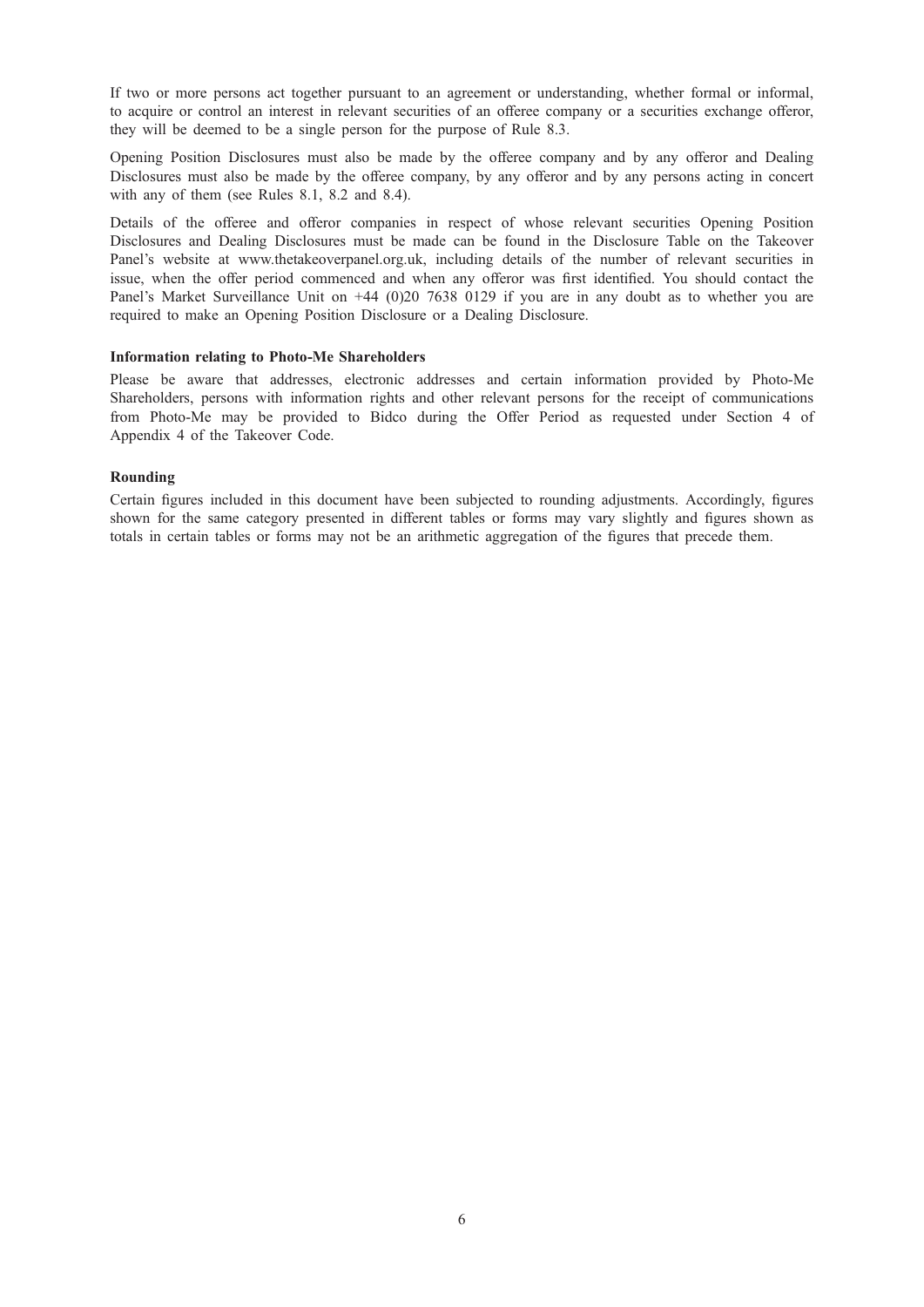# ACTION TO BE TAKEN IF YOU WISH TO ACCEPT THE OFFER:

- (A) IF YOU HOLD PHOTO-ME SHARES IN CERTIFICATED FORM, YOU SHOULD COMPLETE THE ACCOMPANYING FORM OF ACCEPTANCE IN ACCORDANCE WITH THE INSTRUCTIONS PRINTED THEREON. THE COMPLETED FORM OF ACCEPTANCE, TOGETHER WITH YOUR SHARE CERTIFICATE(S) AND/OR OTHER DOCUMENT(S) OF TITLE SHOULD BE RETURNED AS SOON AS POSSIBLE BY POST OR (DURING NORMAL BUSINESS HOURS ONLY) BY HAND TO THE RECEIVING AGENT AT LINK GROUP, CORPORATE ACTIONS, 10TH FLOOR, CENTRAL SQUARE, 29 WELLINGTON STREET, LEEDS, LS1 4DL, SO AS TO ARRIVE NO LATER THAN 1.00 P.M. ON 8 MARCH 2022. A REPLY-PAID ENVELOPE IS ENCLOSED FOR USE IN THE UNITED KINGDOM. IF YOU ARE POSTING IN THE UNITED KINGDOM, THE ENCLOSED REPLY-PAID ENVELOPE HAS BEEN PROVIDED FOR YOUR CONVENIENCE.
- (B) IF YOU HOLD YOUR PHOTO-ME SHARES IN UNCERTIFICATED FORM, THAT IS, IN CREST, YOU SHOULD READ PARAGRAPH 14.2 OF PART 1 OF THIS DOCUMENT AND ENSURE THAT AN ELECTRONIC ACCEPTANCE IS MADE BY YOU OR ON YOUR BEHALF AND THAT SETTLEMENT IS MADE NO LATER THAN 1.00 P.M. ON 8 MARCH 2022. IF YOU HOLD YOUR PHOTO-ME SHARES AS A CREST SPONSORED MEMBER, YOU SHOULD REFER TO YOUR CREST SPONSOR AS ONLY YOUR CREST SPONSOR WILL BE ABLE TO SEND THE NECESSARY TTE INSTRUCTION TO EUROCLEAR.

IF YOU REQUIRE ASSISTANCE IN COMPLETING YOUR FORM OF ACCEPTANCE (OR WISH TO OBTAIN AN ADDITIONAL FORM OF ACCEPTANCE) OR HAVE QUESTIONS IN RELATION TO MAKING AN ELECTRONIC ACCEPTANCE, PLEASE CONTACT THE RECEIVING AGENT, LINK GROUP, CORPORATE ACTIONS ON 0371 664 0321. CALLS ARE CHARGED AT THE STANDARD GEOGRAPHIC RATE AND WILL VARY BY PROVIDER. CALLS OUTSIDE THE UNITED KINGDOM WILL BE CHARGED AT THE APPLICABLE INTERNATIONAL RATE. THE HELPLINE IS OPEN BETWEEN 9 A.M. – 5.30 P.M., MONDAY TO FRIDAY EXCLUDING PUBLIC HOLIDAYS IN ENGLAND AND WALES. Please note that Link Group cannot provide any financial, legal or tax advice and calls may be recorded and monitored for security and training purposes.

ALL REFERENCES TO TIME IN THIS DOCUMENT AND IN THE FORM OF ACCEPTANCE ARE TO LONDON TIME.

# Settlement

Subject to the Offer becoming or being declared unconditional, settlement for those Photo-Me Shareholders who have validly accepted the Offer will be effected within 14 calendar days of the Offer becoming or being declared unconditional or, in relation to valid acceptances received after this date, within 14 calendar days of receipt of that acceptance.

This page should be read in conjunction with the rest of this document and, in the case of Photo-Me Shares held in certificated form, the Form of Acceptance. Photo-Me Shareholders are recommended to seek financial advice from their stockbroker, bank manager, solicitor, accountant or other independent financial adviser authorised under the Financial Services and Markets Act 2000 (as amended) if they are resident in the United Kingdom or, if not, from another appropriately authorised independent financial adviser in the relevant jurisdiction.

THE OFFER WILL REMAIN OPEN FOR ACCEPTANCE UNTIL 1.00 P.M. (LONDON TIME) ON THE UNCONDITIONAL DATE, WHICH IS 8 MARCH 2022 (UNLESS BIDCO HAS SET ASIDE THE ACCELERATION STATEMENT IN ACCORDANCE WITH THE TAKEOVER CODE AS SET OUT IN PARAGRAPH 13 OF PART 1 OF THIS DOCUMENT).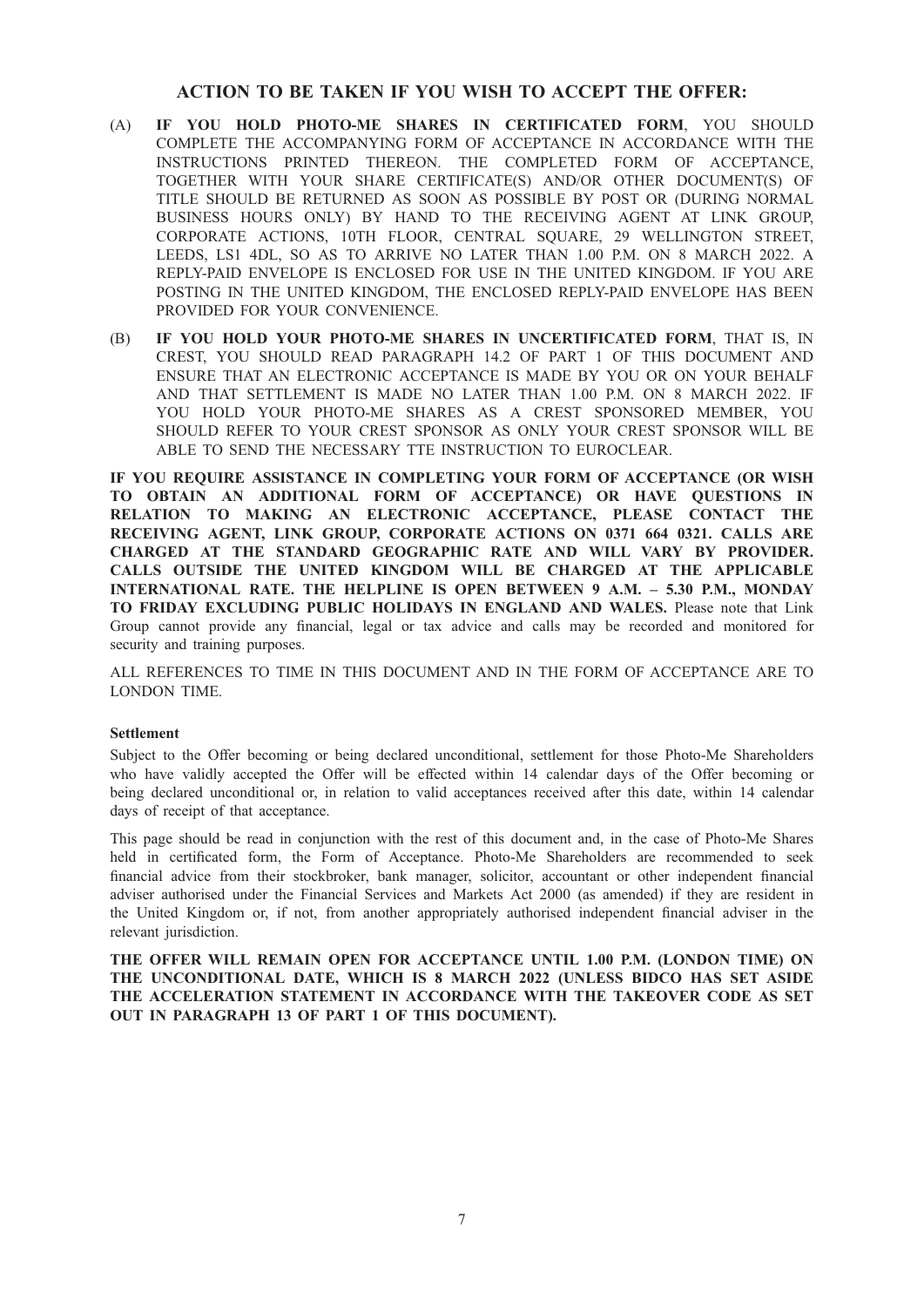# **CONTENTS**

# Page

| 9  |
|----|
| 19 |
| 27 |
| 27 |
| 28 |
| 42 |
| 46 |
| 50 |
| 51 |
| 52 |
| 67 |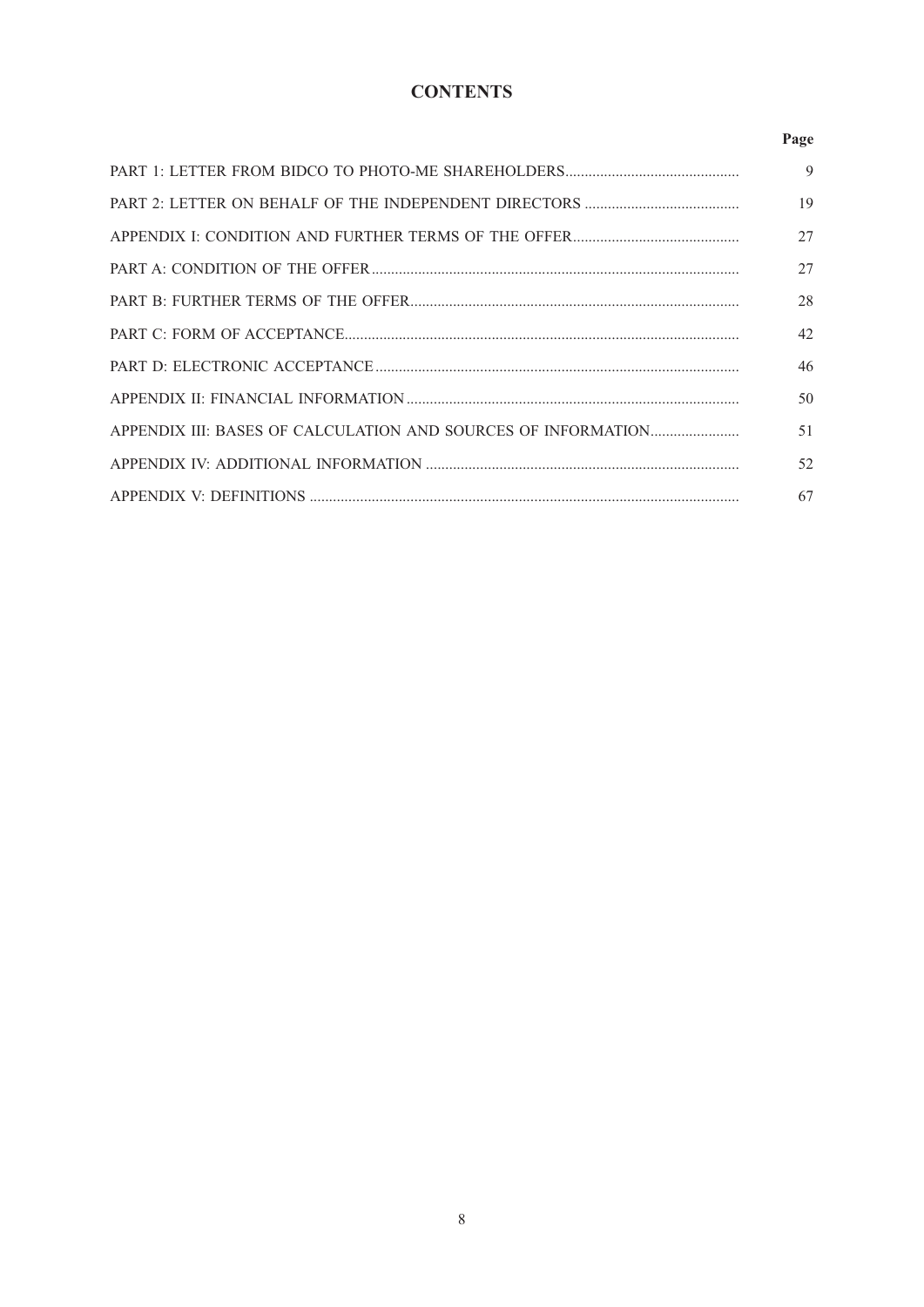# PART 1: LETTER FROM BIDCO TO PHOTO-ME SHAREHOLDERS

15 February 2022

To Photo-Me Shareholders and, for information only, to persons with information rights and any person who holds PF Options and options under the ESOS

Dear Photo-Me Shareholder

# Unrecommended Mandatory Cash Offer for Photo-Me by Bidco, a company wholly-owned by Mr. Serge Crasnianski, the Chief Executive Officer and Deputy Chairman of Photo-Me

#### 1. INTRODUCTION

On 21 January 2022 Tibergest PTE Ltd ("Bidco"), a company wholly-owned by Mr. Serge Crasnianski, announced that it had agreed to acquire 29,111,186 Photo-Me Shares from DDF, which completed on 26 January 2022. Following the Acquisition, Bidco and Mr. Serge Crasnianski now hold, in aggregate, 137,948,596 Photo-Me Shares, representing approximately 36.5 per cent. of the existing issued share capital of Photo-Me. As a result of the Acquisition, under Rule 9 of the Takeover Code, Bidco is required to make a mandatory cash offer for the Photo-Me Shares not already held by Bidco.

The attention of Photo-Me Shareholders who are not resident in the United Kingdom or who are citizens or nationals of other countries is drawn to paragraph 12 of this letter and paragraph 7 of Part B, paragraph (b) of Part C and/or paragraph (b) of Part D of Appendix I to this document and to the relevant provisions of the Form of Acceptance.

This letter, Appendix I to this document and, in the case of Photo-Me Shares held in certificated form, the Form of Acceptance, contain the formal terms and conditions of the Offer for your Photo-Me Shares.

To accept the Offer you must complete, sign and return the Form of Acceptance, or make an Electronic Acceptance, as soon as possible and, in any event, so as to be received or settled by no later than 1.00 p.m. on the Unconditional Date, which is 8 March 2022 (unless Bidco has set aside the Acceleration Statement in accordance with the Takeover Code as set out in paragraph 13 of this Part 1).

#### 2. THE OFFER

Bidco hereby offers to acquire, on the terms and subject to the conditions set out in Appendix I to this document and, in the case of Photo-Me Shares held in certificated form, the Form of Acceptance, all of the issued and to be issued shares of Photo-Me not already held by Bidco on the following basis:

#### For each Photo-Me Share 75 pence in cash

The Offer values the entire issued and to be issued share capital of Photo-Me at approximately £284.5 million. The Offer represents:

- a discount of 1.3 per cent. to the closing price of 76 pence per Photo-Me Share on 11 February 2022 (being the latest practicable date before the publication of this document);
- a discount of approximately 0.8 per cent. to the Closing Price of 75.6 pence per Photo-Me Share on 20 January 2022 (being the last Business Day prior to the commencement of the Offer Period); and
- $\bullet$  a premium of approximately 15.9 per cent. to the volume weighted average price of 64.7 pence per Photo-Me Share for the three months ended on 20 January 2022 (being the last Business Day prior to the commencement of the Offer Period).

The Offer extends to all issued Photo-Me Shares not otherwise held by Bidco and any further Photo-Me Shares which are unconditionally allotted or issued and fully paid before the Offer closes.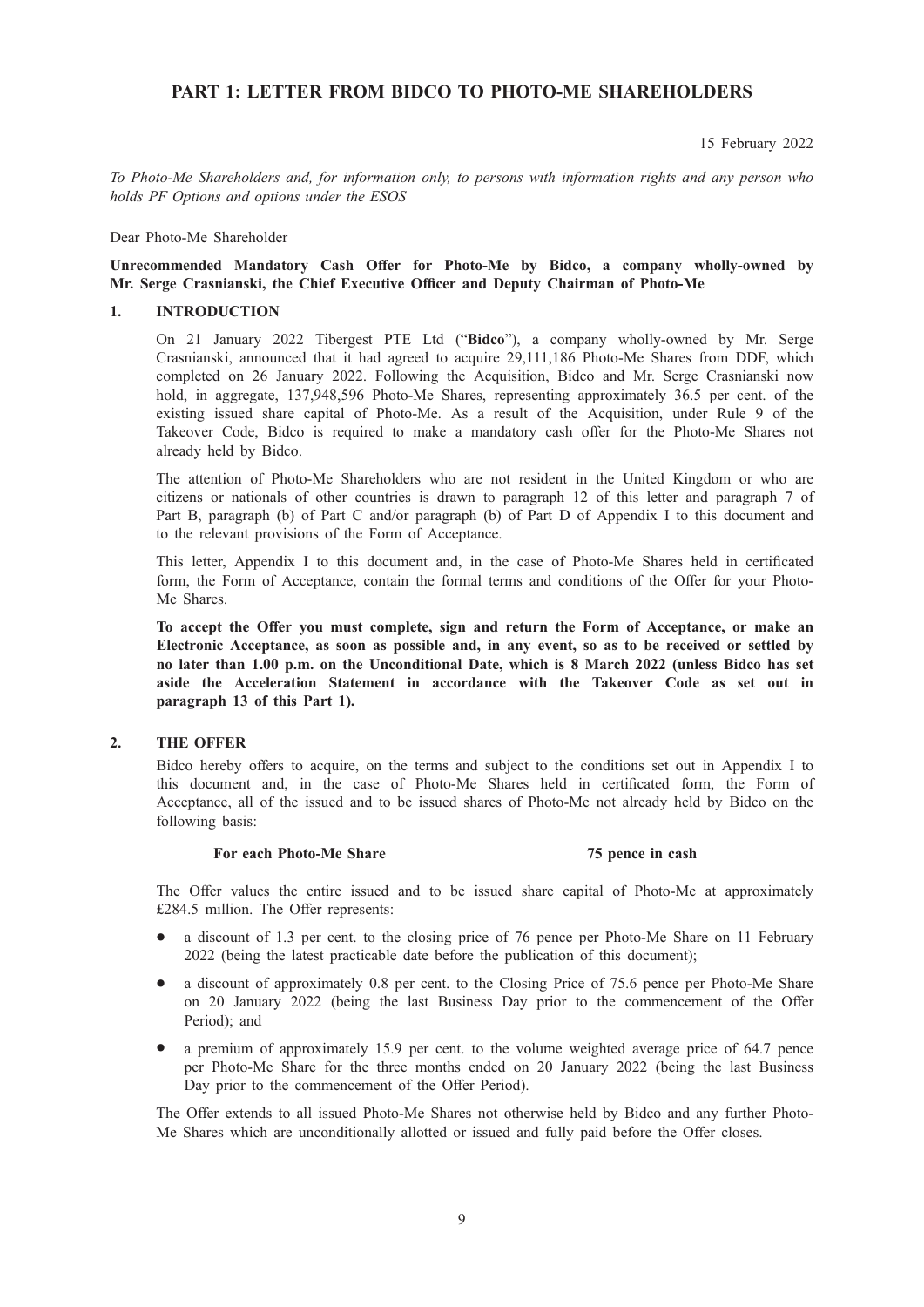The Offer is subject to valid acceptances of the Offer being received (and not, where permitted, withdrawn) by no later than 1.00 p.m. (London time) on the Unconditional Date (or such later time(s) and/or date(s) as Bidco may, in accordance with the Takeover Code or with the consent of the Panel, decide) in respect of such number of Photo-Me Shares which, when aggregated with the Photo-Me Shares acquired or agreed to be acquired by Bidco (or any person acting in concert with it) before such time, will result in Bidco and persons acting in concert with it holding Photo-Me Shares carrying more than 50 per cent. of the voting rights then normally exercisable at a general meeting of Photo-Me.

The Photo-Me Shares will be acquired pursuant to the Offer fully paid and free from all liens, charges, equities, encumbrances, rights of pre-emption and any other interests of any nature whatsoever and together with all rights now or hereafter attaching thereto, including without limitation voting rights and the right to receive and retain in full all dividends and other distributions (if any) declared, made or paid thereafter.

Bidco reserves the right to reduce the Offer Price by the amount of any dividend (or other distribution) or any return of capital which is announced, declared, paid or becomes payable by Photo-Me to the holders of Photo-Me Shares following the date of the announcement of the Offer and prior to the Unconditional Date, in which case any reference in this document to the Offer Price will be deemed to be a reference to the Offer Price as so reduced. In such circumstances, the relevant Photo-Me Shareholders will be entitled to retain any such dividend and/or other distribution and/or return of capital.

The Offer Price is equal to the consideration paid pursuant to the latest applicable acquisition of an interest in Photo-Me Shares by Bidco or any person acting in concert with it, being the purchase by Bidco of 3,000,000 Photo-Me Shares on 4 May 2021 (as further described in paragraph 4(c)(ii) of Appendix IV to this document).

# 3. BACKGROUND TO AND REASONS FOR THE OFFER

Photo-Me's Chief Executive Officer and Deputy Chairman, Mr. Serge Crasnianski, has, directly and indirectly through his wholly-owned company Bidco, held one of the largest shareholdings in Photo-Me for approximately 30 years, since the date of the partnership between Key Independent Systems (KIS) (then controlled by Mr. Serge Crasnianski) and Photo-Me. Bidco wishes to increase its financial interest in Photo-Me and the Offer is a consequence of increasing its interest in Photo-Me Shares to above 30 per cent. of the voting rights of Photo-Me through the Acquisition. The Offer also provides Photo-Me Shareholders with a liquidity opportunity on no less favourable financial terms as those provided to DDF by virtue of the Acquisition.

# 4. INFORMATION RELATING TO MR. SERGE CRASNIANSKI

Mr. Serge Crasnianski is Chief Executive Officer and Deputy Chairman of Photo-Me. He has sat on the board of Photo-Me since 2009. He also previously served on the board of Photo-Me between 1990 to 2007.

He is the founder of Key Independent Systems (KIS), which created automatic machines to cut keys and engrave bracelets instantaneously, before expanding into film-processing and colour copiers. Mr. Serge Crasnianski trained as a nuclear physicist and has patented more than one hundred inventions.

Mr. Serge Crasnianski is the majority shareholder in several other companies, such as IRFTS SAS, an innovator of solar photovoltaics solutions.

#### 5. INFORMATION RELATING TO BIDCO

Bidco is a private company limited by shares incorporated in the Republic of Singapore. It is wholly-owned by Mr. Serge Crasnianski and was incorporated to hold shares in Photo-Me. It is not a trading business and does not own shares in any company other than Photo-Me.

The current directors of Bidco are Mr. Serge Crasnianski, Lee Khim Chong and Yew Kam Liew. Further information relating to Bidco is set out in Appendix IV to this document.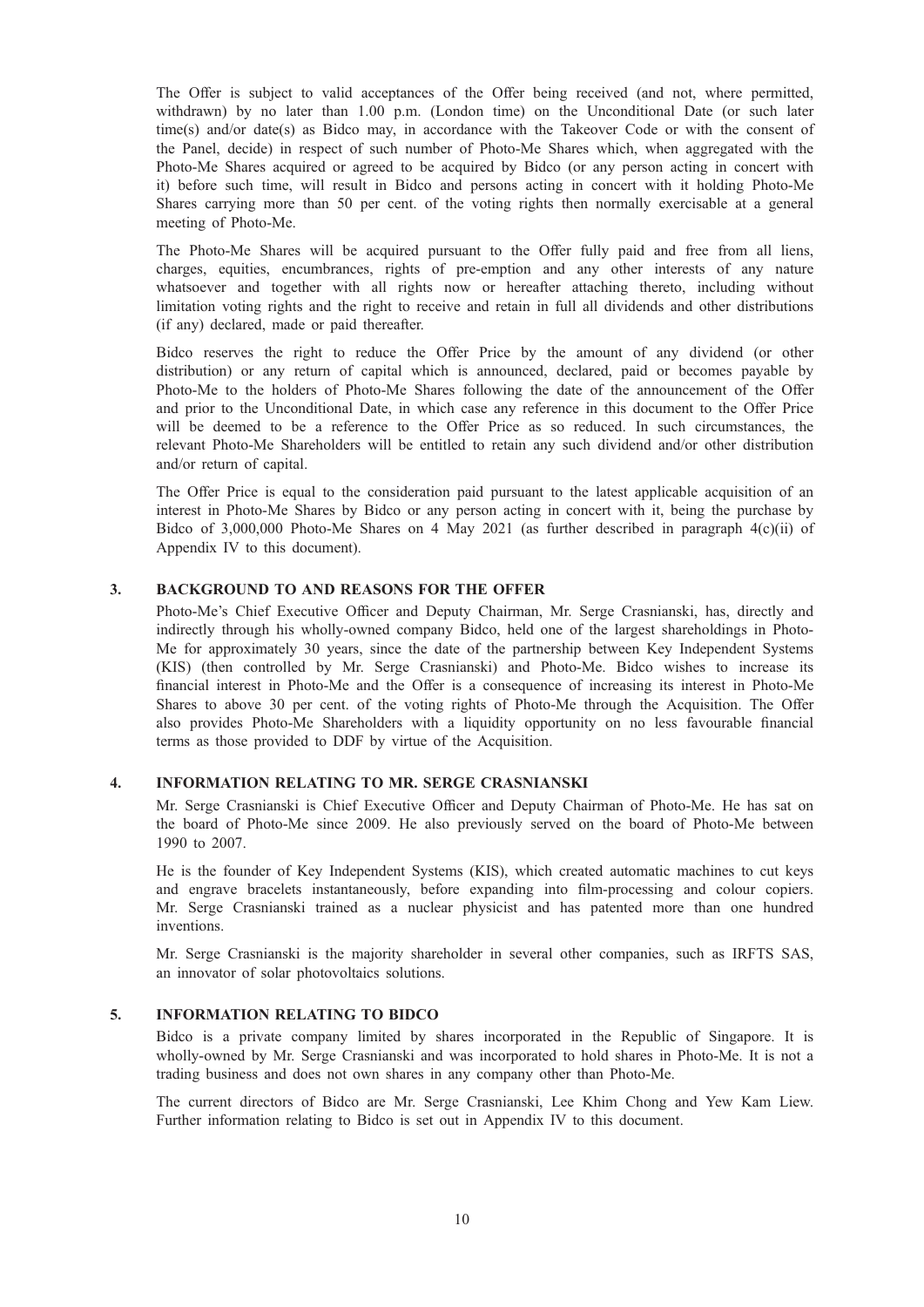# 6. BIDCO'S INTENTIONS REGARDING PHOTO-ME'S BUSINESS, MANAGEMENT AND EMPLOYEES

Bidco does not intend there to be any changes to Photo-Me's business (including research and development) or broader strategic plans, or locations and places of business (including its headquarters and headquarters functions), as a result of the Offer and there is no intention to redeploy any of Photo-Me's fixed assets.

Save as disclosed below in circumstances where Photo-Me is delisted, Bidco does not intend to cause Photo-Me to effect any material change with regard to: (i) the continued employment of its employees and managers and (ii) the conditions of employment or balance of skills and functions of the employees and management of Photo-Me, in each case as a result of the Offer.

Neither Mr. Serge Crasnianski nor Bidco has entered into, or had discussions on proposals to enter into, any form of incentivisation arrangements with any of the other Photo-Me Directors or members of Photo-Me's senior management who are interested in Photo-Me Shares.

Bidco intends that, following completion of the Offer, the existing contractual and employment rights (including Photo-Me's pension schemes) of Photo-Me's management and employees will be respected in accordance with applicable law. Bidco does not intend to make any material changes to the terms and conditions of Photo-Me's pension schemes, including the employer contributions, accrual of benefits for existing members or the rights of admission of new members.

If the Offer becomes unconditional, Bidco does not intend to procure that Photo-Me makes an application to cancel trading in Photo-Me Shares on the London Stock Exchange or the listing of Photo-Me Shares on the Official List. However, the FCA has authority to cancel the listing of Photo-Me Shares in certain circumstances (for example, due to lack of free float in Photo-Me Shares as a result of the Offer). If Photo-Me ceases to be a listed company, certain corporate and support functions relating to Photo-Me's status as a listed company may potentially require limited reductions in headcount and some or all of the non-executive directors of Photo-Me may resign from his or her office as a director of Photo-Me.

No statements in this paragraph 6 constitute post-offer undertakings for the purpose of Rule 19.5 of the Takeover Code.

#### 7. ARRANGEMENT WITH MR. JEAN-MARC JANAILHAC

Mr. Jean-Marc Janailhac is acting as adviser to Mr. Serge Crasnianski and Bidco. In consideration for his role as adviser to Mr. Serge Crasnianski and Bidco, Mr. Jean-Marc Janailhac is entitled to compensation from Bidco in the form of Photo-Me Shares, payable when the Offer lapses or becomes unconditional (as applicable) as follows:

- The level of compensation depends on the success of the Offer. If the Offer lapses, and Bidco is left only with the Photo-Me Shares acquired under the Acquisition, Mr. Jean-Marc Janailhac (or a company controlled by him) will be entitled to receive from Bidco 0.5 per cent. of the Photo-Me Shares acquired under the Acquisition, being 145,556 Photo-Me Shares (representing approximately 0.04 per cent. of Photo-Me's issued share capital).
- If the Offer becomes unconditional, Mr. Jean-Marc Janailhac (or a company controlled by him) will be entitled to receive from Bidco 0.5 per cent. of the number of Photo-Me Shares that Bidco needs to acquire under the Acquisition and the Offer to allow Bidco to satisfy the Acceptance Condition of the Offer. Based on the current issued share capital of Photo-Me (and assuming no further Photo-Me Shares are issued), this would equate to 400,442 Photo-Me Shares (representing approximately 0.11 per cent. of Photo-Me's issued share capital).

# 8. EFFECTS OF ACCEPTANCE OF THE OFFER ON BIDCO

Completion of the Offer would result in the earnings, assets and liabilities of the Photo-Me Group being consolidated into the earnings, assets and liabilities of Bidco. This is expected to have a positive impact on the earnings and net assets of Bidco.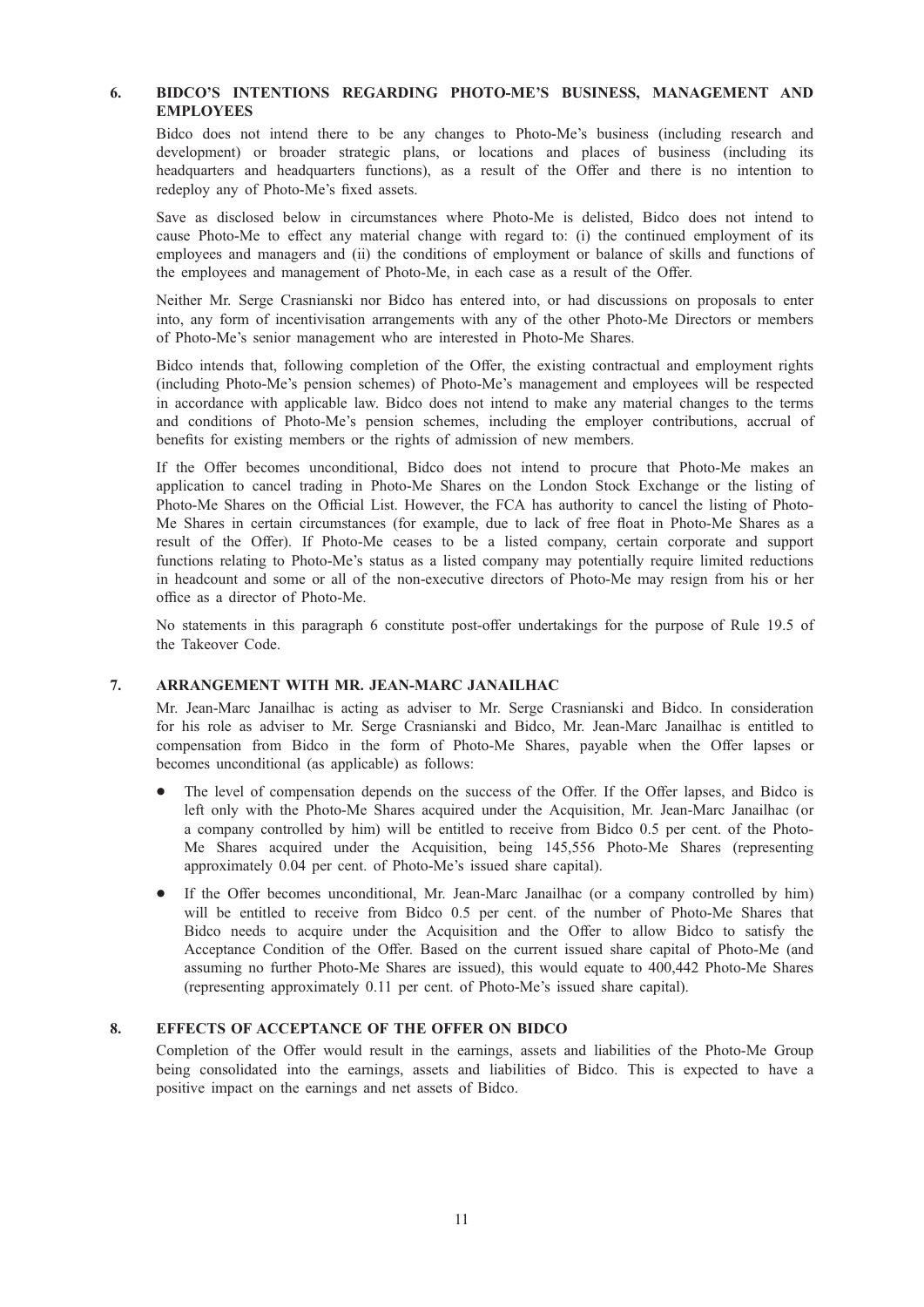# 9. FINANCING OF THE OFFER

It is estimated that full acceptance of the Offer would require the payment by Bidco, under the terms of the Offer, of a maximum amount of approximately £180.9 million which will be provided by (i) secured debt facilities of £202.0 million provided by Credit Agricole Corporate and Investment Bank pursuant to the Facility Agreement and (ii) Bidco's own cash resources.

In accordance with Rule 24.8 of the Takeover Code, BNP Paribas as financial adviser to Bidco, is satisfied that sufficient cash resources are available to Bidco to satisfy the cash consideration payable to Photo-Me Shareholders in the event of full acceptance of the Offer.

For more information about the Facility Agreement, please see paragraph 7(a) of Appendix IV to this document.

# 10. SHARES TO WHICH THE OFFER RELATES AND ESOS AND PF OPTIONS

The Offer will extend to any Photo-Me Shares not already held by Bidco and to any Photo-Me Shares transferred or sold from treasury or unconditionally allotted or issued prior to the date on which the Offer closes (or such earlier date as Bidco may, subject to the rules of the Takeover Code or with the consent of the Panel, decide), including Photo-Me Shares issued or transferred from treasury pursuant to the exercise of options granted under the ESOS.

Participants in the ESOS and Mr. Pascal Faucher will be contacted in due course regarding the effect of the Offer on their outstanding options under the ESOS and the PF Options, respectively, and, where relevant, appropriate proposals will be made in respect of their options in accordance with Rule 15 of the Takeover Code. The proposals will be as follows:

- (a) holders of unvested options under the ESOS granted on 19 April 2021 with an exercise price of 61.40 pence which are "in the money" because the exercise price is lower than 75 pence will be able to exercise the options and accept the Offer if the Offer becomes or is declared unconditional; and
- (b) for the PF Options, Mr. Pascal Faucher should wait to exercise the PF Options until their normal vesting date, as they do not become exercisable early as a result of the Offer.

Holders of vested and unvested options under the ESOS where the exercise price is higher than 75 pence (i.e. all options other than those granted on 19 April 2021) will not receive a proposal, as participants would have to pay more per Photo-Me Share to exercise their options than they would receive if they exercised their options and accepted the Offer (which in the case of unvested options, would also only be possible if the Offer becomes or is declared unconditional).

Additionally, neither Mr. Serge Crasnianski nor Mr. Jean-Marc Janailhac will accept the Offer in respect of their own holdings of Photo-Me Shares. None of Mr. Serge Crasnianski, Mr. Jean-Marc Janailhac and Ms. Tania Crasnianski intends to exercise their options under the ESOS should they become exercisable in connection with the Offer.

# 11. UNITED KINGDOM TAXATION

The attention of Photo-Me Shareholders is drawn to paragraph 5 of Appendix IV to this document which sets out a general guide on certain UK taxation based on current legislation and practice. If you are in any doubt as to your tax position, you should consult an appropriate independent professional adviser immediately.

#### 12. OVERSEAS SHAREHOLDERS

The attention of Photo-Me Shareholders who are citizens or residents of jurisdictions outside the United Kingdom or who are holding shares for such citizens or residents and any person (including, without limitation, any custodian, nominee or trustee) who may have an obligation to forward any document in connection with the Offer outside the United Kingdom is drawn to paragraph 7 of Part B, paragraph (b) of Part C and/or paragraph (b) of Part D of Appendix I to this document and to the relevant provisions of the Form of Acceptance, which they should read before taking any action.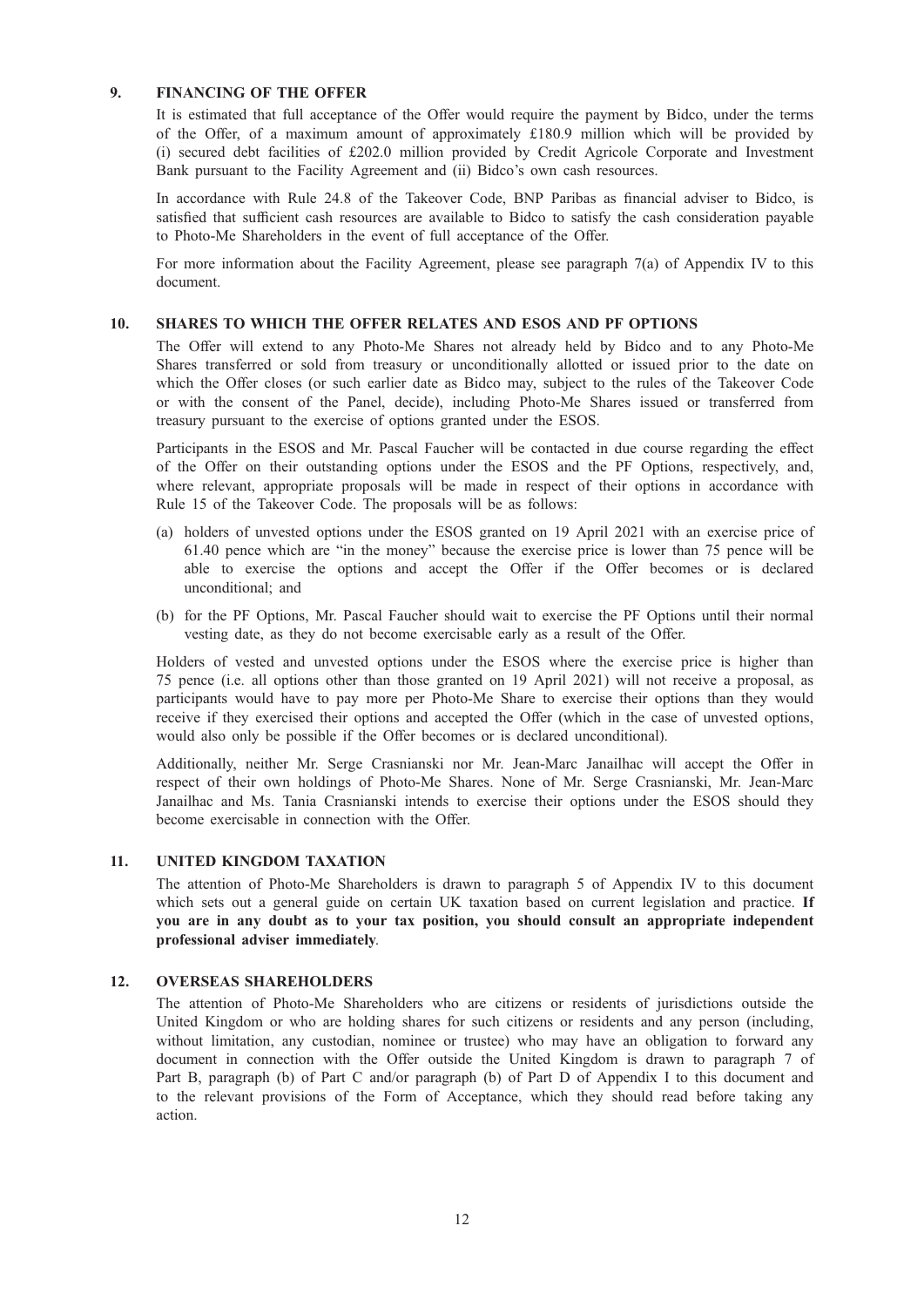The availability of the Offer to Photo-Me Shareholders who are not resident in the United Kingdom may be affected by the laws of their relevant jurisdiction. Such persons should inform themselves of, and observe, any applicable legal or regulatory requirements of their jurisdiction. If you remain in any doubt, you should consult your professional adviser in the relevant jurisdiction without delay.

#### 13. ACCELERATION STATEMENT

The Offer will remain open for acceptance until 1.00 p.m. on the Unconditional Date, which is 8 March 2022 (unless Bidco has set aside the Acceleration Statement in accordance with the Takeover Code as set out in paragraph 13 of this Part 1).

By specifying an Unconditional Date which is earlier than Day 60, Bidco is treated as having made an acceleration statement to which Rule 31.5 of the Takeover Code applies (the "Acceleration Statement"). In accordance with Rule 31.5(e) of the Takeover Code, Bidco reserves the right to set the Acceleration Statement aside:

- (i) with the agreement or consent of the Independent Directors;
- (ii) in the event of an increased or improved offer by Bidco being recommended by the Independent Directors;
- (iii) if a third party announces a possible offer for Photo-Me or there is otherwise an announcement of a possible offer for Photo-Me by a third-party or an announcement which refers to the existence of a new potential offeror for Photo-Me (whether the potential offeror is identified or not);
- (iv) if a third party announces a firm intention to make an offer for Photo-Me;
- (v) if Photo-Me announces a "whitewash" proposal pursuant to the Code; or
- (vi) in wholly exceptional circumstances as provided for by Rule  $31.5(e)(ii)$  of the Takeover Code.

Under Rules 31.5(c) and (d) of the Takeover Code, as a result of the Acceleration Statement being made (and unless the Panel consents otherwise):

- (a) Rule 31.8(a) of the Takeover Code is disapplied and there will therefore be no restriction on the date by which the Independent Directors of Photo-Me may announce any material new information; and
- (b) Rules 2.6(d) and (e) of the Takeover Code are disapplied and there will therefore be no requirement for a potential competing offeror to clarify its position by no later than Day 53 (as defined in the Takeover Code) of the timetable for the Offer.

# 14. PROCEDURE FOR ACCEPTANCE OF THE OFFER

Photo-Me Shareholders who hold their Photo-Me Shares in certificated form should read this paragraph in conjunction with the Form of Acceptance and Parts B and C of Appendix I to this document. Photo-Me Shareholders who hold their shares in uncertificated form (that is, through CREST), should read this section in conjunction with Parts B and D of Appendix I to this document. The instructions on the Form of Acceptance are deemed to form part of the terms of the Offer.

You should note that, in the event that Bidco sets aside the Acceleration Statement in accordance with the Takeover Code, Bidco will retain the right to bring forward the date by which the Acceptance Condition must be satisfied (and therefore shorten the period for which the Offer is open for acceptance) by publishing a Subsequent Acceleration Statement in accordance with the requirements of the Takeover Code specifying a new Unconditional Date. Such new Unconditional Date must be no earlier than 8 March 2022 and not less than 14 days from the date on which such Subsequent Acceleration Statement is made.

Bidco also has the right to seek to invoke the Acceptance Condition, so as to cause the Offer to lapse, by publishing a notice of its intention to do so in accordance with the requirements of Rule 31.6 of the Takeover Code (an "ACIN"). The ACIN will specify the date on which Bidco intends to seek to invoke the Acceptance Condition so as to cause the Offer to lapse, provided always that such date will not be: (i) earlier than 8 March 2022 or (ii) less than 14 days after the date on which the ACIN is published. In such circumstances, Bidco will make an announcement of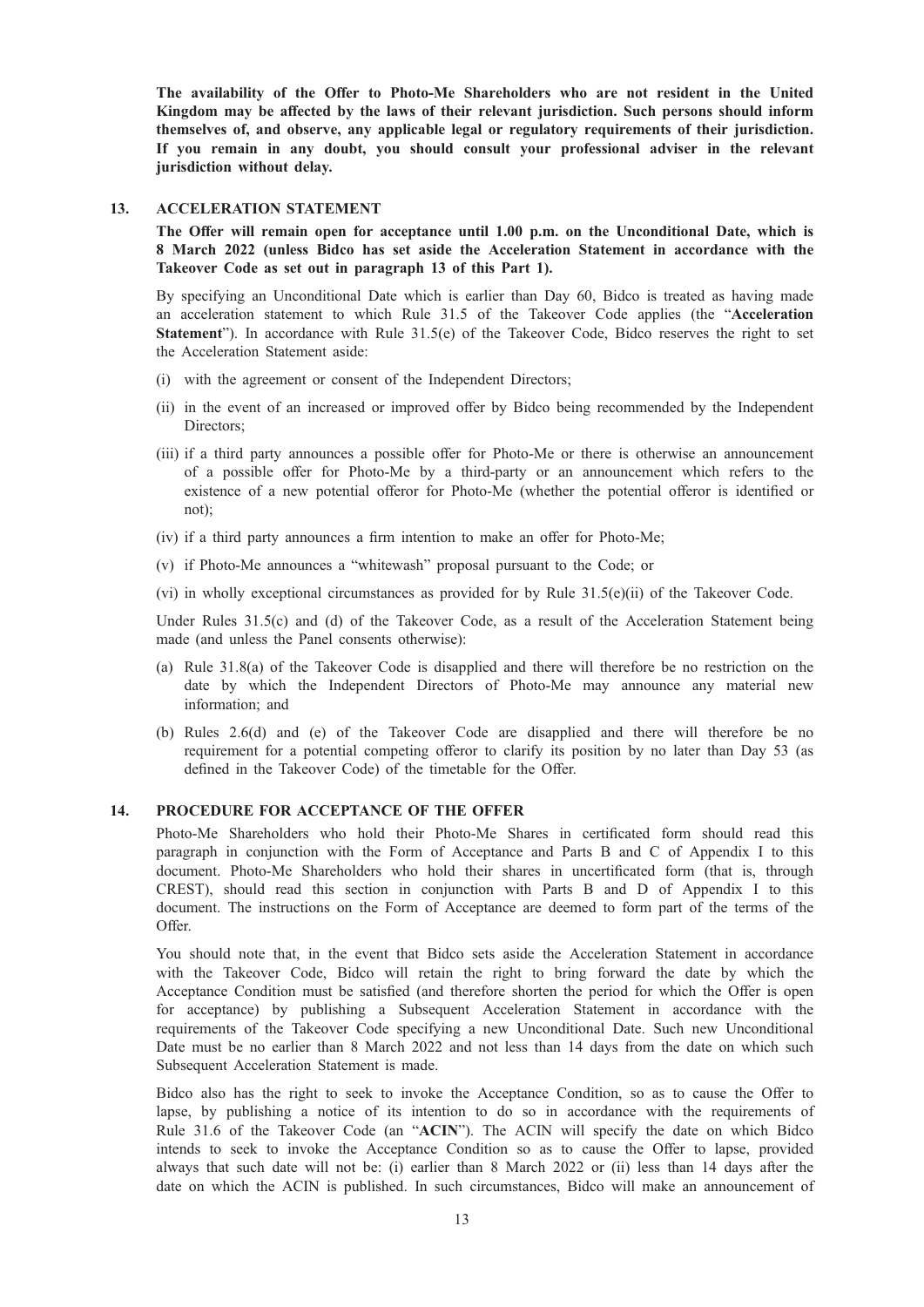the new date by which the Form of Acceptance must be received in order to be taken into account for purposes of determining the level of acceptances and/or whether the Acceptance Condition has been satisfied.

## 14.1 Photo-Me Shares held in certificated form

# 14.1.1 Completion of the Form of Acceptance

To accept the Offer in respect of Photo-Me Shares held in certificated form (that is, not in CREST), you must complete the Form of Acceptance in accordance with the instructions set out below and on the Form of Acceptance. You should complete separate Forms of Acceptance for Photo-Me Shares held in certificated form but under different designations. If you have any queries as to how to complete the Form of Acceptance, please telephone the Receiving Agent, Link Group, Corporate Actions on 0371 664 0321. Calls are charged at the standard geographic rate and will vary by provider. Calls outside the United Kingdom will be charged at the applicable international rate. The helpline is open between 9 a.m. – 5.30 p.m., Monday to Friday excluding public holidays in England and Wales. Please note that Link Group cannot provide any financial, legal or tax advice and calls may be recorded and monitored for security and training purposes. Additional Forms of Acceptance are available from the Receiving Agent upon request.

- (a) To accept the Offer in respect of all your Photo-Me Shares in certificated form  $-$  you must complete Box 1 and sign either Box 2A or Box 2B (as applicable) of the enclosed Form of Acceptance. In all cases, if you are an individual, you must sign Box 2A on the Form of Acceptance in the presence of a witness who should also sign in accordance with the instructions printed on it. Any Photo-Me Shareholder which is a company should execute Box 2B of the Form of Acceptance in accordance with the instructions printed on it. If you do not insert a number in Box 1 of the Form of Acceptance, or if you insert in Box 1 a number which is greater than the number of Photo-Me Shares that you hold and you have signed either Box 2A or Box 2B (as applicable), your acceptance will be deemed to be in respect of all the certificated Photo-Me Shares held by you.
- (b) To accept the Offer in respect of less than all your Photo-Me Shares in certificated form you must insert in Box 1 on the enclosed Form of Acceptance such lesser number of Photo-Me Shares in respect of which you wish to accept the Offer in accordance with the instructions printed thereon. You should then follow the procedure set out in paragraph (a) above in respect of such lesser number of Photo-Me Shares.

# 14.1.2 Return of the Form of Acceptance

To accept the Offer in respect of Photo-Me Shares held in certificated form, the completed, signed and witnessed Form of Acceptance should be returned by post to the Receiving Agent at Link Group, Corporate Actions, 10th Floor, Central Square, 29 Wellington Street, Leeds, LS1 4DL or by hand (during normal business hours) to the Receiving Agent at Link Group, Corporate Actions, 10th Floor, Central Square, 29 Wellington Street, Leeds, LS1 4DL together (subject to paragraph 14.1.3 below) with the relevant share certificate(s) and/or other document(s) of title, as soon as possible and, in any event, so as to be received not later than 1.00 p.m. on the Unconditional Date, which is 8 March 2022. A reply-paid envelope for use in the UK only is enclosed for your convenience. No acknowledgement of receipt of documents will be given.

Any Form of Acceptance received in an envelope post-marked in Restricted Jurisdiction or otherwise appearing to Bidco or its agents to have been sent from any of these jurisdictions may be rejected as an invalid acceptance of the Offer. For further information on Photo-Me Shareholders resident overseas, see paragraph 12 of this Part 1 above.

#### 14.1.3 Share certificates not readily available or lost

If your Photo-Me Shares are in certificated form, a completed, signed and witnessed Form of Acceptance should be accompanied by the relevant share certificate(s) and/or other document(s) of title. If for any reason the relevant share certificate(s) and/or other document(s) of title is/are not readily available or is/are lost, you should nevertheless complete, sign and lodge the Form of Acceptance as stated above so as to be received by the Receiving Agent by post at Link Group, Corporate Actions, 10th Floor, Central Square, 29 Wellington Street, Leeds, LS1 4DL, or by hand (during normal business hours) by the Receiving Agent at Link Group, Corporate Actions, 10th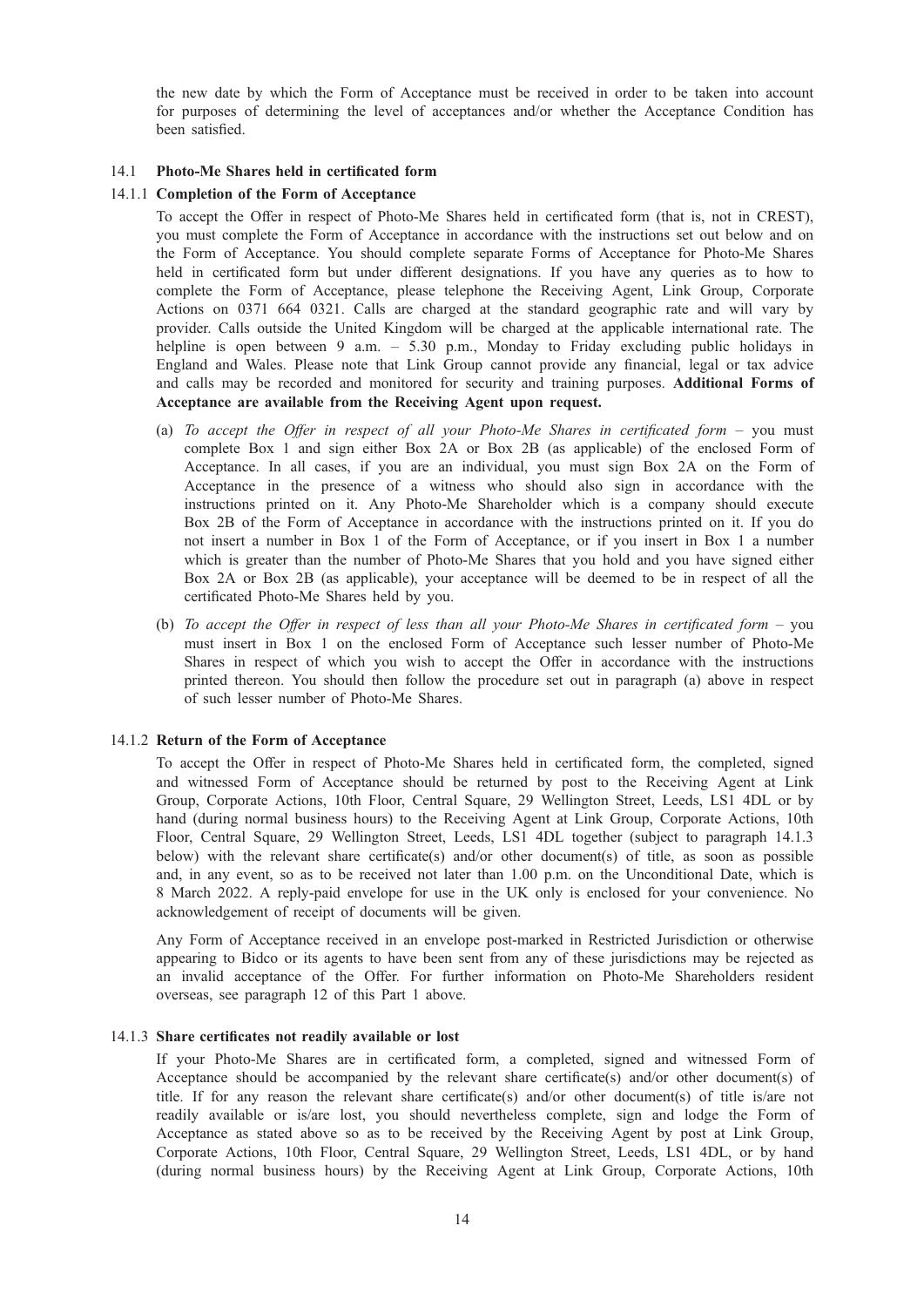Floor, Central Square, 29 Wellington Street, Leeds, LS1 4DL not later than 1.00 p.m. on the Unconditional Date, which is 8 March 2022. You should send with the Form of Acceptance any share certificate(s) and/or other document(s) of title which you may have available, accompanied by a letter stating that the remaining documents will follow as soon as possible or that you have lost one or more of your share certificate(s) and/or other document(s) of title. You should then arrange for the relevant share certificate(s) and/or other document(s) of title to be forwarded as soon as possible. If you have lost your share certificate(s) and/or other document(s) of title, you should write as soon as possible to Photo-Me's registrars, Link Group, Corporate Actions, at  $10^{th}$  Floor, Central Square, 29 Wellington Street, Leeds, LS1 4DL, requesting a letter of indemnity for the lost share certificate(s) and/or other document(s) of title which, when completed in accordance with the instructions given, should be returned by post or by hand to the Receiving Agent at the address given above.

# 14.1.4 Validity of Acceptances

Without prejudice to Parts B and C of Appendix I to this document, subject to the provisions of the Takeover Code, Bidco reserves the right to treat as valid in whole or in part any acceptance of the Offer which is not entirely in order or which is not accompanied by the relevant share certificate(s) and/or other document(s) of title. In that event, no payment of cash under the Offer will be made until after the relevant share certificate(s) and/or other document(s) of title or indemnities reasonably satisfactory to Bidco have been received.

#### 14.2 Photo-Me Shares held in uncertificated form (that is, in CREST)

# 14.2.1 General

If your Photo-Me Shares are in uncertificated form, to accept the Offer you should take (or procure the taking of) the action set out below to transfer the Photo-Me Shares in respect of which you wish to accept the Offer to the appropriate escrow balance(s), specifying the Receiving Agent (in its capacity as a CREST participant under the Receiving Agent's participant ID referred to below) as the escrow agent, as soon as possible and in any event so that the TTE instruction settles not later than 1.00 p.m. on the Unconditional Date, which is 8 March 2022. Note that settlement cannot take place on weekends or bank holidays (or other times at which the CREST system is nonoperational). You should therefore ensure you time the input of any TTE instructions accordingly.

The input and settlement of a TTE instruction in accordance with this paragraph 14.2.1 will (subject to satisfying the requirements set out in Parts B and D of Appendix I to this document) constitute an acceptance of the Offer in respect of the number of Photo-Me Shares so transferred to escrow.

# If you are a CREST sponsored member, you should refer to your CREST sponsor before taking any action. Only your CREST sponsor will be able to send the TTE instruction(s) to Euroclear in relation to your Photo-Me Shares.

After settlement of a TTE instruction, you will not be able to access the Photo-Me Shares concerned in CREST for any transaction or charging purposes. If the Offer becomes or is declared unconditional, the Receiving Agent will transfer the Photo-Me Shares concerned in accordance with paragraph (d) of Part D of Appendix I to this document.

You are recommended to refer to the CREST manual issued by Euroclear for further information on the CREST procedure outlined below.

You should note that Euroclear does not make available special procedures, in CREST, for any particular corporate action. Normal system timings and limitations will therefore apply in connection with a TTE instruction and its settlement. You should therefore ensure that all necessary action is taken by you (or by your CREST sponsor) to enable a TTE instruction relating to your Photo-Me Shares to settle prior to 1.00 p.m. on the Unconditional Date, which is 8 March 2022. In this connection, you are referred in particular to those sections of the CREST manual concerning the practical limitations of the CREST system and timings.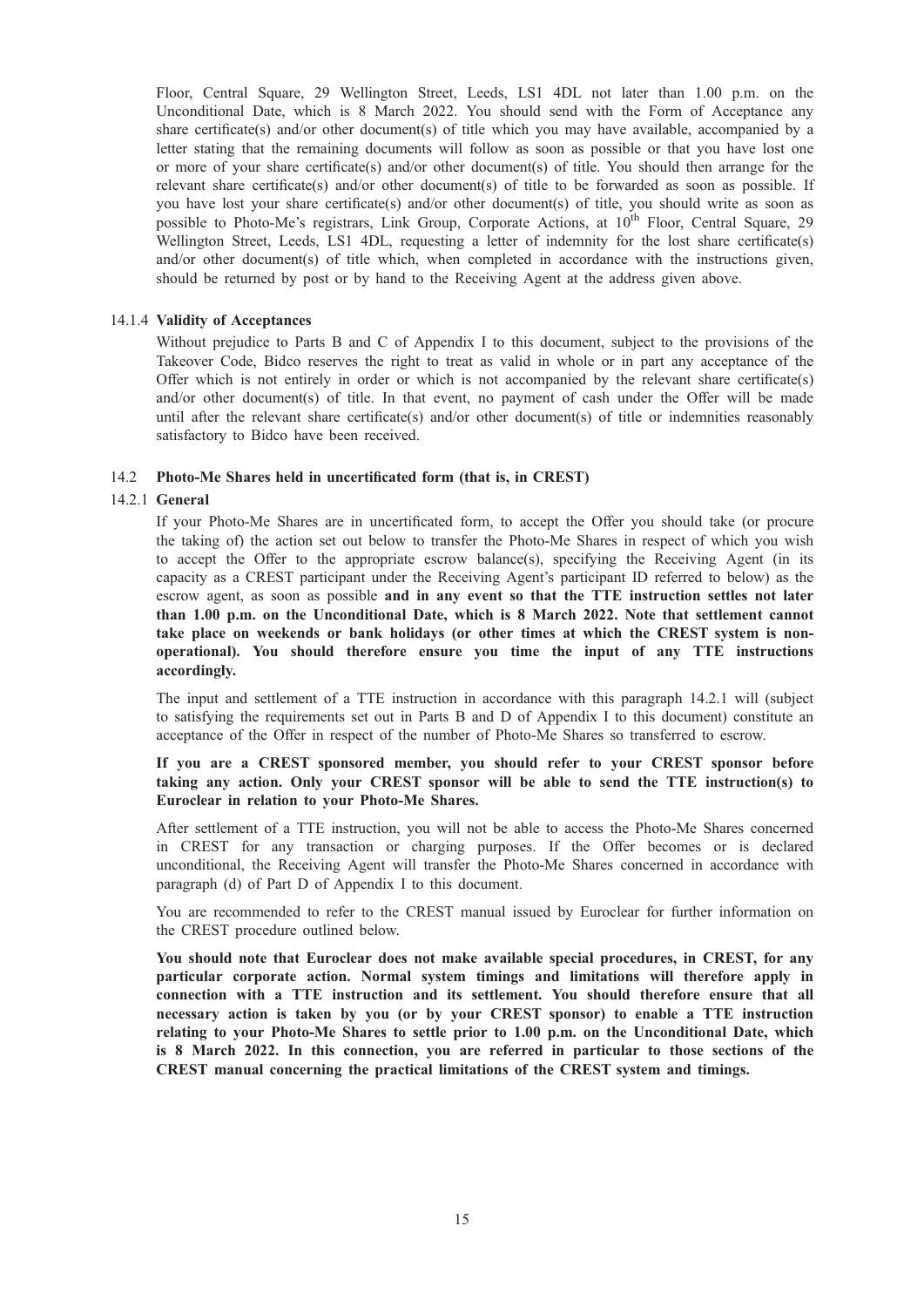# 14.2.2 To accept the Offer

To accept the Offer in respect of Photo-Me Shares held in uncertificated form, you should send (or, if you are a CREST sponsored member, procure that your CREST sponsor sends) to Euroclear a TTE instruction in relation to such shares. A TTE instruction to Euroclear must be properly authenticated in accordance with Euroclear's specifications for transfers to escrow and must contain the following details:

- the ISIN number for the Photo-Me Shares. This is GB0008481250;
- the number of Photo-Me Shares in respect of which you wish to accept the Offer (i.e. the number of Photo-Me Shares to be transferred to escrow);
- your member account ID;
- your participant ID;
- the participant ID of the Receiving Agent. This is RA10;
- the member account ID of the Receiving Agent for the Offer. This is TIBPHO01;
- the intended settlement date. This should be as soon as possible and, in any event, not later than 1.00 p.m. on the Unconditional Date;
- the corporate action number of the Offer. This is allocated by Euroclear and will be available on screen from Euroclear;
- input with a standard delivery instruction priority of 80; and
- a contact name and telephone number in the shared note field.

# 14.2.3 Validity of Acceptances

Holders of Photo-Me Shares in uncertificated form who wish to accept the Offer should note that a TTE instruction will only be a valid acceptance of that Offer as at the relevant closing date if it has settled at or before 1.00 p.m. on that date. A Form of Acceptance which is received in respect of Photo-Me Shares held in uncertificated form may be treated as an invalid acceptance and may be disregarded.

Bidco will make an appropriate announcement if any of the details contained in this paragraph 14.2 alter for any reason.

# 14.2.4 Overseas Shareholders

The attention of Photo-Me Shareholders holding Photo-Me Shares in uncertificated form and who are citizens or residents of jurisdictions outside the UK is drawn to paragraph 7 of Part B and paragraph (b) of Part D of Appendix I to this document.

# 14.2.5 General

Normal CREST procedures (including timings) apply in relation to any Photo-Me Shares that are, or are to be, converted from uncertificated to certificated form, or from certificated to uncertificated form, during the course of the Offer (whether any such conversion arises as a result of a transfer of Photo-Me Shares or otherwise). Holders of Photo-Me Shares who are proposing so to convert any such shares are recommended to ensure that the conversion procedures are implemented in sufficient time to enable the person holding or acquiring the shares as a result of the conversion to take all necessary steps in connection with an acceptance of the Offer (in particular, as regards delivery of share certificate(s) and/or other documents of title or transfers to an escrow balance as described above) prior to 1.00 p.m. on the Unconditional Date, which is 8 March 2022.

If you are in any doubt as to the procedure for acceptance of the Offer, please contact the Receiving Agent, Link Group, Corporate Actions on 0371 664 0321. Calls are charged at the standard geographic rate and will vary by provider. Calls outside the United Kingdom will be charged at the applicable international rate. The helpline is open between 9 a.m. – 5.30 p.m., Monday to Friday excluding public holidays in England and Wales. Please note that Link Group cannot provide any financial, legal or tax advice and calls may be recorded and monitored for security and training purposes. You are reminded that, if you are a CREST sponsored member, you should contact your CREST sponsor before taking any action.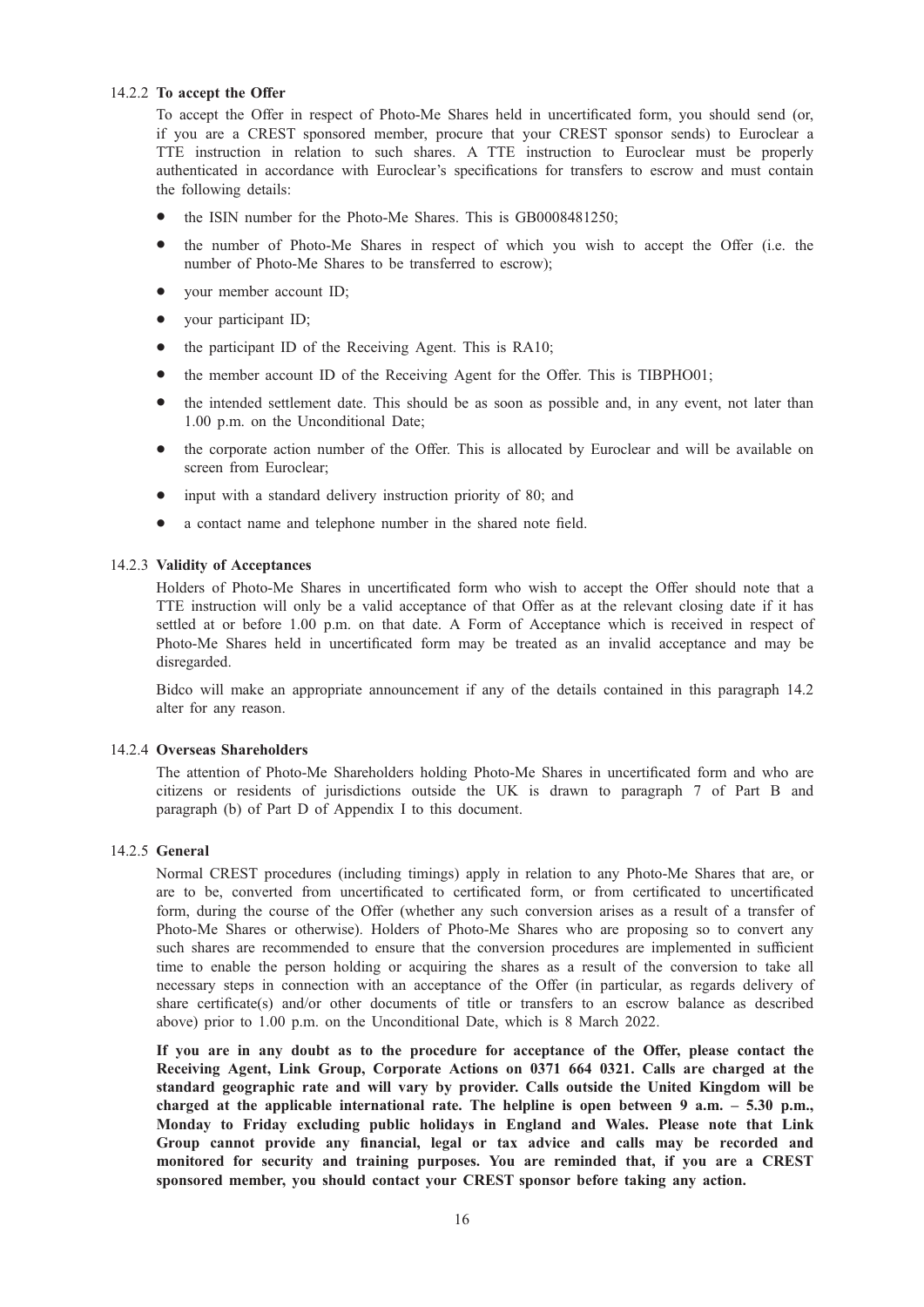# 15. SETTLEMENT

Subject to the Offer becoming or being declared unconditional (and except as provided in paragraph 7 of Part B of Appendix I to this document in the case of certain Overseas Shareholders), settlement of the consideration to which any Photo-Me Shareholder (or the first-named shareholder in the case of joint holders) is entitled under the Offer will be effected: (i) in the case of acceptances received, complete in all respects, by the date on which the Offer becomes or is declared unconditional, within 14 calendar days of such date; and (ii) in the case of acceptances received, complete in all respects, after such date but while the Offer remains open for acceptance, within 14 calendar days of such receipt, in the following manner:

# 15.1 Photo-Me Shares in certificated form (that is, not in CREST)

Where a valid acceptance relates to Photo-Me Shares in certificated form, settlement of any cash due will be despatched by first class post (or such other method as may be approved by the Panel) to accepting Photo-Me Shareholders or their appointed agents (but not into any Restricted Jurisdiction). All such cash payments will be made in pounds sterling by cheque drawn on a branch of a United Kingdom clearing bank.

#### 15.2 Photo-Me Shares in uncertificated form (that is, in CREST)

Where an acceptance relates to Photo-Me Shares in uncertificated form, the cash consideration to which the accepting Photo-Me Shareholder is entitled will be paid by means of a CREST payment in favour of the accepting Photo-Me Shareholder's payment bank in respect of the cash consideration due, in accordance with CREST payment arrangements. Bidco reserves the right to settle all or any part of the consideration referred to in this paragraph 15.2, for all or any accepting Photo-Me Shareholder(s), in the manner referred to in paragraph 15.1 above, if, for any reason, it wishes to do so.

# 15.3 General

If the Offer does not become or is not declared unconditional:

- 15.3.1 in the case of Photo-Me Shares held in certificated form, the relevant Form of Acceptance, share certificate(s) and/or other document(s) of title will be returned by post (or by such other method as may be approved by the Panel) within 14 calendar days of the Offer lapsing to the person or agent whose name and address (outside a Restricted Jurisdiction) is set out in the Form of Acceptance or, if none is set out, to the first-named holder at his/ her registered address (provided that no such documents will be sent to an address in a Restricted Jurisdiction); and
- 15.3.2 in the case of Photo-Me Shares held in uncertificated form, the Receiving Agent will, immediately after the lapsing of the Offer (or within such longer period as the Panel may permit, not exceeding 14 calendar days of the lapsing of the Offer), give TFE instructions to Euroclear to transfer all Photo-Me Shares held in escrow balances and in relation to which it is the Receiving Agent for the purposes of the Offer to the original available balances of the Photo-Me Shareholders concerned.

All remittances, communications, notices, certificates and documents of title sent by, to or from Photo-Me Shareholders or their appointed agents will be sent at their own risk.

#### 16. FURTHER INFORMATION

The terms and conditions of the Offer are set out in full in Appendix I to this document. Your attention is drawn to the further information in the Appendices, which form part of this document, and, if your Photo-Me Shares are in certificated form, to the accompanying Form of Acceptance which should be read in conjunction with this document.

# 17. ACTION TO BE TAKEN

The Offer will remain open for acceptance until 1.00 p.m. (London time) on the Unconditional Date, which is 8 March 2022 (unless Bidco has set aside the Acceleration Statement in accordance with the Takeover Code as set out in paragraph 13 of Part 1 of this document).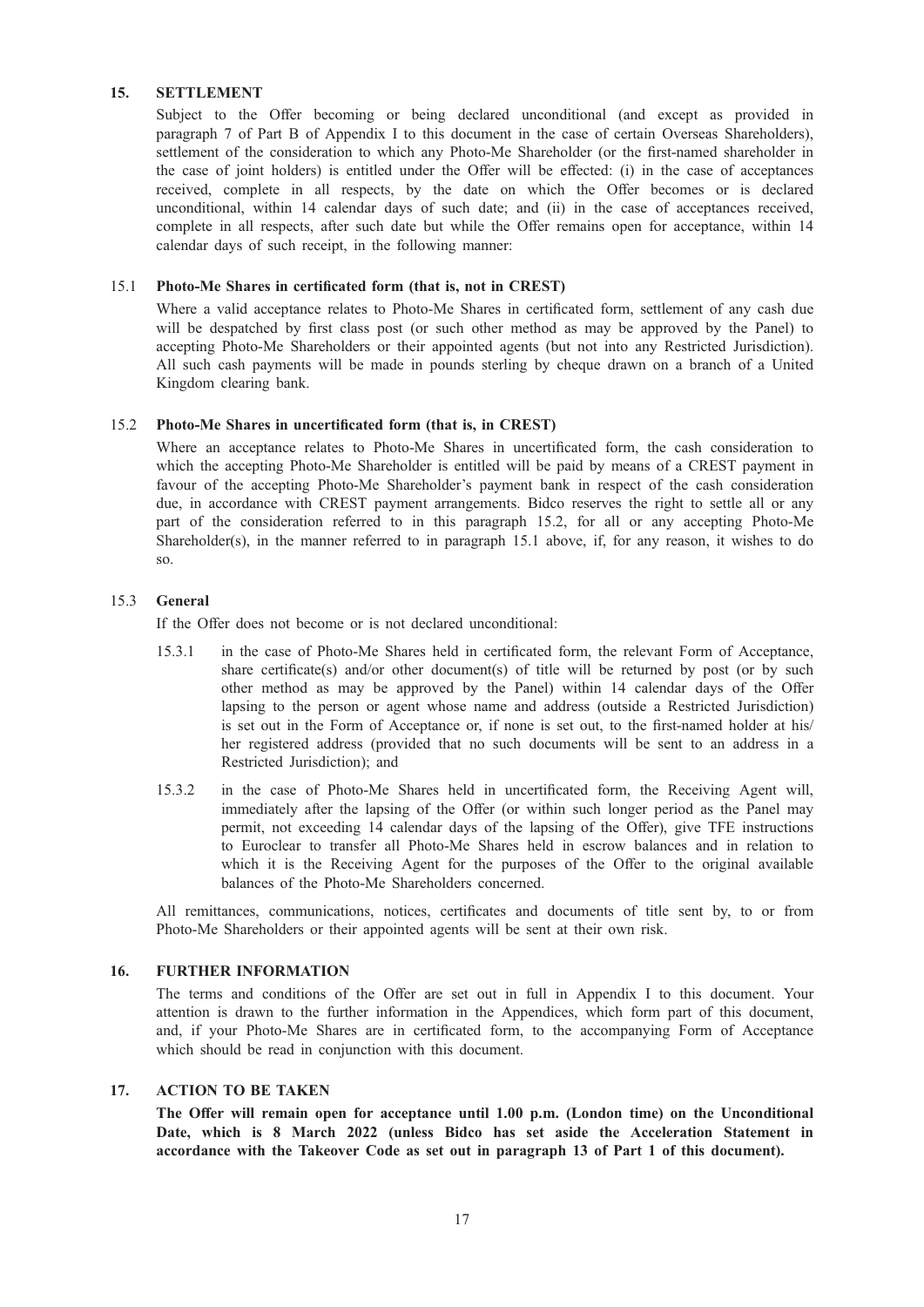To accept the Offer:

- \* If your Photo-Me Shares are in certificated form (that is, not in CREST), the Form of Acceptance must be completed, signed and returned as soon as possible, (together with your share certificate(s) and/or other document(s) of title) and in any event so as to be received by the Receiving Agent no later than 1.00 p.m. on the Unconditional Date, which is 8 March 2022. A reply-paid envelope is enclosed for your convenience for use in the UK only.
- If your Photo-Me Shares are in uncertificated form (that is, in CREST), you should NOT return the Form of Acceptance but instead ensure that an Electronic Acceptance is made by you or on your behalf and that settlement is no later than 1.00 p.m. on the Unconditional Date, which is 8 March 2022.
- If you do NOT wish to accept the Offer, you should take no action.

If you have any questions relating to acceptance of the Offer, please contact the Receiving Agent, Link Group, Corporate Actions on 0371 664 0321. Calls are charged at the standard geographic rate and will vary by provider. Calls outside the United Kingdom will be charged at the applicable international rate. The helpline is open between 9 a.m. – 5.30 p.m., Monday to Friday excluding public holidays in England and Wales. Please note that Link Group cannot provide any financial, legal or tax advice and calls may be recorded and monitored for security and training purposes.

Yours faithfully,

for and on behalf of Bidco Mr. Serge Crasnianski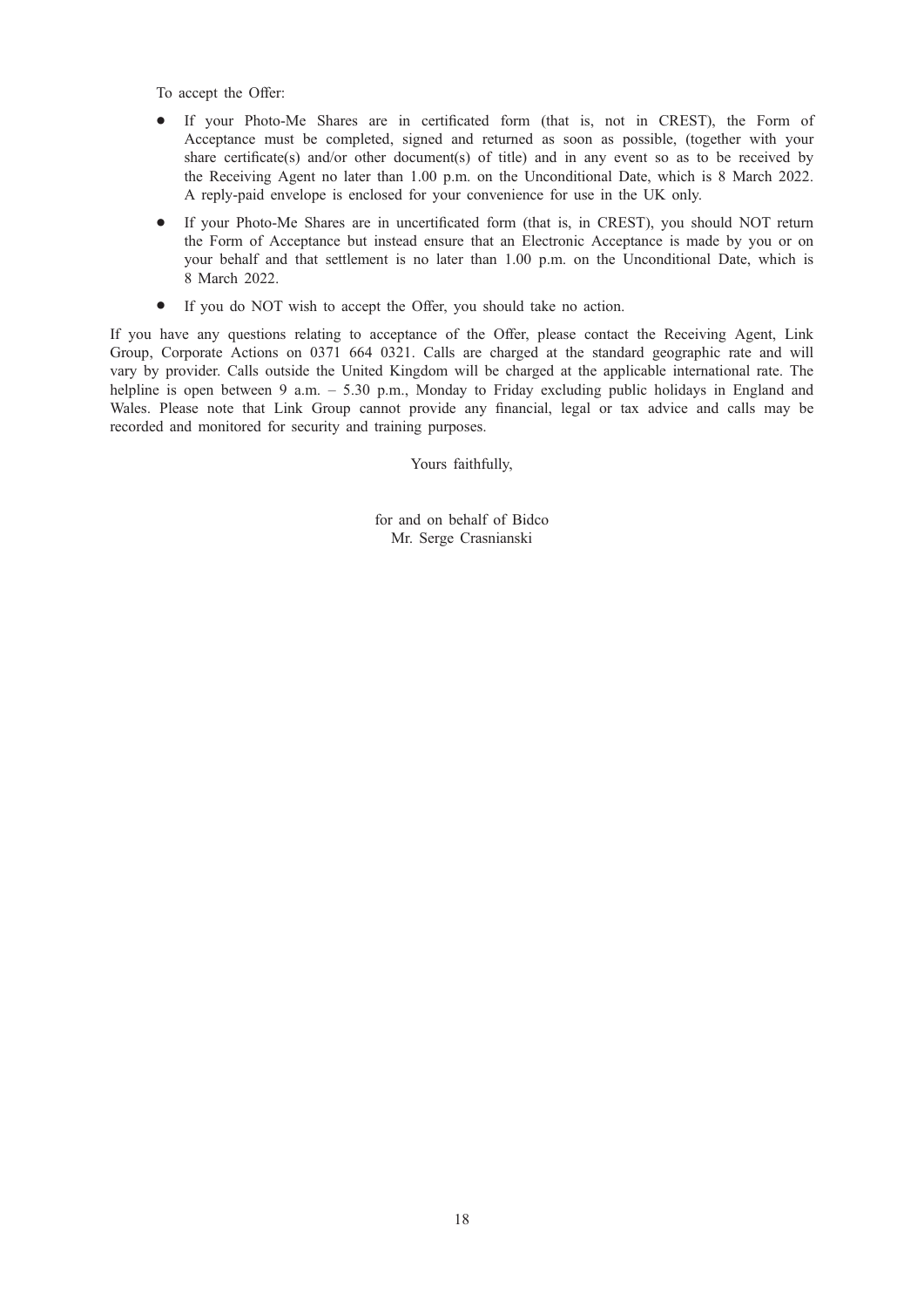# PART 2: LETTER ON BEHALF OF THE INDEPENDENT DIRECTORS

Photo-Me letterhead

15 February 2022

To Photo-Me Shareholders and, for information only, to persons with information rights and any person who holds PF Options or options under the ESOS

Dear Photo-Me Shareholder,

# Unrecommended Mandatory Cash Offer for Photo-Me by Bidco, a company wholly-owned by Mr. Serge Crasnianski, the Chief Executive Officer and Deputy Chairman of Photo-Me

# 1. INTRODUCTION

On 21 January 2022 Tibergest PTE Ltd ("Bidco"), a company wholly-owned by Mr. Serge Crasnianski, announced that it had agreed to acquire 29,111,186 Photo-Me Shares from DDF, which completed on 26 January 2022. Following the Acquisition, Bidco and Mr. Serge Crasnianski now hold, in aggregate, 137,948,596 Photo-Me Shares, representing approximately 36.5 per cent. of the existing issued share capital of Photo-Me. As a result of the Acquisition, under Rule 9 of the Takeover Code, Bidco is required to make a mandatory cash offer for the Photo-Me Shares not already held by Bidco.

Bidco is a private company wholly-owned by Mr. Serge Crasnianski and was incorporated to hold shares in Photo-Me. Further information relating to Bidco and Mr. Serge Crasnianski can be found in paragraphs 4 and 5 of Part 1 of this document and in Appendix IV to this document.

The purpose of this letter is to explain the background to the Offer and the view of the Independent Directors on the Offer. The formal Offer, and the action you may take in order to accept the Offer, should you wish to do so, is set out in Part 1 of this document.

# 2. SUMMARY TERMS OF THE OFFER

Under the Offer, Bidco is offering to acquire, on the terms and subject to the conditions set out in Appendix I to this document and, in the case of Photo-Me Shares held in certificated form, the Form of Acceptance, all of the issued and to be issued shares of Photo-Me not already held by Bidco on the following basis:

#### For each Photo-Me Share 75 pence in cash

The Offer values the entire issued and to be issued share capital of Photo-Me at approximately £284.5 million. The Offer represents:

- a discount of 1.3 per cent. to the closing price of 76 pence per Photo-Me Share on 11 February 2022 (being the latest practicable date before the publication of this document);
- a discount of approximately 0.8 per cent. to the Closing Price of 75.6 pence per Photo-Me Share on 20 January 2022 (being the last Business Day prior to the commencement of the Offer Period); and
- a premium of approximately 15.9 per cent. to the volume weighted average price of 64.7 pence per Photo-Me Share for the three months ended on 20 January 2022 (being the last Business Day prior to the commencement of the Offer Period).

The Offer extends to all issued Photo-Me Shares not otherwise held by Bidco and any further Photo-Me Shares which are unconditionally allotted or issued and fully paid before the Offer closes.

The Offer is subject to valid acceptances of the Offer being received (and not, where permitted, withdrawn) by no later than 1.00 p.m. (London time) on the Unconditional Date (or such later time(s) and/or date(s) as Bidco may, in accordance with the Takeover Code or with the consent of the Panel, decide) in respect of such number of Photo-Me Shares which, when aggregated with the Photo-Me Shares acquired or agreed to be acquired by Bidco (or any person acting in concert with it) before such time, will result in Bidco and persons acting in concert with it holding Photo-Me Shares carrying more than 50 per cent. of the voting rights then normally exercisable at a general meeting of Photo-Me.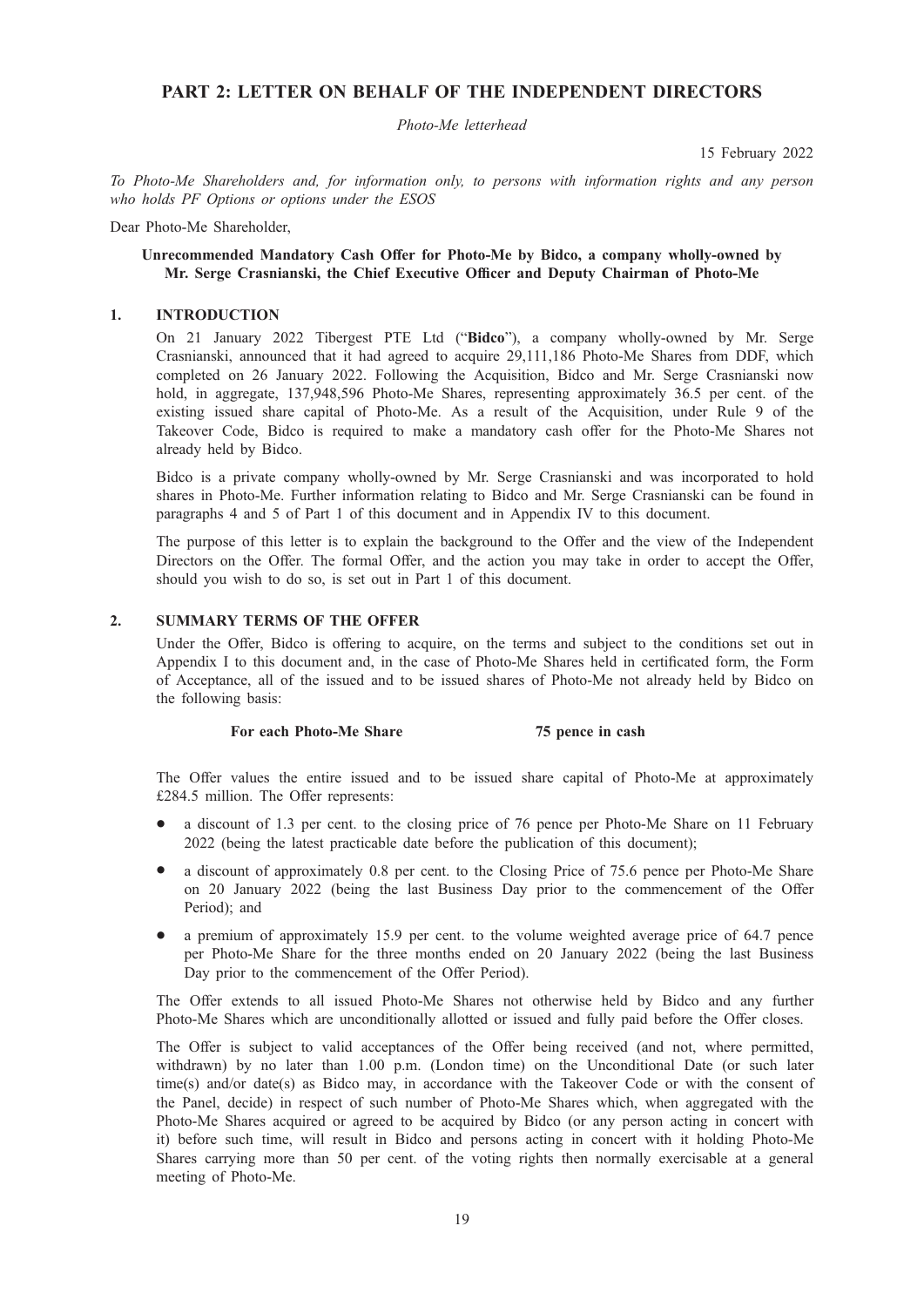The Photo-Me Shares will be acquired pursuant to the Offer fully paid and free from all liens, charges, equities, encumbrances, rights of pre-emption and any other interests of any nature whatsoever and together with all rights now or hereafter attaching thereto, including without limitation voting rights and the right to receive and retain in full all dividends and other distributions (if any) declared, made or paid thereafter.

Bidco reserves the right to reduce the Offer Price by the amount of any dividend (or other distribution) or any return of capital which is announced, declared, paid or becomes payable by Photo-Me to the holders of Photo-Me Shares following the date of the announcement of the Offer and prior to the Unconditional Date, in which case any reference in this document to the Offer Price will be deemed to be a reference to the Offer Price as so reduced. In such circumstances, the relevant Photo-Me Shareholders will be entitled to retain any such dividend and/or other distribution and/or return of capital.

# 3. INFORMATION ON PHOTO-ME

Photo-Me is a public limited company incorporated in England and Wales and premium listed on the London Stock Exchange.

Photo-Me operates, sells and services a wide range of instant service vending equipment, primarily aimed at the consumer market. They currently have more than 43,800 vending units in operation, the majority of which are operated and maintained by Photo-Me.

Photo-Me operates in more than 18 countries worldwide and its financial performance is reported with regard to three geographic regions: Continental Europe, UK & Republic of Ireland and Asia.

Photo-Me reported global revenues of approximately £310,245,000 and a profit before tax of £492,000 for the 18 months ended 31 October 2020. For the six month period ended 30 April 2021, Photo-Me reported global revenues of approximately £94,581,000 and a profit before tax of approximately £12,007,000.

Mr. Serge Crasnianski is Chief Executive Officer and Deputy Chairman of Photo-Me. Mr. Jean-Marc Janailhac is one of the Executive Officers of Photo-Me and is acting as adviser to Mr. Serge Crasnianski and Bidco in connection with the Offer and is therefore a concert party of Bidco. Mr. Serge Crasnianski's daughter Ms. Tania Crasnianski is also on the board of Photo-Me. Mr. Serge Crasnianski, Mr. Jean-Marc Janailhac and Ms. Tania Crasnianski are therefore not part of the Independent Directors of Photo-Me considering the terms of the Offer.

Financial information on Photo-Me is set out in Appendix II to this document.

# 4. CURRENT TRADING AND PROSPECTS

On 2 August 2021, Photo-Me provided the following trading update:

\* "Following a promising recovery in the first half of FY2021, the Group's trading performance in May, June and July (Q3 FY2021) was better than expected, driven by stronger-than-anticipated recovery of photobooth activity, mainly in Continental Europe. Consequently, the Board has revised its expectations for the financial year ending 31 October 2021 and is pleased to announce that it now expects to report revenue of around  $£210$  million (previously around  $£200$ million) and profit before tax of between £25 million to £30 million before exceptional items (previously £21 million to £24 million before exceptional items)".

This guidance was further refined by Photo-Me in a trading update issued on 10 December 2021, in which Photo-Me stated:

\* "The Group's better than expected trading momentum in May, June and July continued in the fourth quarter of the financial year ended 31 October 2021, driven by continued recovery in photobooth activity and a strong Laundry performance. Consequently, the Board expects that revenue will be slightly ahead of previous expectations of approximately £210 million, and profit before tax (before exceptional items) will come in towards the upper end of previous expectations of between £25 million and £30 million, subject to completion of the FY21 audit process."

As the abovementioned guidance relates to the financial year ended 31 October 2021, at the time of its repetition in this Offer Document it constitutes a profit estimate.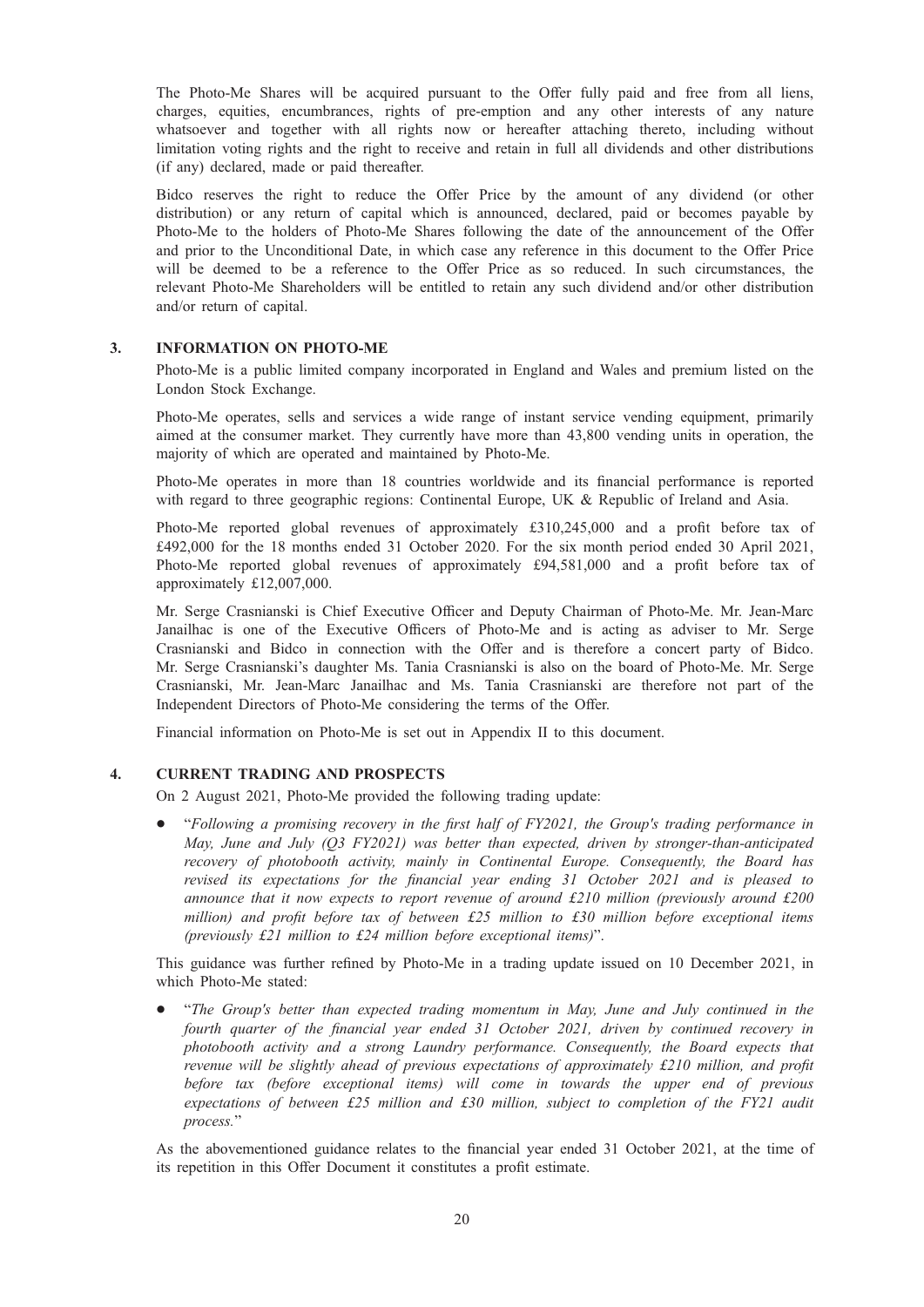Furthermore, given that the abovementioned guidance was originally published before Mr. Serge Crasnianski requested formal clearance pursuant to Photo-Me's dealing code from Sir John Lewis OBE, Chairman of Photo-Me, to acquire 29,111,186 Photo-Me Shares from DDF, the requirements of Rule 28.1(c)(i) of the Takeover Code apply in relation to the FY21 Profit Estimate.

# Basis of Preparation of the FY21 Profit Estimate

The FY21 Profit Estimate has been prepared based on Photo-Me's unaudited management accounts for the year ended 31 October 2021. The FY21 Profit Estimate has been prepared on a basis consistent with the accounting policies adopted by Photo-Me for the year ended 31 October 2020 and those that will be applicable for the year ended 31 October 2021. These policies are in accordance with IFRS.

# Independent Directors' confirmation

The Independent Directors have considered the FY21 Profit Estimate and confirm that:

- (a) it remains valid as at the date of this document; and
- (b) the FY21 Profit Estimate has been properly compiled on a basis of accounting that is consistent with Photo-Me's accounting policies, which are in accordance with IFRS and are those that Photo-Me expects to apply in preparing its annual report and accounts for the financial year ending 31 October 2021.

# Further Guidance on Current Trading and Prospects

Further, on 9 February 2022, Photo-Me provided the following trading update:

\* "The Board reports that the previously described recovery in its key markets has continued through the first quarter of FY22, meaning the Group's trading performance has exceeded the Board's previous expectations for that period. This outperformance has been driven, in part, by the impact of the Group reorganisation undertaken by management over the past year, including the hiring of a number of new Senior Managers who have been successful in driving the commercial performance of the business.

Trading during the period to date is encouraging, although the Board notes that the first quarter is typically the quietest trading quarter in each financial year and hence is mindful that the Group's strongest seasonal trading periods are still to come. Further, there has been an improvement in the Group's trading environment following announcements regarding the progressive relaxation of COVID-19 restrictions in certain of the Group's key trading jurisdictions that were made over the course of January and February 2022. The Board therefore now considers it likely that the Group's performance for the year ending 31 October 2022 will exceed its previous expectations, assuming COVID-19 related restrictions are not reimposed.

The Board looks forward to providing further guidance on full year FY22 expectations later in the financial year."

# 5. BACKGROUND TO AND VIEWS OF THE INDEPENDENT DIRECTORS ON THE OFFER

On 12 January 2022, Mr. Serge Crasnianski requested formal clearance pursuant to Photo-Me's dealing code from Sir John Lewis OBE, Chairman of Photo-Me, to acquire 29,111,186 Photo-Me Shares from DDF, resulting in the requirement to make a mandatory cash offer for the Photo-Me Shares not already held by Bidco. In addition, prior to requesting formal clearance pursuant to Photo-Me's dealing code, Mr. Serge Crasnianski requested the Independent Directors' support in seeking a dispensation from the Panel from the requirement to make a mandatory offer at a price of 77.7 pence per share, being the price at which a purchase of 53,000 Photo-Me Shares (representing approximately 0.014 per cent. of Photo-Me's voting rights) was made by Mr. Jean-Marc Janailhac on 11 May 2021 and the highest price paid by Bidco, or any party acting in concert with Bidco for any interest in Photo-Me Shares during the 12 months prior to the announcement of the Offer. Mr. Serge Crasnianski expressed an intention to seek a dispensation from the Panel so that the mandatory cash offer required as a result of the Acquisition would be made at a price of 75 pence per Photo-Me Share, being the highest price paid by Mr. Serge Crasnianski for an interest in Photo-Me Shares during the 12 months prior to the announcement of the Offer. During discussions with Mr. Serge Crasnianski with respect to this request, Mr. Serge Crasnianski confirmed that he would not acquire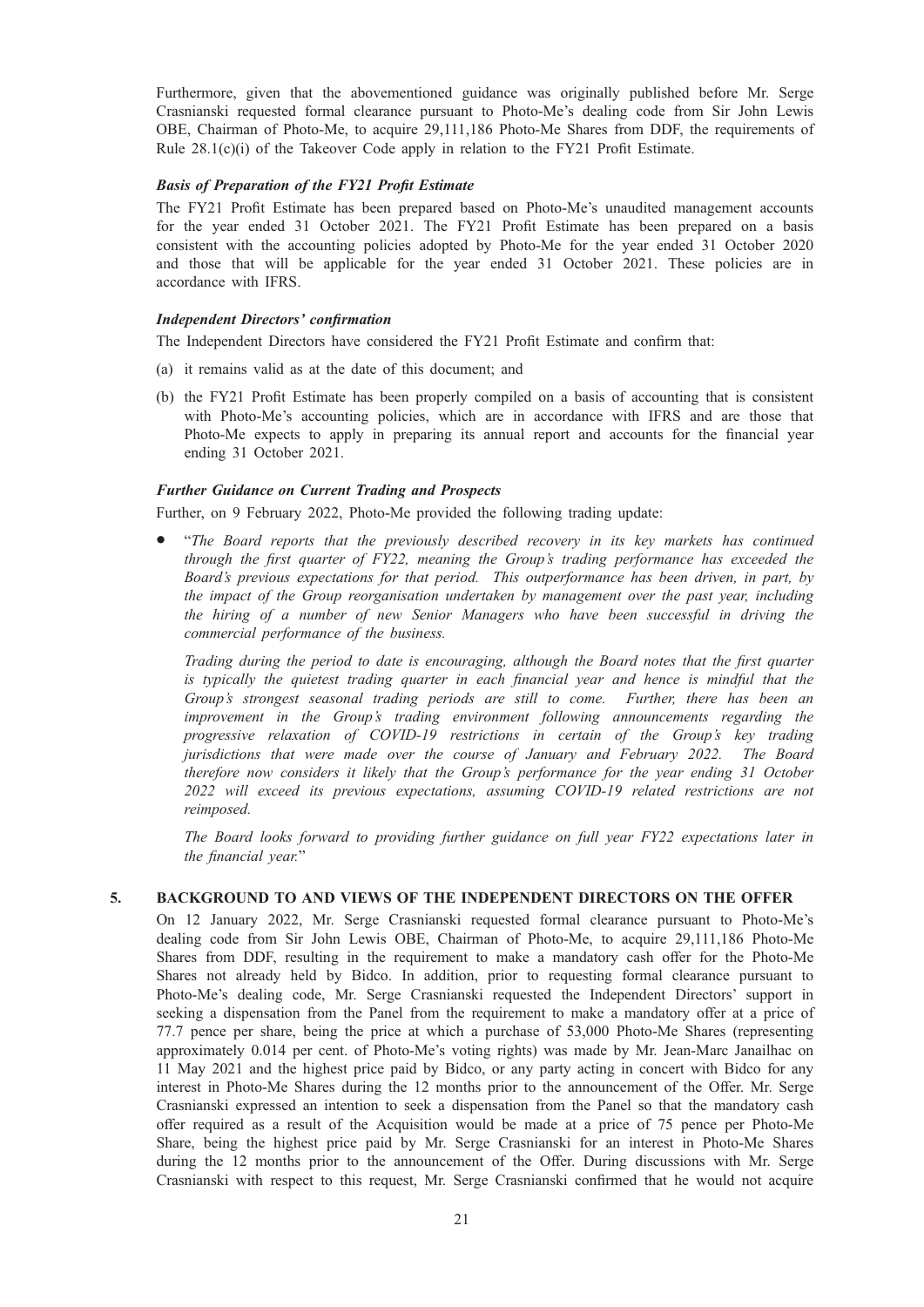the 29,111,186 Photo-Me Shares from DDF unless the Independent Directors supported the request for a dispensation from the Takeover Panel from the requirement to make a mandatory offer at a price of 77.7 pence per Photo-Me Share.

The Independent Directors were, and remain, sympathetic to the fact that the purchase of Photo-Me Shares by Mr. Jean-Marc Janailhac on 11 May 2021 predates any consideration by Mr. Serge Crasnianski to increase his holding in Photo-Me. Furthermore, the Independent Directors recognise that the Photo-Me Shares purchased by Mr. Jean-Marc Janailhac represent a very small proportion (approximately 0.014 per cent.) of Photo-Me's voting rights.

Having considered the request carefully, on 14 December 2021 the Independent Directors provided support for the proposed dispensation on the grounds that the Independent Directors did not wish to deprive Photo-Me Shareholders of the opportunity to accept the mandatory offer that would follow the Acquisition and to realise their investment in Photo-Me at a premium to the prevailing Photo-Me share price at that time of approximately 62 pence per Photo-Me Share. The Independent Directors made it clear to Mr. Serge Crasnianski and the Panel that support for the application for the dispensation did not, at that time, amount to any view or indeed recommendation, in respect of an offer for Photo-Me Shares made at a price of 75 pence.

# Financial terms of the Offer

In evaluating the financial terms of the Offer, the Independent Directors have considered the historical trading range of Photo-Me's Shares, the relative valuation of Photo-Me's Shares represented by the Offer Price and share price premia for recent public takeover transactions.

# Historical trading range

The Offer Price of 75 pence per Photo-Me Share represents:

- a premium of 6.4 per cent. to the volume weighted average trading price of 70.5 pence per Photo-Me Share and a discount of 0.8 per cent. to the highest closing price of 75.6 pence per Photo-Me Share during the 30 calendar days prior to 20 January 2022 (being the last Business Day prior to the commencement of the Offer Period);
- a premium of 15.9 per cent. to the volume weighted average trading price of 64.7 pence per Photo-Me Share and a discount of 0.8 per cent. to the highest closing price of 75.6 pence per Photo-Me Share during the three months prior to 20 January 2022 (being the last Business Day prior to the commencement of the Offer Period); and
- a premium of 21.7 per cent. to the volume weighted average trading price of 61.6 pence per Photo-Me Share and a discount of 4.8 per cent. to the highest closing price of 78.8 pence per Photo-Me Share during the 12 months prior to 20 January 2022 (being the last Business Day prior to the commencement of the Offer Period).

Whilst the Offer Price is a premium to the volume weighted average trading price per Photo-Me Share during the 12 month period prior to the commencement of the Offer Period, Photo-Me's Shares have traded at a premium to the Offer Price in the same period, with a trading range of 43.7 to 78.8 pence per Photo-Me Share over the same period. Photo-Me Shareholders should also be aware that the Independent Directors consider that the trading price of Photo-Me's Shares in the 12 month period prior to the commencement of the Offer Period has been significantly negatively influenced by the impact that the COVID-19 pandemic has had on Photo-Me's ability to trade optimally.

Over longer time horizons, which the Independent Directors consider to be a more appropriate comparison given such periods capture the pre-COVID-19 pandemic trading ranges for Photo-Me Shares, the Offer Price represents:

- a premium of 11.0 per cent. to the volume weighted average trading price of 67.6 pence per Photo-Me Share during the three years prior to 20 January 2022 (being the last Business Day prior to the commencement of the Offer Period); and
- a discount of 25.9 per cent. to the volume weighted average trading price of 101.2 pence per Photo-Me Share during the five years prior to 20 January 2022 (being the last Business Day prior to the commencement of the Offer Period).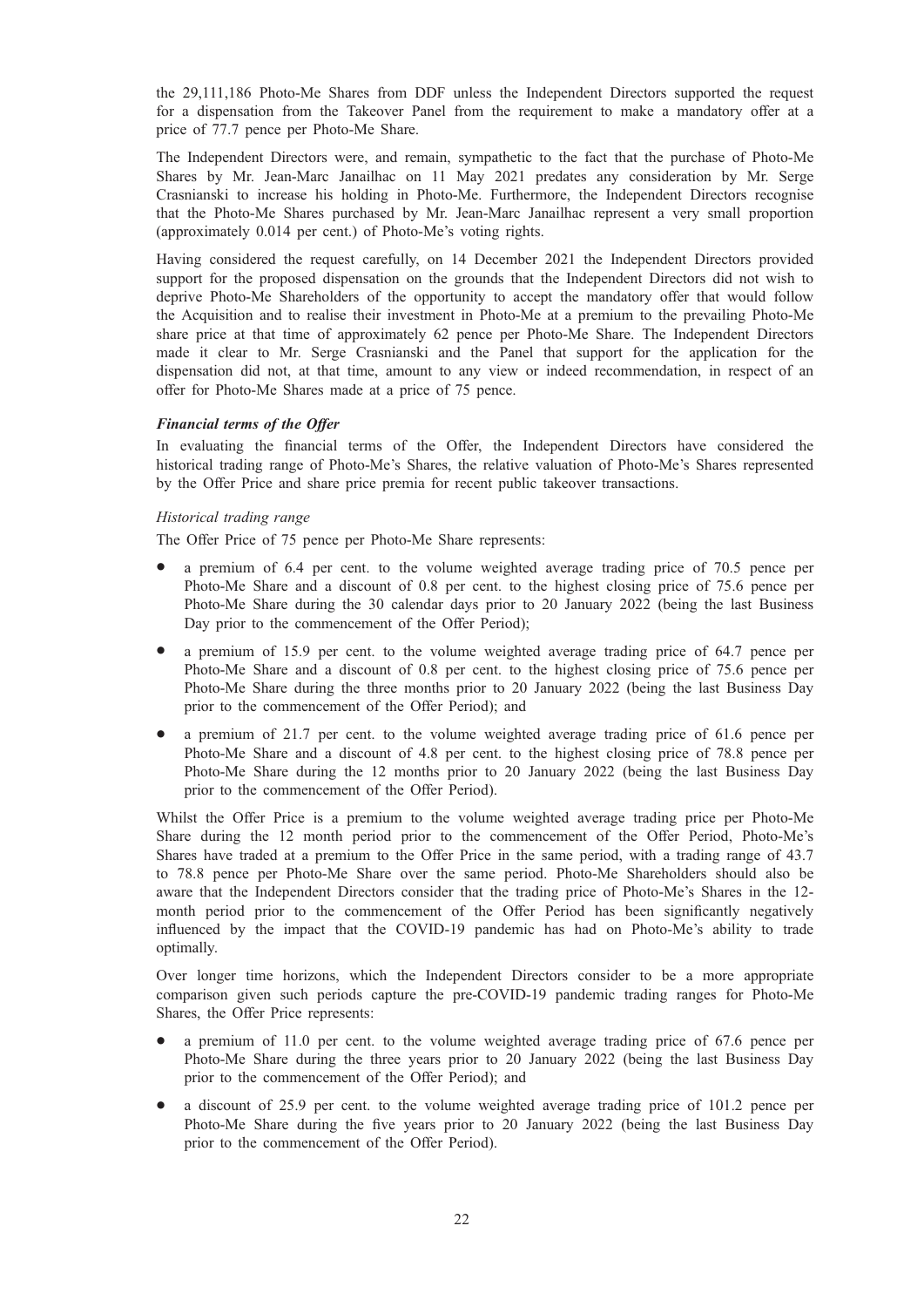# Relative valuation of Photo-Me Shares represented by the Offer Price

The Independent Directors note that the Offer Price implies relative valuation multiples for Photo-Me Shares below those at which the Photo-Me Shares have traded in recent years, which the Independent Directors believe reflects the impact of the COVID-19 pandemic on Photo-Me's operations. Further, Photo-Me Shareholders should be cognisant of the positive trading momentum that Photo-Me has exhibited since the height of the COVID-19 pandemic, with Photo-Me's trading in a number of key markets in which Photo-Me operates having seen recovery approaching pre-COVID 19 pandemic levels. The Independent Directors therefore do not consider that the Offer Price reflects Photo-Me's future prospects.

Photo-Me Shareholders should, however, be mindful that whilst the recovery in Photo-Me's trading performance has been notable, future trading conditions remain uncertain, particularly given the uncertainty of when the lingering impacts of the COVID-19 pandemic will cease, along with the effects of other macro-economic factors, such as interruptions to Photo-Me's supply chain, which have continued to impact Photo-Me's operations.

# Analysis of recent public takeover premia

Analysis of recent public takeovers made to offeree shareholders by an existing major shareholder on both a voluntary and mandatory basis by Photo-Me's financial advisers, finnCap, demonstrates that in the majority of those transactions analysed the premium represented by an offer price (when compared with the share price immediately prior to the date that the relevant offer period commenced), is in excess of 30 per cent. This typical share price premium reflects the "control" premium required in order to secure control of the company subject to the offer. By comparison, the Offer Price represents a discount of approximately 0.8 per cent. to the Closing Price of 75.6 pence per Photo-Me Share on 20 January 2022 (being the last Business Day prior to the commencement of the Offer Period). The Independent Directors, therefore, do not consider that the Offer Price reflects an appropriate control premium over the Closing Price.

# Other factors that Photo-Me Shareholders should consider in relation to the Offer

In addition to their consideration of the Offer Price, the Independent Directors believe that Photo-Me Shareholders should consider the following when evaluating whether or not they wish to accept the Offer:

- \* Photo-Me has recently formed a new Executive Committee which will execute the Group's strategy, seek to optimise synergies across the Group and share best practices. The Executive Committee will also support the Group's succession process and is formed of Serge Crasnianski (CEO), Jean-Marc Janailhac (Executive COO), Stephane Gibon (CFO), Alessandra Reitelli (France and Continental Europe), Tania Crasnianski (German area, UK/Ireland, Nordics and Legal Affairs), Christian Autié (Asia), Pascal Faucher (Food Division), Nathalie Lamri (CMO) and Virginie Winkelmuller (HR).
- Liquidity in Photo-Me Shares has reduced following the market purchases by Bidco and Montefiore in 2020. The average daily trading volume of Photo-Me Shares from 1 January 2021 to 20 January 2022 was 243,796, compared to 614,830 between 1 January 2020 and 31 December 2020 and, in the event that the Offer is successful, liquidity may be reduced still further;
- Bidco has already become a 'controlling shareholder' for the purposes of the Listing Rules as a result of its interest having increased to 36.5 per cent. pursuant to the Acquisition. This will require Photo-Me to put in place a legally-binding relationship agreement with Bidco and, going forwards, to adhere to the dual voting procedure for the election or re-election of independent directors by both Photo-Me Shareholders and Photo-Me Shareholders independent of Bidco (which is permitted by the Articles of Association of Photo-Me). Although Photo-Me Shareholders will benefit from the protections afforded by these safeguards, Photo-Me Shareholders should consider the importance of Bidco's potential increased voting power in making their assessment of whether to accept the Offer;
- \* Photo-Me Shareholders should also be aware that, should Bidco receive sufficient acceptances to increase its interest in Photo-Me Shares to more than 50 per cent. of Photo-Me's voting rights, Bidco would then be able to make further purchases of Photo-Me Shares and increase its holding in Photo-Me without triggering the requirement to make a mandatory offer pursuant to Rule 9 of the Takeover Code. However, except with the consent of the Panel, neither Bidco nor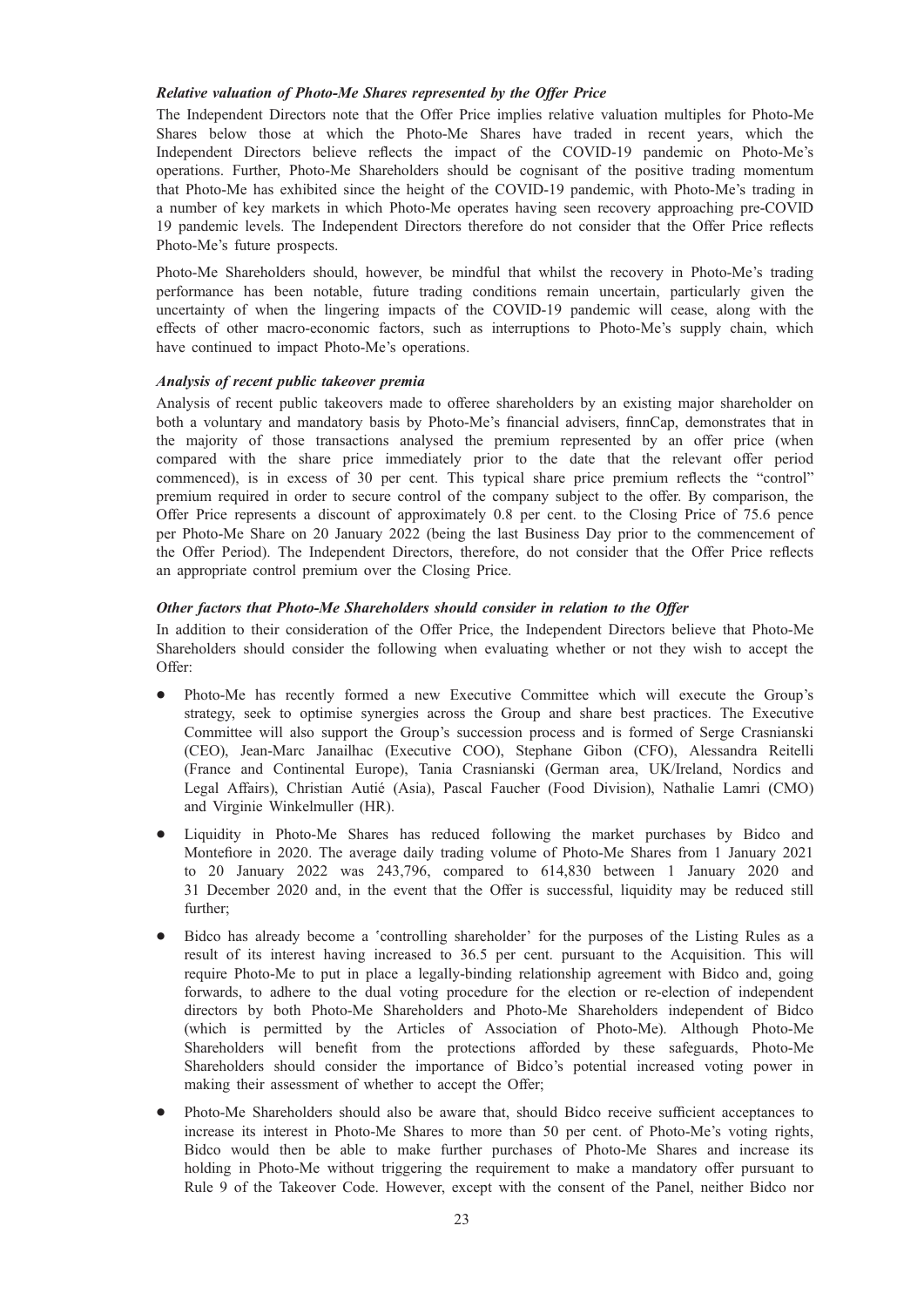any person acting in concert with Bidco may, within six months of the closure of the Offer (if the Offer becomes or is declared unconditional), make a second offer to any Photo-Me Shareholder, or acquire any interest in Photo-Me Shares, on more favourable terms than those made available under the Offer; and

The Offer, if it becomes or is declared unconditional, will provide a liquidity event for all Photo-Me Shareholders to realise their investment at a price of 75 pence in cash per Photo-Me Share. It cannot be predicted whether any future alternative offer will be forthcoming or whether any such offer which is forthcoming will carry more or less favourable terms. Photo-Me Shareholders who do not accept the Offer should also be aware that, in the event that Bidco (together with its associates) acquires or unconditionally contracts to acquire 90 per cent. in value of the Photo-Me Shares and 90 per cent. of the voting rights carried by the Photo-Me Shares (whether by virtue of acceptances of the Offer or by other permitted acquisitions of Photo-Me Shares), they will be able to require Bidco to acquire their Photo-Me Shares on the same terms as the Offer (or on such other terms as may be agreed) within a period of three months of either the end of the period within which the Offer can be accepted or, if later, the date of any statutory notice of sell-out rights given by Bidco.

# 6. VIEWS OF THE INDEPENDENT DIRECTORS ON BIDCO'S INTENTIONS FOR PHOTO-ME

The Takeover Code requires the Independent Directors to give their views on the effect of the implementation of the Offer on all of Photo-Me's interests, including, specifically, their views on Bidco's strategic plans for Photo-Me and their likely repercussions on the employment and the locations of Photo-Me's places of business.

The Independent Directors welcome Bidco's confirmation that it has no intention to alter Photo-Me's business (including research and development), broader strategic plans or locations and places of business (including Photo-Me's headquarters and headquarters functions), as a result of the Offer and also that there is no intention to redeploy any of Photo-Me's fixed assets.

Similarly, the Independent Directors also welcome Bidco's confirmation that, save in circumstances where Photo-Me is delisted, it has no intention to cause Photo-Me to effect any material change with regard to: (i) the continued employment of its employees and managers; and (ii) the conditions of employment or balance of skills and functions of the employees and management of Photo-Me, in each case as a result of the Offer.

Furthermore, the Independent Directors welcome Bidco's confirmation that it does not intend to make any alterations to the existing contractual and employment rights of Photo-Me's management and employees and that these will be respected in accordance with applicable law.

The Independent Directors also welcome Bidco's confirmation that it does not intend to make any material changes to the terms and conditions of Photo-Me's pension schemes, including the employer contributions, accrual of benefits for existing members or the rights of admission of new members.

The Independent Directors particularly welcome Bidco's confirmation that it does not intend to procure that Photo-Me makes an application to cancel trading in Photo-Me Shares on the London Stock Exchange or the listing of Photo-Me Shares on the Official List. However, the Independent Directors also note that the FCA has authority to cancel the listing of Photo-Me Shares in certain circumstances (for example, due to a lack of free float in Photo-Me Shares as a result of the Offer). In these circumstances, if Photo-Me ceases to be a listed company, the Independent Directors note that certain corporate and support functions relating to Photo-Me's status as a listed company may potentially require limited reductions in headcount and some or all of the non-executive directors of Photo-Me may resign from their office as a director of Photo-Me.

The Independent Directors note that, at the end of the period of 12 months from the date on which the Offer Period ended, Bidco will be required under the Takeover Code to: (i) confirm in writing to the Panel whether it has taken, or not taken, the course of action it stated in paragraph 6 of Part 1 of this document that it intended to take, or not to take; (ii) publish that confirmation in accordance with the requirements of Rule 30.1 of the Takeover Code. Additionally, the Independent Directors note that if Bidco, during the period of 12 months from the date on which the Offer Period ended, decides either (i) to take a course of action different from its stated intentions in paragraph 6 of Part 1 of this document; or (ii) not to take a course of action which it had stated it intended to take in paragraph 6 of Part 1 of this document, Bidco must consult the Panel. Except with the consent of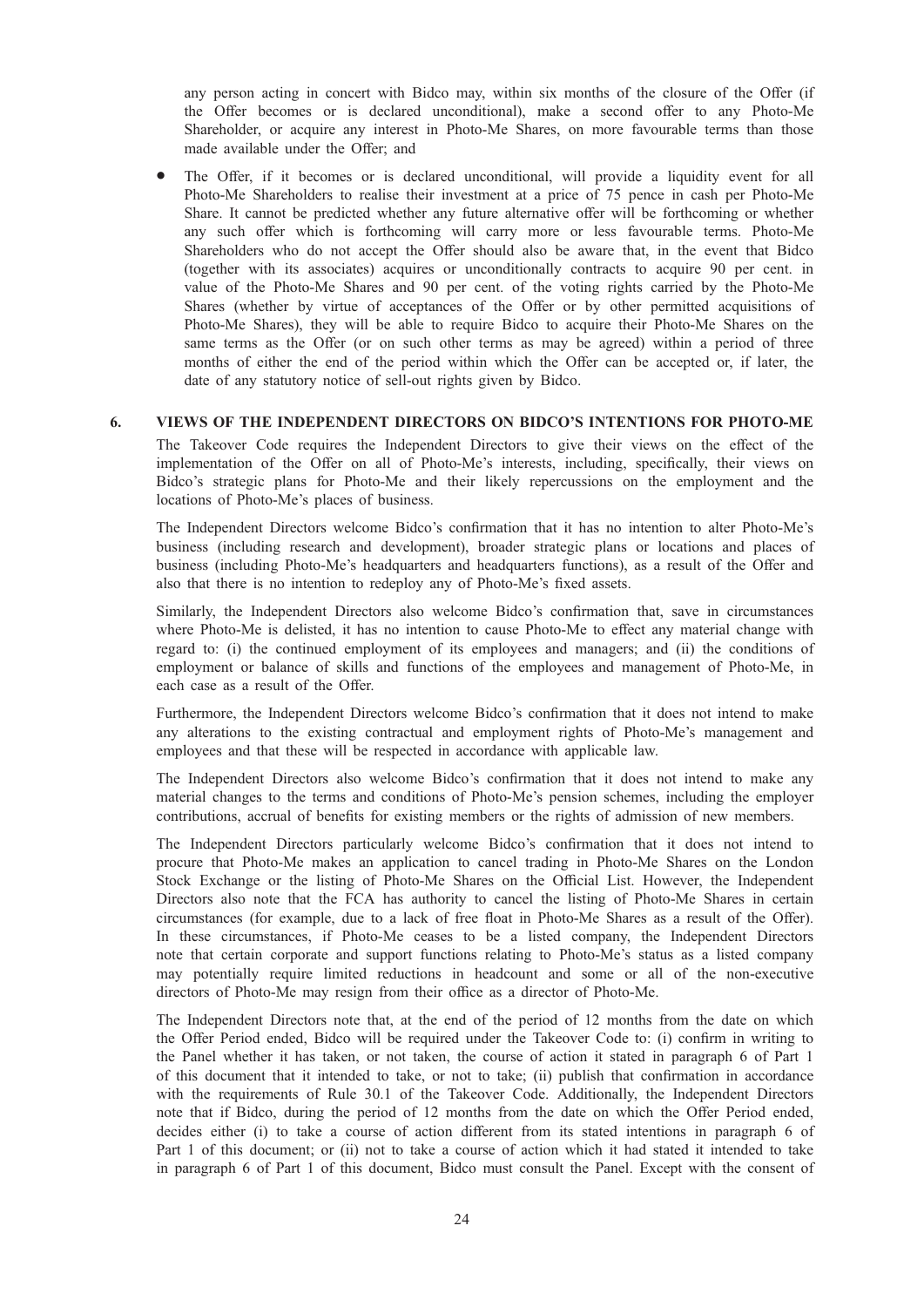the Panel, if such course of action is then taken or not taken, Bidco must promptly make an announcement describing the course of action it has taken, or not taken, and explaining its reasons for taking, or not taking, that course of action.

# 7. ESOS AND PF OPTIONS

The Offer will extend to any Photo-Me Shares not already held by Bidco and to any Photo-Me Shares transferred or sold from treasury or unconditionally allotted or issued prior to the date on which the Offer closes (or such earlier date as Bidco may, subject to the rules of the Takeover Code or with the consent of the Panel, decide), including Photo-Me Shares issued or transferred from treasury pursuant to the exercise of options granted under the ESOS.

Participants in the ESOS and Mr. Pascal Faucher will be contacted in due course regarding the effect of the Offer on their outstanding options under the ESOS and the PF Options, respectively, and, where relevant, appropriate proposals will be made in respect of their options in accordance with Rule 15 of the Takeover Code. The proposals will be as follows:

- (a) holders of unvested options under the ESOS granted on 19 April 2021 with an exercise price of 61.40 pence which are "in the money" because the exercise price is lower than 75 pence will be able to exercise the options and accept the Offer if the Offer becomes or is declared unconditional; and
- (b) for the PF Options, Mr. Pascal Faucher should wait to exercise the PF Options until their normal vesting date, as they do not become exercisable early as a result of the Offer.

Holders of vested and unvested options under the ESOS where the exercise price is higher than 75 pence (i.e. all options other than those granted on 19 April 2021) will not receive a proposal, as participants would have to pay more per Photo-Me Share to exercise their options than they would receive if they exercised their options and accepted the Offer (which in the case of unvested options, would also only be possible if the Offer becomes or is declared unconditional).

Additionally, neither Mr. Serge Crasnianski nor Mr. Jean-Marc Janailhac will accept the Offer in respect of their own holdings of Photo-Me Shares. None of Mr. Serge Crasnianski, Mr. Jean-Marc Janailhac and Ms. Tania Crasnianski intends to exercise their options under the ESOS should they become exercisable in connection with the Offer.

#### 8. TAXATION

The attention of Photo-Me Shareholders is drawn to paragraph 5 of Appendix IV to this document which sets out a general guide on certain UK taxation based on current legislation and practice. If you are in any doubt as to your tax position, you should consult an appropriate independent professional adviser immediately.

#### 9. OVERSEAS SHAREHOLDERS

Photo-Me Shareholders who are not resident in the United Kingdom or who are citizens or nationals of other countries should refer to paragraph 12 of Part 1 of this document.

# 10. VIEWS OF THE INDEPENDENT DIRECTORS

The Independent Directors are of the view that a price of 75 pence per Photo-Me Share does not reflect an adequate premium for control of Photo-Me and therefore undervalues Photo-Me and its prospects. Accordingly, the Independent Directors, who have been so advised by finnCap as to the financial terms of the Offer, do not consider the terms of the Offer to be fair and reasonable and therefore unanimously recommend that Photo-Me Shareholders do NOT accept the Offer, just as they will not accept the Offer in respect of their own shareholdings in Photo-Me.

The Independent Directors are, however, aware that any decision by Photo-Me Shareholders as to whether to accept the Offer will depend upon their individual circumstances. In particular, the Independent Directors note that the Offer, if it becomes or is declared unconditional, will provide Photo-Me Shareholders with a liquidity event to realise value for their Photo-Me Shares. If Photo-Me Shareholders are in any doubt as to what action they should take, they should seek their own independent professional advice.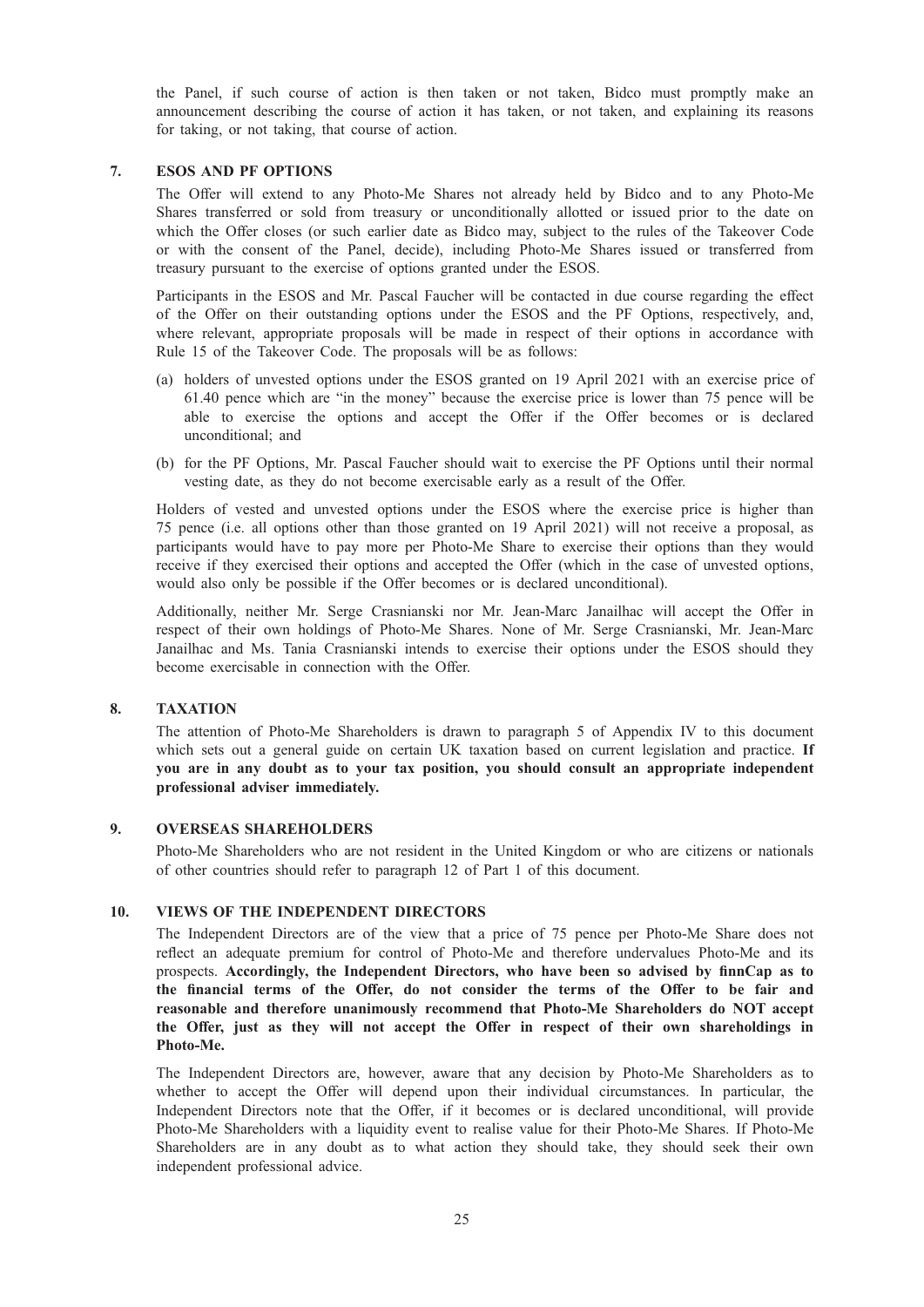In providing its financial advice to the Independent Directors, finnCap has taken into account the commercial assessments of the Independent Directors. finnCap is providing independent financial advice for the Independent Directors for the purpose of Rule 3 of the Takeover Code.

# 11. ACTION TO BE TAKEN SHOULD YOU DECIDE TO ACCEPT THE OFFER

Photo-Me Shareholders should read this document in its entirety before deciding what action, if any, to take.

# TO REJECT THE OFFER YOU NEED TO TAKE NO ACTION.

TO ACCEPT THE OFFER YOU SHOULD FOLLOW THE PROCEDURE FOR ACCEPTANCE OF THE OFFER, AS SET OUT IN PARAGRAPH 14 OF PART 1 OF THIS DOCUMENT AND, IF YOU HOLD YOUR PHOTO-ME SHARES IN CERTIFICATED FORM, IN THE FORM OF ACCEPTANCE.

If you are in any doubt as to the procedure for acceptance of the Offer, please contact the Receiving Agent, Link Group, Corporate Actions on 0371 664 0321. Calls are charged at the standard geographic rate and will vary by provider. Calls outside the United Kingdom will be charged at the applicable international rate. The helpline is open between 9 a.m.  $-$  5.30 p.m., Monday to Friday excluding public holidays in England and Wales. Please note that Link Group cannot provide any financial, legal or tax advice and calls may be recorded and monitored for security and training purposes.

Yours faithfully

Sir John Lewis OBE Chair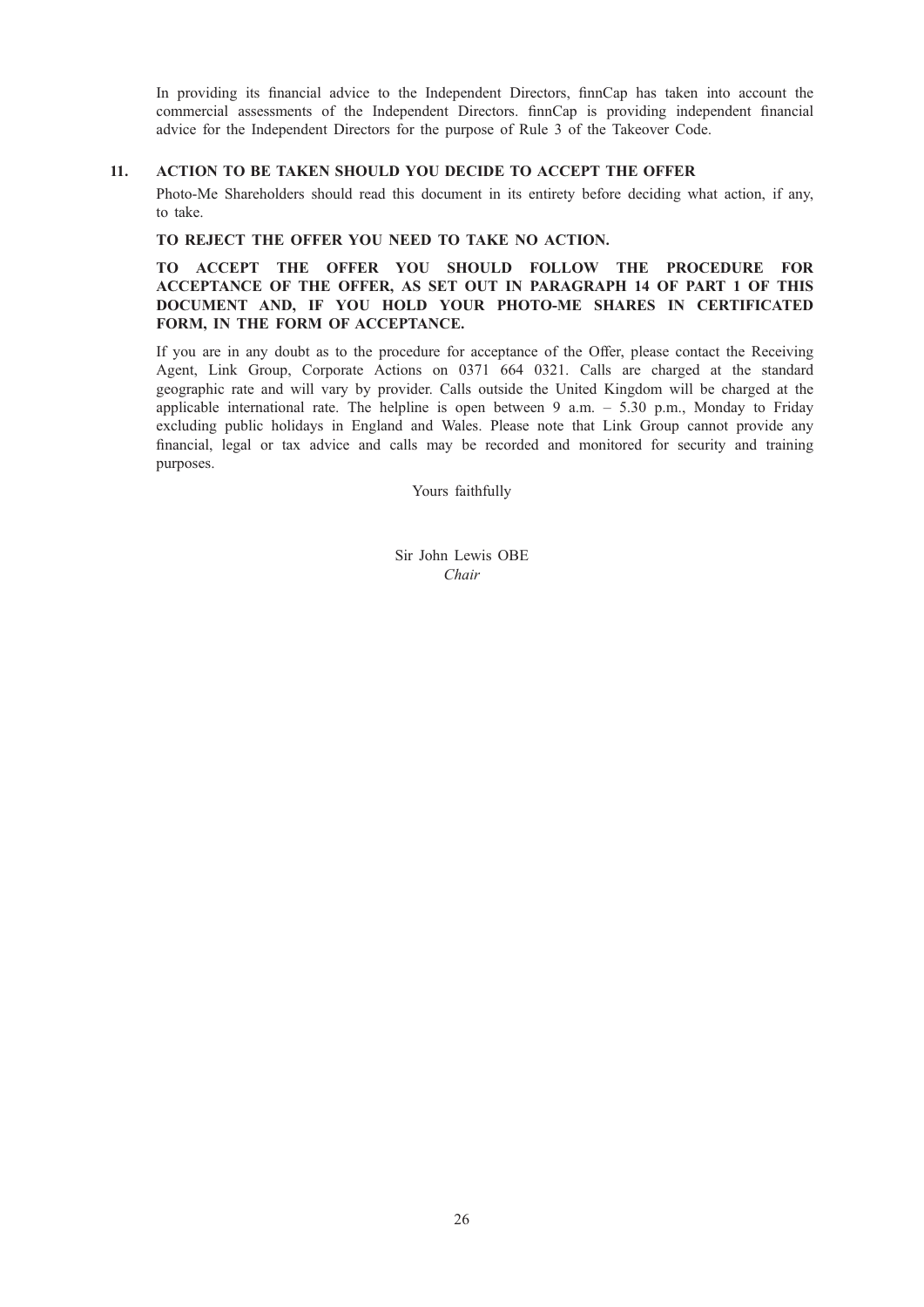# APPENDIX I: CONDITION AND FURTHER TERMS OF THE OFFER

# PART A: CONDITION OF THE OFFER

The Offer is subject to valid acceptances of the Offer being received (and not, where permitted, withdrawn) by no later than 1.00 p.m. (London time) on the Unconditional Date (or such later time(s) and/or date(s) as Bidco may, in accordance with the Takeover Code or with the consent of the Panel, decide) in respect of such number of Photo-Me Shares which, when aggregated with the Photo-Me Shares acquired or agreed to be acquired by Bidco or any person acting in concert with Bidco before such time, will result in Bidco and persons acting in concert with it holding Photo-Me Shares carrying more than 50 per cent. of the voting rights then normally exercisable at a general meeting of Photo-Me including for this purpose any such voting rights attaching to Photo-Me Shares that are unconditionally allotted or issued before the Offer becomes or is declared unconditional whether pursuant to the exercise of any outstanding subscription or conversion rights or otherwise.

For the purposes of this condition:

- (i) all percentages of voting rights, share capital and relevant securities are to be calculated by reference to the percentage held and in issue outside treasury; and
- (ii) Photo-Me Shares that have been unconditionally allotted but not issued shall be deemed to carry the voting rights that they will carry upon issue.

# Certain Further Terms of the Offer

- 1. The Offer shall lapse unless the Condition has been fulfilled by the earlier of the Unconditional Date and the Long-Stop Date (subject to the rules of the Takeover Code and, where applicable, the consent of the Panel). The Condition is not subject to Rule 13.5(a) of the Takeover Code. The Condition cannot be waived.
- 2. Save as may otherwise be required by the Panel, the Offer will not complete, will lapse or will be withdrawn if on the Long-Stop Date sufficient acceptances have not been received so as to enable the Condition to be satisfied.
- 3. Photo-Me Shares will be acquired by Bidco pursuant to the Offer fully paid with full title guarantee and free from all liens, charges, encumbrances, equitable interests, pre-emption rights and other interests and rights of whatsoever nature and together with all rights now or hereafter attaching thereto, including the right to receive and retain in full all dividends and other distributions (if any) declared, paid or made thereafter.
- 4. Bidco reserves the right to reduce the Offer Price by the amount of any dividend (or other distribution) or any return of capital which is announced, declared, paid or becomes payable by Photo-Me to the holders of Photo-Me Shares following the date of the announcement of the Offer and prior to the Unconditional Date, in which case any reference in this document to the Offer Price will be deemed to be a reference to the Offer Price as so reduced. In such circumstances, the relevant Photo-Me Shareholders will be entitled to retain any such dividend and/or other distribution and/or return of capital.
- 5. The Offer shall comply with the applicable rules and regulations of the London Stock Exchange, the Takeover Code and the FCA. The Offer and any acceptances thereunder is governed by English law and will be subject to the jurisdiction of the English courts.
- 6. The availability of the Offer to persons not resident in the United Kingdom may be affected by the laws of the relevant jurisdictions. Persons who are not resident in the United Kingdom should inform themselves about and observe any applicable requirements.
- 7. The Offer is not made, directly or indirectly, in or into, or by use of the mails of, or by any means or instrumentality (including, without limitation, facsimile transmission, telex, telephone, internet or email) of interstate or foreign commerce of, or of any facility of a national securities exchange of, any Restricted Jurisdiction and the Offer will not be capable of acceptance by any such use, means, instrumentality or facility or from within, any Restricted Jurisdiction.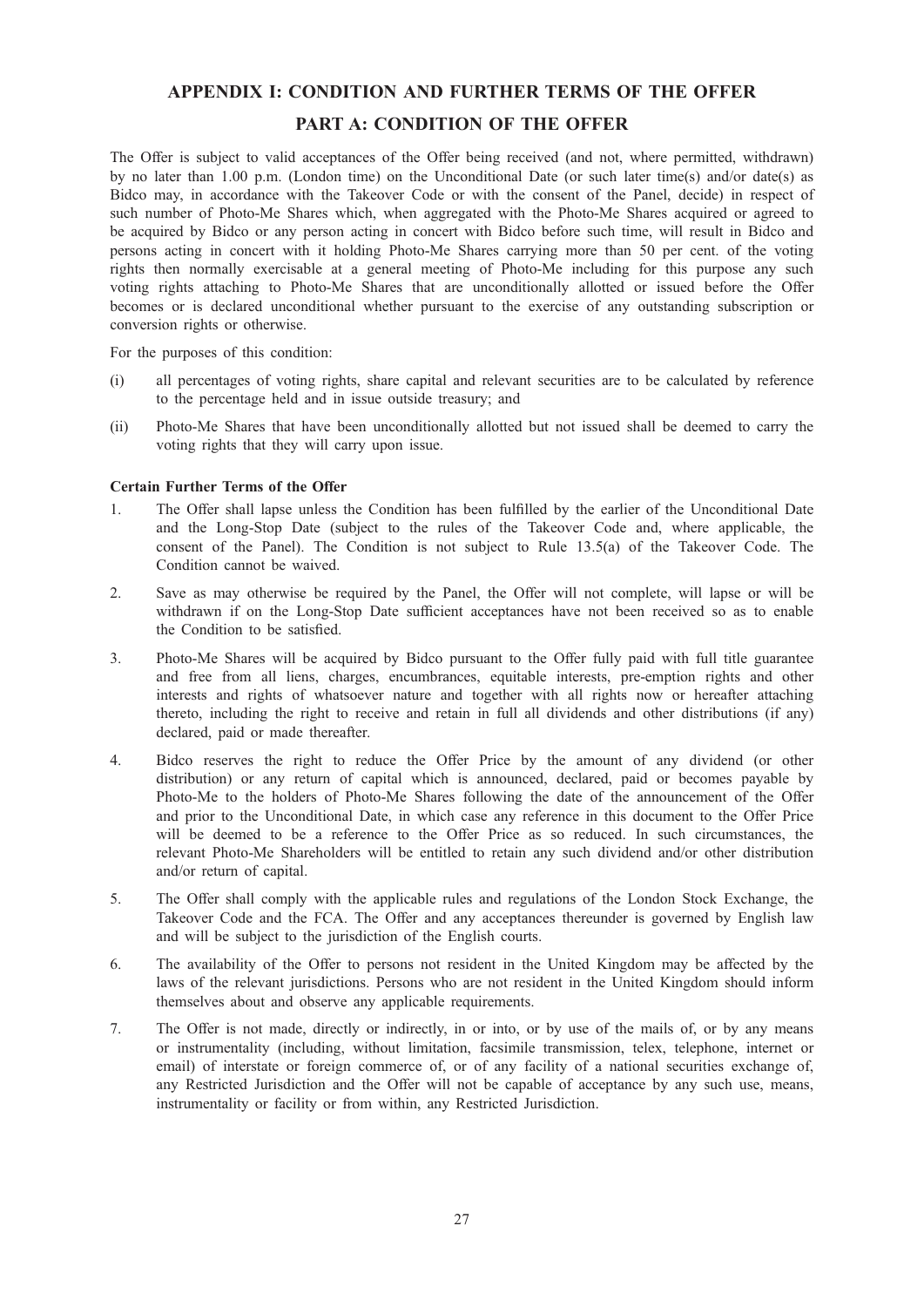# PART B: FURTHER TERMS OF THE OFFER

The following further terms and conditions apply to the Offer, unless the contrary is expressed or the context requires otherwise.

Unless the context requires otherwise, any reference in Parts B, C or D and in the Form of Acceptance:

- (a) to the "Acceptance Condition becoming or being satisfied" means the Acceptance Condition becoming or being declared satisfied and references to "satisfaction of the Acceptance Condition" shall be construed accordingly;
- (b) to "acceptances of the Offer" includes deemed acceptances of the Offer;
- (c) to "acting in concert with Bidco" means any such person acting or deemed to be acting in concert with Bidco for the purposes of the Takeover Code and the Offer;
- (d) to "as may be required by the Takeover Code" includes as may be required by the Panel;
- (e) to "Day 46" and "Day 60" mean, respectively, 2 April 2022 and 16 April 2022 or such other date as may otherwise be set as being such Day of the timetable of the Offer in accordance with the Takeover Code;
- (f) to the "Offer" includes any revision, variation, renewal or extension of the Offer and includes any election available in connection with the Offer;
- (g) to an "official authorisation or regulatory clearance" shall be to that term as referred to in the Takeover Code; and
- (h) to the Offer becoming "unconditional" means the Offer becoming or being declared unconditional in accordance with its terms.

# 1. Offer timetable and acceptance period

- (a) Save as provided in this paragraph 1 of this Part B, the Offer will initially be open for acceptance until 1.00 p.m. on 8 March 2022 (unless Bidco has set aside the Acceleration Statement in accordance with the Takeover Code as set out in paragraph 1(b) of this Part B).
- (b) By specifying an Unconditional Date which is earlier than Day 60, Bidco is treated as having made an acceleration statement to which Rule 31.5 of the Takeover Code applies (the "Acceleration Statement"). In accordance with Rule 31.5(e) of the Takeover Code, Bidco reserves the right to set aside the Acceleration Statement:
	- (i) with the agreement or consent of the Independent Directors;
	- (ii) in the event of an increased or improved offer by Bidco being recommended by the Independent Directors;
	- (iii) if a third party announces a possible offer for Photo-Me or there is otherwise an announcement of a possible offer for Photo-Me by a third-party or an announcement which refers to the existence of a new potential offeror for Photo-Me (whether the potential offeror is identified or not);
	- (iv) if a third party announces a firm intention to make an offer for Photo-Me;
	- (v) if Photo-Me announces a "whitewash" proposal pursuant to the Code; or
	- (vi) in wholly exceptional circumstances as provided for by Rule 31.5(e)(ii) of the Takeover Code.

Under Rules 31.5(c) and (d) of the Takeover Code, as a result of the Acceleration Statement being made (and unless the Panel consents otherwise):

- (i) Rule 31.8(a) of the Takeover Code is disapplied and there will therefore be no restriction on the date by which the Independent Directors of Photo-Me may announce any material new information; and
- (ii) Rules 2.6(d) and (e) of the Takeover Code are disapplied and there will therefore be no requirement for a potential competing offeror to clarify its position by no later than Day 53 (as defined in the Takeover Code) of the timetable for the Offer.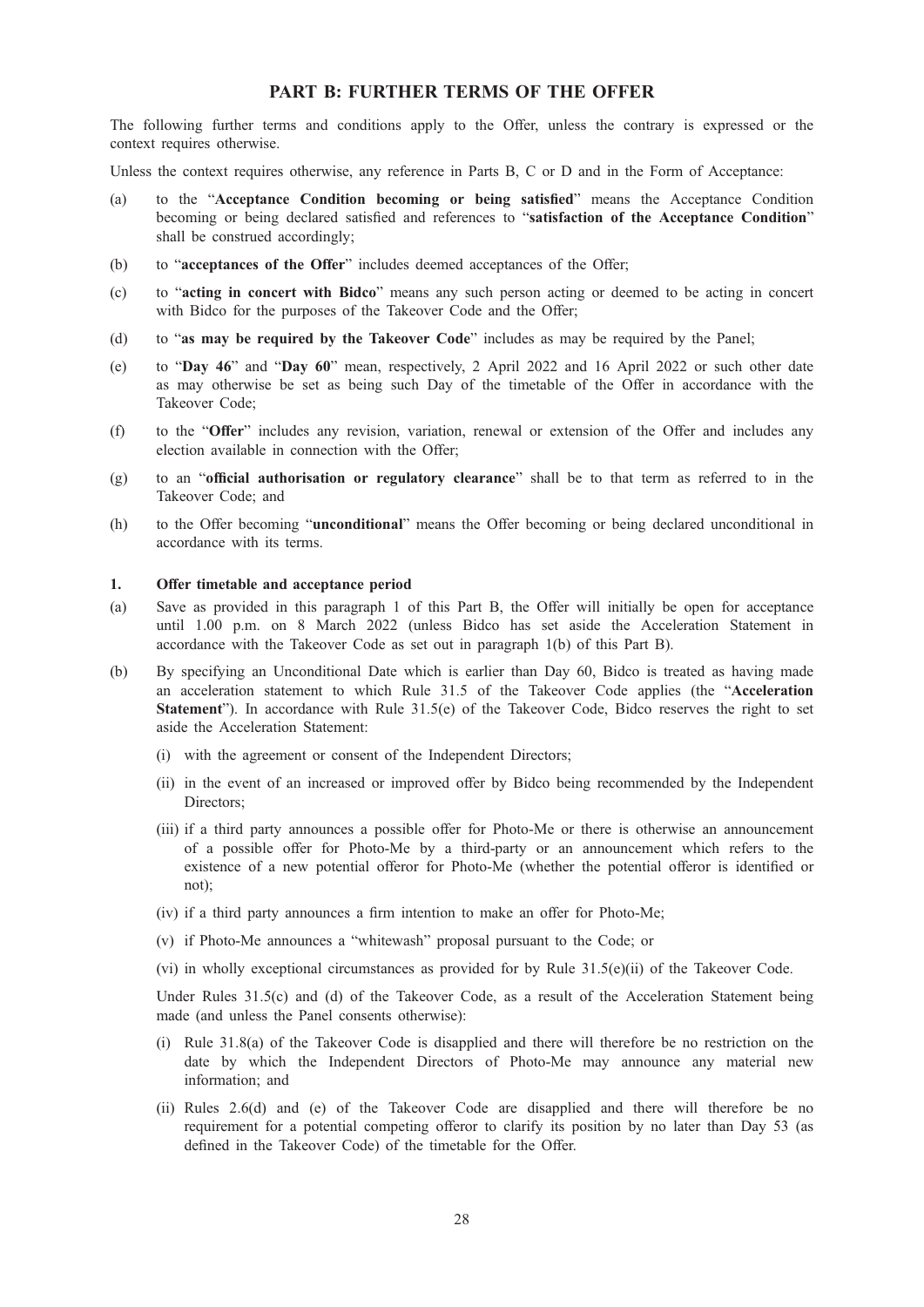- (c) Bidco reserves the right (but shall not be obliged) at any time to seek to invoke the Acceptance Condition so as to cause the Offer to lapse by publishing an ACIN in accordance with the requirements of Rule 31.6 of the Takeover Code. The ACIN will specify the date on which Bidco intends to seek to invoke the Acceptance Condition so as to cause the Offer to lapse (provided always that such date will not be: (i) earlier than 8 March 2022 or (ii) less than 14 days after the date on which the ACIN is published) and the level of acceptances which must be received in order for the Offer not to lapse on such date. Except with the Panel's consent, an ACIN shall be irrevocable. If the required level of acceptances has not been received by 1.00 p.m. on the date specified in the ACIN, the Acceptance Condition will be regarded as being incapable of satisfaction and the Offer will lapse.
- (d) If Bidco sets aside the Acceleration Statement or, where permitted, publishes a Subsequent Acceleration Statement or an ACIN it will make an announcement of the new Unconditional Date, or the date on which it intends to seek to invoke the Acceptance Condition, as applicable, in the manner described in paragraph 2 of this Part B and give oral or written notice of such date to the Receiving Agent.
- (e) Bidco reserves the right (but shall not be obliged, other than as may be required by the Takeover Code) to request at any time that the Panel extends Day 60 (and therefore the period for which the Offer is open for acceptance).
- (f) If Day 60 is extended Bidco will, if required by the Panel, make an announcement of such extension in the manner described in paragraph 2 of this Part B and give oral or written notice of such extension to the Receiving Agent (and, in any announcement of an extension of Day 60 will also specify, to the extent applicable, the new Day 46 and Day 60 of the timetable for the Offer).
- (g) Although no revision is envisaged, if the Offer is revised it will remain open for acceptance for a period of at least 14 days (or such other period as the Panel may permit or as may be required by the Takeover Code) from the date on which the revised offer document is published. Except with the Panel's consent, no revised offer document may be published after Day 46 or, where Bidco has made an acceleration statement in accordance with Rule 31.5 of the Takeover Code, after the date which is 14 days prior to the Unconditional Date.
- (h) Bidco may, if it has reserved the right to do so at the time the statement was made (or otherwise with the consent of the Panel), choose not to be bound by the terms of and set aside a "no increase" statement (as referred to in the Takeover Code) and/or an acceleration statement made in accordance with Rule 31.5 of the Takeover Code, if it would otherwise prevent the publication of an increased or improved offer (as to the value or nature of the consideration offered or otherwise) which is recommended for acceptance by the Independent Directors of Photo-Me or in other circumstances permitted by the Panel.
- (i) If a competitive situation (as determined by the Panel) arises or further develops after Bidco has made a "no increase" statement (as referred to in the Takeover Code) and/or an acceleration statement in accordance with Rule 31.5 of the Takeover Code, in relation to the Offer, Bidco may, if it specifically reserved the right to do so at the time such statement was made (or otherwise with the consent of the Panel) choose not to be bound by the terms of and set aside that statement, and revise the Offer or extend the Unconditional Date (as appropriate), provided that Bidco complies with the requirements of the Takeover Code and, in particular, that it announces that the statement is set aside and that it is free to revise the Offer or extend the Unconditional Date (as appropriate) as soon as possible (and in any event within four Business Days of the firm announcement of the competing offer or other competitive situation).
- (j) If a competitive situation (as determined by the Panel) is continuing on the Business Day immediately preceding Day 60 and the Offer has not been withdrawn or lapsed, Bidco will enable holders of Photo-Me Shares in uncertificated form who have not already validly accepted the Offer but who have previously accepted a competing offer to accept the Offer by a special form of acceptance to take effect on Day 60 (or such other date as may be consented to by the Panel). It shall be a condition of such special form of acceptance being a valid acceptance of the Offer that: (i) it is received by the Receiving Agent on or before Day 60 (or such other date as may be consented to by the Panel); (ii) the relevant Photo-Me Shareholder shall have withdrawn its acceptance of the competing offer but that the Photo-Me Shares to which such withdrawal relates shall not have been released from escrow by the escrow agent to a competing offer before Day 60 (or such other date as may be consented to by the Panel) by the escrow agent to the competing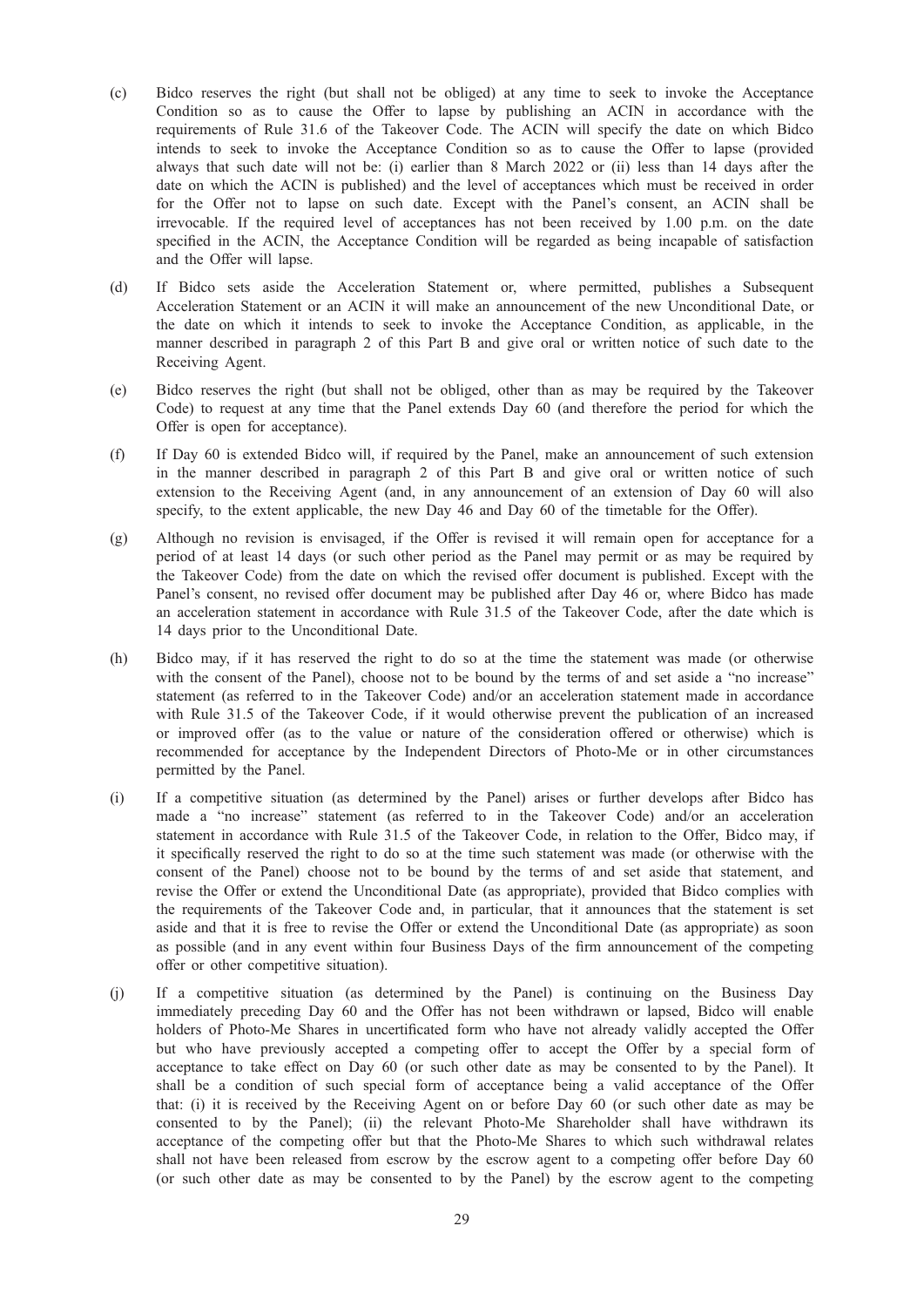offer; (iii) the Photo-Me Shares to which the special form of acceptance relates are not transferred to escrow in accordance with the procedure for acceptance set out in this document on or before Day 60 (or such other date as may be consented to by the Panel), but an undertaking is given that they will be so transferred as soon as possible thereafter; and (iv) such acceptance may be treated as a valid acceptance of the Offer in accordance with the Offer and the Takeover Code. Photo-Me Shareholders wishing to use such forms of acceptance should apply to the Receiving Agent, Link Group, Corporate Actions on 0371 664 0321. Calls are charged at the standard geographic rate and will vary by provider. Calls outside the United Kingdom will be charged at the applicable international rate. The helpline is open between 9 a.m. – 5.30 p.m., Monday to Friday excluding public holidays in England and Wales. Please note that Link Group cannot provide any financial, legal or tax advice and calls may be recorded and monitored for security and training purposes. Notwithstanding the right to use such special form of acceptance, holders of Photo-Me Shares in uncertificated form may not use a Form of Acceptance (or any other purported acceptance form) for the purposes of accepting the Offer in respect of such shares.

- (k) Save as may otherwise be required or consented to by the Panel, the Offer shall lapse unless the Acceptance Condition has been satisfied by midnight on the earlier of the Unconditional Date and the Long-Stop Date, provided that Bidco reserves the right to extend Day 60 and/or the Long-Stop Date to a later time(s) and/or date(s) in accordance with paragraphs  $1(e)$  and  $1(m)$  of this Part B respectively.
- (l) If, as a result of a Takeover Code matter remaining outstanding on the Unconditional Date, the Panel consents to the latest time at which the Offer may become unconditional being extended beyond midnight on the Unconditional Date pending the final determination of that outstanding Takeover Code matter, for the purpose of determining whether the Acceptance Condition has been satisfied, acceptances received or purchases of Photo-Me Shares made after 1.00 p.m. on the Unconditional Date may not be taken into account except with the Panel's consent.
- (m) Bidco reserves the right (but shall not be obliged, other than as may be required by the Takeover Code), with the consent of Photo-Me or the consent of the Panel, at any time to extend the Long-Stop Date. In such event, Bidco will make an announcement in the manner described in paragraph 2 of this Part B and give oral or written notice of such extension to the Receiving Agent.
- (n) Except with the Panel's consent, Bidco may not, for the purpose of determining whether the Acceptance Condition has been satisfied, take into account acceptances received or purchases of Photo-Me Shares made after 1.00 p.m. on the Unconditional Date or the Long-Stop Date (as applicable) or, in the context of an ACIN published by Bidco, 1.00 p.m. on the date specified in the ACIN as being the date on which Bidco intends to seek to invoke the Acceptance Condition so as to cause the Offer to lapse. If Day 60 is extended in circumstances other than those set out in paragraphs (a) to (d) of Rule 31.3 of the Takeover Code, acceptances received and purchases of Photo-Me Shares made in respect of which relevant electronic instructions or documents are received by the Receiving Agent after 1.00 p.m. on the relevant date may (except where the Takeover Code permits otherwise) only be taken into account with the Panel's consent.
- (o) If the Offer becomes unconditional, it will remain open for acceptance for not less than 14 days from the date on which it became unconditional and Bidco will give at least 14 days' notice before the Offer is closed. If the Offer has become unconditional and it is stated by or on behalf of Bidco that the Offer will remain open until further notice, then not less than 14 days' notice in writing will be given, before closing the Offer, to those Photo-Me Shareholders who have not accepted the Offer (and to persons with information rights).

# 2. Announcements

- (a) Except with the Panel's consent, Bidco shall make an announcement as described in paragraph 2(b) of this Part B by 8.00 a.m. on the Business Day following each of the following dates (or such other time(s) or date(s) as the Panel may require or consent to):
	- (i) 8 March 2022 and (if the Acceleration Statement has been set aside in accordance with the Takeover Code) every seventh day thereafter;
	- (ii) any day on which the Offer is revised;
	- (iii) each day in the period of seven consecutive days leading up to, and including, the Unconditional Date or the Long-Stop Date;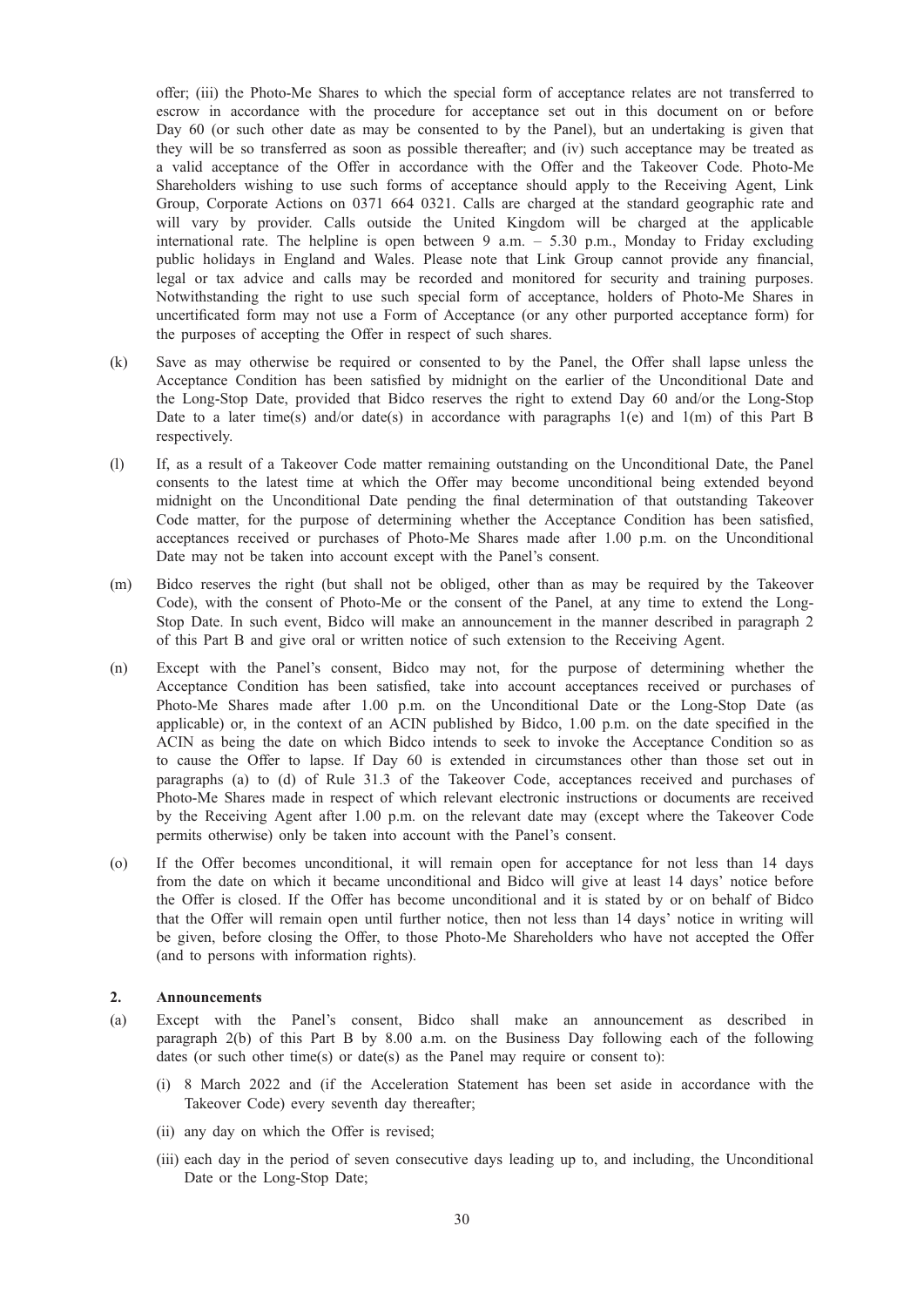- (iv) any day on which an ACIN expires;
- (v) any day on which the Offer becomes or is declared unconditional or lapses;
- (vi) any day on which, as at 5.00 p.m., the total percentage of shares which Bidco may count towards satisfaction of the Acceptance Condition has increased or decreased to, or through, any of the following thresholds:
	- (A) the percentage threshold to which the Acceptance Condition is at that time subject;
	- (B) 75 per cent of the shares carrying voting rights in Photo-Me; and
	- (C) if the threshold in (A) can be reduced to a specified minimum threshold, that threshold.
- (b) The announcements referred to in paragraph 2(a) of this Part B will state (unless otherwise permitted by the Panel):
	- (i) the number of Photo-Me Shares for which acceptances of the Offer have been received (specifying the extent, if any, to which such acceptances have been received from persons acting in concert with Bidco or in respect of Photo-Me Shares which were subject to an irrevocable commitment or a letter of intent procured by Bidco or any person acting in concert with Bidco);
	- (ii) details of any relevant securities of Photo-Me in which Bidco or any person acting in concert with it has an interest or in respect of which either of them has a right to subscribe, in each case specifying the nature of the interests or rights concerned. Similar details of any short positions (whether conditional or absolute and whether in the money or otherwise), including any short position under a derivative, any agreement to sell or any delivery obligation or right to require another person to purchase or take delivery, will also be stated;
	- (iii) details of any relevant securities of Photo-Me in respect of which Bidco or any person acting in concert with it has an outstanding irrevocable commitment or letter of intent; and
	- (iv) details of any relevant securities of Photo-Me which Bidco or any person acting in concert with it has borrowed or lent, save for any borrowed shares which have been either on-lent or sold,

and will in each case specify the percentage of each class of relevant securities of Photo-Me represented by each of these figures. Any such announcement shall include a prominent statement of the total number of Photo-Me Shares which Bidco may count towards the satisfaction of the Acceptance Condition and the percentage of Photo-Me Shares represented by this figure.

- (c) In calculating the number of Photo-Me Shares represented by acceptances and/or purchases, there may be included or excluded for announcement purposes, subject to paragraph 5 of this Part B, acceptances and purchases which are not in all respects in order or not accompanied by the relevant share certificate(s) and/or other document(s) of title or not accompanied by the relevant TTE instruction or which are subject to verification, save that those which could not be counted towards satisfaction of the Acceptance Condition under Notes 4, 5 and 6 on Rule 10.1 of the Code shall not (unless otherwise consented to by the Panel) be included.
- (d) In this Appendix I, references to the making of an announcement or the giving of notice by or on behalf of Bidco include the release of an announcement to the press and/or the transmission by whatever means of an announcement to a Regulatory Information Service. Unless otherwise consented to by the Panel: (i) an announcement made otherwise than to a Regulatory Information Service shall be notified simultaneously to a Regulatory Information Service; and (ii) an announcement which is published at a time when the relevant Regulatory Information Service is not open for business shall be distributed to not less than two newswire services operating in the UK and submitted for publication as soon as the relevant Regulatory Information Service re-opens.
- (e) A copy of any announcement made by Bidco in accordance with this paragraph 2 of this Part B will be available, subject to certain restrictions relating to persons outside the UK, for inspection on Photo-Me's website at https://photo-me.com/investor-relations/mandatory-offer/ promptly after the making of such announcement and in any event by no later than 12 noon on the Business Day following the announcement.
- (f) Without limiting the manner in which Bidco may choose to make any public statement and subject to Bidco's obligations under applicable law and regulation and paragraph 2(d) of this Part B, Bidco will have no obligation to publish, advertise or otherwise communicate any such public announcement other than by making a release to a Regulatory Information Service.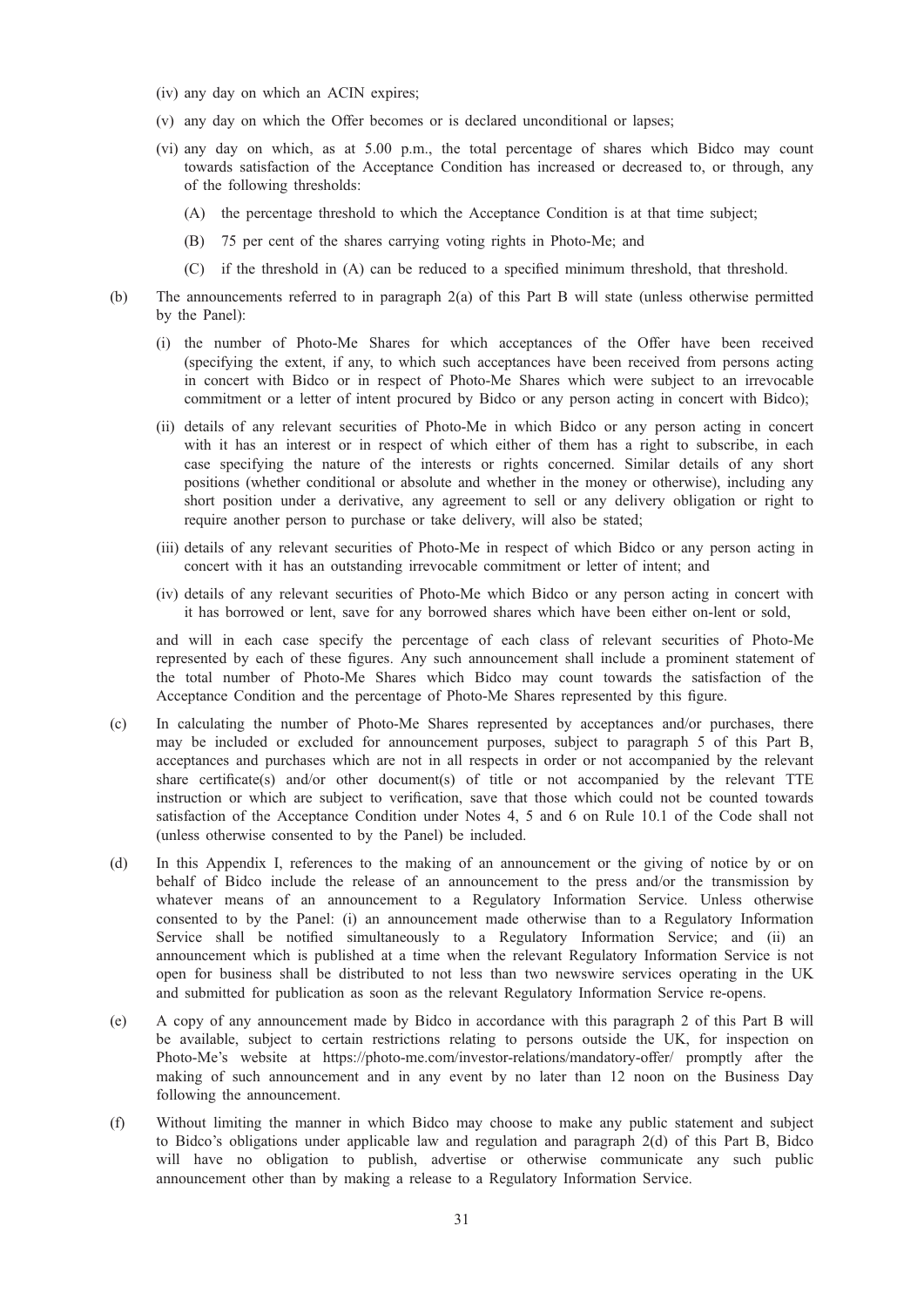# 3. Rights of withdrawal

- (a) Acceptances and elections under the Offer are final and binding unless withdrawn in accordance with paragraph 3(b) of this Part B or save or as agreed in writing between Bidco and any particular Photo-Me Shareholder or as otherwise permitted by Bidco (either generally or for any particular Photo-Me Shareholder).
- (b) An accepting Photo-Me Shareholder may withdraw its acceptance of the Offer by written notice received by post or by hand during normal working hours to the Receiving Agent, at Link Group, Corporate Actions, 10th Floor, Central Square, 29 Wellington Street, Leeds, LS1 4DL (or, in the case of Photo-Me Shares held in uncertificated form, in the manner referred to in paragraph 3(f) of this Part B) at any time before the earlier of:
	- (i) the time when the Acceptance Condition is satisfied; and
	- (ii) the latest time for the receipt of acceptance on the Unconditional Date.
- (c) If an accepting Photo-Me Shareholder withdraws its acceptance in accordance with this paragraph 3 of this Part B, all documents of title and other documents lodged with the Form of Acceptance will be returned as soon as practicable following the receipt of the withdrawal (and in any event within seven days) and the Receiving Agent will immediately give instructions for the release of securities held in escrow.
- (d) In this paragraph 3 of this Part B, "written notice" (including any letter of appointment, direction or authority) means notice in writing bearing the original signature(s) of the relevant accepting Photo-Me Shareholder(s) or their agent(s) duly appointed in writing (evidence of whose appointment is produced with the notice in a form reasonably satisfactory to Bidco) given by post or by hand (during normal working hours) to the Receiving Agent at Link Group, Corporate Actions, 10th Floor, Central Square, 29 Wellington Street, Leeds, LS1 4DL. Email or facsimile or other electronic transmission or copies will not be sufficient to constitute written notice. No notice which is postmarked in, or otherwise appears to Bidco or its agents to have been sent from a jurisdiction where the giving of written notice or the withdrawal of an acceptance of the Offer in accordance with the provisions of this paragraph 3 of this Part B would constitute a violation of the relevant laws of such jurisdiction will be treated as valid.
- (e) To be effective, a written notice of withdrawal must be received by the Receiving Agent and must specify the name of the person who has tendered the Photo-Me Shares to be withdrawn and (if share certificates have been tendered) the name of the holder of the relevant Photo-Me Shares if different from the name of the person who tendered the Photo-Me Shares.
- (f) In the case of Photo-Me Shares held in uncertificated form, an accepting Photo-Me Shareholder may withdraw their acceptance through CREST by sending (or, if a CREST sponsored member, procuring that their CREST sponsor sends) an ESA instruction to settle in CREST in relation to each Electronic Acceptance to be withdrawn. Each ESA instruction must, in order for it to be valid and settle, include the following details:
	- the number of Photo-Me Shares in respect of which you wish to accept the Offer (i.e. the number of Photo-Me Shares to be withdrawn with their ISIN number (this is GB0008481250));
	- your member account ID;
	- your participant ID;
	- the participant ID of the Receiving Agent. This is RA10;
	- the member account ID of the Receiving Agent for the Offer. This is TIBPHO01;
	- the intended settlement date. This should be as soon as possible and, in any event, not later than 1.00 p.m. on the Unconditional Date;
	- the corporate action number of the Offer. This is allocated by Euroclear which can be found by viewing the relevant corporate action details in CREST;
	- input with a standard delivery instruction priority of 80; and
	- a contact name and telephone number in the shared note field.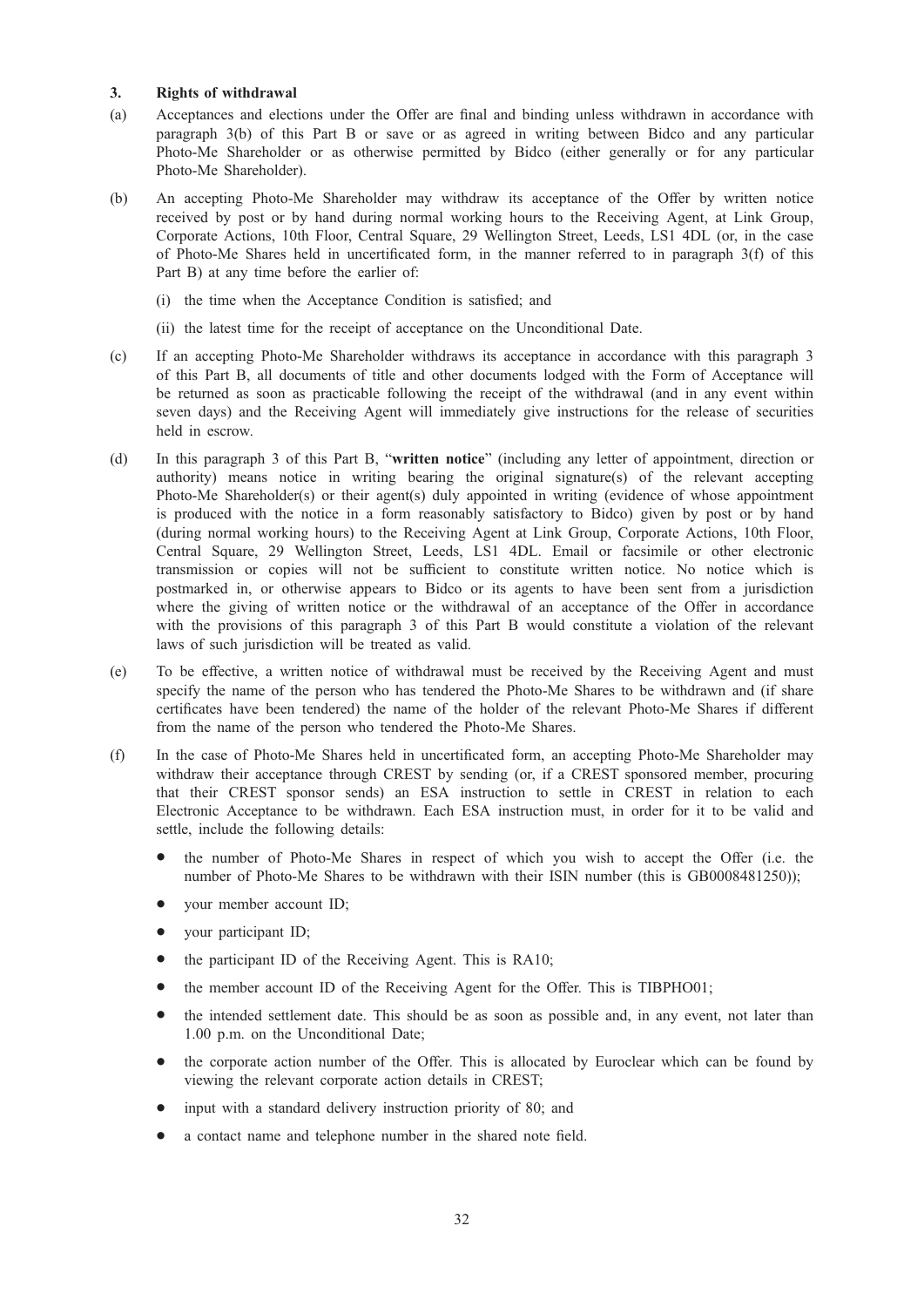Any such withdrawal will be conditional upon the Receiving Agent verifying that the withdrawal request is validly made. Accordingly, the Receiving Agent will on behalf of Bidco either reject the withdrawal by transmitting in CREST a receiving agent reject (AEAD) message or a receiving agent accept (AEAN) message.

- (g) Photo-Me Shares in respect of which acceptances have been validly withdrawn in accordance with this paragraph 3 of this Part B may subsequently be re-assented to the Offer following one of the procedures described in paragraph 14 of Part 1 of this document at any time while the Offer remains open for acceptance.
- (h) Any question as to the validity (including time of receipt) of any notice of withdrawal will be determined by Bidco whose determination (save as the Panel otherwise determines) will be final and binding. None of Bidco, Photo-Me, BNP Paribas, the Receiving Agent or any other person will be under any duty to give notification of any defect or irregularity in any notice of withdrawal or will incur any liability for failure to do so.

#### 4. Revisions of the Offer

- (a) Although no revision of the Offer is envisaged, if the Offer (in its original or any previously revised form(s)) is revised (either in its terms and conditions or in the value or nature of the consideration offered or otherwise) and such revision represents on the date on which it is announced (on such basis as the financial adviser to Bidco may consider appropriate) an improvement or no diminution in the value of the revised Offer compared with the consideration or terms previously offered or in the overall value of the received and/or retained by a Photo-Me Shareholder (under the Offer or otherwise) the benefit of the revised Offer will, subject to paragraphs 4(c), 4(d) and 7 of this Part B, be made available to any Photo-Me Shareholder who has accepted the Offer in its original or any previously revised form(s) and not validly withdrawn such acceptance in accordance with paragraph 3 of this Part B ("Previous Acceptor"). The acceptance of the Offer by or on behalf of a Previous Acceptor in its original or any previously revised form(s) shall, subject as provided in paragraphs 4(c), 4(d) and 7 of this Part B, be treated as an acceptance of the Offer as so revised and shall also constitute the irrevocable and separate appointment of Bidco and each of its directors, the Receiving Agent and BNP Paribas and each of its directors as such Previous Acceptor's attorney and/or agent with authority:
	- (i) to accept any such revised Offer on behalf of such Previous Acceptor;
	- (ii) if such revised Offer includes alternative forms of consideration, to make on behalf of such Previous Acceptor such elections for and/or accept such alternative forms of consideration in the proportions such attorney and/or agent in their absolute discretion thinks fit; and
	- (iii) to execute on behalf of and in the name of such Previous Acceptor all such further documents (if any) and to do all such further things (if any) as may be required to give effect to such acceptances and/or elections.

In making any such election and/or acceptance, such attorney and/or agent shall be able to take into account the nature of any previous acceptances made by or on behalf of the Previous Acceptor and such other facts or matters as the attorney and/or agent may reasonably consider relevant. The attorney and/or agent shall not be liable to any Photo-Me Shareholder or any other person in making such election and/or acceptance or in making any determination in respect thereof.

- (b) Subject to paragraphs 4(c) and 4(d) of this Part B, the powers of attorney and authorities conferred by this paragraph 4 of this Part B and any acceptance of a revised Offer and/or any election pursuant thereto shall be irrevocable unless and until the Previous Acceptor duly and validly withdraws their acceptance under paragraph 3 of this Part B;
- (c) The deemed acceptance referred to in paragraph 4(a) of this Part B shall not apply, and the authorities conferred by that paragraph shall not be exercised, to the extent that a Previous Acceptor:
	- (i) in respect of Photo-Me Shares in certificated form, lodges with the Receiving Agent at Link Group, Corporate Actions, 10th Floor, Central Square, 29 Wellington Street, Leeds, LS1 4DL by no later than the date by which elections for alternative forms of consideration must be made (or such other date as Bidco may determine), a Form of Acceptance (or other form validly issued by or on behalf of Bidco) in which the Previous Acceptor validly elects to receive the consideration receivable by them under such revised Offer in some other manner than that set out in their original or any previous acceptance; or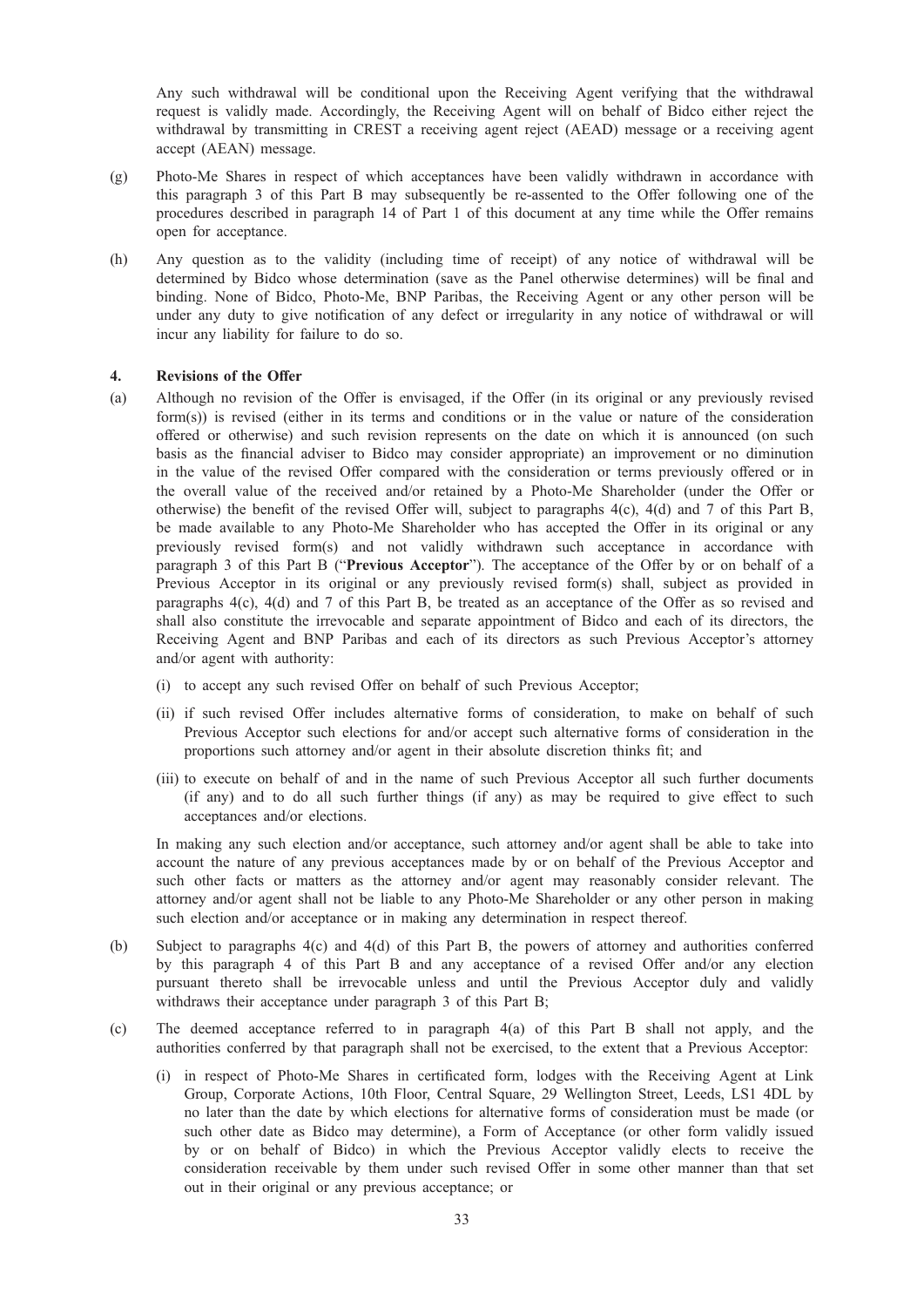- (ii) in respect of Photo-Me Shares in uncertificated form, sends (or, if a CREST sponsored member, procures that their CREST sponsor sends) an ESA instruction to settle in CREST in relation to each Electronic Acceptance in respect of which an election is to be varied. Each ESA instruction must, in order for it to be valid and settle, include the following details:
	- the number of Photo-Me Shares in respect of which the changed election is made, together with their ISIN number (this is GB0008481250);
	- the member account ID of the Previous Acceptor, together with their participant ID;
	- the member account ID of the Receiving Agent included in the relevant Electronic Acceptance (this is RA10 for the Offer);
	- the Receiving Agent's participant ID (this is TIBPHO01);
	- the CREST transaction ID of the Electronic Acceptance in respect of which the election is to be changed to be inserted at the beginning of the shared note field;
	- the intended settlement date for the changed election;
	- the corporate action number for the Offer allocated by Euroclear which can be found by viewing the relevant corporate action details in CREST,

and, in order that the desired change of election can be effected, must include:

- the member account ID of the Receiving Agent relevant to the new election; and
- input with a standard delivery instruction priority of 80.

Any such change of election will be conditional upon the Receiving Agent verifying that the request is validly made. Accordingly the Receiving Agent will on behalf of Bidco reject or accept the requested change of election by transmitting in CREST a receiving agent reject (AEAD) or receiving agent accept (AEAN) message as appropriate.

- (d) The deemed acceptance referred to in paragraph 4(a) of this Part B shall not apply, and the authorities conferred by that paragraph shall not be exercised if, as a result thereof, the Previous Acceptor would (on such basis as BNP Paribas may consider appropriate) thereby receive and/or retain (as appropriate) less in aggregate in consideration under the revised Offer than they would have received and/or retained (as appropriate) in aggregate as a result of acceptance of the Offer in the form in which it was previously accepted by them or on their behalf (unless the Previous Acceptor has previously agreed in writing to receive and/or retain (as appropriate) less in aggregate consideration). The authorities conferred by paragraph 4(a) of this Part B shall not be exercised in respect of any election available under the revised Offer save in accordance with this paragraph 4(d).
- (e) Bidco and the Receiving Agent reserve the right to treat an executed Form of Acceptance or TTE instruction (in respect of the Offer in its original or any previously revised form(s)) which is received (or dated) on or after the announcement of any revised Offer as a valid acceptance of the revised Offer and/or, where applicable, a valid election for or acceptance of any of the alternative forms of consideration made available pursuant thereto. Such acceptances shall constitute an authority in the terms of paragraph 4(a) of this Part B, mutatis mutandis, on behalf of the relevant Photo-Me Shareholder.
- (f) Bidco may (with the consent of the Panel) extend or revise the Offer provided it complies with the requirements of the Takeover Code.

# 5. Acceptances and purchases

- (a) Notwithstanding the right reserved by Bidco to treat an acceptance of the Offer as valid (even though, in the case of Photo-Me Shares held in certificated form, the relevant Form of Acceptance is not entirely in order or not accompanied by the relevant share certificate(s) and/or other document(s) of title), except as otherwise consented to by the Panel:
	- (i) subject to paragraph 5(a)(iv) of this Part B, an acceptance of the Offer shall not be treated as valid for the purposes of the Acceptance Condition unless the requirements of Note 4 and, if applicable, Note 6 on Rule 10.1 of the Takeover Code are satisfied in respect of it (and the Photo-Me Shares to which such acceptance relates do not fall within Note 8 on Rule 10.1 of the Takeover Code);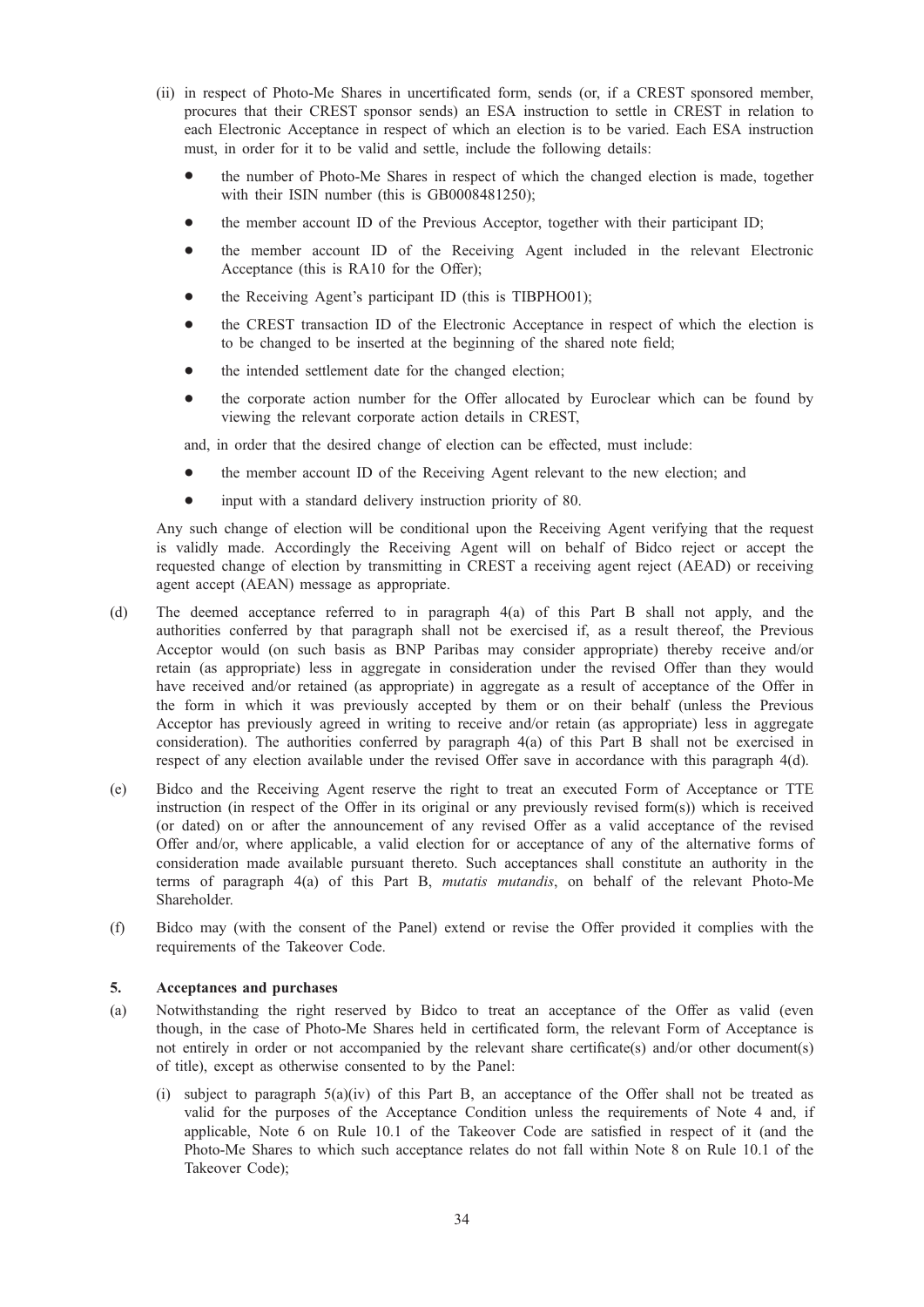- (ii) subject to paragraph  $5(a)(iv)$  of this Part B, a purchase of Photo-Me Shares by Bidco or its nominees or by any person acting or deemed to be acting in concert with Bidco (or such person's nominee) will only be treated as valid for the purposes of the Acceptance Condition if the requirements of Note 5 and, if applicable, Note 6 on Rule 10.1 of the Takeover Code are satisfied in respect of it (and the Photo-Me Shares to which such purchase relates do not fall within Note 8 on Rule 10.1 of the Takeover Code);
- (iii) Photo-Me Shares which have been borrowed by Bidco may not be counted towards satisfying the Acceptance Condition; and
- (iv) before the Acceptance Condition can be satisfied or the Offer can lapse as a result of the Acceptance Condition not having been satisfied (or being regarded as incapable of satisfaction), the Receiving Agent must have issued a certificate to Bidco or to BNP Paribas which states:
	- (A) the number of Photo-Me Shares in respect of which acceptances have been received and which are to be treated as valid for the purposes of paragraph 5(a) of this Part B; and
	- (B) the number of Photo-Me Shares otherwise acquired, whether before or during the Offer Period, which are to be treated as valid for the purposes of paragraph 5(b) of this Part B.

Copies of such certificate will be sent to the Panel and to Photo-Me's financial adviser as soon as possible after it is issued.

(b) For the purpose of determining at any particular time whether the Acceptance Condition has been satisfied, Bidco is not bound (unless otherwise required by the Takeover Code) to take into account any Photo-Me Shares which have been unconditionally allotted or issued or which arise as a result of the exercise of subscription or conversion rights before the determination takes place unless written notice of such allotment, issue, subscription or conversion, containing all the relevant details, has been received before that time by the Receiving Agent from Photo-Me or its agents at the address specified in paragraph 3(b) of this Part B.

#### 6. General

- (a) It is intended that the Offer will be implemented by way of a takeover offer within the meaning of the 2006 Act.
- (b) Photo-Me Shares will be acquired by Bidco fully paid and free from all liens, equitable interests, charges, encumbrances, rights of pre-emption and other third-party rights of any nature whatsoever and together with all rights attaching to them as at 21 January 2022 subsequently attaching or accruing to them, including voting rights and (subject to paragraph 6(c) of this Part B) the right to receive and retain, in full, all dividends and other distributions (if any) declared, paid or made thereafter.
- (c) If, after the date of the Announcement and before the Unconditional Date, any dividend and/or other distribution and/or other return of capital is declared, made or paid or becomes payable in respect of the Photo-Me Shares, Bidco reserves the right to reduce the consideration payable under the terms of the Offer for the Photo-Me Shares by an amount up to the amount of such dividend and/or distribution and/or return of capital. If (but only to the extent) Bidco exercises this right to make such a reduction in respect of a dividend and/or distribution and/or return of capital, Photo-Me Shareholders will be entitled to receive and retain such dividend and/or other distribution and/or return of capital, and references in this document to the consideration payable under the terms of the Offer will be deemed to be references to the consideration as so reduced. To the extent that any such dividend and/or distribution and/or other return of capital is declared, made or paid or is payable and it is: (i) transferred pursuant to the Offer on a basis which entitles Bidco to receive the dividend or distribution and to retain it; or (ii) cancelled, the consideration payable under the terms of the Offer will not be subject to change in accordance with this paragraph 6(c) of this Part B. Any exercise by Bidco of its rights referred to in this paragraph 6(c) shall not be regarded as constituting any revision or variation of the Offer of this Part B.
- (d) Except with the Panel's consent, settlement of the consideration to which any Photo-Me Shareholder is entitled under the Offer will be implemented in full in accordance with the terms of the Offer without regard to any lien, right of set-off, counterclaim or other analogous right to which Bidco or BNP Paribas may otherwise be, or claim to be, entitled as against such Photo-Me Shareholder and will be effected in the manner described in this document.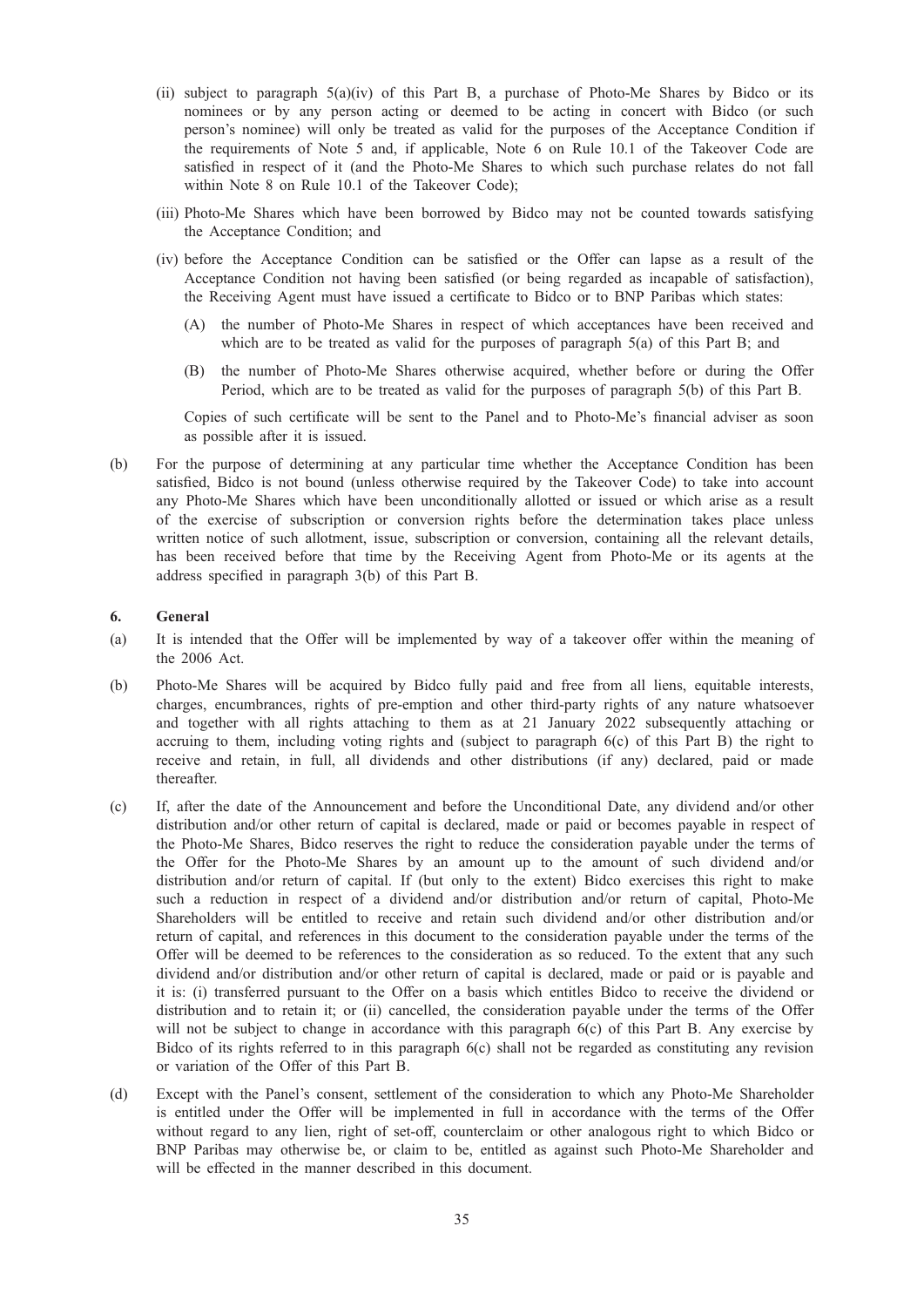- (e) The Offer is made on 15 February 2022 and is capable of acceptance from that date. Copies of this document, the Form of Acceptance and any related documents are available (subject to certain restrictions relating to persons outside the UK) for inspection at https://photo-me.com/investorrelations/mandatory-offer/ and from the Receiving Agent at the address set out in paragraph 3(b) of this Part B.
- (f) In respect of Photo-Me Shares in certificated form, the terms, provisions, instructions and authorities contained in or deemed to be incorporated in the Form of Acceptance constitute part of the terms of the Offer. The provisions of this Appendix I shall be deemed to be incorporated in and form part of each Form of Acceptance. Words and expressions defined in this document have the same meanings when used in the Form of Acceptance, unless the context otherwise requires.
- (g) The Offer, all acceptances of it and all elections pursuant to it, the Form of Acceptance and Electronic Acceptances, all contracts made pursuant to the Offer, all action taken or made or deemed to be taken or made pursuant to any of these terms and the relationship between a Photo-Me Shareholder and Bidco, BNP Paribas or the Receiving Agent shall be governed by and interpreted in accordance with English law.
- (h) Subject to paragraph 6(i) of this Part B, the Courts of England have exclusive jurisdiction to decide any dispute which may arise in connection with the creation, validity, effect, interpretation or performance of, or the legal relationships established by the Offer and the Form of Acceptance or the Electronic Acceptance or otherwise arising in connection with the Offer and the Form of Acceptance or the Electronic Acceptance. The execution of a Form of Acceptance or making of an Electronic Acceptance by or on behalf of a Photo-Me Shareholder constitutes such Photo-Me Shareholder's irrevocable submission to the jurisdiction of the English Courts.
- (i) The agreement in paragraph 6(h) of this Part B is included for the benefit of Bidco, BNP Paribas and the Receiving Agent and accordingly, notwithstanding the exclusive agreement in that paragraph, Bidco, BNP Paribas and the Receiving Agent shall each retain the right to, and may in its absolute discretion, bring proceedings in the courts of any other country which may have jurisdiction. The execution of a Form of Acceptance or making of an Electronic Acceptance by or on behalf of a Photo-Me Shareholder constitutes such Photo-Me Shareholder's irrevocable submission to the jurisdiction of the courts of any such country.
- (j) Any omission or failure to despatch this document or (where relevant) the Form of Acceptance or any other document relating to the Offer or any notice required to be despatched under the terms of the Offer to, or any failure to receive the same by, any person to whom the Offer is made, or should be made, shall not invalidate the Offer in any way or create any implication that the Offer has not been made to any such person. Subject to paragraph 7 of this Part B, the Offer extends to any such person and to all Photo-Me Shareholders to whom this document, (where relevant) the Form of Acceptance and any related documents may not be despatched and who may not receive such documents, and such persons may (subject to certain restrictions relating to persons outside the UK) collect copies of those documents from the Receiving Agent at the address set out in paragraph 3(b) of this Part B or inspect the Offer Document at https://photo-me.com/investorrelations/mandatory-offer/ while the Offer remains open for acceptances.
- (k) If the Offer lapses for any reason or is withdrawn:
	- (i) it will cease to be capable of further acceptance;
	- (ii) Bidco and accepting Photo-Me Shareholders will cease to be bound by: (A) in the case of Photo-Me Shares held in certificated form, Forms of Acceptance submitted; and (B) in the case of Photo-Me Shares held in uncertificated form, Electronic Acceptances inputted and settled, in each case before the time the Offer lapses;
	- (iii) in respect of Photo-Me Shares held in certificated form, Forms of Acceptance, share certificate(s) and/or other document(s) of title will be returned by post (or by such other method as the Panel may approve) within seven days of the Offer lapsing, at the risk of the Photo-Me Shareholder concerned, to the person or agent whose name and address is set out in the relevant Box of the Form of Acceptance or, if none is set out, to the first-named holder at such holder's registered address. No such documents will be sent to an address in any Restricted Jurisdiction; and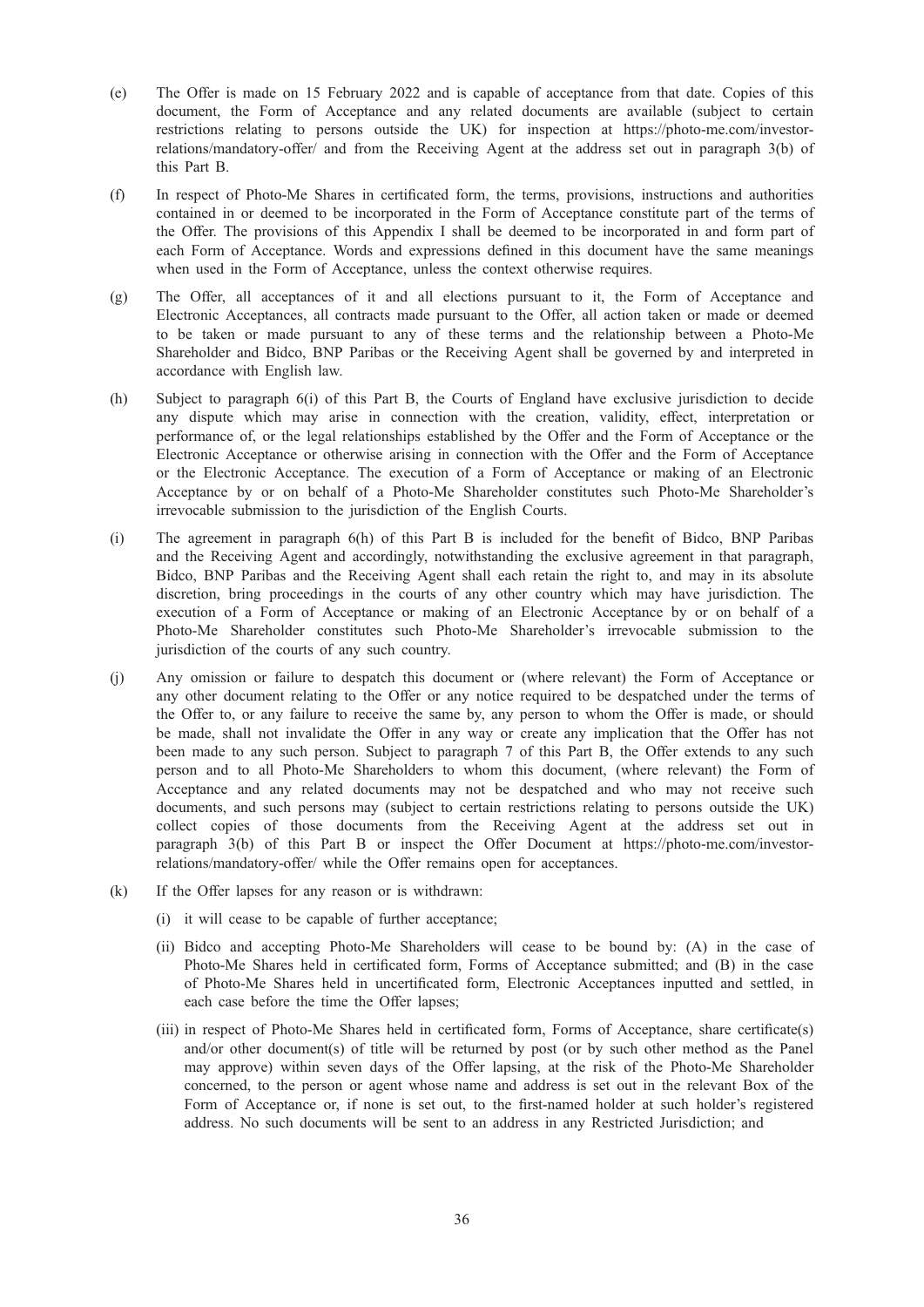- (iv) in respect of Photo-Me Shares held in uncertificated form, the Receiving Agent will, immediately after the Offer lapses (or within such longer period as the Panel may permit), give TFE instructions to Euroclear to transfer all Photo-Me Shares held in escrow balances and in relation to which it is the escrow agent for the purposes of the Offer to the original available balances of the Photo-Me Shareholders concerned.
- (l) All powers of attorney, appointments as agent and authorities on the terms conferred by or referred to in this Appendix I or (where relevant) in the Form of Acceptance are given by way of security for the performance of the obligations of the Photo-Me Shareholder concerned and are irrevocable (in respect of powers of attorney in accordance with Section 4 of the Powers of Attorney Act 1971) except in the circumstances where the donor of such power of attorney, appointment or authority is entitled to withdraw their acceptance in accordance with paragraph 3 of this Part B and duly and validly does so.
- (m) Without prejudice to any other provisions of this Part B and subject to the requirements of the Takeover Code, Bidco, BNP Paribas and the Receiving Agent reserve the right to treat acceptances of the Offer as valid (in whole or in part) if not entirely in order or not accompanied by the relevant TTE instruction or (as applicable) relevant share certificate(s) and/or other document(s) of title or if received by or on behalf of any of them at any place or places or in any manner determined by any of them or otherwise than as set out in this document or, in respect of Photo-Me Shares held in certificated form, in the Form of Acceptance. In that event, no settlement of consideration of the Offer will be made until after the acceptance is entirely in order and (as applicable) the relevant transfer to escrow has settled or the relevant share certificate(s) and/or other document(s) of title or indemnities satisfactory to Bidco have been received by the Receiving Agent.
- (n) All communications, notices, certificates, documents of title and remittances to be delivered by or sent to or from any Photo-Me Shareholders will be delivered by or sent to or from them (or their designated agents) at their risk. No acknowledgement of receipt of any Form of Acceptance, transfer by means of CREST, communication, notice, share certificate(s) and/or other document(s) of title will be given by or on behalf of Bidco.
- (o) If Bidco receives acceptances under the Offer in respect of, and/or otherwise acquires, both 90 per cent. or more in value of the Photo-Me Shares to which the Offer relates and 90 per cent. or more of the voting rights carried by those shares, Bidco intends to exercise its rights in accordance with Chapter 3 of Part 28 of the 2006 Act to acquire compulsorily the remaining Photo-Me Shares on the same terms as the Offer.
- (p) Any reference in this Appendix I to any law or regulation of any jurisdiction includes: (i) any subordinate legislation or regulation made under it; (ii) any law or regulation which it has amended, supplemented or replaced; and (iii) any law or regulation amending, supplementing or replacing it (whether before or after the date of this document).
- (q) In relation to any acceptance of the Offer in respect of a holding of Photo-Me Shares which are in uncertificated form, Bidco reserves the right to make such alterations, additions or modifications to the terms of the Offer as may be necessary or desirable to give effect to any purported acceptance of the Offer, whether in order to comply with the facilities or requirements of CREST or otherwise, provided such alterations, additions or modifications are consistent with the requirements of the Takeover Code or are otherwise made with the Panel's consent.
- (r) For the purposes of this document, the time of receipt of a TTE instruction, an ESA instruction or an Electronic Acceptance shall be the time at which the relevant instruction settles in CREST.
- (s) Neither Bidco nor any person acting on behalf of Bidco, shall have any liability to any person for any loss or alleged loss arising from any decision as to the treatment of acceptances of the Offer or otherwise in connection therewith.
- (t) The Offer is subject to applicable requirements of the FCA, the London Stock Exchange and the Takeover Code. In the event of any conflict or inconsistency between the terms and conditions of the Offer and the Takeover Code, the provisions of the Takeover Code shall prevail, and Bidco reserves the right to (and shall if required by the Panel) make such alterations, additions or modifications to the terms and conditions of the Offer so that any such conflict or inconsistency is removed.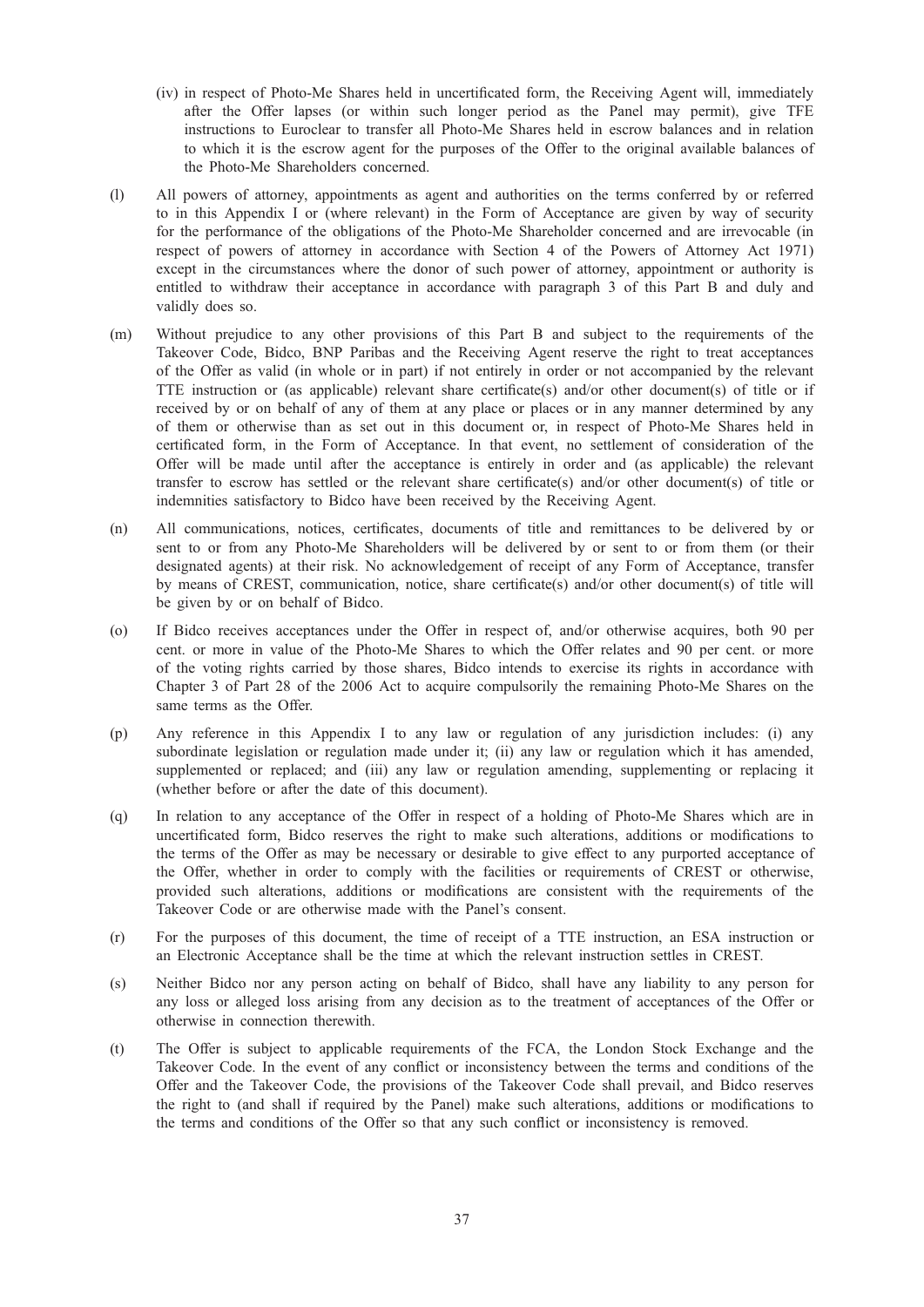(u) Any question as to the validity (including time of receipt) of any acceptance of the Offer and any question as to, or the acceptance of, any words of markings on a Form of Acceptance will be determined by Bidco, whose determination (save as the Panel otherwise determines) will be final and binding. None of Bidco, BNP Paribas, the Receiving Agent or any other person will be under any duty to give notification of any defect or irregularity in any purported acceptance of the Offer or will incur any liability for failure to do so or for any determination under this paragraph 6(u) of this Part B.

# 7. Overseas Shareholders

(a) The making of the Offer to Overseas Shareholders may be prohibited or affected by the laws of the relevant jurisdictions. Such Overseas Shareholders should inform themselves about and observe any applicable legal requirements. No person receiving a copy of this document and/or a Form of Acceptance in any jurisdiction other than the UK may treat the same as constituting an invitation or offer to them, nor should they in any event use such Form of Acceptance if, in the relevant jurisdiction, such invitation or offer cannot lawfully be made to them or such Form of Acceptance cannot lawfully be used without contravention of any relevant or other legal requirements. In such circumstances, this document and/or Form of Acceptance are sent for information only. It is the responsibility of such Overseas Shareholder receiving a copy of this document and/or Form of Acceptance and wishing to accept the Offer to satisfy themselves as to the full observance of the laws and regulatory requirements of the relevant jurisdiction in connection with the Offer, including obtaining any governmental, exchange control or other consents which may be required, or compliance with other necessary formalities needing to be observed and payment of any issue, transfer or other taxes or duties due in such jurisdiction. Any such Overseas Shareholder will be responsible for any such issue, transfer or other taxes or other payments by whomsoever payable and Bidco and BNP Paribas (and any person acting on behalf of either of them) shall be fully indemnified and held harmless by such Overseas Shareholder for any such issue, transfer or other taxes or duties as Bidco or BNP Paribas (and any person acting on behalf of either of them) may be required to pay.

If you are an Overseas Shareholder and you are in doubt about your position, you should consult your independent professional adviser in the relevant jurisdiction.

(b) In particular, the Offer is not being made, directly or indirectly, in or into, and is not capable of acceptance in or from a Restricted Jurisdiction. Accordingly, copies of this document are not being, and must not be, mailed or otherwise forwarded, distributed or sent in or into or from a Restricted Jurisdiction.

Persons receiving such documents (including without limitation, custodians, trustees and nominees) must not mail or otherwise forward, distribute or send them, directly or indirectly, in, into or from a Restricted Jurisdiction or use Restricted Jurisdiction mails or any such means or instrumentality or facility for any purpose, directly or indirectly, in connection with the Offer. Doing so may invalidate any purported acceptance of the Offer. Persons wishing to accept the Offer must not use such mails or any such means or instrumentality or facility directly or indirectly for any purpose directly or indirectly related to acceptance of the Offer.

Envelopes containing a Form of Acceptance, evidence of title or any other document relating to the Offer should not be postmarked in a Restricted Jurisdiction or otherwise despatched from a Restricted Jurisdiction and all accepting Photo-Me Shareholders must provide addresses outside a Restricted Jurisdiction for the remittance of cash or for the return of the Form of Acceptance, share certificates and/or other document(s) of title.

- (c) A Photo-Me Shareholder will be deemed not to have validly accepted the Offer if:
	- (i) such Photo-Me Shareholder puts "NO" in Box 5 of the Form of Acceptance and thereby does not give the representations and warranties set out in paragraph (b) of Part C of this Appendix I;
	- (ii) having inserted in or having completed Box 3 of the Form of Acceptance with a registered address in a Restricted Jurisdiction, such Photo-Me Shareholder does not insert in Box 4 of the Form of Acceptance the name and address of a person or agent outside a Restricted Jurisdiction to whom such Photo-Me Shareholder wishes the consideration to which they are entitled under the Offer and/or any documents to be sent;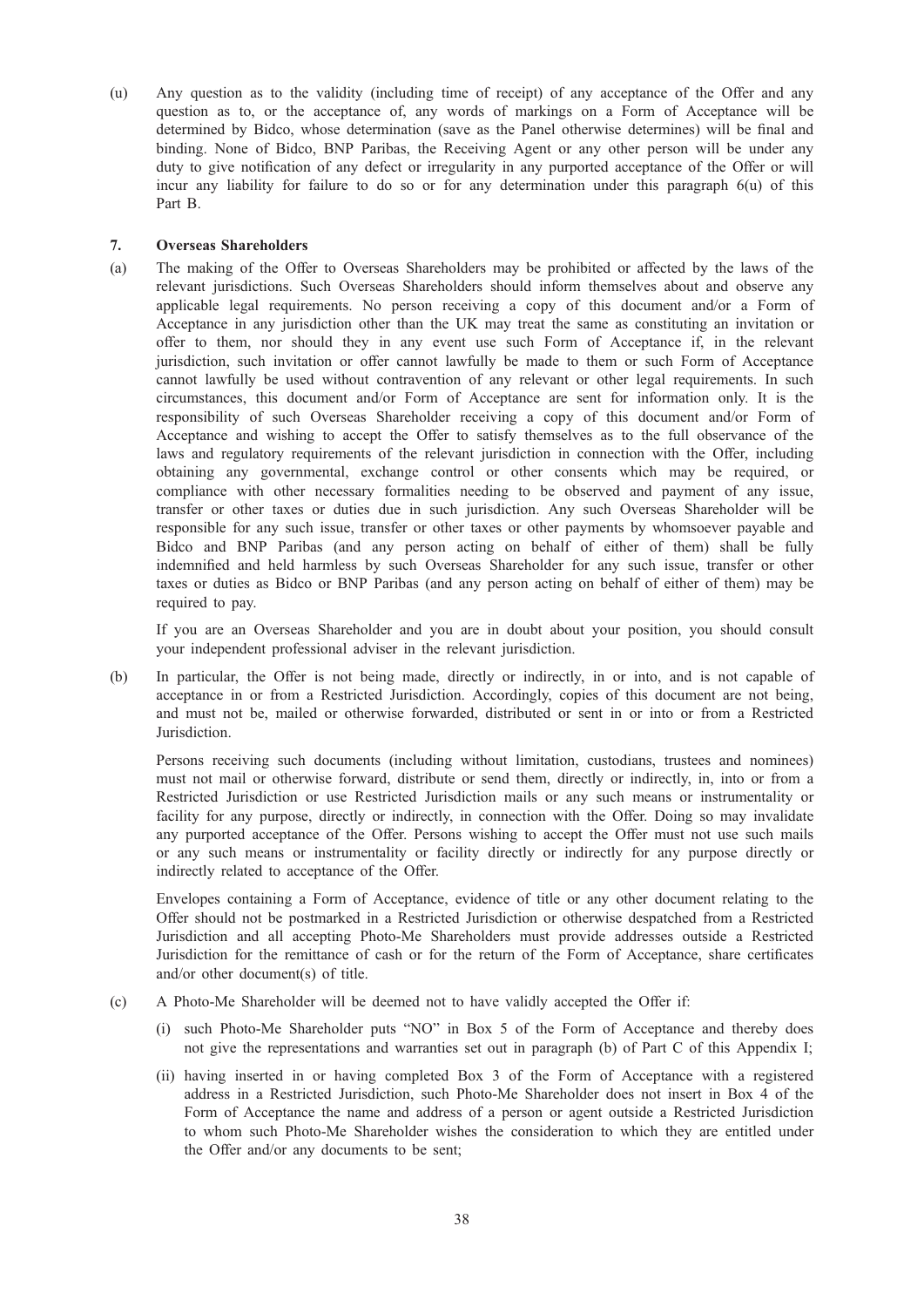- (iii) such Photo-Me Shareholder inserts in Box 4 of the Form of Acceptance the name and address of a person or agent in a Restricted Jurisdiction to whom such Photo-Me Shareholder wishes the consideration to which they are entitled under the Offer and/or any documents to be sent;
- (iv) in any case, the Form of Acceptance is received in an envelope postmarked in, or which otherwise appears to Bidco or its agent to have been sent from, a Restricted Jurisdiction;
- (v) such Photo-Me Shareholder inserts in Box 3 of the Form of Acceptance a telephone number in a Restricted Jurisdiction; or
- (vi) such Photo-Me Shareholder makes a Restricted Escrow Transfer (as defined in paragraph 7(h)(i) of this Part B) pursuant to paragraph 7(h) of this Part B unless they also make a related Restricted ESA instruction (as defined in paragraph 7(h)(ii) of this Part B) which is accepted by the Receiving Agent.

Bidco reserves the right, in its sole discretion, to investigate, in relation to any acceptance, whether the representations and warranties set out in paragraph (b) of Part C of this Appendix I or (as the case may be) paragraph (b) of Part D of this Appendix I could have been truthfully given by the relevant Photo-Me Shareholder and, if such investigation is made and, as a result, Bidco cannot satisfy itself that such representation and warranty was true and correct, the acceptance shall not be valid.

- (d) If, in connection with the making of the Offer, notwithstanding the restrictions described above, any person (including, without limitation, custodians, nominees and trustees), whether pursuant to a contractual or legal obligation or otherwise, forwards this document, the Form of Acceptance or any related offering documents, in, into or from a Restricted Jurisdiction or uses the mails or any means or instrumentality (including without limitation, facsimile transmission, telephone or internet) of interstate or foreign commerce of, or any facility of a national securities exchange of, a Restricted Jurisdiction in connection with such forwarding, such person should:
	- (i) inform the recipient of such fact;
	- (ii) explain to the recipient that such action may invalidate any purported acceptance by the recipient; and
	- (iii) draw the attention of the recipient to this paragraph 7 of this Part B.
- (e) If any written notice from a Photo-Me Shareholder withdrawing such Photo-Me Shareholder's acceptance in accordance with paragraph 3 of this Part B is received in an envelope postmarked in, or which otherwise appears to Bidco or its agents to have been sent from, a Restricted Jurisdiction, Bidco reserves the right in its absolute discretion to treat that notice as invalid.
- (f) Any acceptance of the Offer by Photo-Me Shareholders who are unable to give the representations and warranties set out in paragraph (b) of Part C of this Appendix I or (as the case may be) paragraph (b) of Part D of this Appendix I is liable to be disregarded.
- (g) Bidco reserves the right, in its absolute discretion, to treat any acceptance as invalid if it believes that such acceptance may violate applicable legal or regulatory requirements.
- (h) If a Photo-Me Shareholder holding Photo-Me Shares in uncertificated form cannot give the representations and warranties set out in paragraph (b) of Part D of this Appendix I, but nevertheless can provide evidence satisfactory to Bidco that they can accept the Offer in compliance with all relevant legal and regulatory requirements, such Photo-Me Shareholder may only purport to accept the Offer by sending (or if a CREST sponsored member, procuring that their CREST sponsor sends) both:
	- (i) a TTE instruction to a designated escrow balance detailed below (a "Restricted Escrow Transfer"); and
	- (ii) one or more valid ESA instructions (a "Restricted ESA instruction") which specify the form of consideration which such Photo-Me Shareholder wishes to receive (consistent with the alternatives offered under the Offer).

Such purported acceptance will not be treated as a valid acceptance unless both the Restricted Escrow Transfer and the Restricted ESA instruction(s) settle in CREST and Bidco decides, in its absolute discretion, to exercise its right described in paragraph 7(i) of this Part B to waive, vary or modify the terms of the Offer relating to Overseas Shareholders, to the extent required to permit such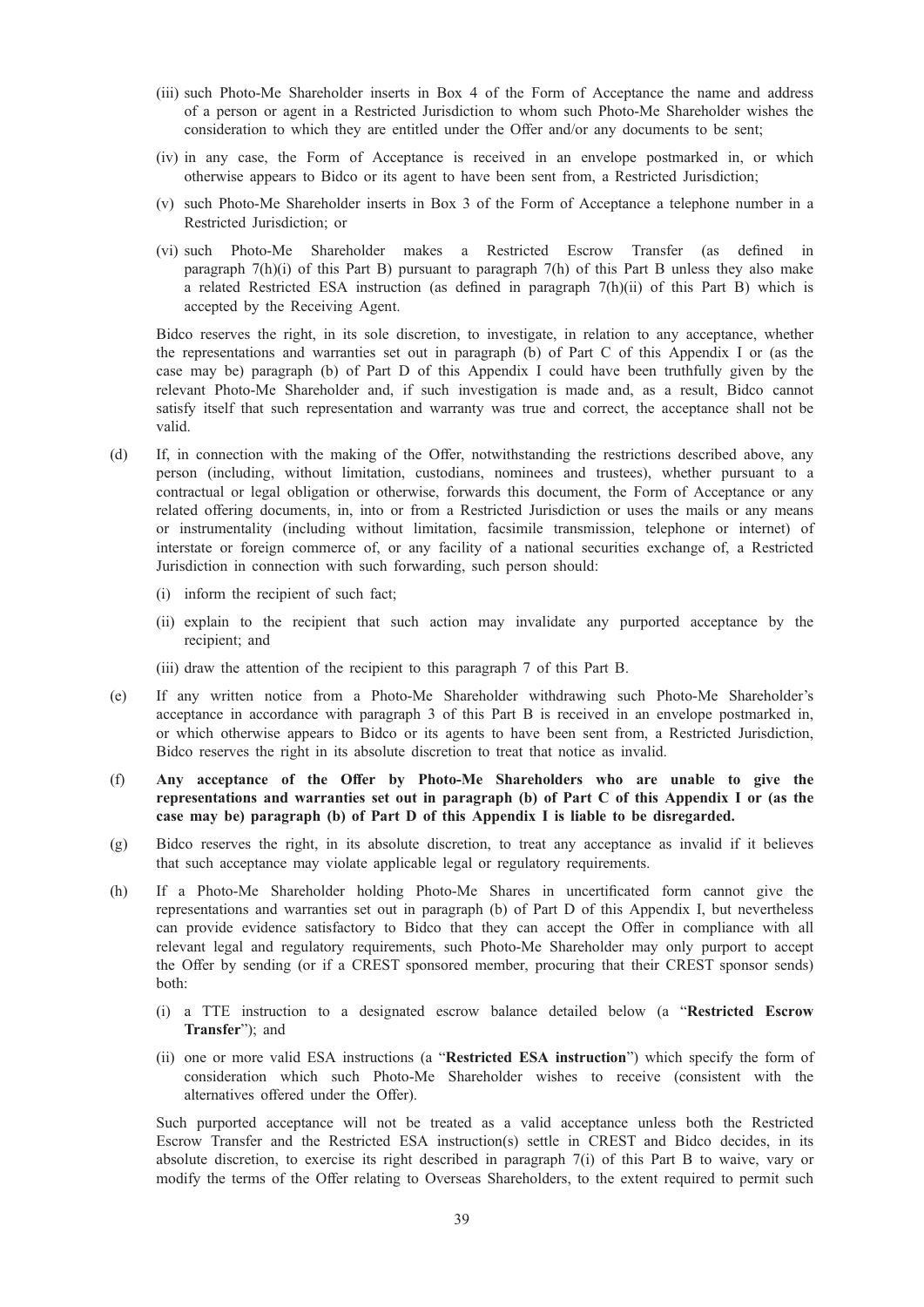acceptance to be made, in each case during the period for which the Offer is open for acceptance. If Bidco accordingly decides to permit such acceptance to be made, the Receiving Agent will, on behalf of Bidco, accept the purported acceptance as an Electronic Acceptance on the terms of this document (as so waived, varied or modified) by transmitting in CREST a receiving agent accept (AEAN) message. Otherwise, the Receiving Agent will, on behalf of Bidco, reject the purported acceptance by transmitting in CREST a receiving agent reject (AEAD) message. Each Restricted Escrow Transfer must, in order for it to be valid and settle, include the following details:

- the ISIN number for the Photo-Me Shares. This is GB0008481250;
- the number of Photo-Me Shares in uncertificated form in respect of which you wish to accept the Offer (i.e. the number of Photo-Me Shares to be transferred to escrow);
- the participant ID of the Receiving Agent (this is RA10) specific to a Restricted Escrow Transfer (this is RESTRICT);
- the member account ID of the Receiving Agent for the Offer. This is TIBPHO01:
- the intended settlement date. This should be as soon as possible and, in any event, not later than 1.00 p.m. on the Unconditional Date;
- the corporate action reference of the Offer. This is allocated by Euroclear and will be available on screen from Euroclear;
- input with a standard delivery instruction priority of 80; and
- \* a contact name and telephone number in the shared note field.

Each Restricted ESA instruction must, in order for it to be valid and settle, include the following details:

- the ISIN number for the Photo-Me Shares (this is GB0008481250);
- the number of Photo-Me Shares relevant to that Restricted ESA instruction;
- the member account ID and participant ID of the accepting Photo-Me Shareholder;
- the member account ID and participant ID of the Receiving Agent set out in the Restricted Escrow Transfer;
- the participant ID (this is RA10) and the member account ID (this is TIBPHO01) of the Receiving Agent relevant to the form of consideration required;
- the CREST transaction ID of the Restricted Escrow Transfer to which the Restricted ESA instruction relates to be inserted at the beginning of the shared note field;
- the intended settlement date. This should be as soon as possible and in any event not later than 1.00 p.m. on the Unconditional Date; and
- input with a standard delivery instruction priority of 80.
- (i) These provisions and any other terms of the Offer relating to Overseas Shareholders may be waived, varied or modified as regards specific Photo-Me Shareholders or on a general basis by Bidco in its absolute discretion. Subject thereto, the provisions of this paragraph 7 of this Part B supersede any terms of the Offer inconsistent with them. References in this paragraph 7 of this Part B to a Photo-Me Shareholder include references to the person or persons executing a Form of Acceptance and, if more than one person executes the Form of Acceptance, the provisions of this paragraph 7 of this Part B shall apply to them jointly and severally.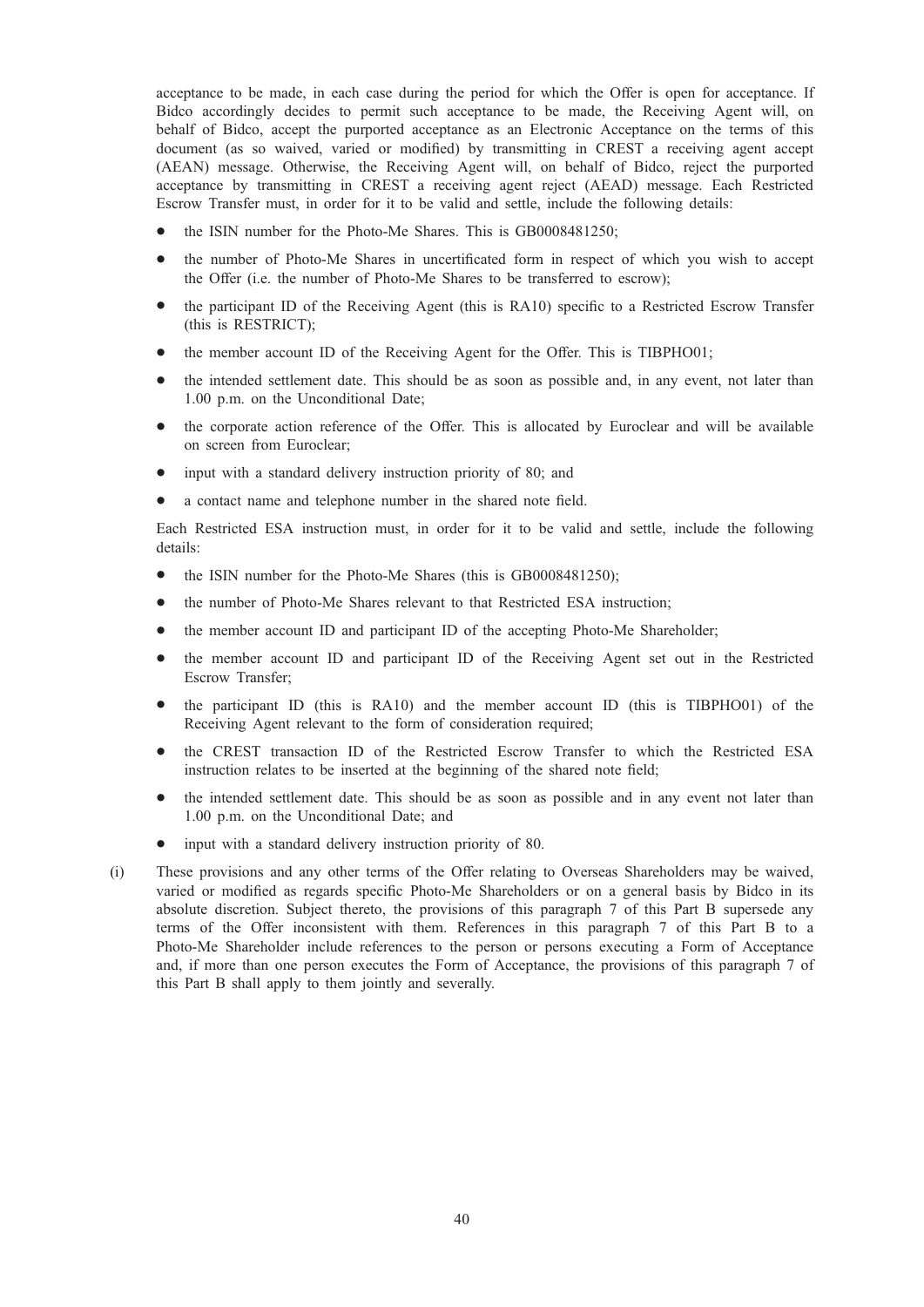- (j) Bidco reserves the right to notify any matter, including the making of the Offer, to all or any Photo-Me Shareholders:
	- (i) with a registered address outside the United Kingdom; or
	- (ii) whom Bidco knows to be a custodian, trustee or nominee holding Photo-Me Shares for persons who are citizens, residents or nationals of jurisdictions outside the United Kingdom,

by announcement in the United Kingdom through a Regulatory Information Service or in any other appropriate manner or by notice in the London Gazette or paid advertisement in one or more newspapers published and circulated in the United Kingdom. Such notice shall be deemed to have been sufficiently given, despite any failure by any such Photo-Me Shareholder to receive or see that notice.

(k) A reference in this document to a notice or the provision of information in writing by or on behalf of Bidco is to be construed accordingly. No such document shall be sent to an address in a Restricted Jurisdiction.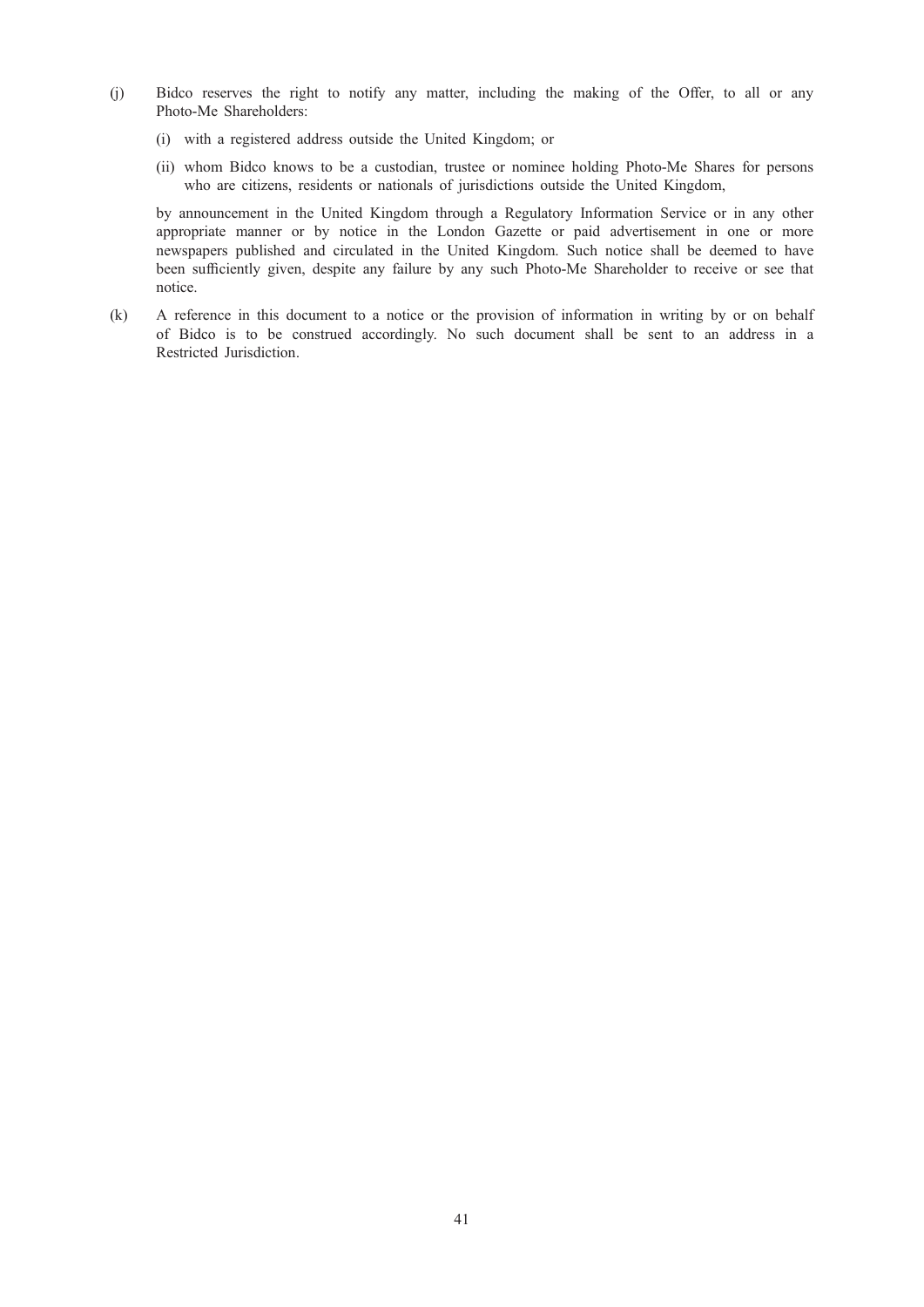# PART C: FORM OF ACCEPTANCE

# This Part C applies only to Photo-Me Shares held in certificated form. If you hold all of your Photo-Me Shares in uncertificated form, you should ignore this Part C and instead read Part D of this Appendix I.

For the purposes of Part C of this Appendix I and the Form of Acceptance, the phrase "Photo-Me Shares in certificated form comprised in the acceptance" shall mean the number of Photo-Me Shares inserted in Box 1 of the Form of Acceptance or, if no number is inserted (or a number greater than the relevant Photo-Me Shareholder's holding of Photo-Me Shares), the greater of:

- the relevant Photo-Me Shareholder's entire holding of Photo-Me Shares in certificated form as disclosed by details of the register of members made available to the Receiving Agent prior to the time the relevant Form of Acceptance is processed by them;
- the relevant Photo-Me Shareholder's entire holding of Photo-Me Shares in certificated form as disclosed by details of the register of members made available to the Receiving Agent prior to the latest time for receipt of Form(s) of Acceptance which can be taken into account in determining whether the Offer is unconditional; and
- the number of Photo-Me Shares in certificated form in respect of which certificates or an indemnity in lieu thereof is received.

Each Photo-Me Shareholder by whom, or on whose behalf, a Form of Acceptance is executed and delivered to the Receiving Agent (subject to the rights of withdrawal set out in this document) irrevocably undertakes, represents, warrants and agrees to and with Bidco, BNP Paribas and the Receiving Agent (so as to bind such Photo-Me Shareholder and such Photo-Me Shareholder's personal or legal representatives, heirs, successors and assigns) to the following effect:

- (a) that the execution of the Form of Acceptance whether or not any Boxes are completed and whether or not the Form of Acceptance is validly executed as a deed shall constitute:
	- (i) an acceptance of the Offer in respect of the number of Photo-Me Shares in certificated form inserted or deemed to be inserted in Box 1 of the Form of Acceptance; and
	- (ii) an undertaking to execute any further documents, take any further action and give any further assurances which may be required to enable Bidco to obtain the full benefit of this Part C of this Appendix I and/or to perfect any of the authorities expressed to be given hereunder and otherwise in connection with such Photo-Me Shareholder's acceptance of the Offer,

in each case on and subject to the terms and conditions set out or referred to in this document and in the Form of Acceptance and that, subject only to the rights of withdrawal set out or referred to in paragraph 3 of Part B of this Appendix I, each such acceptance shall be irrevocable provided that if:

- (i) Box 1 or any other Box is not completed; or
- (ii) the total number of Photo-Me Shares inserted in Box 1 is greater than the relevant Photo-Me Shareholder's holding of Photo-Me Shares; or
- (iii) the acceptance is otherwise completed incorrectly,

but the Form of Acceptance is signed, it will be deemed to be an acceptance of the Offer in respect of the total number of Photo-Me Shares in certificated form registered in the Photo-Me Shareholder's name.

- (b) unless "NO" is put in Box 5 of the Form of Acceptance, that such Photo-Me Shareholder:
	- (i) has not, directly or indirectly, received or sent copies or originals of this document, the Form of Acceptance or any related offering documents in, into or from a Restricted Jurisdiction;
	- (ii) has not, in connection with the Offer or the execution or delivery of the Form of Acceptance, used, directly or indirectly, the mails or any means or instrumentality (including, without limitation, facsimile transmission email, telephone, internet or otherwise) of interstate or foreign commerce of, or of any facilities of a national securities exchange of, a Restricted Jurisdiction;
	- (iii) is accepting the Offer from outside any Restricted Jurisdiction and was outside such jurisdictions when the Form of Acceptance was executed, mailed, sent or delivered;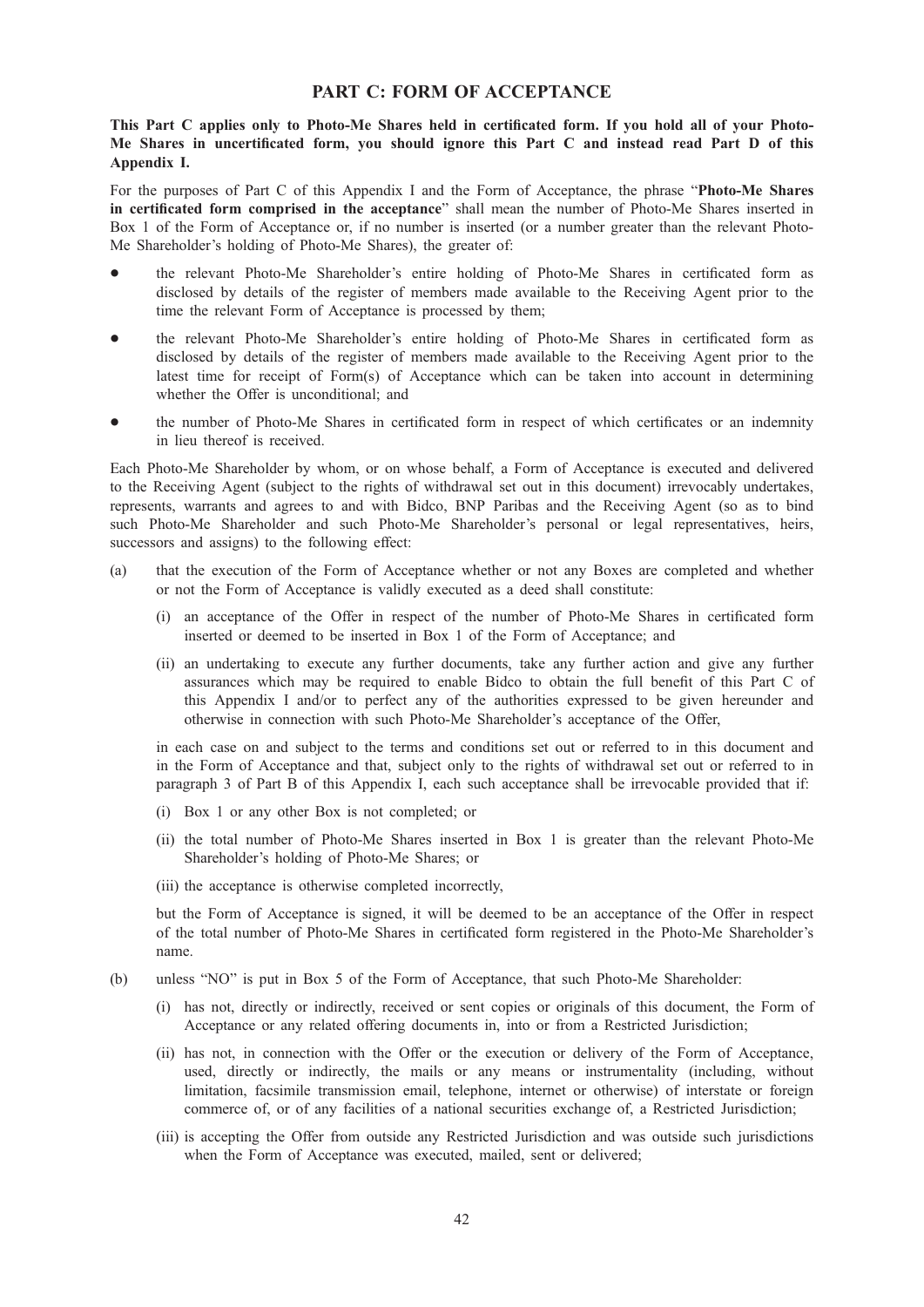- (iv) is not an agent or fiduciary acting on a non-discretionary basis for a principal, unless such agent or fiduciary is an authorised employee of such principal or such principal has given all instructions with respect to the Offer from outside a Restricted Jurisdiction; and
- (v) if an Overseas Shareholder, has observed the laws of the relevant jurisdiction in connection with the Offer, obtained all requisite governmental, exchange control and other required consents, complied with all necessary formalities and paid any issue, transfer or other taxes or other requisite payments due in any such jurisdiction in connection with such acceptance and has not taken or omitted to take any action that will or may result in Bidco, BNP Paribas or any other person acting on behalf of them in breach of the legal or regulatory requirements of, or be liable for any issue, transfer or other taxes or duties or other payments in, any such jurisdiction in connection with the Offer or such Photo-Me Shareholder's acceptance thereof.
- (c) that, in relation to Photo-Me Shares in certificated form, the execution of the Form of Acceptance and its delivery to the Receiving Agent constitutes (subject to the Offer becoming unconditional in accordance with its terms and to an accepting Photo-Me Shareholder not having validly withdrawn their acceptance) the irrevocable and separate appointment of each of Bidco and/or BNP Paribas and/ or the Receiving Agent and any director of, or any person authorised, by them as such shareholder's attorney and/or agent (the "attorney") and an irrevocable instruction and authorisation to the attorney to:
	- (i) complete and execute all or any form(s) of transfer and/or other document(s) at the discretion of the attorney in relation to the Photo-Me Shares in certificated form comprised in the acceptance in favour of Bidco or such other person or persons as Bidco or its agents may direct;
	- (ii) deliver such form(s) of transfer, renunciation and/or other document(s) in the attorney's discretion and/or the certificate(s) and/or other document(s) of title relating to such Photo-Me Shares for registration within six months of the offer becoming unconditional; and
	- (iii) execute all such other documents and do all such other acts and things as may, in the attorney's opinion, be necessary or expedient for the purpose of, or in connection with, the acceptance of the Offer and to vest in Bidco (or its nominees) the full legal title and beneficial ownership of the Photo-Me Shares in certificated form comprised in the acceptance;
- (d) that, in relation to Photo-Me Shares in certificated form, the execution of the Form of Acceptance and its delivery to the Receiving Agent constitutes (subject to the Offer becoming unconditional and to an accepting Photo-Me Shareholder not having validly withdrawn their acceptance) an irrevocable authority and request, subject to the provisions of paragraph 5 of Part B of this Appendix I:
	- (i) to Photo-Me or its agents to procure the registration of the transfer of the Photo-Me Shares in certificated form comprised in the acceptance and the delivery of the share certificate(s) and/or other document(s) of title in respect of the Photo-Me Shares to Bidco or as it may direct; and
	- (ii) subject to the provisions of paragraph 7 of Part B of this Appendix I, to Bidco, BNP Paribas and the Receiving Agent or their respective agents to procure the despatch by post (or by such other method as the Panel may approve) of the cheque for the cash consideration to which an accepting Photo-Me Shareholder is entitled to under the Offer, at the risk of such shareholder, to the person or agent whose name and address is set out in Box 3 or Box 4 of the Form of Acceptance (outside a Restricted Jurisdiction), or if none is set out, to the first-named holder at such holder's registered address (outside a Restricted Jurisdiction);
- (e) that the execution of the Form of Acceptance and its delivery to the Receiving Agent constitutes the giving of a separate authority to each of Bidco, BNP Paribas and the Receiving Agent and any director or agent of, or any person authorised by, any of them as their agent and/or attorney within the terms set out of paragraph 4 Part B of this Appendix I in respect of the Photo-Me Shares in certificated form comprised in the acceptance;
- (f) that, unless the Panel otherwise consents, subject to the Offer becoming or being declared unconditional (or if the Offer will become unconditional or lapse immediately upon the outcome of the resolution in question), in respect of Photo-Me Shares in relation to which the Offer has been accepted or deemed to be accepted (which acceptance has not been validly withdrawn) and pending registration in the name of Bidco or as it may direct: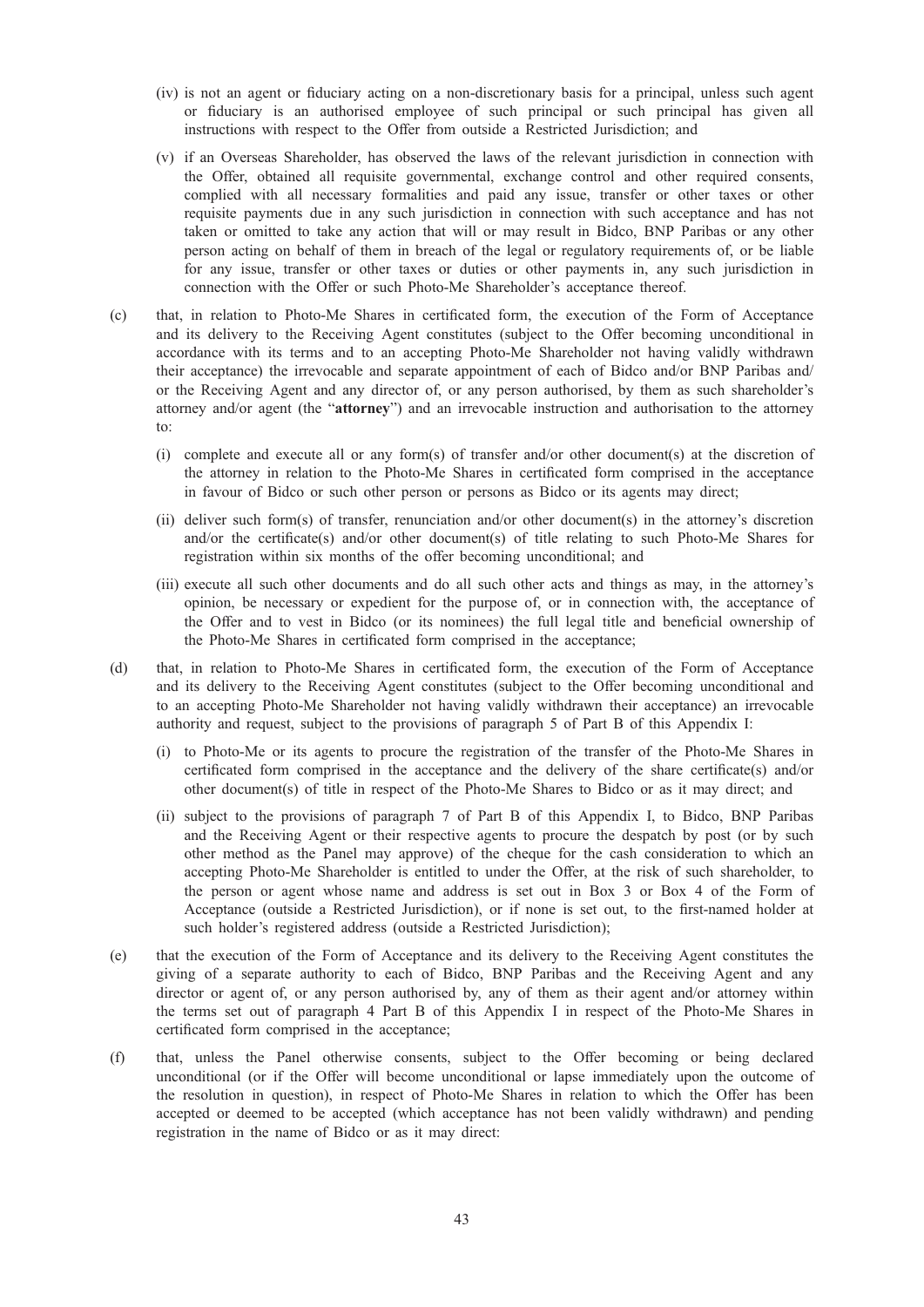- (i) Bidco or its agents shall be authorised to direct the exercise of any votes and any or all other rights and privileges (including the right to requisition the convening of a general meeting of Photo-Me or of any class of its shareholders) attaching to the Photo-Me Shares in certificated form comprised or deemed to be comprised in such acceptance; and
- (ii) the execution of a Form of Acceptance by a Photo-Me Shareholder shall constitute with regard to such Photo-Me Shares in certificated form comprised in the acceptance:
	- (A) an authority to Photo-Me and its agents to send any notice, circular, warrant, document or other communication which may be required to be sent to such Photo-Me Shareholder as a member of Photo-Me (including any share certificate(s) or other document(s) of title) to Bidco at its registered office;
	- (B) an irrevocable authority to Bidco or any director of, or any person authorised by, Bidco to sign any document and to do such things as may, in the opinion of that agent and/or attorney, seem necessary or desirable in connection with the exercise of any votes or other rights or privileges attaching to the Photo-Me Shares held by such Photo-Me Shareholder in certificated form (including, without limitation, signing any consent to short notice of a general or separate class meeting as such Photo-Me Shareholder's attorney and/or agent and on such Photo-Me Shareholder's behalf and/or to attend and/or execute a form of proxy in respect of such Photo-Me Shares appointing any person nominated by Bidco to attend general and separate class meetings of Photo-Me (and any adjournments thereof) and to exercise the votes attaching to such shares on such Photo-Me Shareholder's behalf, where relevant, such votes to be cast so far as possible to satisfy any outstanding condition of the Offer); and
	- (C) the agreement of such Photo-Me Shareholder not to exercise any of such rights without the consent of Bidco and the irrevocable undertaking of such Photo-Me Shareholder not to appoint a proxy to attend any such general meeting or separate class meeting of Photo-Me,

save that this authority will cease to be valid if the acceptance is validly withdrawn;

- (g) that such Photo-Me Shareholder will deliver to the Receiving Agent, or procure the delivery to the Receiving Agent at the address referred to in paragraph 3(b) of Part B of this Appendix I of, share certificate(s) or other document(s) of title in respect of those Photo-Me Shares in certificated form comprised in the acceptance and not validly withdrawn, or an indemnity acceptable to Bidco in lieu thereof, as soon as possible, and in any event within six months of the Offer becoming unconditional;
- (h) that such Photo-Me Shareholder is irrevocably and unconditionally entitled to sell and transfer the beneficial ownership of the Photo-Me Shares comprised or deemed to be comprised in such acceptance and that such shares are sold fully paid with full title guarantee and free from all liens, equitable interests, charges, encumbrances, rights of pre-emption and other third-party rights of any nature whatsoever and together with all rights attaching to them on or after 21 January 2022, including the right to receive and retain, in full, all dividends and other distributions (if any) declared, paid or made thereafter;
- (i) that the terms and conditions of the Offer contained in this document shall be deemed to be incorporated in, and form part of, the Form of Acceptance which shall be read and construed accordingly;
- (j) that, if such Photo-Me Shareholder accepts the Offer, they will do all such acts and things as shall be necessary or expedient to vest the Photo-Me Shares in certificated form comprised in the acceptance in Bidco or its nominee(s) or such other persons as Bidco may decide;
- (k) that such Photo-Me Shareholder agrees to ratify each and every act or thing which may be done or effected by Bidco, BNP Paribas or the Receiving Agent or any of their respective directors or agents or persons authorised by them, as the case may be, in the exercise of any of any such person's powers and/or authorities under this document;
- (l) that the execution of the Form of Acceptance constitutes such Photo-Me Shareholder's agreement to the terms of paragraphs 6(h) and 6(i) of Part B of this Appendix I;
- (m) that the Form of Acceptance shall be deemed to be delivered on its date of execution and shall take effect as a deed on such date;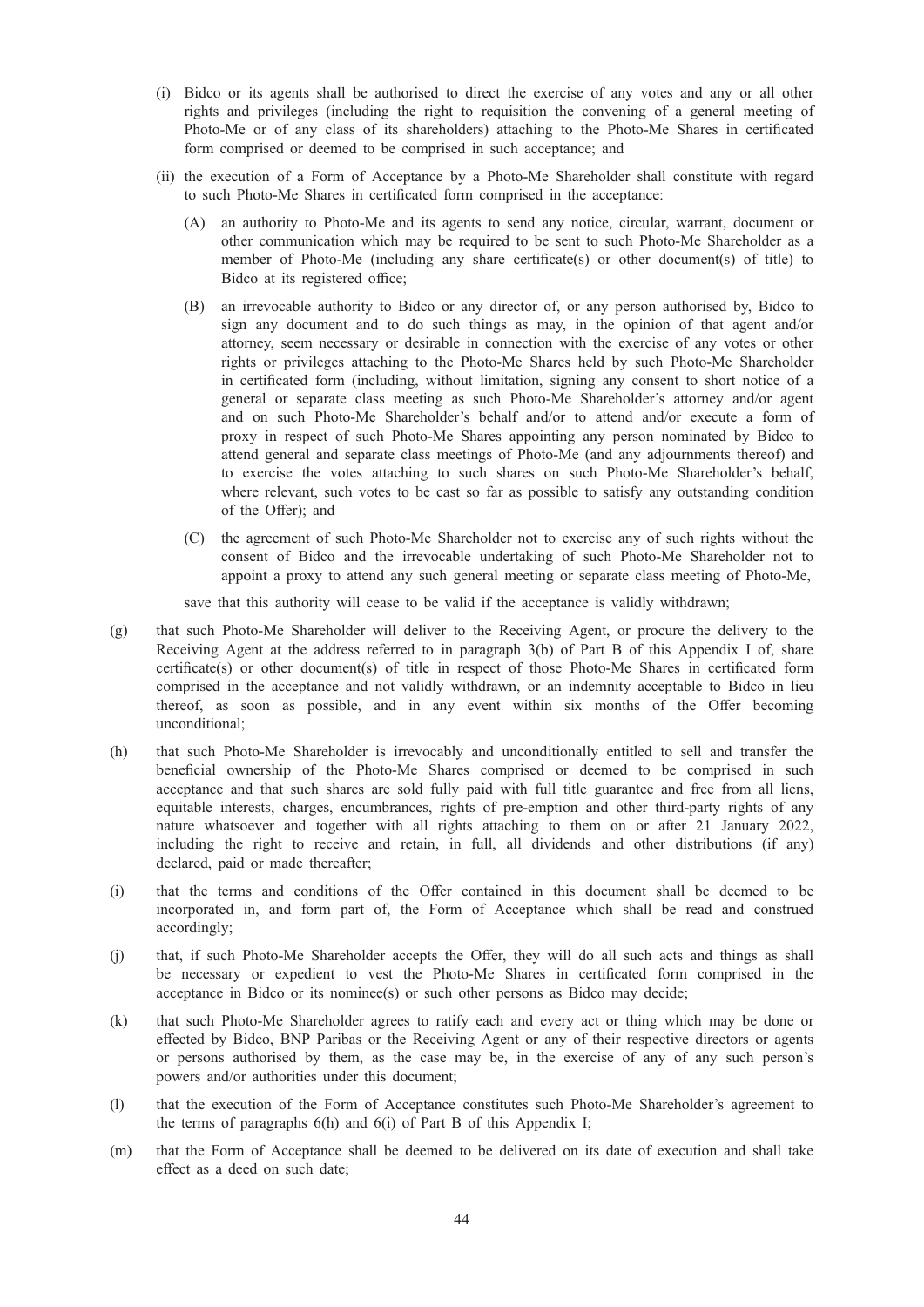- (n) that if any provision of Parts B or C of this Appendix I shall be unenforceable or invalid or shall not operate so as to afford Bidco, BNP Paribas or the Receiving Agent or any of their respective directors, agents or persons authorised by them, the benefit or authority expressed to be given therein, such Photo-Me Shareholder shall, with all practicable speed, do all such acts and things and execute all such documents as may be required to enable Bidco, BNP Paribas and/or the Receiving Agent and any of their respective directors, agents or persons authorised by them to secure the full benefits of Parts B and C of this Appendix I; and
- (o) that such Photo-Me Shareholder is not a client (as defined in the FCA Handbook) of BNP Paribas in connection with the Offer.

References in this Part C to a Photo-Me Shareholder shall include references to the person or persons executing a Form of Acceptance, and in the event of more than one person executing a Form of Acceptance, the provisions of this Part C shall apply to them jointly and to each of them.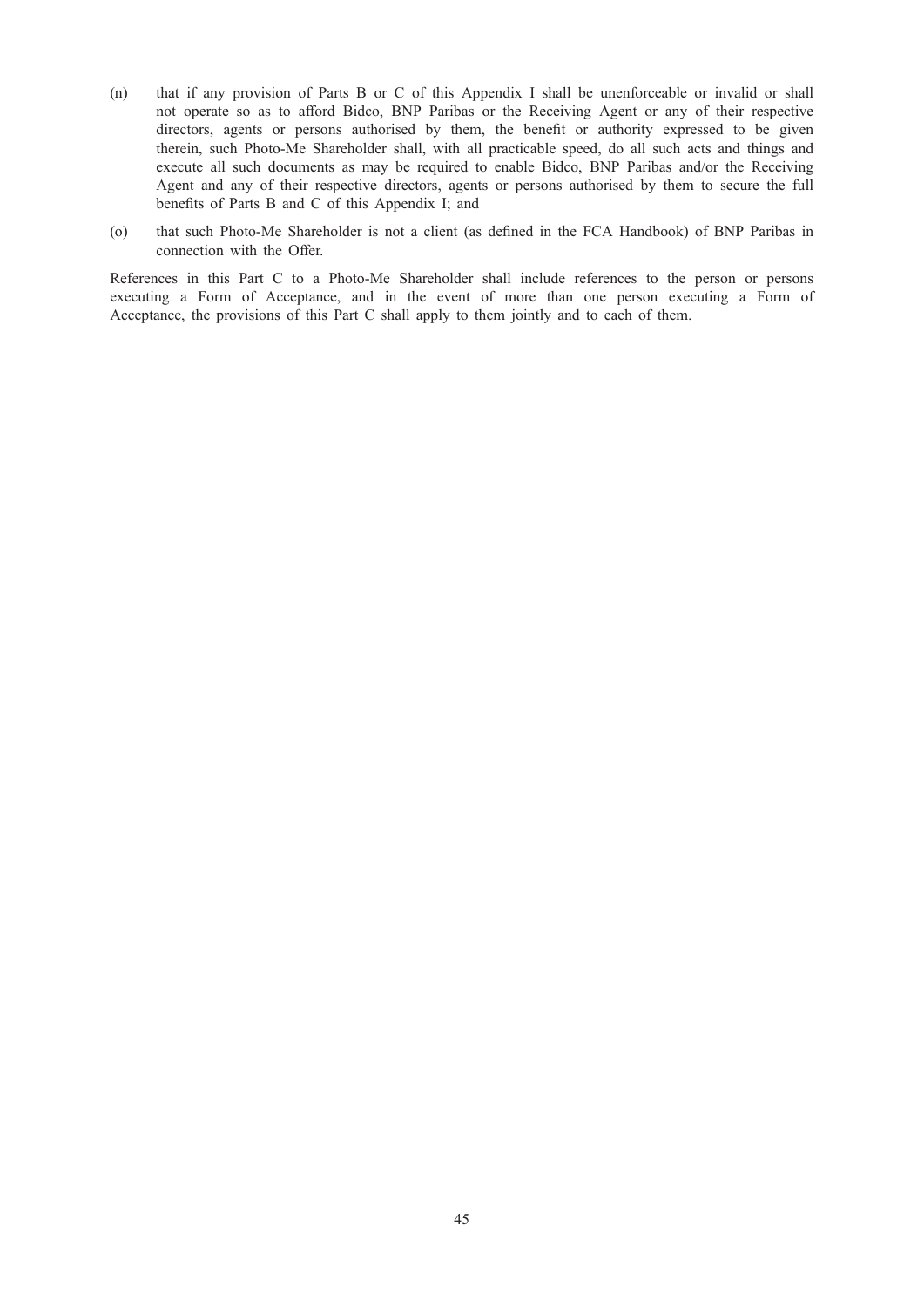# PART D: ELECTRONIC ACCEPTANCE

This Part D applies only to Photo-Me Shares held in uncertificated form. If you hold all of your Photo-Me Shares in certificated form, you should ignore this Part D and instead read Part C of this Appendix I.

For the purposes of this Part D of this Appendix I, the phrase "Photo-Me Shares in uncertificated form comprised in the acceptance" shall mean the number of Photo-Me Shares which are transferred by the relevant Photo-Me Shareholder by Electronic Acceptance to an escrow account by means of a TTE instruction.

Each Photo-Me Shareholder by whom, or on whose behalf, an Electronic Acceptance is made (subject to the rights of withdrawal set out in this document) irrevocably undertakes, represents, warrants and agrees to and with Bidco, BNP Paribas and the Receiving Agent (so as to bind such Photo-Me Shareholder and such Photo-Me Shareholder's personal or legal representatives, heirs, successors and assigns) to the following effect:

- (a) that the Electronic Acceptance shall constitute:
	- (i) an acceptance of the Offer in respect of the number of Photo-Me Shares in uncertificated form to which a TTE instruction relates; and
	- (ii) an undertaking to execute any documents, take any further action and give any further assurances which may be required to enable Bidco to obtain the full benefit of this Part D of this Appendix I and/or to perfect any of the authorities expressed to be given hereunder and otherwise in connection with his acceptance of the Offer,

in each case on and subject to the terms and conditions set out or referred to in this document and that, subject only to the rights of withdrawal set out or referred to in paragraph 3 of Part B of this Appendix I, each such acceptance and election shall be irrevocable;

- (b) that such Photo-Me Shareholder:
	- (i) has not, directly or indirectly, received or sent copies or originals of this document, the Form of Acceptance or any related offering documents, in, into or from a Restricted Jurisdiction:
	- (ii) has not otherwise used in connection with the Offer, directly or indirectly, the mails or any means or instrumentality (including, without limitation, facsimile transmission email, TTE instruction, telephone, internet or otherwise) of interstate or foreign commerce of, or any facilities of a national securities exchange of, a Restricted Jurisdiction;
	- (iii) is accepting the offer from outside any Restricted Jurisdiction and was outside those jurisdictions at the time of the input and settlement of the relevant TTE instruction(s);
	- (iv) in respect of the Photo-Me Shares to which an Electronic Acceptance relates, is not an agent or fiduciary acting on a non-discretionary basis for a principal, unless such agent or fiduciary is an authorised employee of such principal or such principal has given all instructions with respect to the Offer from outside a Restricted Jurisdiction; and
	- (v) if an Overseas Shareholder, has observed the laws of the relevant jurisdiction, obtained all requisite governmental, exchange control and other required consents, complied with all necessary formalities and paid any issue, transfer or other taxes or other requisite payments due in any such jurisdiction in connection with such acceptance and has not taken or omitted to take any action that will or may result in Bidco, BNP Paribas or any other person acting in breach of the legal or regulatory requirements of any such jurisdiction in connection with the Offer or such Photo-Me Shareholder's acceptance thereof;
- (c) that the Electronic Acceptance constitutes, subject to the Offer becoming unconditional in accordance with its terms and to an accepting Photo-Me Shareholder not having validly withdrawn their acceptance, the irrevocable appointment of each of Bidco, BNP Paribas and the Receiving Agent and any director of, or any person authorised by, them as such shareholder's attorney and/or agent and an irrevocable instruction and authorisation to the attorney to execute all such documents and do all such acts and things as may in the attorney's opinion be necessary or expedient for the purpose of, or in connection with, the acceptance of the Offer and to vest in Bidco (or its nominees) the full legal title and beneficial ownership of Photo-Me Shares in uncertificated form comprised in the acceptance;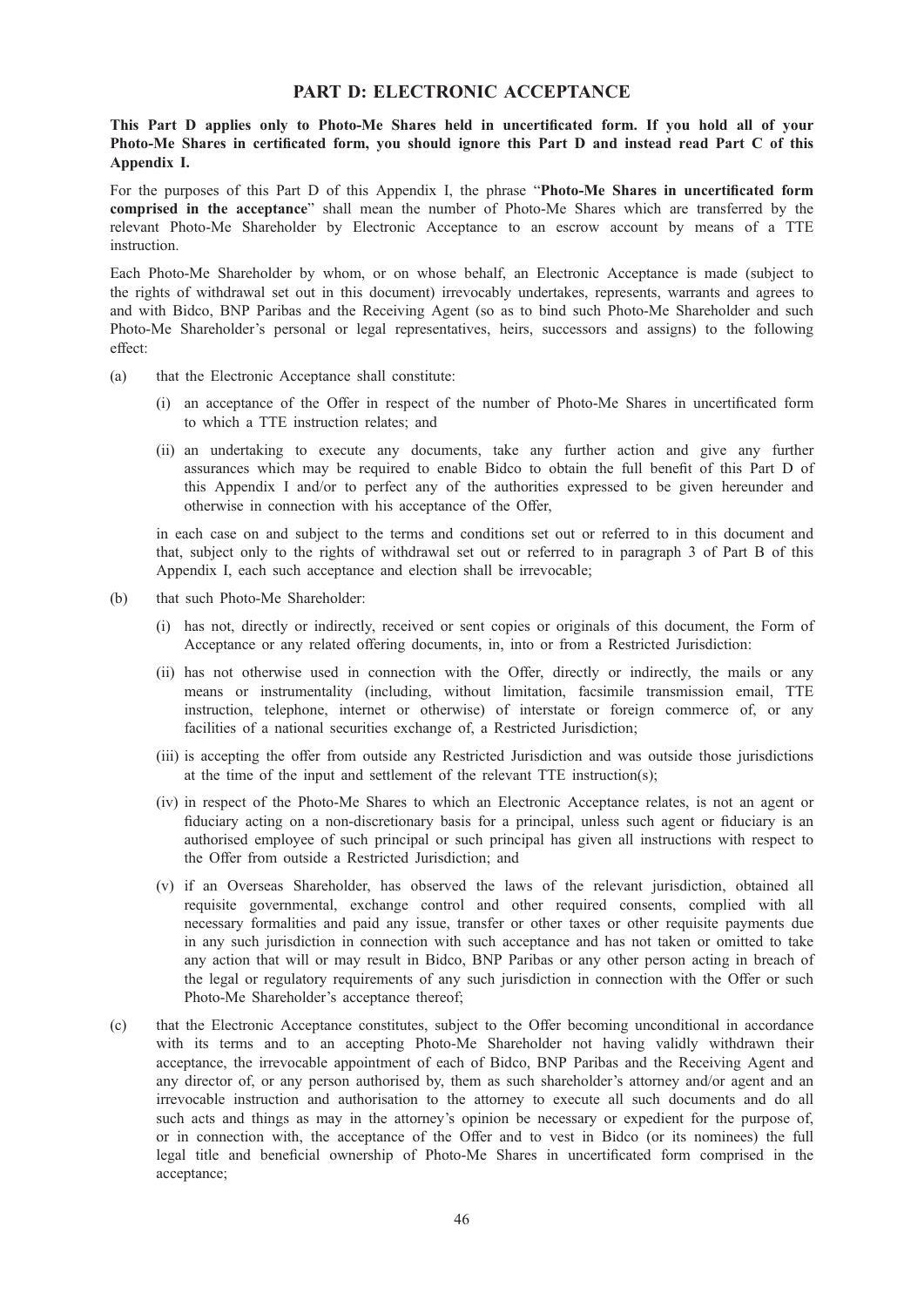- (d) that the Electronic Acceptance constitutes the irrevocable appointment of the Receiving Agent as escrow agent for the purposes of the Offer and an irrevocable instruction and authorisation:
	- (i) subject to the Offer becoming unconditional in accordance with its terms and to an accepting Photo-Me Shareholder not having validly withdrawn their acceptance, to transfer to Bidco (or to such other person or persons as Bidco or its agents may direct) by means of CREST all or any of the Photo-Me Shares in uncertificated form which are the subject of a TTE instruction in respect of that Electronic Acceptance; and
	- (ii) if the Offer does not become unconditional, to give instructions to Euroclear, immediately after the lapsing of the Offer (or within such longer period as the Panel may permit), to transfer all such Photo-Me Shares to the original available balance of the accepting Photo-Me Shareholder;
- (e) that the Electronic Acceptance constitutes, subject to the Offer becoming unconditional and to an accepting Photo-Me Shareholder not having validly withdrawn their acceptance, an irrevocable authority and request to Bidco or its agents to procure the making of a CREST payment obligation in favour of the Photo-Me Shareholder's payment bank in accordance with the CREST payment arrangements in respect of any cash consideration to which such shareholder is entitled, provided that:
	- (i) Bidco may (if, for reasons, outside its reasonable control, it is not able to effect settlement through CREST) determine that all or any part of any such cash consideration shall be paid by cheque despatched by post; and
	- (ii) if the Photo-Me Shareholder concerned is a CREST member whose registered address is in a Restricted Jurisdiction, any cash consideration to which such shareholder is entitled may be paid by cheque despatched by post,

in any case at the risk of such shareholder, and such cheque shall be despatched to the first-named holder at such holder's registered address outside a Restricted Jurisdiction or as otherwise determined by Bidco;

- (f) that the Electronic Acceptance constitutes the giving of a separate authority to each of Bidco, BNP Paribas and the Receiving Agent and their respective directors, partners and agents within the terms of paragraph 4 of Part B of this Appendix I in respect of the Photo-Me Shares in uncertificated form comprised in the acceptance;
- (g) that, unless the Panel otherwise consents, subject to the Offer becoming or being declared unconditional (or if the Offer will become unconditional or lapse immediately upon the outcome of the resolution in question), in respect of Photo-Me Shares in relation to which the Offer has been accepted or deemed to be accepted (which acceptance has not been validly withdrawn) and pending registration in the name of Bidco or as it may direct:
	- (i) Bidco or its agents shall be authorised to direct the exercise of any votes and any or all other rights and privileges (including the right to requisition the convening of a general meeting of Photo-Me or of any class of its shareholders) attaching to the Photo-Me Shares in uncertificated form comprised or deemed to be comprised in the acceptance; and
	- (ii) an Electronic Acceptance by a Photo-Me Shareholder shall constitute with regard to such Photo-Me Shares in uncertificated form comprised in the acceptance:
		- (A) an authority to Photo-Me and its agents to send any notice, circular, warrant, document or other communication which may be required to be sent to such Photo-Me Shareholder as a member of Photo-Me (including any share certificate(s) or other document(s) of title issued as a result of a conversion of such Photo-Me Shares into certificated form) to Bidco at its registered office;
		- (B) an irrevocable authority to Bidco or any director of, or any other person authorised by, Bidco to sign any document and to do such things as may, in the opinion of that agent and/or attorney, seem necessary or desirable in connection with the exercise of any votes or other rights or privileges attaching to the Photo-Me Shares held by such Photo-Me Shareholder in uncertificated form (including, without limitation, signing any consent to short notice of a general or separate class meeting as such Photo-Me Shareholder's attorney and/or agent and on such Photo-Me Shareholder's behalf and/or to attend and/or execute a form of proxy in respect of such Photo-Me Shares appointing any person nominated by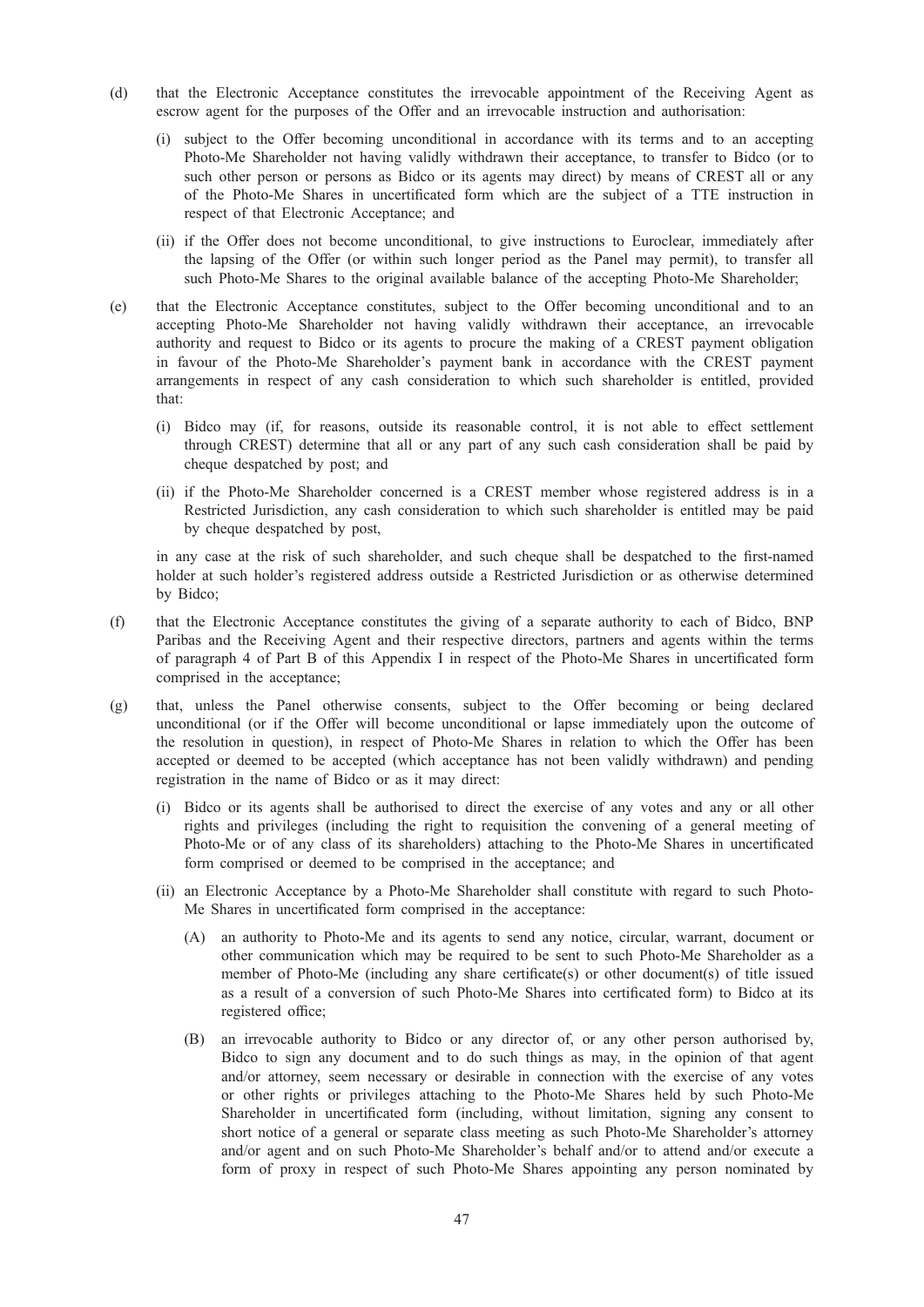Bidco to attend general and separate class meetings of Photo-Me (and any adjournments thereof) and to exercise the votes attaching to such shares on such Photo-Me Shareholder's behalf, where relevant, such votes to be cast so far as possible to satisfy any outstanding condition of the Offer); and

- (C) the agreement of such Photo-Me Shareholder not to exercise any of such rights without the consent of Bidco and the irrevocable undertaking of such Photo-Me Shareholder not to appoint a proxy to attend any such general meeting or separate class meeting,
- save that this authority will cease to be valid if the acceptance is validly withdrawn;
- (h) that such Photo-Me Shareholder is irrevocably and unconditionally entitled to sell and transfer the beneficial ownership of the Photo-Me Shares comprised or deemed to be comprised in such acceptance and that such shares are sold fully paid with full title guarantee and free from all liens, charges, equities, encumbrances, rights of pre-emption and other third-party rights and interests of any nature whatsoever and together with all rights attaching to them on or after 21 January 2022, including the right to receive and retain, in full, all dividends and other distributions (if any) declared, paid or made thereafter;
- (i) that such Photo-Me Shareholder will do all such acts and things as shall, in the opinion of Bidco, be necessary or expedient to vest in Bidco (or its nominee(s)) the Photo-Me Shares in uncertificated form comprised or deemed to be comprised in the acceptance and to enable the Receiving Agent to perform its function as escrow agent for the purposes of the Offer;
- (j) that such Photo-Me Shareholder agrees to ratify each and every act or thing which may be done or effected by Bidco, BNP Paribas or the Receiving Agent or any of their respective directors, agents or persons authorised by them, as the case may be, in the exercise of any of such person's powers and/ or authorities under this document;
- (k) that if, for any reason, any Photo-Me Shares in respect of which a TTE instruction has been effected in accordance with paragraph 14.1 of Part 1 of this document are converted to certificated form, such Photo-Me Shareholder will (without prejudice to paragraph (g)(ii)(A) of this Part D) immediately deliver, or procure the immediate delivery of, the share certificate(s) or other document(s) of title in respect of all such Photo-Me Shares as so converted to the Receiving Agent at the address referred to in paragraph 3(b) of Part B of this Appendix I or to Bidco at its registered office or as Bidco or its agents may direct; and such Photo-Me Shareholder shall be deemed upon conversion to undertake, represent, warrant and agree in the terms set out in Part C of this Appendix I in relation to such Photo-Me Shares without prejudice to the application of this Part D as far as Bidco deems appropriate;
- (l) that the creation of a CREST payment obligation in favour of such Photo-Me Shareholder's payment bank in accordance with the CREST payment arrangements referred to in paragraph (e) of this Part D shall, to the extent of the obligation so created, discharge in full any obligation of Bidco, BNP Paribas or the Receiving Agent to pay such Photo-Me Shareholder the cash consideration to which they are entitled pursuant to the Offer;
- (m) that the making of an Electronic Acceptance constitutes such Photo-Me Shareholder's agreement to the terms of paragraphs 6(h) and 6(i) of Part B of this Appendix I;
- (n) that, by virtue of the Regulations, the making of an Electronic Acceptance constitutes an irrevocable power of attorney by the relevant Photo-Me Shareholder in the terms of all the powers and authorities expressed to be given by Part B, Part C (where applicable by virtue of paragraph (k) of this Part D) and this Part D of this Appendix I to Bidco, the Receiving Agent and BNP Paribas and any of their respective directors or agents;
- (o) that if any provision of Part B or this Part D of this Appendix I shall be unenforceable or invalid or shall not operate so as to afford Bidco, BNP Paribas or the Receiving Agent or any of their respective directors, agents or persons authorised by them, the benefit or authority expressed to be given therein, such Photo-Me Shareholder shall, with all practicable speed, do all such acts and things and execute all such documents that may be required to enable Bidco, BNP Paribas or the Receiving Agent or any of their respective directors, agents or persons authorised by them to secure the full benefits of Part B and this Part D of this Appendix I; and
- (p) that such Photo-Me Shareholder is not a client (as defined in the FCA Handbook) of BNP Paribas in connection with the Offer.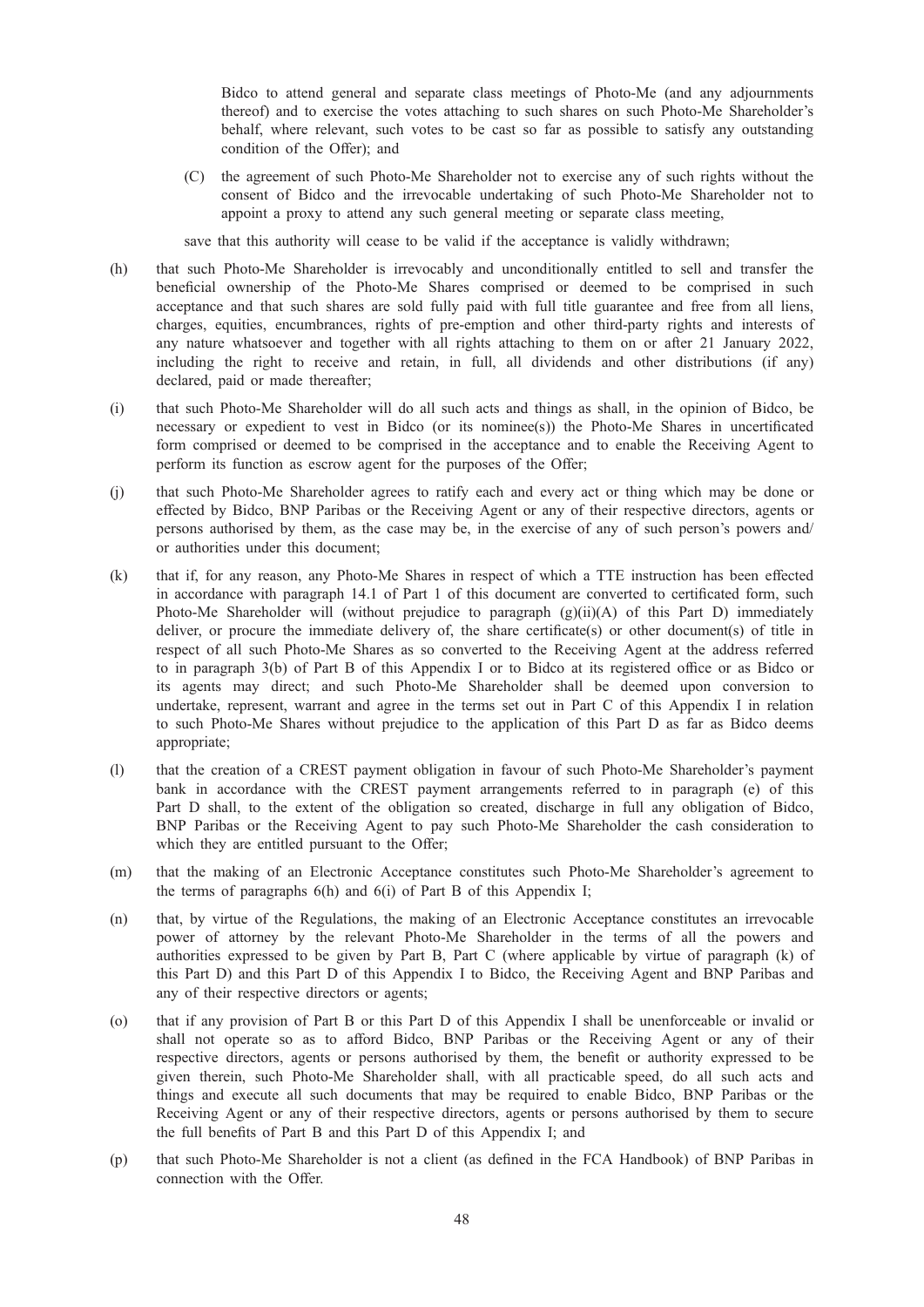References in this Part D to a Photo-Me Shareholder shall include references to the person or persons making an Electronic Acceptance and, if more than one makes an Electronic Acceptance, the provisions of this Part D shall apply to them jointly and to each of them.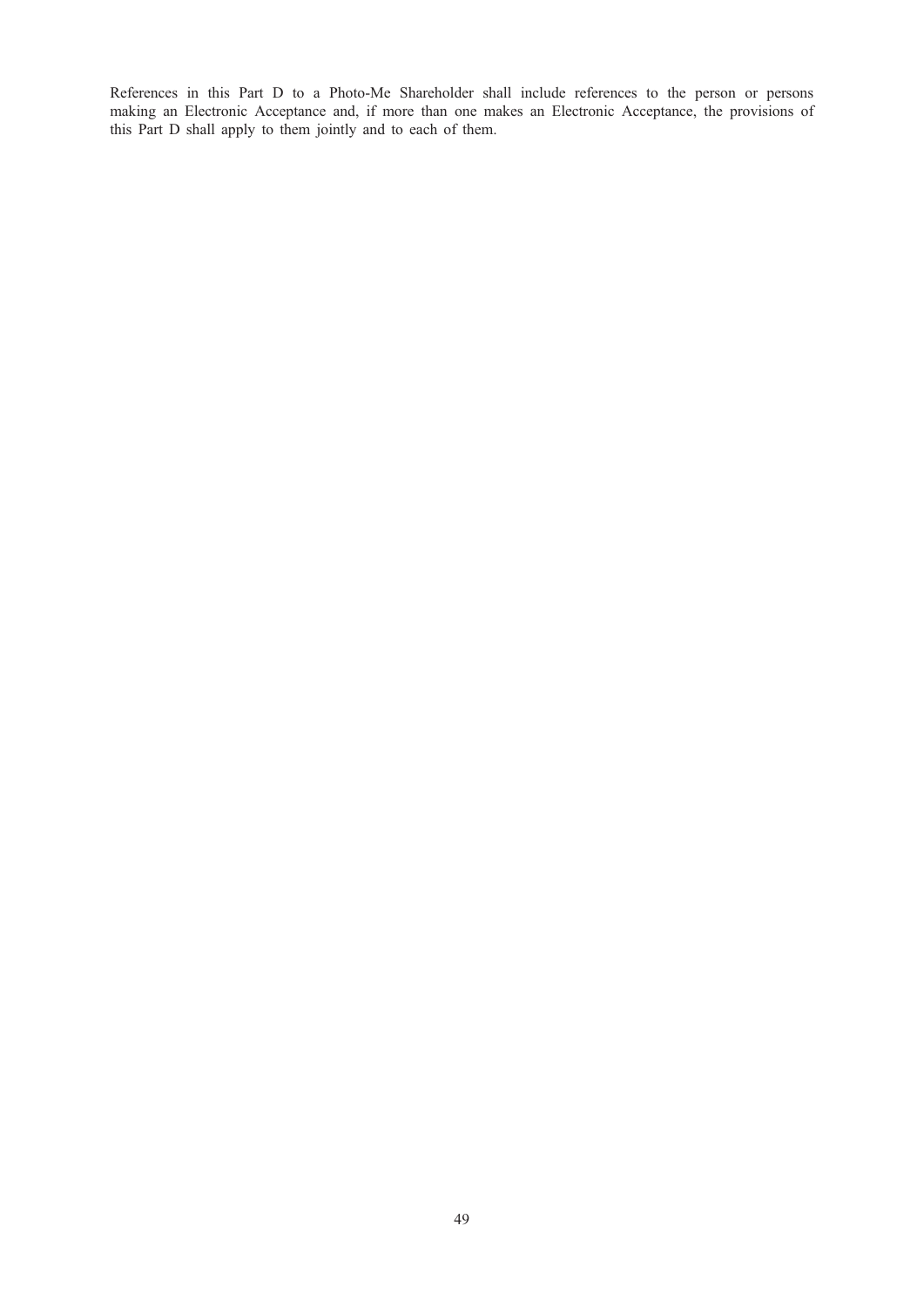# APPENDIX II: FINANCIAL INFORMATION

# 1. FINANCIAL INFORMATION RELATING TO BIDCO

- 1.1 The following sets out the financial information in respect of Bidco as required by Rule 24.3 of the Takeover Code. The documents referred to below are incorporated into this document by reference pursuant to Rule 24.15 of the Takeover Code:
	- (a) Audited accounts of Bidco for the 12 months ended 31 December 2020, which are available free of charge on Photo-Me's website at www.photo-me.com/investor-relations/mandatory-offer.
	- (b) Audited accounts of Bidco for the 12 months ended 31 December 2019, which are available free of charge on Photo-Me's website at www.photo-me.com/investor-relations/mandatory-offer.

# 2. FINANCIAL INFORMATION RELATING TO PHOTO-ME

- 2.1 The following sets out the financial information in respect of Photo-Me as required by Rule 24.3 of the Takeover Code. The documents referred to below, the contents of which have been previously announced through a Regulatory Information Service, are incorporated into this document by reference pursuant to Rule 24.15 of the Takeover Code:
	- (a) Audited consolidated accounts of Photo-Me for the 18 months ended 31 October 2020 are set out on pages 92 to 98 (inclusive) of the annual report, which is available free of charge on Photo-Me's website at https://photo-me.com/investor-relations/financial-information/ #results reports presentations.
	- (b) Audited consolidated accounts of Photo-Me for the financial year ended 30 April 2019 are set out on pages 74 to 79 (inclusive) of the annual report, which is available free of charge on Photo-Me's website at https://photo-me.com/investor-relations/financial-information/  $# results$  reports presentations.
	- (c) Interim results of Photo-Me for the 26 weeks to 30 April 2021, which are available free of charge on Photo-Me's website at https://photo-me.com/investor-relations/financial-information/ #results\_reports\_presentations.
- 2.2 You may request a hard copy of the information set out in paragraph 2.1 of this Appendix II that is incorporated into this document by contacting the Photo-Me's registrars, Link Group, Corporate Actions, at 10<sup>th</sup> Floor, Central Square, 29 Wellington Street, Leeds, LS1 4DL. A hard copy of the information incorporated into this document by reference will not be sent to you unless requested in accordance with the instructions above. For the avoidance of doubt, neither the content of Photo-Me's website nor the content of any website accessible from hyperlinks on Photo-Me's website, is incorporated by reference into, or forms part of, this document.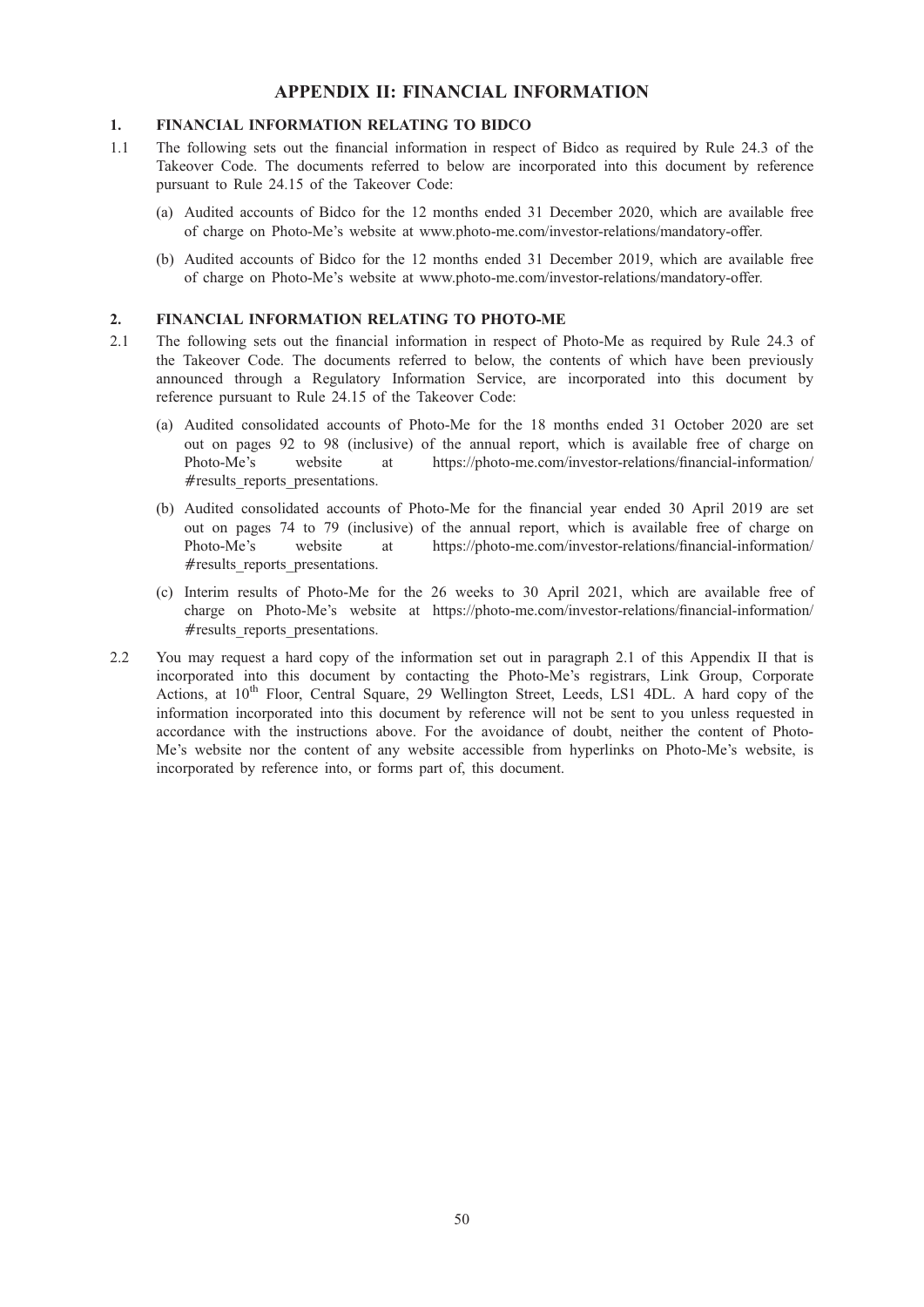# APPENDIX III: BASES OF CALCULATION AND SOURCES OF INFORMATION

Unless otherwise stated in this document:

- 1. As at 11 February 2022 (being the latest practicable date before the publication of this document), there were 378,011,637 Photo-Me Shares in issue.
- 2. Any references to the issued and to be issued share capital of Photo-Me are based on:
- 3. the 378,011,637 Photo-Me Shares in issue referred to in paragraph 1, of this Appendix III above; and
- 4. up to 1,265,000 Photo-Me Shares which may be issued on or after 11 February 2022, the latest practicable date before the publication of this document, to satisfy the exercise of options granted or agreed to be granted under the ESOS (excluding the PF Options, any options that have an exercise price that is higher than the Offer Price and the options under the ESOS held by Mr. Serge Crasnianski, Mr. Jean-Marc Janailhac and Ms. Tania Crasnianski (which none of Mr. Serge Crasnianski, Mr. Jean-Marc Janailhac and Ms. Tania Crasnianski intend to exercise)).
- 5. Except where otherwise disclosed at paragraph 8 below, all Closing Prices have been derived from Factset and all volumes have also been derived from Factset using the prices and volumes of Photo-Me Shares traded on the premium listing of the London Stock Exchange.
- 6. Except where otherwise disclosed at paragraph 8 below, all volume weighted average prices have been derived from Factset using the prices and volumes of Photo-Me Shares traded on the premium listing of the London Stock Exchange.
- 7. All financial information relating to Photo-Me is extracted from Photo-Me's: (i) audited financial statements for the 18 months ended 31 October 2020; (ii) interim results for the 26 weeks ended 30 April 2021; (iii) and any other public notifications since 30 April 2021 made by Photo-Me.
- 8. Data to support any statement with respect to bid premia in Part 2, Paragraph 5 (Background to and Views of the Independent Directors on the Offer) has been sourced from Mergermarket and comprises twenty-three transactions each with a deal value of less than £500m, each occurring on or between 1 January 2017 and 31 December 2021 and representing a public offer where the offeror is a major shareholder (defined as having a pre-offer shareholding of at least twenty per cent.).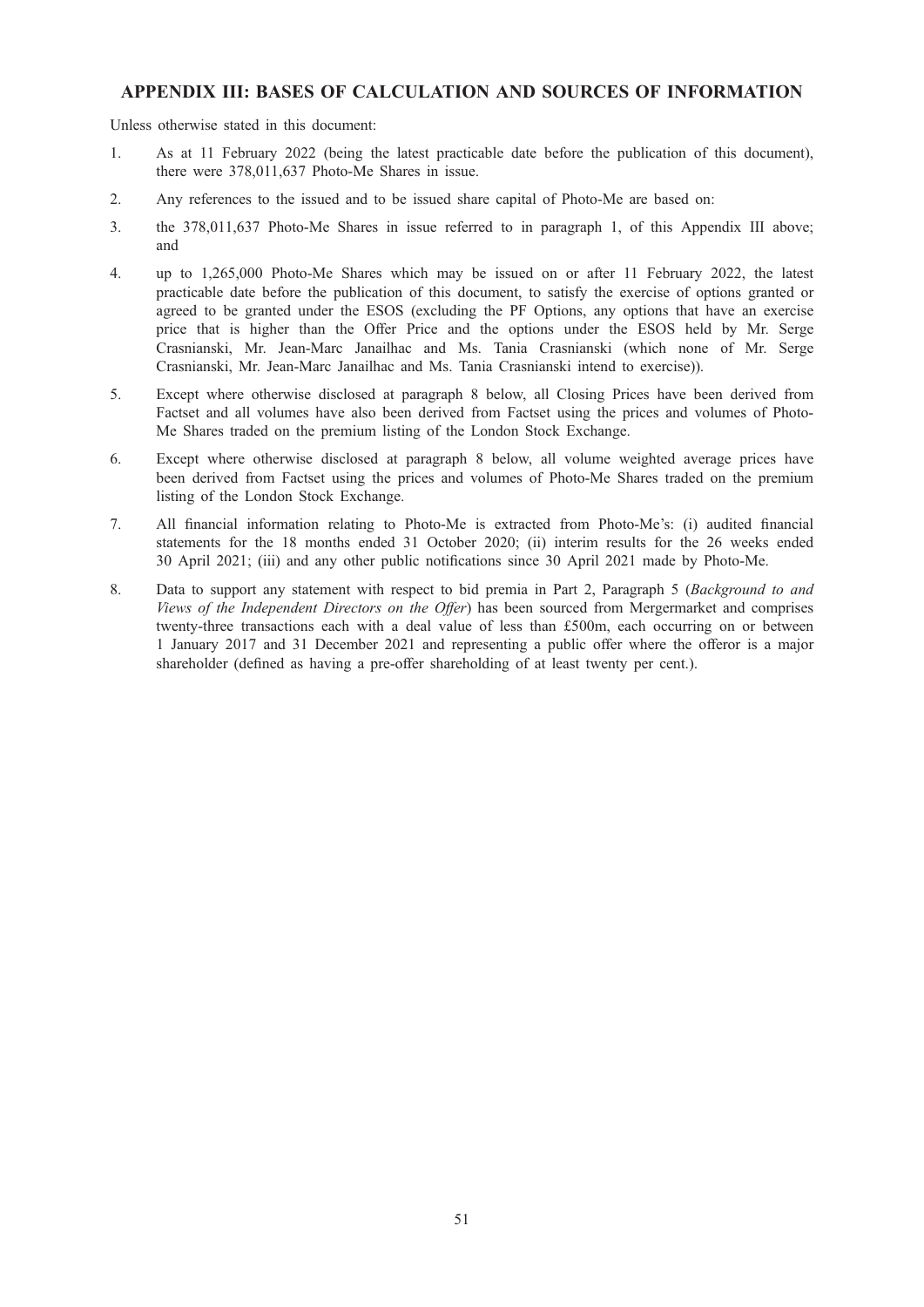# APPENDIX IV: ADDITIONAL INFORMATION

# 1. Responsibility

- (a) The Bidco Directors whose names are set out in paragraph 2(a) below, accept responsibility for the information contained in this document (including any expressions of opinion) other than the information for which responsibility is taken by others pursuant to paragraphs 1(b) and 1(c) below. To the best of the knowledge and belief of the Bidco Directors (who have taken all reasonable care to ensure that such is the case), the information contained in this document for which they accept responsibility is in accordance with the facts and does not omit anything likely to affect the import of such information.
- (b) The Independent Directors of Photo-Me whose names are set out in the first section of paragraph 2(b) below, accept responsibility for the information contained in this document (including any expressions of opinion) relating to the Photo-Me Group, persons acting in concert with the Photo-Me Group, the Independent Directors of Photo-Me and their close relatives and related trusts and companies, including any information (including any expressions of opinion) relating to the FY2021 Profit Estimate and the Independent Directors of Photo-Me's confirmatory statements relating to the FY2021 Profit Estimate set out in paragraph 4 of Part 2 of this document. To the best of the knowledge and belief of the Independent Directors of Photo-Me (who have taken all reasonable care to ensure that such is the case), the information for which they accept responsibility is in accordance with the facts and does not omit anything likely to affect the import of such information.
- (c) The Photo-Me Directors, whose names are set out in paragraph 2(b) below, accept responsibility for the factual information contained in this document relating to the Photo-Me Group. To the best of the knowledge and belief of the Photo-Me Directors (who have taken all reasonable care to ensure that such is the case), the information for which they accept responsibility is in accordance with the facts and does not omit anything likely to affect the import of such information.
- (d) Each of Mr. Serge Crasnianski, Mr. Jean-Marc Janailhac and Ms. Tania Crasnianski is a Photo-Me Director. Jean-Marc Janailhac and Ms. Tania Crasnianski are acting or deemed to be acting in concert with Bidco in connection with the Offer. Immediately after Bidco approached Photo-Me in respect to its possible intention to make the Acquisition and the Offer, the Photo-Me Board formed the Independent Committee, to which the Photo-Me Board has delegated responsibility for considering all matters relating to the Offer on behalf of Photo-Me. None of Mr. Serge Crasnianski, Mr. Jean-Marc Janailhac or Ms. Tania Crasnianski has participated in the Independent Committee's consideration of the Offer. Mr. Serge Crasnianski, Mr. Jean-Marc Janailhac and Ms. Tania Crasnianski remain as Photo-Me Directors and have continued to participate in Photo-Me Board meetings to the extent they related to matters other than the Offer. Due to the imposition of such restrictions, Mr. Serge Crasnianski, as a Bidco Director and a Photo-Me Director, only accepts responsibility for the information contained in this document to the extent set out in paragraph 1(a) and 1(c) above, and Mr. Jean-Marc Janailhac and Ms. Tania Crasnianski, as Photo-Me Directors, only accept responsibility for the information contained in this document to the extent set out in paragraph 1(c) above and do not accept responsibility for any other information (including any expressions of opinion) in this document as they are not Bidco Directors or Independent Directors of Photo-Me. For the avoidance of doubt, none of Mr. Serge Crasnianski, Mr. Jean-Marc Janailhac or Ms. Tania Crasnianski accepts responsibility for (i) the views and opinions of the members of the Independent Committee in relation to the Offer as set out in Part 2 of this document, or (ii) any expressions of expectation on the part of the members of the Independent Committee set out in this document.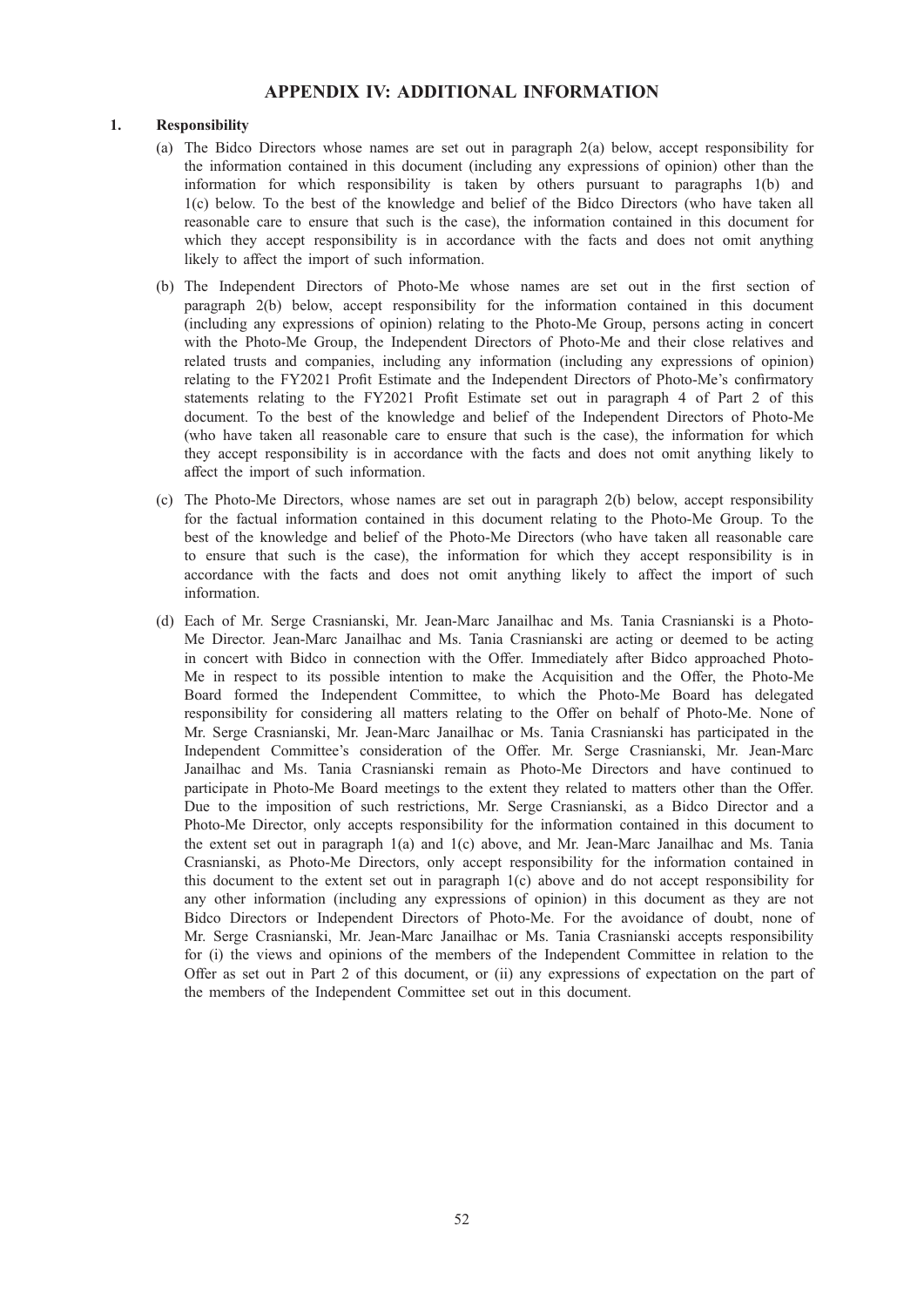# 2. Directors

(a) The Bidco Directors and their positions in Bidco are as follows:

| <b>Name</b>           | <b>Position</b> |  |  |
|-----------------------|-----------------|--|--|
| Mr. Serge Crasnianski | Director        |  |  |
| Lee Khim Chong        | Director        |  |  |
| Yew Kam Liew          | Director        |  |  |

The registered office of Bidco and the business address of each of the Bidco Directors is 135 Cecil Street,  $\#10-01$ , Singapore 069536.

(b) The Photo-Me Directors and their positions in Photo-Me are as follows:

# Independent Directors (for purpose of the Offer)

| <b>Name</b>                                 | <b>Position</b>        |
|---------------------------------------------|------------------------|
| Sir John Lewis OBE                          | Chairman               |
| Ms. Camille Claverie                        | Non-executive director |
| Ms. Françoise Coutaz-Replan                 | Non-executive director |
| Mr. Jean-Marcel Denis                       | Non-executive director |
| Mr. Sigieri Diaz Della Vittoria Pallavicini | Non-executive director |
| Mr. Emmanuel Olympitis                      | Non-executive director |
| Mr. René Proglio                            | Non-executive director |

#### Non-Independent Directors (for purpose of the Offer)

| <b>Name</b>             | <b>Position</b>            |
|-------------------------|----------------------------|
| Mr. Serge Crasnianski   | Chief Executive and Deputy |
|                         | Chairman                   |
| Mr. Jean-Marc Janailhac | Executive director         |
| Ms. Tania Crasnianski   | Executive director         |

The registered office of Photo-Me and the business address of each of the Photo-Me Directors is Unit 3b, Blenheim Road, Epsom KT19 9AP.

#### 3. Market quotations

Set out below are the Closing Prices of Photo-Me Shares taken from the Daily Official List on:

- (a) the first dealing day in each of the six months immediately before the date of this document;
- (b) 20 January 2022 (the last dealing day before the commencement of the Offer Period); and
- (c) 11 February 2022 (the latest practicable date before the publication of this document).

| Date             | <b>Closing Price</b><br>of Photo-Me<br><b>Shares</b><br>(pence) |
|------------------|-----------------------------------------------------------------|
| 2 August 2021    | 77.5                                                            |
| 1 September 2021 | 69.0                                                            |
| 1 October 2021   | 60.2                                                            |
| 1 November 2021  | 67.6                                                            |
| 1 December 2021  | 57.0                                                            |
| 4 January 2022   | 65.6                                                            |
| 20 January 2022  | 75.6                                                            |
| 1 February 2022  | 74.6                                                            |
| 11 February 2022 | 76.0                                                            |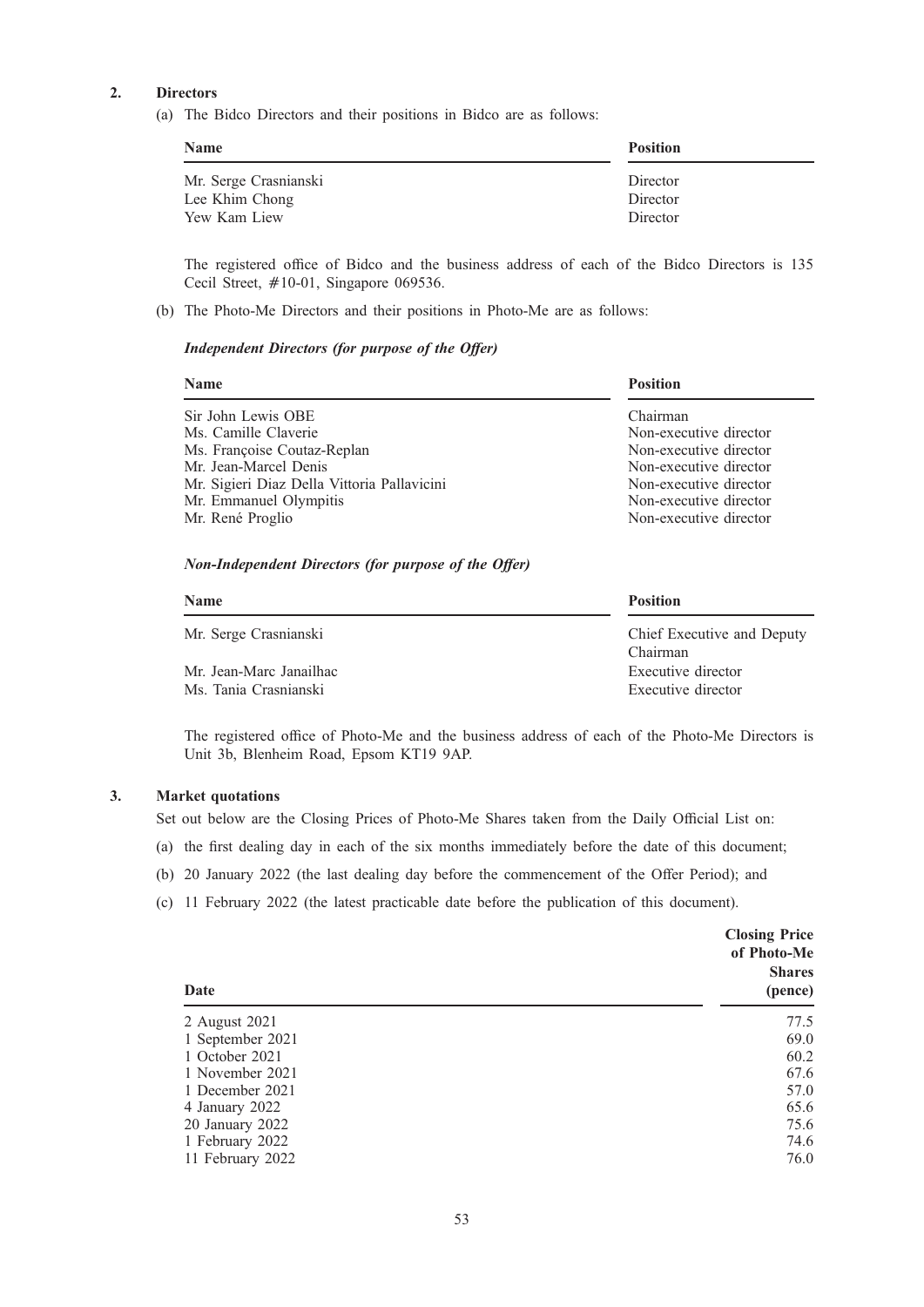## 4. Interests and dealings

For the purposes of this paragraph 4 of this Appendix IV.

"acting in concert" with a party means any such person acting or deemed to be acting in concert with that party for the purposes of the Takeover Code and/or the Offer. Persons who will be presumed to be acting in concert with other persons include:

- (i) a company, its parent, subsidiaries and fellow subsidiaries and their associated companies and companies of which such companies are associated companies, all with each other (for this purpose ownership or control of 20 per cent. of more of the equity share capital of a company is regarded as the test of associated company status);
- (ii) a company with its directors (together with their close relatives and the related trusts of any of them);
- (iii) connected advisers (and persons controlling, controlled by or under the same control as such connected advisers) with their clients; and
- (iv) the pension schemes of the company or any company described in (i) above;

"arrangement" includes indemnity or option arrangements, and any agreement or understanding, formal or informal, of whatever nature relating to relevant securities which may be an inducement to deal or refrain from dealing;

"connected advisers" includes an organisation which: (i) is advising Bidco or (as the case may be) Photo-Me in relation to the Offer; (ii) is corporate broker to Bidco or (as the case may be) Photo-Me; (iii) is advising a person acting in concert with Bidco or (as the case may be) Photo-Me in relation to the Offer or in relation to the matter which is the reason for that person being a member of the concert party; or (iv) is advising a relevant company in relation to the Offer;

"control" means an interest, or interests, in shares carrying in aggregate 30 per cent. or more of the voting rights attributable to the share capital of a company which are currently exercisable at a general meeting, irrespective of whether such interest or interests give de facto control;

"dealing" includes: (i) the acquisition or disposal of securities, of the right (whether conditional or absolute) to exercise or direct the exercise of the voting rights attaching to securities, or of general control of securities; (ii) the taking, granting, acquisition, disposal, entering into, closing out, termination, exercise (by either party) or variation of an option (including a traded option contract) in respect of any securities; (iii) subscribing or agreeing to subscribe for securities; (iv) the exercise or conversion, whether in respect of new or existing securities, of any securities carrying conversion or subscription rights; (v) the acquisition of, disposal of, entering into, closing out, exercise (by either party) of any rights under, or variation of, a derivative referenced, directly or indirectly, to securities; (vi) entering into, terminating or varying the terms of any agreement to purchase or sell securities; and (vii) any other action resulting, or which may result, in an increase or decrease in the number of securities in which a person is interested or in respect of which he/she has a short position;

"derivative" includes any financial product whose value in whole or in part is determined directly or indirectly by reference to the price of an underlying security;

"disclosure date" means the latest practicable date before the publication of this document, which is 11 February 2022;

"disclosure period" means the period commencing on 21 January 2021 (the date 12 months prior to the commencement of the Offer Period) and ending on the disclosure date;

A person has an "interest" or is "interested" in securities if he/she has a long economic exposure, whether absolute or conditional, to changes in the price of those securities (but not if he/she only has a short position in such securities) and in particular covers: (i) legal title and beneficial ownership (i.e. the ability to exercise, or control the exercise of, voting rights); (ii) the right, option or obligation to acquire, call for or take delivery of securities under an option or derivative; and (iii) the situation where a person holds a derivative referenced to, or which may result in, a long position in securities; and

"relevant securities" includes (i) Photo-Me Shares and any other securities of Photo-Me conferring voting rights; (ii) equity share capital of Photo-Me; and (iii) securities of Photo-Me carrying conversion or subscription rights into any of the foregoing.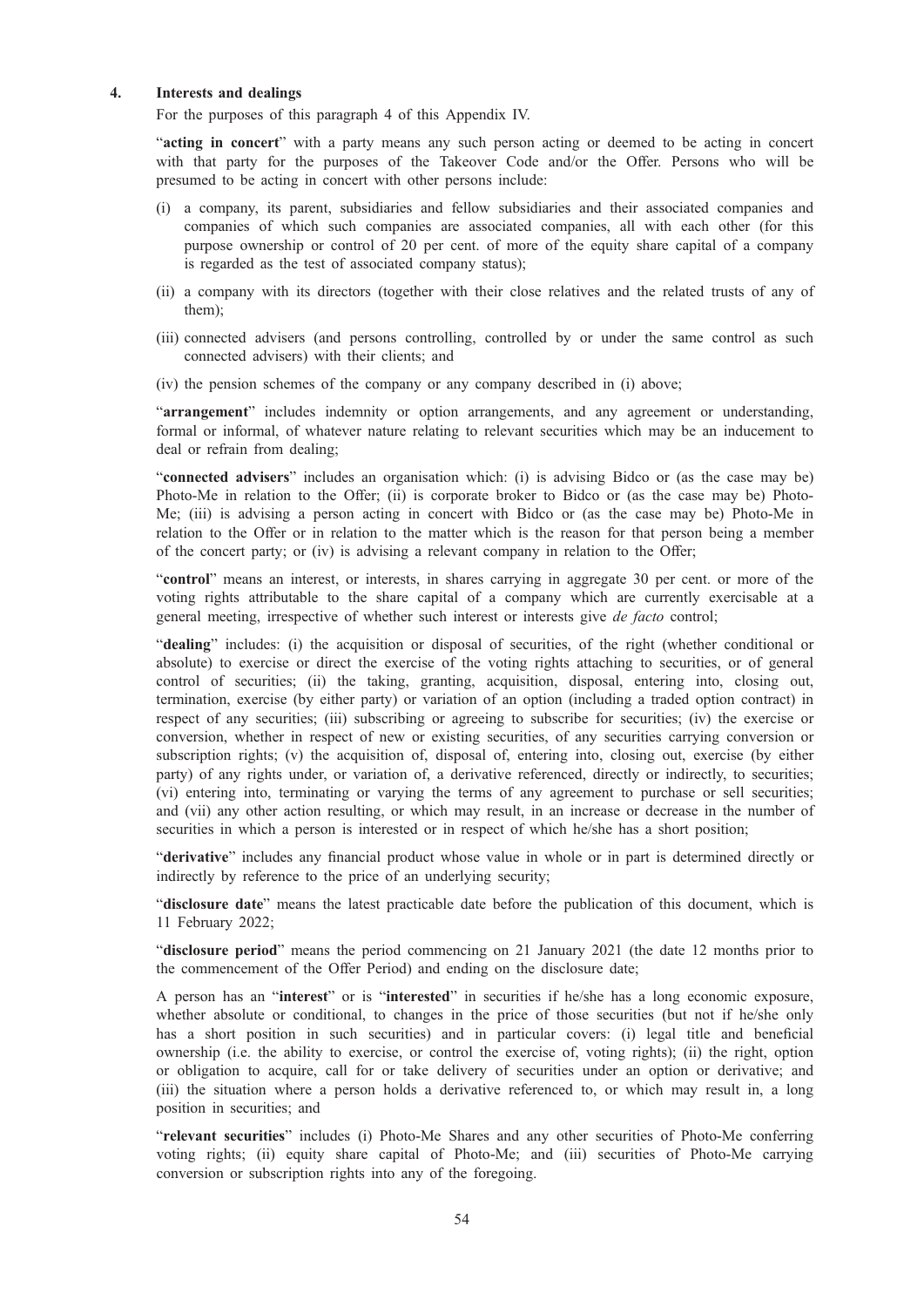#### (a) Persons acting in concert with Bidco and/or Mr. Serge Crasnianski

In addition to Bidco Directors (together with their close relatives and related trusts) and other associated companies of Bidco (and their related pension schemes), the persons who are acting in concert with Bidco for the purposes of the Offer and which are required to be disclosed are:

| <b>Name</b>                | <b>Type of company/Title</b>      | <b>Registered office</b>              | <b>Relationship with</b><br>Bidco/ Mr. Serge<br>Crasnianski |
|----------------------------|-----------------------------------|---------------------------------------|-------------------------------------------------------------|
| <b>BNP</b> Paribas         | <b>Financial Services</b>         | 10 Harewood Avenue,<br>London NW1 6AA | Financial adviser                                           |
| Mr. Jean-Marc<br>Janailhac | Executive Director of<br>Photo-Me | N/A                                   | Adviser to Bidco                                            |
| Ms. Tania<br>Crasnianski   | Executive Director of<br>Photo-Me | N/A                                   | Close relative of<br>Mr. Serge Crasnianski                  |

#### (b) Persons acting in concert with Photo-Me

In addition to the Independent Directors (together with their close relatives and related trusts) and members of the Photo-Me Group (and their related pension schemes), the persons acting in concert with Photo-Me for the purposes of the Offer and which are required to be disclosed are:

| <b>Name</b>     | Type of company           | Registered office                     | <b>Relationship with</b><br><b>Photo-Me</b> |
|-----------------|---------------------------|---------------------------------------|---------------------------------------------|
| finnCap Limited | <b>Financial Services</b> | 1 Bartholomew Cl.<br>London, EC1A 7BL | Rule 3 adviser                              |

# (c) Interests and dealings in relevant securities of Photo-Me

(i) As at the close of business on the disclosure date, the interests, rights to subscribe and short positions in respect of relevant securities of Photo-Me held by Bidco, Bidco Directors and persons acting in concert with Bidco and persons with whom Bidco or any person acting in concert with Bidco (as the case may be) has any arrangement were as follows:

#### Holdings in Photo-Me Shares

—————

| <b>Name</b>              | Number of<br><b>Photo-Me</b><br><b>Shares</b> | Percentage of<br>Photo-Me's<br>existing share<br>capital |  |
|--------------------------|-----------------------------------------------|----------------------------------------------------------|--|
| <b>Bidco</b>             | 137,884,846                                   | 36.48                                                    |  |
| Mr. Serge Crasnianski*   | 63,750                                        | 0.02                                                     |  |
| Mr. Jean-Marc Janailhac* | 80,000                                        | 0.02                                                     |  |

Neither Mr. Serge Crasnianski nor Mr. Jean-Marc Janailhac will accept the Offer in respect of their own holdings of Photo-Me Shares.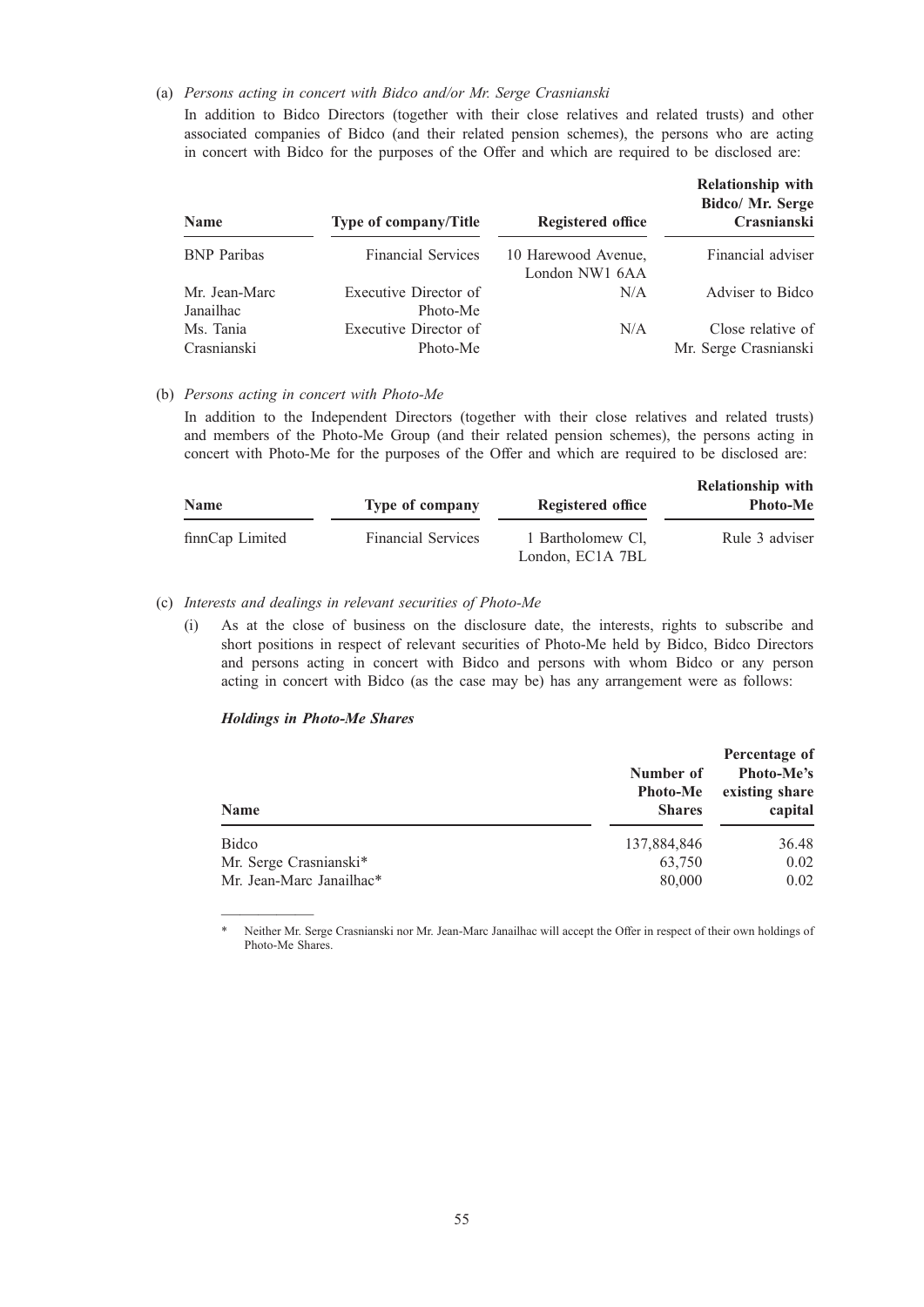| <b>Name</b>             | Number of<br><b>Photo-Me</b><br><b>Shares</b><br>under<br>option | Date of grant  | <b>Exercise</b><br>price per<br><b>Photo-Me</b><br><b>Share</b><br>(pence) | <b>Exercise period/</b><br><b>Vesting period</b> |
|-------------------------|------------------------------------------------------------------|----------------|----------------------------------------------------------------------------|--------------------------------------------------|
| Mr. Serge Crasnianski   | 816,509                                                          | 27 August 2019 | 101.4                                                                      | 27 August 2022 –<br>26 August 2026               |
| Mr. Serge Crasnianski   | 1.000.000                                                        | 5 August 2021  | 77.5                                                                       | 5 August $2024$ –<br>4 August 2028               |
| Mr. Jean-Marc Janailhac | 400,000                                                          | 5 August 2021  | 77.5                                                                       | 5 August 2024 -<br>4 August 2028                 |
| Ms. Tania Crasnianski   | 96,774                                                           | 5 August 2021  | 77.5                                                                       | 5 August 2024 –<br>4 August 2028                 |

None of Mr. Serge Crasnianski, Mr. Jean-Marc Janailhac nor Ms. Tania Crasnianski intends to exercise their options under the ESOS should they become exercisable in connection with the Offer.

(ii) As at the close of business on the disclosure date, the following dealings in relevant securities of Photo-Me by Bidco, Bidco Directors and persons acting in concert with Bidco and persons with whom Bidco or any person acting in concert with Bidco (as the case may be) has any arrangement, have taken place during the disclosure period:

| <b>Name</b>                 | Date            | <b>Transaction</b>                       | Number of<br><b>Photo-Me</b><br><b>Shares</b> | Price (per<br><b>Photo-Me</b><br>Share (pence) |
|-----------------------------|-----------------|------------------------------------------|-----------------------------------------------|------------------------------------------------|
| Bidco                       | 11 March 2021   | Purchase                                 | 282,029                                       | 51.11                                          |
| Bidco                       | 12 March 2021   | Purchase                                 | 250,000                                       | 51.35                                          |
| Bidco                       | 30 March 2021   | Purchase                                 | 200,000                                       | 55.0                                           |
| Bidco                       | 4 May 2021      | Purchase                                 | 3,000,000                                     | 75.0                                           |
| Mr. Jean-Marc<br>Janailhac* | 11 May 2021     | Purchase                                 | 53,000*                                       | $77.7*$                                        |
| Mr. Serge<br>Crasnianski    | 5 August 2021   | Grant of<br>options under<br><b>ESOS</b> | 1,000,000                                     | Nil                                            |
| Mr. Jean-Marc<br>Janailhac  | 5 August 2021   | Grant of<br>options under<br><b>ESOS</b> | 400,000                                       | Nil                                            |
| Ms. Tania<br>Crasnianski    | 5 August 2021   | Grant of<br>options under<br><b>ESOS</b> | 96,774                                        | Nil                                            |
| Bidco                       | 26 January 2022 | Purchase                                 | 29, 111, 186                                  | 70.0                                           |

\* Prior dealings and Rule 9.5 dispensation

—————

Options under ESOS

Mr. Jean-Marc Janailhac acquired 53,000 Photo-Me Shares (representing approximately 0.01 per cent. of Photo-Me's existing issued ordinary share capital) at the price of 77.7 pence per share on 11 May 2021, prior to becoming aware of Mr. Serge Crasnianski's intention to make the Acquisition and the Offer. Bidco, with the support of the Independent Directors of Photo-Me, has received a dispensation from the Panel in respect of the minimum price of the Offer under Note 3 to Rule 9.5 in relation to the foregoing dealings, so that the Offer may be made at a price of 75 pence per Photo-Me Share.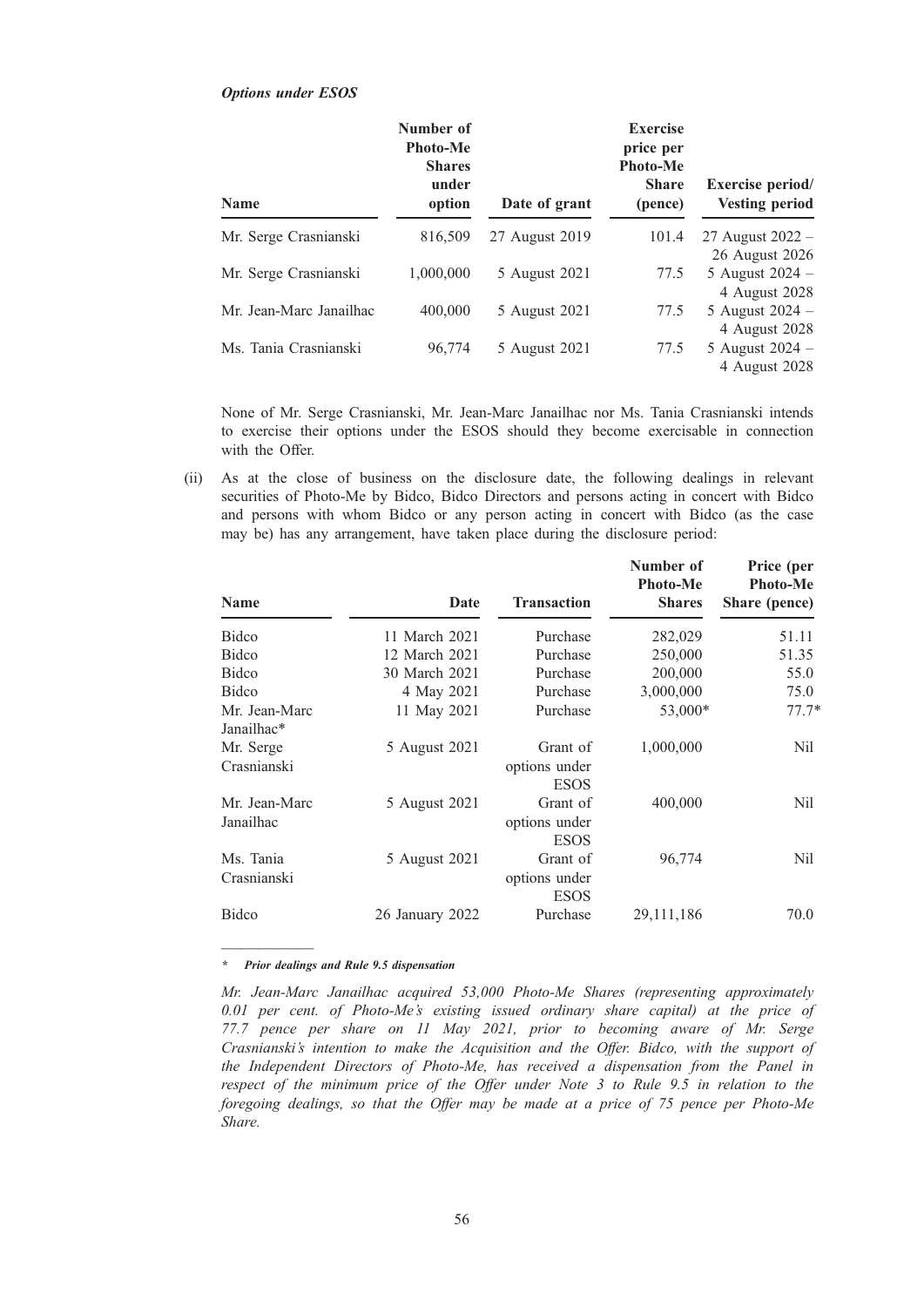- (iii) As set out in paragraph 7 of Part 1, Mr. Jean-Marc Janailhac is acting as adviser to Mr. Serge Crasnianski and Bidco. In consideration for his role as adviser to Mr. Serge Crasnianski and Bidco, Mr. Jean-Marc Janailhac is entitled to compensation from Bidco in the form of Photo-Me Shares, payable when the Offer lapses or becomes unconditional (as applicable) as follows:
	- The level of compensation depends on the success of the Offer. If the Offer lapses, and Bidco is left only with the Photo-Me Shares acquired under the Acquisition, Mr. Jean-Marc Janailhac (or a company controlled by him) will be entitled to receive from Bidco 0.5 per cent. of the Photo-Me Shares acquired under the Acquisition, being 145,556 Photo-Me Shares (representing approximately 0.04 per cent. of Photo-Me's issued share capital).
	- If the Offer becomes unconditional, Mr. Jean-Marc Janailhac (or a company controlled by him) will be entitled to receive from Bidco 0.5 per cent. of the number of Photo-Me Shares that Bidco needs to acquire under the Acquisition and the Offer to allow Bidco to satisfy the acceptance condition of the Offer. Based on the current issued share capital of Photo-Me (and assuming no further Photo-Me Shares are issued), this would equate to 400,442 Photo-Me Shares (representing approximately 0.11 per cent. of Photo-Me's issued share capital).
- (iv) As at the close of business on the disclosure date, the interests, rights to subscribe and short positions in respect of relevant securities of Photo-Me held by persons acting in concert with Photo-Me were as follows:

#### Holdings in Photo-Me Shares

| <b>Name</b>                 | Number of<br><b>Photo-Me</b><br><b>Shares</b> | Percentage of<br><b>Photo-Me's</b><br>existing share<br>capital |  |
|-----------------------------|-----------------------------------------------|-----------------------------------------------------------------|--|
| Ms. Françoise Coutaz-Replan | 200,000                                       | 0.05                                                            |  |
| Mr. Emmanuel Olympitis      | 45,000                                        | 0.01                                                            |  |
| Sir John Lewis OBE          | 25,000                                        | 0.01                                                            |  |

|                             |               | <b>Share Options</b>                         |                                    |                                       |                                                        |
|-----------------------------|---------------|----------------------------------------------|------------------------------------|---------------------------------------|--------------------------------------------------------|
| Name                        | <b>Scheme</b> | Number of<br>Photo-Me<br><b>Shares</b> under | option Date of grant Share (pence) | <b>Exercise price</b><br>per Photo-Me | <b>Exercise</b><br>period/<br><b>Vesting</b><br>period |
|                             |               |                                              |                                    |                                       |                                                        |
| Ms. Françoise Coutaz-Replan | <b>ESOS</b>   | 212,600                                      | 9 July 2015                        | 133.33                                | 9 July 2018 $-$<br>8 July 2022                         |

- (v) As at the close of business on the disclosure date, there have been no dealings in relevant securities of Photo-Me by Photo-Me or persons acting in concert with Photo-Me or persons with whom Photo-Me or any person acting in concert with Photo-Me (as the case may be) has any arrangement, during the disclosure period.
- (d) General
	- (i) Save as disclosed above, none of Bidco, any of the directors of Bidco, any members of such directors' close relatives or any related trusts or companies, nor any person acting in concert with Bidco, nor any person with whom Bidco or any person acting in concert with Bidco has an arrangement, was interested, had any rights to subscribe or had any short positions in respect of any relevant securities on the disclosure date nor has any such person dealt in any relevant securities during the disclosure period.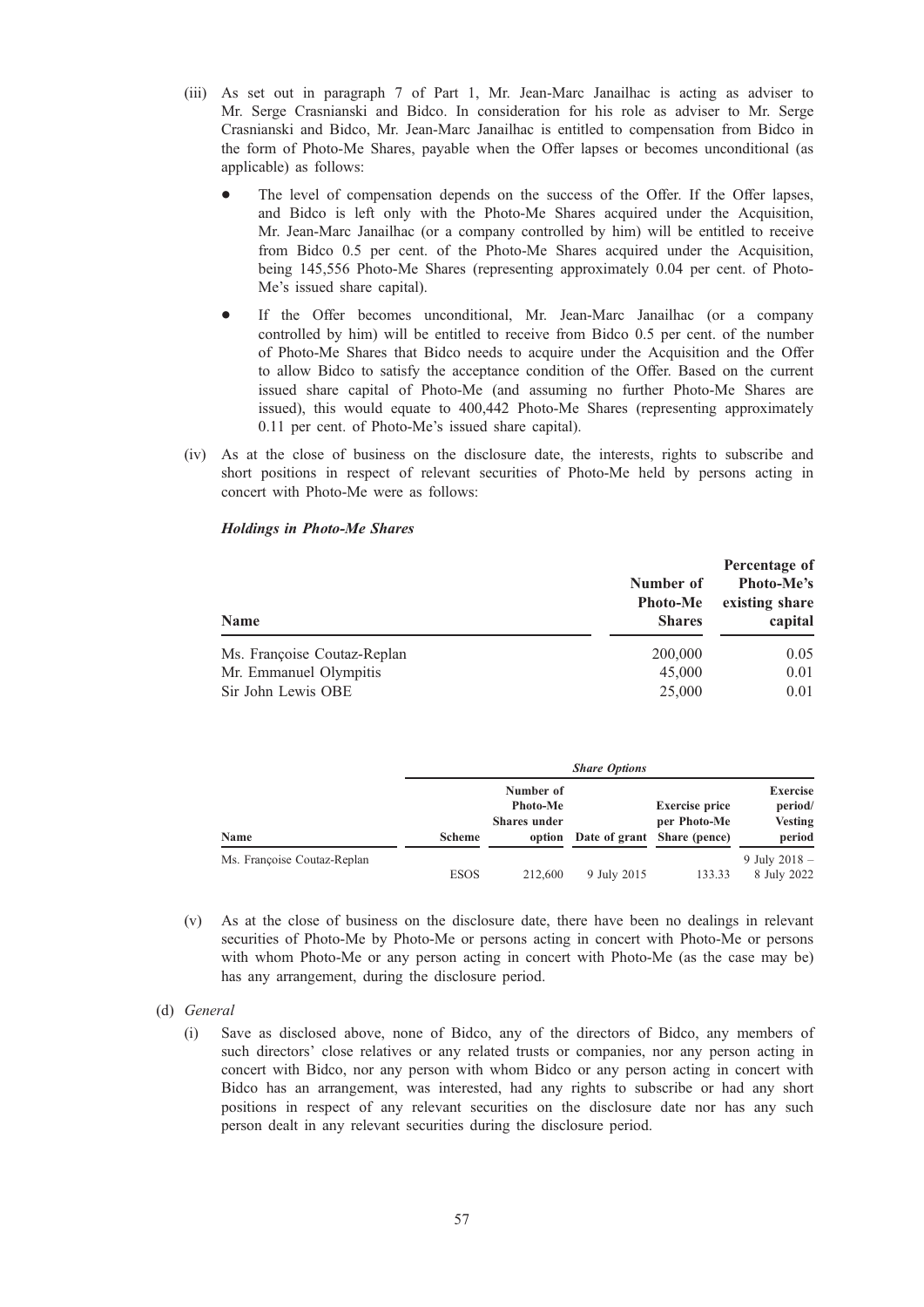- (ii) Save as disclosed above, none of Photo-Me, any Independent Directors of Photo-Me, any members of such directors' close relatives or any related trusts or companies, nor any person acting in concert with Photo-Me, nor any person with whom Photo-Me or any person acting in concert with Photo-Me has an arrangement, was interested, had any rights to subscribe or had any short positions in respect of any relevant securities on the disclosure date, nor has any such person dealt in any relevant securities during the Offer Period.
- (iii) Save as disclosed above, neither Bidco nor any person acting in concert with Bidco has borrowed or lent any relevant securities of Photo-Me during the disclosure period, save for any borrowed shares which have either been on-lent or sold.
- (iv) Save as disclosed above, none of Photo-Me, any directors of Photo-Me, any members of such directors' immediate families, close relatives or any related trusts or companies, nor any person deemed to be acting in concert with Photo-Me was interested in, had any rights to subscribe or had any short positions in respect of any relevant securities of Bidco on the disclosure date, nor has any such person dealt in any relevant securities of Bidco during the Offer Period.
- (v) Save as disclosed above, neither Photo-Me nor any person acting in concert with Photo-Me has borrowed or lent any relevant securities of Photo-Me during the disclosure period, save for any borrowed shares which have either been on-lent or sold.
- (vi) Save as disclosed above, neither Bidco nor any person acting in concert with Bidco has entered into or taken any action to unwind any financial collateral arrangements in respect of any relevant securities of Photo-Me during the disclosure period.
- (vii) Save as disclosed above, neither Photo-Me nor any person acting in concert with Photo-Me has entered into or taken any action to unwind any financial collateral arrangements in respect of any relevant securities of Photo-Me during the disclosure period.

# 5. United Kingdom taxation

The comments below are intended only as a general guide to the current tax position under UK law and HM Revenue & Customs' published practice in respect of Photo-Me Shareholders who, unless express reference is made to non-United Kingdom residents, are resident in the United Kingdom for tax purposes and who hold their Photo-Me Shares as investments and not on trading account. The comments do not deal with certain types of Photo-Me Shareholder such as charities, trustees, dealers in securities, persons who have or could be treated for tax purposes as having acquired their Photo-Me Shares by reason of their employment or as carried interest, collective investment schemes, persons subject to United Kingdom tax on the remittance basis and insurance companies. Photo-Me Shareholders are encouraged to consult their professional adviser with respect to their tax affairs, particularly those shareholders who are in any doubt as to their tax position or who are subject to tax in a jurisdiction other than the United Kingdom.

(a) Taxation of chargeable gains

Photo-Me Shareholders who are resident or ordinarily resident in the UK for tax purposes and who receive cash for their Photo-Me Shares under the Offer will be treated as having made a disposal of their Photo-Me Shares for the purposes of UK taxation of chargeable gains. Any such disposal may, depending on the Photo-Me Shareholder's circumstances and subject to any available exemptions or reliefs (including taper relief), give rise to a liability to UK tax on chargeable gains.

#### Individual Photo-Me Shareholders

Subject to available exemptions, reliefs or allowances, chargeable gains arising on a disposal of Photo-Me Shares by an individual UK holder will be subject to UK capital gains tax at the rate of 10 per cent. or 20 per cent. (for the 2021/2022 tax year) depending on the individual's personal circumstances, including other taxable income and gains in the relevant tax year. The capital gains tax annual exempt amount may, however, be available to individual UK Photo-Me Shareholders to offset against chargeable gains realised on the disposal of their Photo-Me Shares.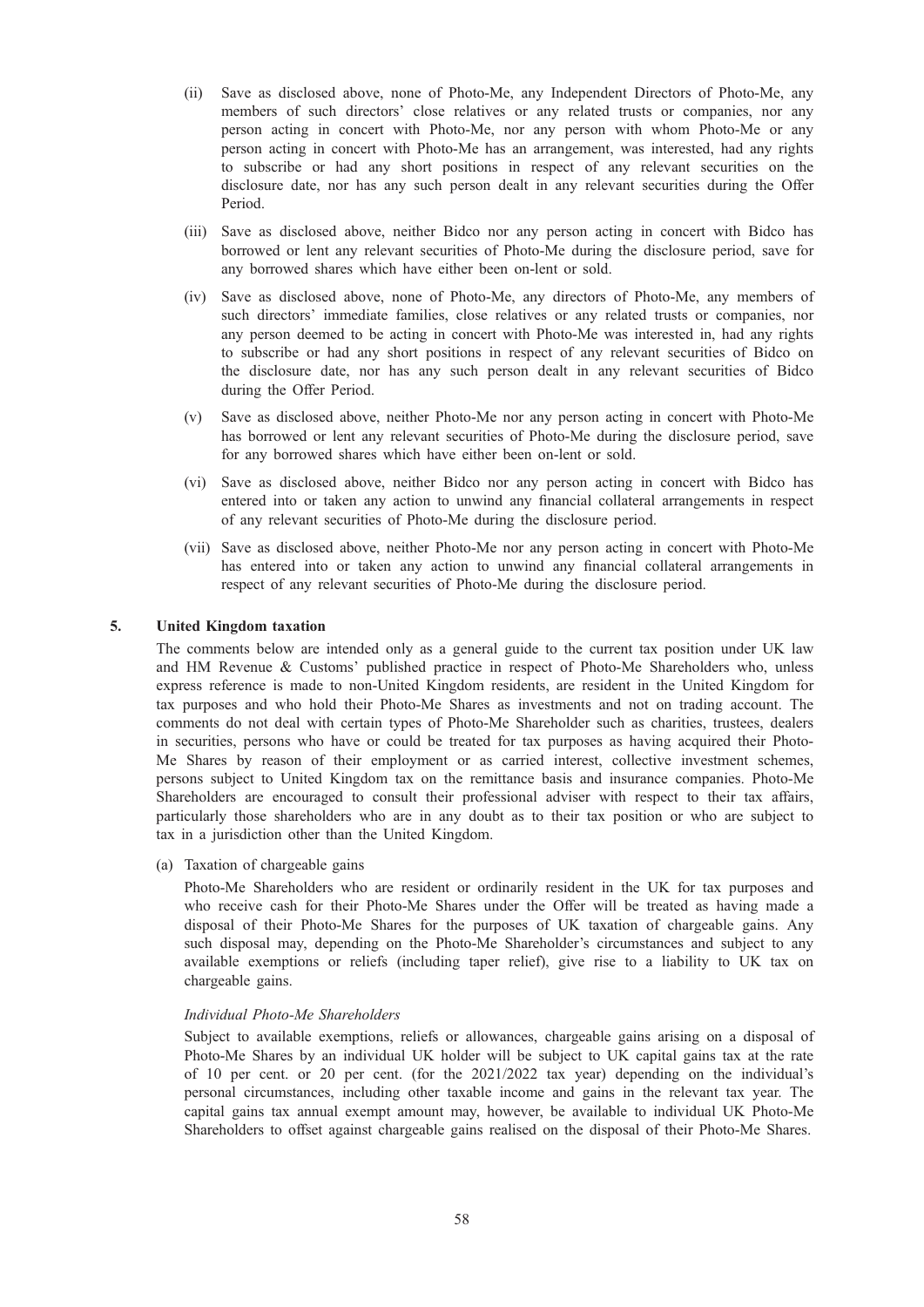#### Corporate Photo-Me Shareholders

Subject to available exemptions, reliefs or allowances, chargeable gains arising on a disposal of Photo-Me Shares by a Photo-Me Shareholder within the charge to UK corporation tax will be subject to UK corporation tax at the rate of 19 per cent. (for the 2021/2022 tax year, expected to rise to 25 per cent. with effect from 1 April 2023 (the "main rate") for companies with profits in excess of  $£250,000$ , with a small profits rate of 19 per cent. applying to companies with profits of £50,000 or less and companies with profits between £50,000 and £250,000 being required to pay tax at the main rate reduced by a marginal relief providing a gradual increase in the effective corporation tax rate).

(b) Stamp Duty and SDRT

No stamp duty or SDRT should generally be payable by Photo-Me Shareholders as a result of accepting the Offer.

#### 6. Bases of calculation and sources of information

In this document, unless otherwise stated or the context otherwise requires, the bases and sources used are as described in Appendix III to this document.

# 7. Material contracts

# (a) Bidco

Save as disclosed below and the Confidentiality Agreement, Bidco has not entered into any contract during the period commencing on 21 January 2020 (the date two years before the commencement of the Offer Period) and ended on 11 February 2022 (the latest practicable date before the date of this document) which are outside the ordinary course of business and which are or may be considered material:

#### Share Purchase Agreement

On 21 January 2022, Bidco and DDF entered into the SPA pursuant to which Bidco acquired 29,111,186 Photo-Me Shares from DDF at a price of 70 pence per share. The Acquisition completed on 26 January 2022.

#### Financing arrangements

It is estimated that full acceptance of the Offer would require the payment by Bidco, under the basic terms of the Offer, of a maximum amount of approximately £180.9 million in cash which will be provided pursuant to (i) secured debt facilities of £202 million provided by Credit Agricole Corporate and Investment Bank ("CACIB") pursuant to a facility agreement dated 20 January 2022 (the "Facility Agreement") and (ii) Bidco's own cash resources.

Under the terms of the Facility Agreement, CACIB has agreed to make available to Bidco two term loan facilities in an amount equal to £110 million ("Facility 1") and £92 million ("Facility 2", together with Facility 1, the "Facilities") respectively, with an aggregate total commitment amount of £202 million.

The proceeds of loans drawn by Bidco under both Facilities are to be applied towards financing or refinancing the cash consideration payable by Bidco for the acquisition of Photo-Me Shares (including pursuant to the Acquisition, the Offer or other market purchases outside of the Offer) and the payment of associated fees, costs and expenses and stamp, registration and other taxes incurred by Bidco in connection with the Offer, the Acquisition or documentation relating to the Offer, the Acquisition and the financing.

The Facilities are available to be drawn, subject to the satisfaction of the conditions precedent set out in the Facility Agreement, from the date of the Facility Agreement to and including the last day of the Certain Funds Period (as defined below) (the "Availability Period"). Facility 2 can only be drawn once Facility 1 has been utilised in full.

Under the Facility Agreement, "Certain Funds Period" is defined as the period commencing on (and including) 20 January 2022 (the "Facility Signing Date") and ending on (and including) the earlier to occur of (i) the date which falls 30 days after the later of (A) the date on which the Offer is declared or becomes unconditional; and (B) the date on which the Offer is closed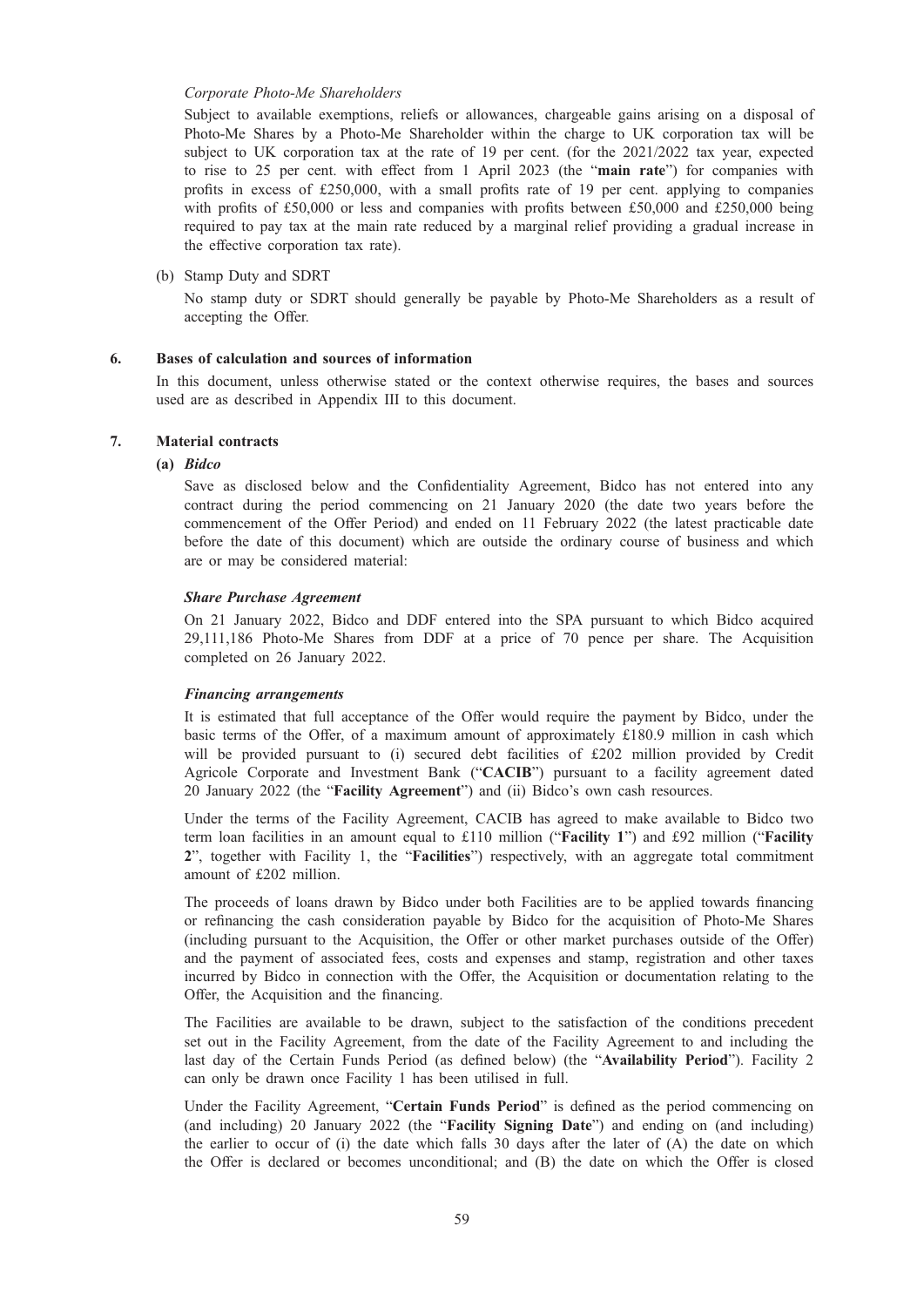for further acceptances; (ii) the date on which the Offer lapses or is withdrawn, in each case, in accordance with the terms in the offer press release or this document and with the consent of the Panel where required; and (iii) 11.59 p.m. (London time) on 30 June 2022.

Loans are available under the Facilities on a certain funds basis pursuant to which only a breach of specified representations, undertakings and events of default, or the occurrence of an illegality event or a change of control would entitle CACIB to refuse to make a loan available. The certain funds basis applies for the duration of the Certain Funds Period.

The Facility Agreement also includes customary cancellation provisions relating to the Offer, pursuant to which the Facilities will be cancelled at 11.59 p.m. (London time) on the last day of the Availability Period or, if earlier, if this document is not posted within 28 days of issuing the offer press release (or such longer period as Bidco and the Panel may agree).

The final maturity date of the Facilities is the date falling six months after the Facility Signing Date (the "Facility Termination Date"). The Facility Termination Date may be extended by a further six months at the request of Bidco by the exercise of an extension option any time during the period starting 60 days prior to the Facility Termination Date and ending 15 days prior to the Facility Termination Date and subject to the payment of an extension fee.

Each loan drawn under the Facilities is repayable in full on the applicable termination date. The Facilities may also be voluntarily prepaid and/or cancelled by Bidco upon not less than five business days' prior notice. The Facility Agreement contains customary mandatory prepayment events in case of illegality and change of control.

The Facility Agreement also includes mandatory prepayment provisions pursuant to the following proceeds received by Bidco must be used to prepay (or in cancellation of) the Facilities:

- any cash transferred to Bidco by Opal Investments International Limited or Headly Properties Limited (the "**Entities**");
- any net cash proceeds (after deduction of reasonable expenses and any taxes) received by Bidco in respect of any capital raising and any financial indebtedness (including shareholder loans in excess of an aggregate threshold amount, convertible bonds or other debt instruments), in each case, financed directly or indirectly by Mr. Serge Crasnianski or any Entity (the "Owner Proceeds");
- any net cash proceeds (after deduction of reasonable expenses and any taxes) received by Bidco in respect of any capital raising or financial indebtedness (other than arising under the Facilities and including shareholder loans, convertible bonds or other debt instrument), in each case, financed by any party other than Mr. Serge Crasnianski or any Entity (the "Third Party Proceeds");
- any dividends or other distributions received by Bidco from Photo-Me (the "Dividends"); and
- any net cash proceeds (after deduction of reasonable expenses and any taxes) received by Bidco in respect of any sale, transfer, loan or other disposal of Photo-Me Shares (the "Disposal Proceeds").

Any cash received from the Entities or Owner Proceeds are first applied in cancellation and then prepayment of Facility 1 before being applied in cancellation and then prepayment of Facility 2. Any Dividends, Third Party Proceeds or Disposal Proceeds are first applied in cancellation and then prepayment of Facility 2 before being applied in cancellation and then prepayment of Facility 1.

The rate of interest for each loan drawn under the Facilities is the aggregate of the applicable margin and the Compounded Reference Rate (being the percentage rate per annum which is calculated by reference to the SONIA daily rate (subject to a zero floor) and compounded in accordance with the methodology set out in the Facility Agreement) for that day. The margin in relation to any loan is (i) in respect of Facility 1: (A) from (and including) the Facility Signing Date to (and including) the date falling six months after the Facility Signing Date, 0.50 per cent. per annum; and (B) from (but excluding) the date falling six months after the Facility Signing Date until Facility 1 is repaid in full, 1.50 per cent. per annum; and (ii) in respect of Facility 2: (A) from (and including) the Facility Signing Date to (and including) the date falling three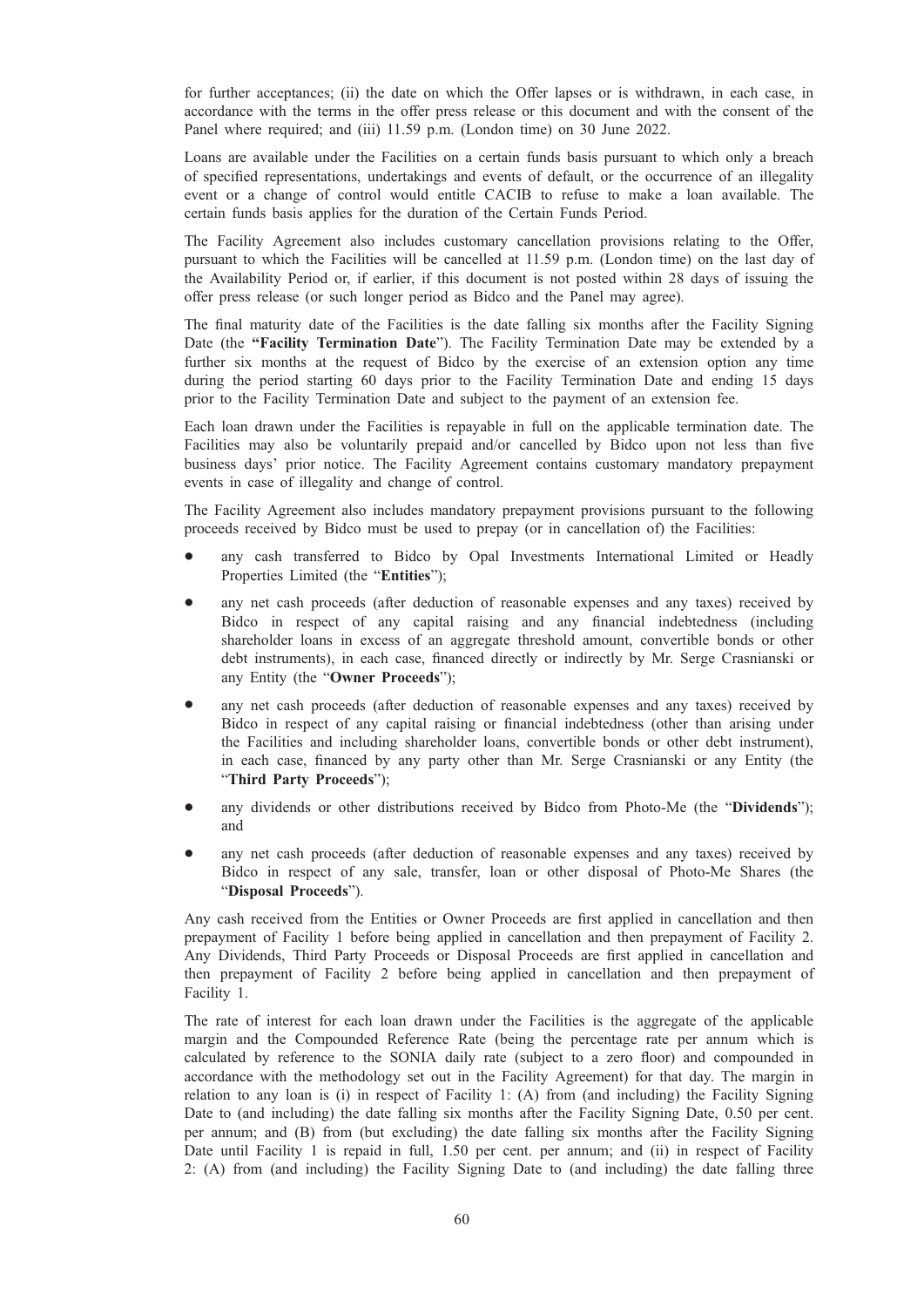months after the Facility Signing Date, 1.50 per cent. per annum; (B) from (but excluding) the date falling three months after the Facility Signing Date to (and including) the date falling six months after the Facility Signing Date, 2.00 per cent. per annum; and (C) from (but excluding) the date falling six months after the Facility Signing Date until Facility 2 is repaid in full, 2.50 per cent. per annum.

Commitment fees, upfront fees and utilisation fees are also payable under the terms of the Facility Agreement.

Bidco's obligations under the Facility Agreement are guaranteed by Mr. Serge Crasnianski, who is party to the Facility Agreement as a guarantor. In addition, the following security has been provided in connection with the Facility Agreement (i) a Singapore law security agreement granted by Mr. Serge Crasnianski over shares in Bidco; and (ii) a Luxembourg law account pledge agreement granted by Bidco in respect of account(s) in which all present and future Photo-Me Shares held by Bidco and all Dividends, Owner Proceeds, Third Party Proceeds, Disposal Proceeds and cash transferred to Bidco by the Entities have been or will be credited. A Luxembourg law first demand guarantee has also been issued by CA Indosuez Wealth (Europe) in favour of CACIB.

The Facility Agreement contains representations and warranties, affirmative and negative covenants (including covenants in respect of financial indebtedness, disposals, security, permitted holding company activity, dividends and share redemption, acquisitions, mergers and sanctions and corruption), indemnities and events of default, subject to agreed carve-outs and materiality thresholds applicable to the transaction obligors (and, in respect of certain specific provisions, any subsidiaries of Bidco and the Entities). In particular, it includes specific undertakings in relation to the Offer, including that:

- Bidco shall not, unless required to do so by the Takeover Code, the Panel or any applicable law or regulation, (i) extend the closing date for acceptance of the Offer; (ii) amend, vary, waive, withdraw or fail to enforce any term or condition of the Offer; or (iii) issue or make any press release or other publicity which refers to any Facility, any finance document or the lender under the Facility Agreement;
- Bidco shall ensure that no action is taken which may require an increase in the price payable for the Photo-Me Shares or the maximum total consideration payable for all the Photo-Me Shares, to which the Offer relates, without the consent of CACIB; and
- Bidco shall not, without the consent of CACIB, (i) exercise its rights to implement any squeeze-out procedure; or (ii) take any action or step to voluntarily de-list the Photo-Me Shares or re-register Photo-Me as a private company, unless required to do so by the Takeover Code, the Panel, the FCA, the Listing Rules or any applicable law or regulation.

The Facility Agreement does not include any financial covenants.

#### (b) Photo-Me

Save for the Confidentiality Agreement, there have been no contracts entered into by Photo-Me or any of its subsidiaries during the period commencing on 21 January 2020 (the date two years before the commencement of the Offer Period) and ending on 11 February 2022 (the latest practicable date before the date of this document) which are outside the ordinary course of business and which are or may be considered material.

#### 8. Offer-related arrangements

#### Confidentiality Agreement

On 14 December 2021, Bidco and Photo-Me entered into the Confidentiality Agreement. Pursuant to the Confidentiality Agreement, Bidco and Photo-Me have undertaken to (i) keep confidential information relating to, *inter alia*, the Offer and not to disclose it to third parties (other than to certain permitted persons) and (ii) use the confidential information only for the purpose of the Offer.

These confidentiality obligations shall remain in force for a period of 24 months from the date of the Confidentiality Agreement.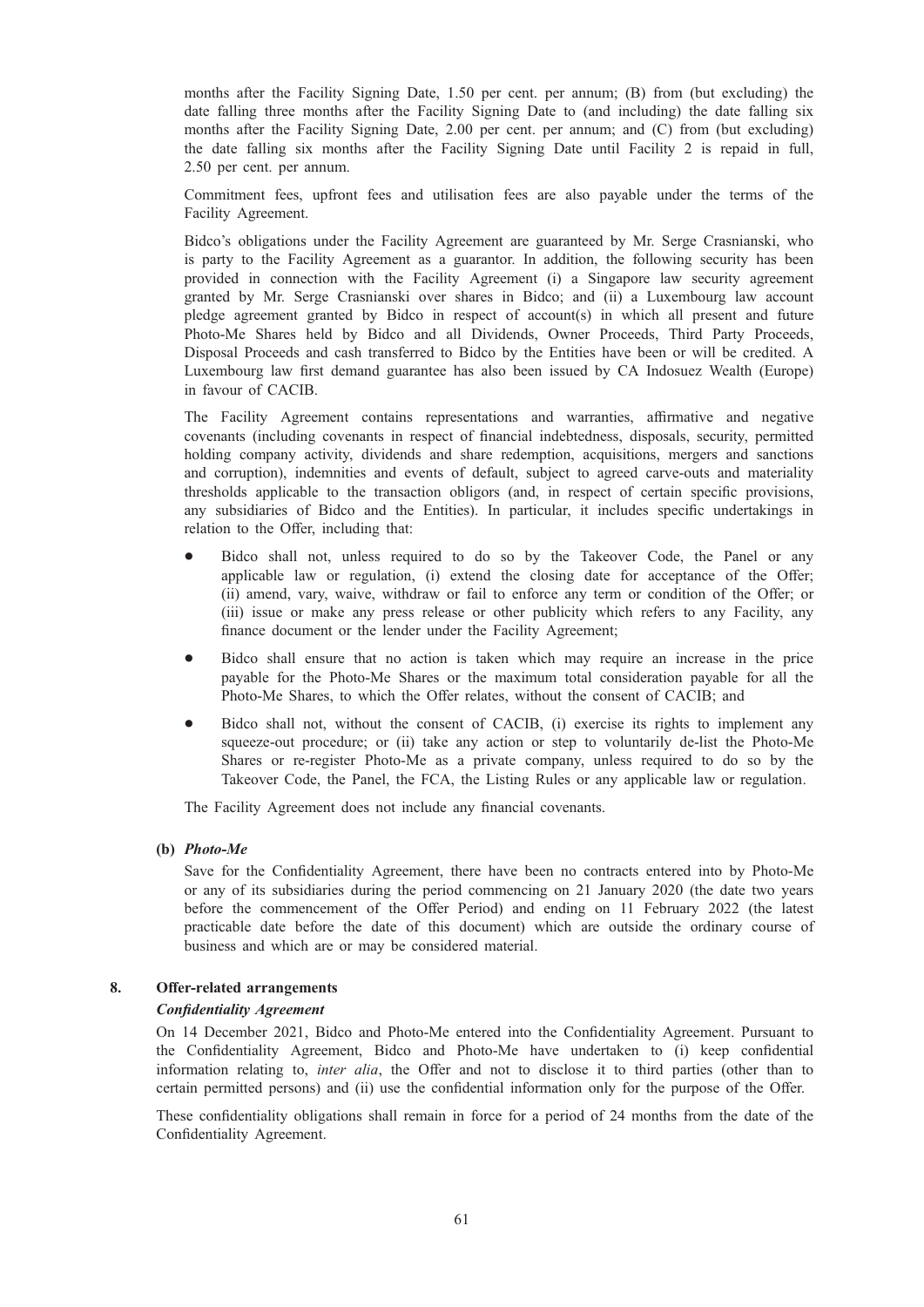# 9. Service Contracts and Remuneration

Save as disclosed below, there are no service contracts in force between any director or proposed director of Photo-Me and Photo-Me or any of its subsidiaries and no such contract has been entered into or amended during the six months preceding the date of this document:

- Mr. Serge Crasnianski entered into a service agreement with Photo-Me dated May 2010 with an effective start date of 1 May 2010, later transferred to Photo-Me Limited ("PML"), a whollyowned subsidiary of Photo-Me. His appointment is terminable on twelve months' notice from PML and six months' notice from Mr. Serge Crasnianski. Mr. Serge Crasnianski also has consultancy agreement with a service company, Realin Ltd, dated 22 July 2010 with an effective start date of 1 May 2010. Mr Serge Crasnianski's appointment under the consultancy agreement with Realin Ltd is terminable on twelve months' notice from Photo-Me and six months' notice from the Company. Mr Serge Crasnianski's salary under the service contract and fees under the consultancy agreement amount to £560,211 per annum in total. He is entitled to a performance bonus under the company bonus scheme in the absolute discretion of Photo-Me. Mr. Serge Crasnianski is entitled to receive contributions totalling 15 per cent. of his total salary and fees (the value of this benefit for the last financial year, the twelve months ended 31 October 2021, was £18,732.96 (for example: 12x £1,561.08)). Mr. Serge Crasnianski is entitled to participate in Photo-Me's private medical insurance scheme. Mr. Serge Crasnianski is entitled to sick pay of six months' full pay in any twelve-month period. Photo-Me may opt at its discretion to make a payment in lieu of notice to Mr. Serge Crasnianski equivalent to basic salary for his notice period or the balance of his notice period. The service agreement also contains summary termination events. Photo-Me has the benefit of one restrictive covenant which applies for twelve months after termination of employment in respect of, among other things, the non-solicitation of 'Key Workers' as therein defined. Additionally, confidential information provisions apply posttermination and without limitation unless the information enters the public domain other than through the fault of Mr. Crasnianski.
- Mr. Jean-Marc Janailhac entered into a service agreement with PML, a wholly-owned subsidiary of Photo-Me dated 19 June 2020. His appointment is terminable on six months' notice from either party or earlier in case of default by Mr. Jean-Marc Janailhac. Mr. Jean-Marc Janailhac's also has a consultancy agreement with his service company, JMG Partners S.A. dated 19 June 2020 with an effective start date of 1 July 2020. Mr Jean-Marc Janailhac's appointment under the consultancy agreement with JMG Partners S.A. is terminable on six months' notice from either party to the other. Mr Jean-Marc Janailhac's total salary under the service agreement and consultancy agreement is £45,000 per annum plus additional fees of  $\epsilon$ 216,000 per annum respectively. He is entitled to a performance bonus under the company bonus scheme in the absolute discretion of Photo-Me. Photo-Me may opt at its discretion to make a payment in lieu of notice to Mr. Jean-Marc Janailhac equivalent to basic salary for his notice period or the balance of his notice period. The service agreement also contains summary termination events. Photo-Me has the benefit of one restrictive covenant which applies for two years after termination of employment in respect of the non-solicitation of custom of any person, form or corporation with whom or which they may have dealt in respect of services of a type which at (or within twelve months prior to) the termination of the service agreement were supplied by the Client Group as therein defined. Mr. Janailhac must also refrain from interfering with the continuance of supplies to the Client Group for a period of two years after termination of his employment. Confidential information provisions apply post-termination and without limitation of time.
- \* Ms. Tania Crasnianski entered into a service agreement with Photomaton France SAS and PML dated 1 October 2020 and 23 June 2020 respectively. Ms. Tania Crasnianski's appointment under the service contract with Photomaton France SAS is terminable on three months' notice from either party. Ms. Tania Crasnianski's appointment under the service contract with PML is terminable on twelve months' notice from PML and six months' notice from Ms. Tania Crasnianski or earlier in case of her own default. Ms. Tania Crasnianski's total salary under the service agreements is £50,000 per annum plus  $£230,000$  per annum. She is entitled to a performance bonus under the company bonus scheme in the absolute discretion of Photo-Me. Ms. Tania Crasnianski is entitled to sick pay of six months' full pay in any twelve-month period. Photo-Me may opt at its discretion to make a payment in lieu of notice to Ms. Tania Crasnianski equivalent to basic salary for her notice period or the balance of her notice period. The service agreement also contains summary termination events. Photo-Me has the benefit of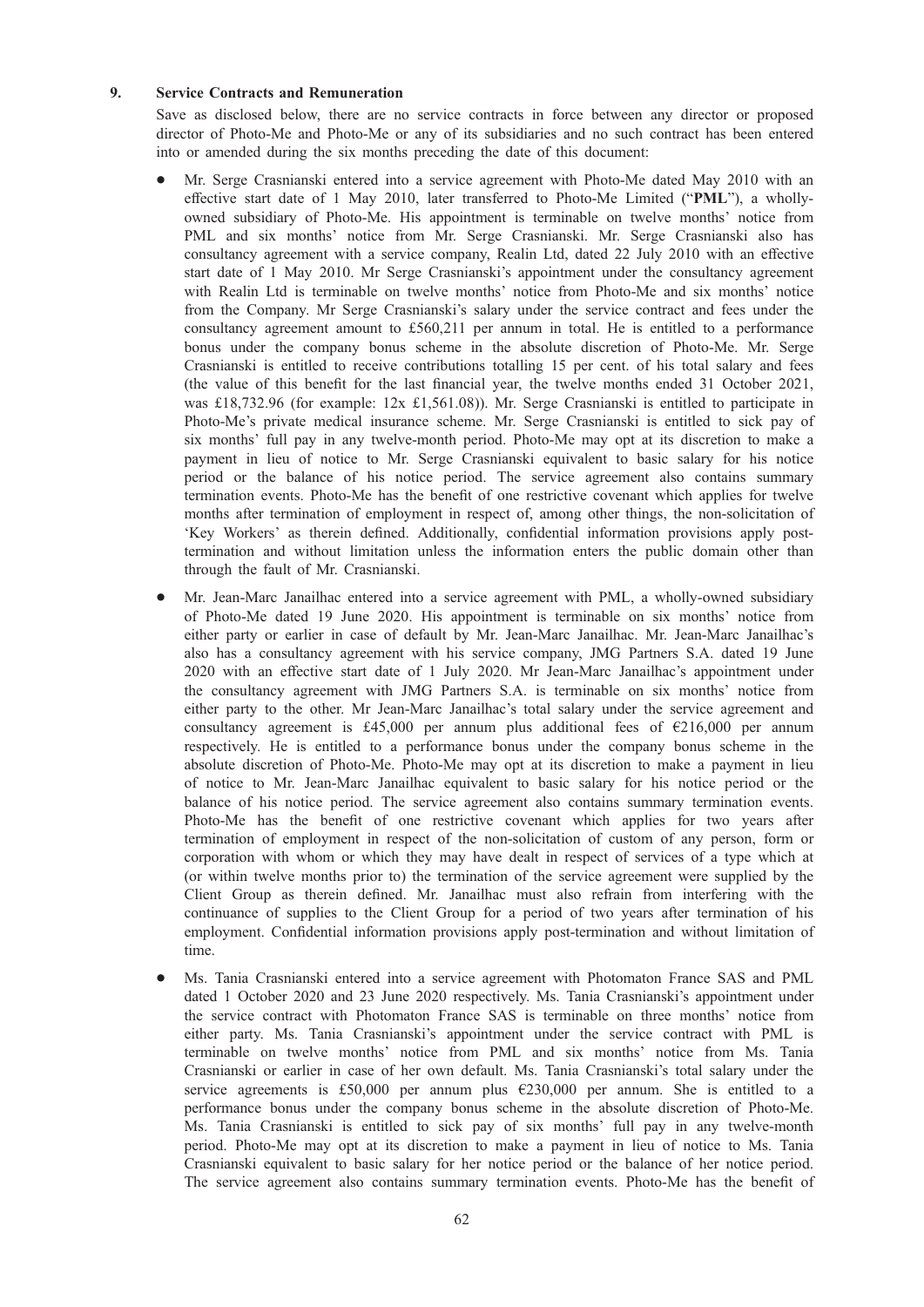one restrictive covenant which applies for twelve months after termination of employment in respect of, among other things, 'Key Workers' as therein defined. Additionally, confidential information provisions apply post-termination and without limitation unless the information enters the public domain other than through the fault of Ms. Crasnianski.

- Sir John Lewis OBE is engaged under a letter of appointment with Photo-Me dated 26 July 2010 and his services are also made available through a service company, Blakeney Holdings Limited dated 26 July 2010. The appointment may be terminated by either party giving six months' notice or earlier in case of default by Sir John Lewis OBE. The appointment letter states that his appointment is subject to the articles of association which require one third of the directors to retire by rotation and seek re-election at each annual general meeting. Under the terms of the letter of appointment and consulting agreement, Sir John Lewis OBE receives an annual salary plus fee totalling of £132,000.
- Mr. Emmanuel Olympitis is engaged under a letter of appointment with Photo-Me dated 11 November 2009. The appointment may be terminated earlier by either party giving three months' notice or earlier in case of default by Mr. Emmanuel Olympitis. The appointment letter states that his appointment is subject to the articles of association which require one third of the directors to retire by rotation and seek re-election at each annual general meeting. Under the terms of the letter of appointment, Mr. Emmanuel Olympitis receives an annual salary of £55,000.
- Mr. Jean-Marcel Denis was originally engaged under a letter of appointment with Photo-Me dated 1 March 2012. The appointment may be terminated by either party giving three months' notice or earlier in case of default by Mr. Jean-Marcel Denis. The appointment letter states that his appointment is subject to the articles of association which require one third of the directors to retire by rotation and seek re-election at each annual general meeting. Under the terms of the letter of appointment, Mr. Jean-Marcel Denis receives an annual fee of £49,500.
- Mr. Rene Proglio's services are made available to Photo-Me through a service company, R. Proglio Consulting SAS, under an agreement with PML effective from 23 June 2021. The appointment may be terminated earlier by either party giving three months' notice or earlier in case of default by Mr. Rene Proglio. The appointment letter states that his appointment is subject to the articles of association which require one third of the directors to retire by rotation and seek re-election at each annual general meeting. Under the terms of the letter of appointment, Mr. Rene Proglio receives an annual fee of £45,000.
- \* Mr. Sigieri Diaz Della Vittoria Pallavicini is engaged under a letter of appointment with PML dated 23 June 2021. The appointment may be terminated earlier by either party giving three months' notice or earlier in case of default by Mr. Sigieri Diaz Della Vittoria Pallavicini. The appointment letter states that his appointment is subject to the articles of association which require one third of the directors to retire by rotation and seek re-election at each annual general meeting. Under the terms of the letter of appointment, Mr. Sigieri Diaz Della Vittoria Pallavicini receives an annual salary of £45,000.
- Ms. Camille Claverie is engaged under a letter of appointment with PML dated 23 June 2021. The appointment may be terminated earlier by either party giving three months' notice or earlier in case of default by Ms. Camille Claverie. The appointment letter states that her appointment is subject to the articles of association which require one third of the directors to retire by rotation and seek re-election at each annual general meeting. Under the terms of the letter of appointment, Ms. Camille Claverie receives neither a salaray nor fee.
- Ms. Françoise Coutaz-Replan is engaged under a letter of appointment with Photo-Me dated 27 August 2015. The appointment may be terminated earlier by either party giving three months' notice. The appointment letter states that her appointment is subject to the articles of association which require one third of the directors to retire by rotation and seek re-election at each annual general meeting. Under the terms of the letter of appointment, Ms. Françoise Coutaz-Replan receives an annual salary of £44,000.

The Non-Executive Directors are also subject to confidentiality undertakings without limitation in time. No restrictive covenants apply to the Non-Executive Directors.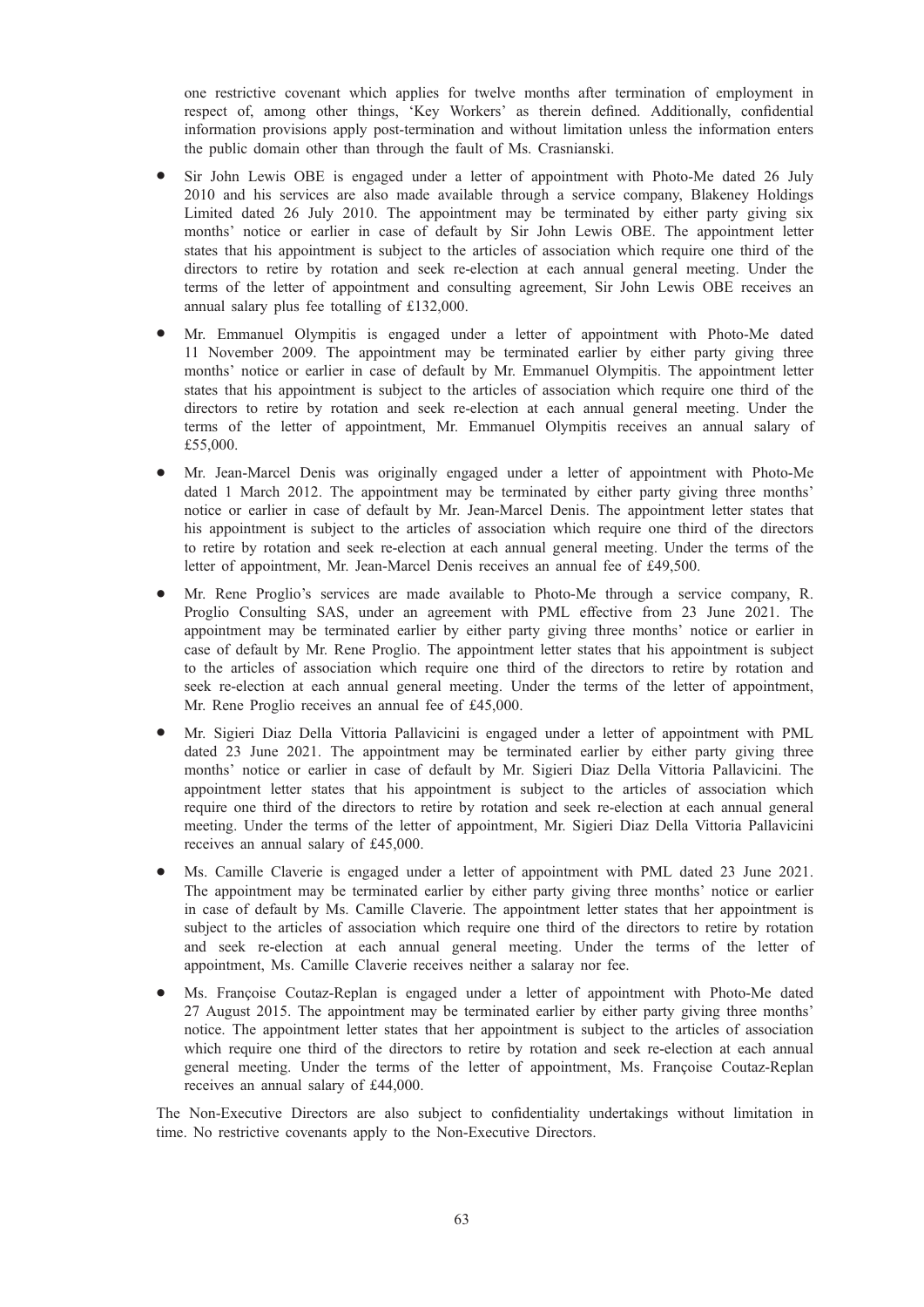The Non-Executive Directors are not entitled to receive any compensation on termination of their appointment other than in respect of fees and expenses accrued to the termination date and are not entitled to participate in any bonus or pension schemes except Françoise Coutaz-Replan who holds options under the ESOS as a result of historical awards. Françoise Coutaz-Replan's options are currently vested and she may exercise under her options at any time until 8 July 2022.

The Non-Executive Directors are not party to any commission or profit sharing arrangements.

Photo-Me has directors' and officers' indemnity insurance in place in respect of the Non-Executive Directors.

Payment obligations under the contracts with Sir John Lewis OBE; Messrs Crasnianski, Olympitis and Denis; and Ms. Françoise Coutaz-Replan, and where relevant any of their respective service companies, are satisfied by PML.

# 10. Ratings

As at the commencement of the Offer Period, neither Bidco nor Photo-Me had any current ratings and outlooks publicly accorded to either of them by ratings agencies.

#### 11. Other Information

- (a) Except as disclosed in this document, no agreement, arrangement or understanding (including any compensation arrangement) exists between Mr. Serge Crasnianski, Bidco or any concert party of Bidco or Mr. Serge Crasnianski and any of the directors, recent directors, shareholders or recent shareholders of Photo-Me or any person interested or recently interested in shares of Photo-Me having any connection with or dependence on the Offer.
- (b) Except as disclosed in this document, neither Bidco, nor Mr. Serge Crasnianski nor any person acting in concert with it has procured an irrevocable undertaking or letter of intent to accept the terms of the Offer.
- (c) Except as disclosed in this document, no agreement, arrangement or understanding of whatever nature whether formal or informal (including indemnity or option arrangements) relating to relevant securities which may be an inducement to deal or refrain from dealing exists between Bidco or any concert party of Bidco and any other person.
- (d) Except as disclosed in this document, no agreement, arrangement or understanding of whatever nature whether formal or informal (including indemnity or option arrangements) relating to relevant securities which may be an inducement to deal or refrain from dealing exists between Photo-Me or any concert party of Photo-Me and any other person.
- (e) Except as disclosed in this document, there is no agreement, arrangement or understanding by which any securities acquired in pursuance of the Offer will be transferred to any other person.
- (f) BNP Paribas has given and not withdrawn its consent to the issue of this document with the inclusion of their advice in the form and context in which it appears.
- (g) finnCap has given and not withdrawn its consent to the issue of this document with the inclusion of their advice in the form and context in which it appears.
- (h) Except as disclosed in this document, there has been no significant change in the financial or trading position of Photo-Me since 30 April 2021 (the date to which the interim accounts of Photo-Me were prepared).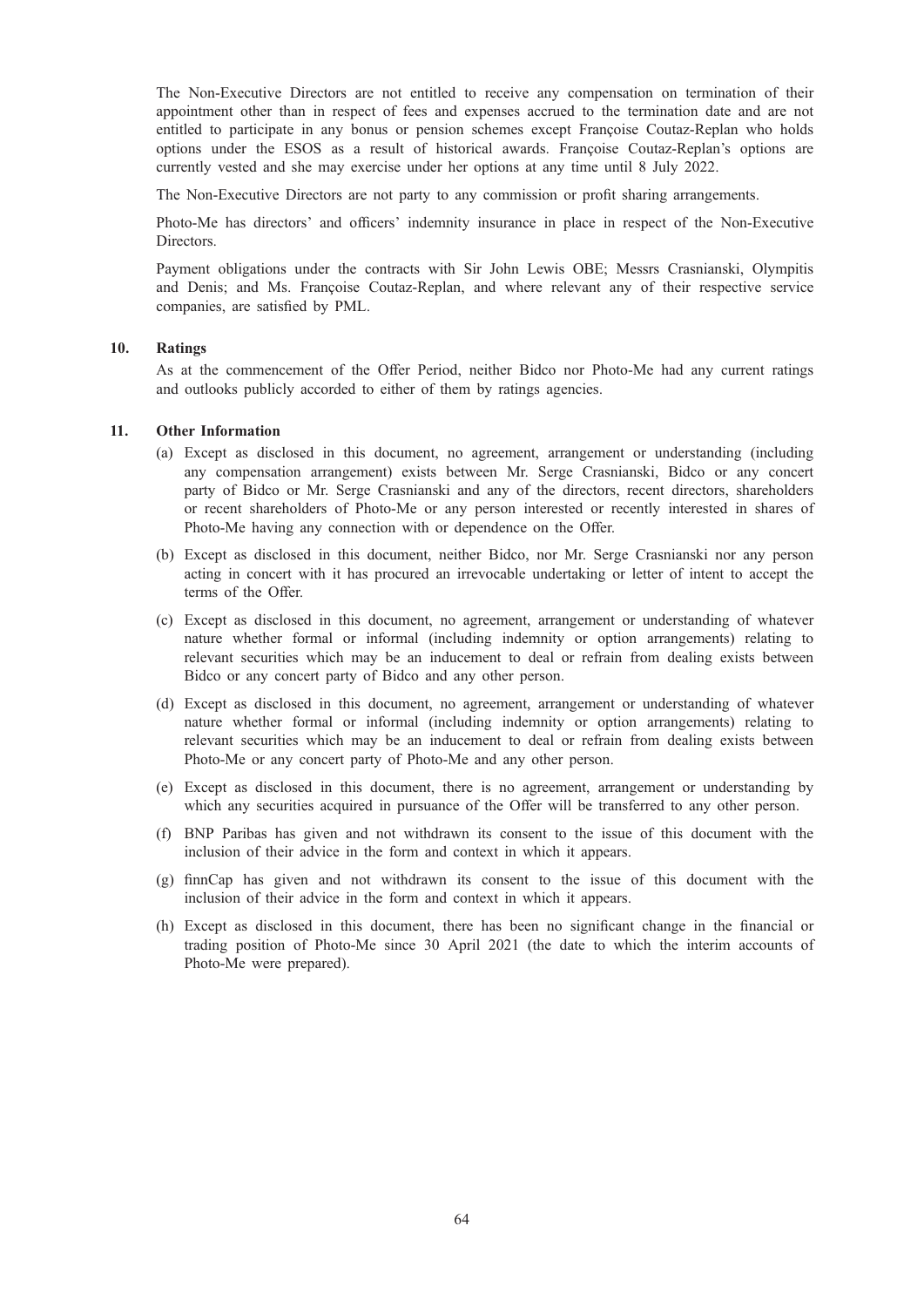# 12. Fees and Expenses

—————

(a) The aggregate fees and expenses which are expected to be incurred by Bidco and Mr. Serge Crasnianski in connection with the Offer are estimated to amount to c. £4.25 million, plus applicable VAT and other taxes. Set out below are the estimates of fees and expenses expected to be incurred in relation to:

| Amount<br>(excluding<br>applicable<br>VAT)<br>(f000) |
|------------------------------------------------------|
| 639                                                  |
| 1,350                                                |
| 1,122                                                |
| 1,139                                                |
| 4,250                                                |
|                                                      |

(1) The total amount payable includes a discretionary element or otherwise depends on whether the Offer becomes unconditional.

(2) Certain of these services are provided by reference to hourly rates. Amounts included in the table above reflect the time incurred up to 11 February 2022, the latest practicable date before the publication of this document, and an estimate of the further time required.

(3) Includes, among other things, amounts related to stamp duty tax payable in connection with the Offer, Receiving Agent fees, printers fees and document fees payable to the Panel.

(b) The aggregate fees and expenses which are expected to be incurred by Photo-Me in connection with the Offer are estimated to amount to c. £1.055 million, plus applicable VAT and other taxes. Set out below are the estimates of fees and expenses expected to be incurred in relation to:

| Category                                                     | Amount<br>(excluding<br>applicable<br>VAT)<br>$(\pounds 000)$ |
|--------------------------------------------------------------|---------------------------------------------------------------|
| Financial and corporate broking advice<br>Legal advice $(1)$ | 775<br>280                                                    |
| <b>Total</b>                                                 | 1,055                                                         |

(1) Certain of these services are provided by reference to hourly rates. Amounts included in the table above reflect the time incurred up to 11 February 2022, the latest practicable date before the publication of this document, and an estimate of the further time required.

#### 13. Documents

Copies of the following documents are available, subject to certain restrictions relating to persons resident in Restricted Jurisdictions, on Photo-Me's website at www.photo-me.com/investor-relations/ mandatory-offer until the end of the Offer (including any related competition reference period):

- (a) this document;
- (b) the Announcement;

—————

- (c) a copy of the Form of Acceptance;
- (d) the constitutional documents of Bidco;
- (e) the memorandum and articles of association of Photo-Me;
- (f) the Facility Agreement;
- (g) any security documents entered into in relation to the Facility Agreement;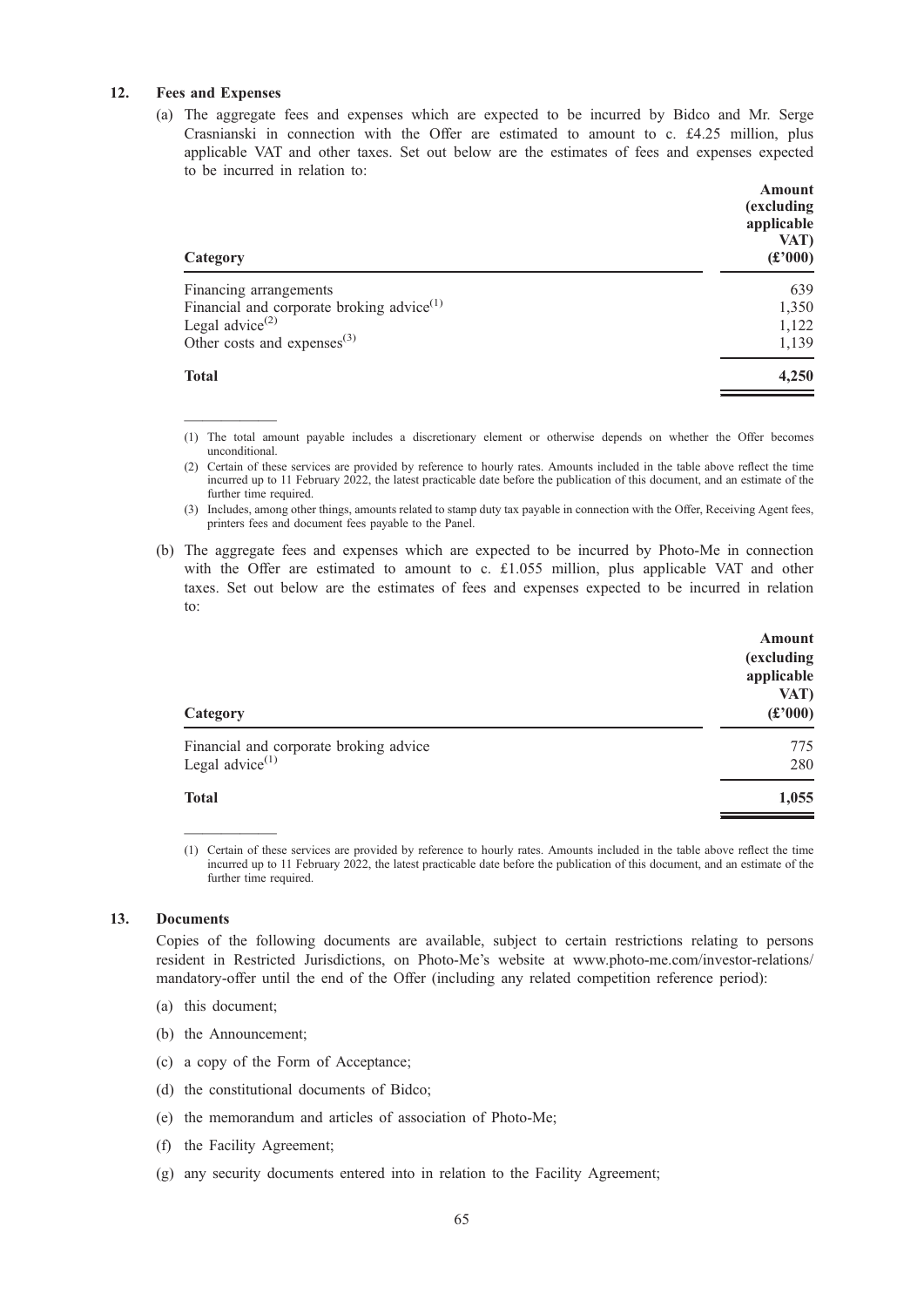- (h) the SPA;
- (i) the Confidentiality Agreement;
- (j) the written consent from each of BNP Paribas and finnCap referred to in paragraphs 11(f) and 11(g) of this Appendix IV;
- (k) the interim results of Photo-Me for the 26 weeks to 30 April 2021;
- (l) the audited consolidated accounts of Photo-Me for the 18 months ended 31 October 2020;

(m) the audited consolidated accounts of Photo-Me for the financial year ended 30 April 2019;

- (n) the audited accounts of Bidco for the 12 months ended 31 December 2020; and
- (o) the audited accounts of Bidco for the 12 months ended 31 December 2019.

Save as expressly referred to in this document, the contents of websites referred to in this document are not incorporated into and do not form part of this document.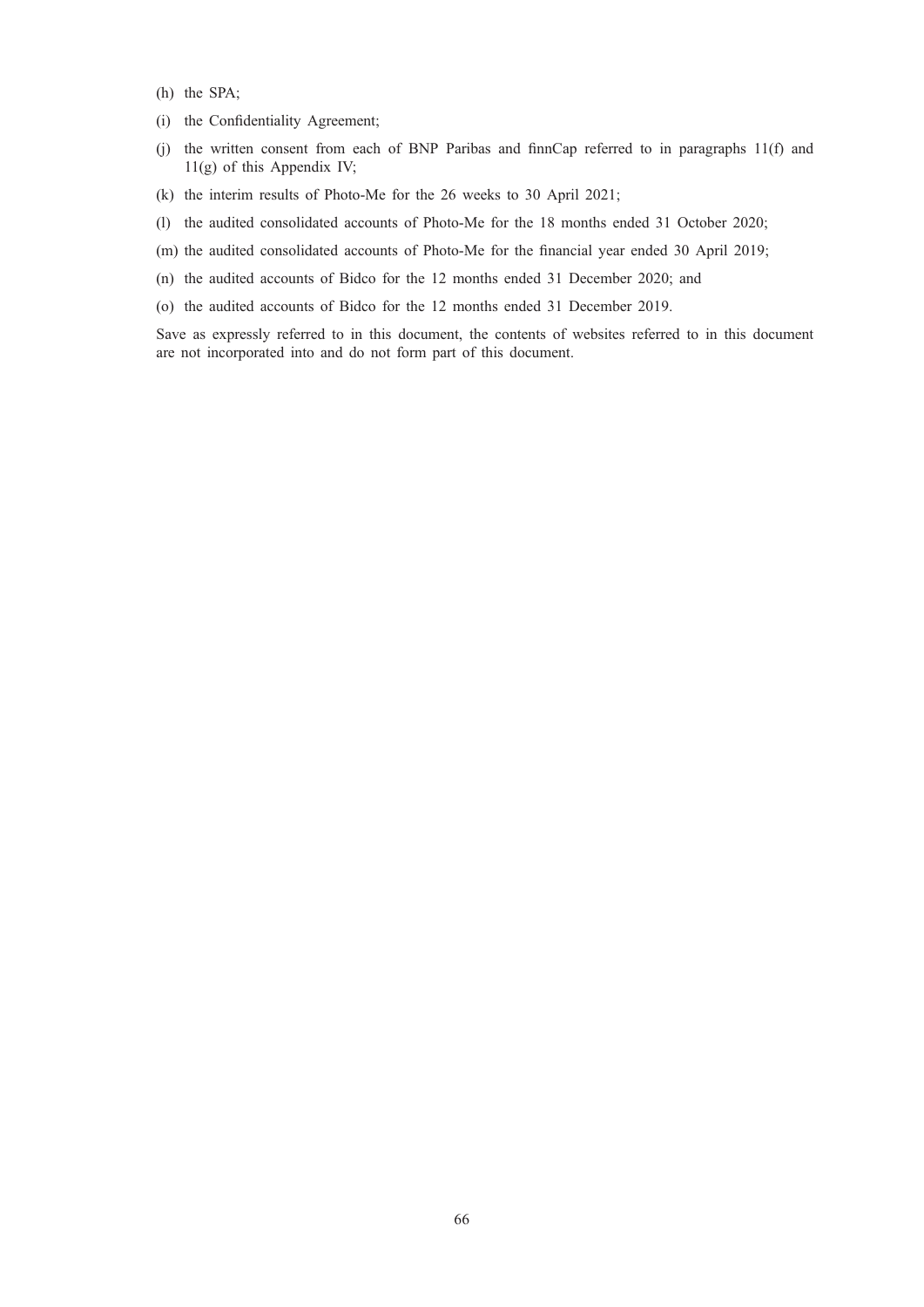# APPENDIX V: DEFINITIONS

| The following definitions apply throughout this document unless the context otherwise requires: |                                                                                                                                                                                                                                                                       |  |
|-------------------------------------------------------------------------------------------------|-----------------------------------------------------------------------------------------------------------------------------------------------------------------------------------------------------------------------------------------------------------------------|--|
| "2006 Act"                                                                                      | the Companies Act 2006, as amended from time to time                                                                                                                                                                                                                  |  |
| "Acceleration Statement"                                                                        | the statement made by Bidco, as set out in paragraph 13 of Part 1 of this<br>document, to which Rule 31.5 of the Takeover Code applies, which<br>Bidco is treated as having made by specifying an Unconditional Date in<br>this document which is earlier than Day 60 |  |
| "Acceptance Condition"                                                                          | the level of acceptances for the Offer received by Bidco to allow Bidco<br>to declare the Offer unconditional as described in Appendix I to this<br>document                                                                                                          |  |
| "ACIN"                                                                                          | a notice in which Bidco gives notice of its intention to invoke the<br>Acceptance Condition so as to cause the Offer to lapse in accordance<br>with the requirements of Rule 31.6 of the Takeover Code                                                                |  |
| "Acquisition"                                                                                   | Tibergest PTE Ltd's acquisition of 29,111,186 Photo-Me Shares from<br><b>DDF</b>                                                                                                                                                                                      |  |
| "Announcement"                                                                                  | the announcement dated 21 January 2022 setting out details of Bidco's<br>mandatory cash offer for Photo-Me                                                                                                                                                            |  |
| "Bidco"                                                                                         | Tibergest PTE Ltd, a private company limited by shares incorporated in<br>the Republic of Singapore                                                                                                                                                                   |  |
| "Bidco Directors"                                                                               | the directors of Bidco                                                                                                                                                                                                                                                |  |
| "BNP Paribas"                                                                                   | BNP Paribas, London branch, sole financial adviser to Bidco                                                                                                                                                                                                           |  |
| "Business Day"                                                                                  | a day (excluding Saturdays, Sundays and public holidays) on which<br>banks are open for business in the City of London                                                                                                                                                |  |
| "CACIB"                                                                                         | Credit Agricole Corporate and Investment Bank                                                                                                                                                                                                                         |  |
| "Cash Offer TTE instruction"                                                                    | a Transfer to Escrow instruction (as described in the CREST manual<br>issued by Euroclear) in relation to Photo-Me Shares in uncertificated<br>form meeting the requirements set out in paragraph 14.2 of Part 1 of this<br>document                                  |  |
| "certificated" or "certificated form"                                                           | in relation to a share or other security, a share or other security title to<br>which is recorded in the relevant register of the share or other security as<br>being held in certificated form (that is, not in CREST)                                               |  |
| "Chair"                                                                                         | Sir John Lewis OBE in his capacity as chairman of Photo-Me                                                                                                                                                                                                            |  |
| "Closing Price"                                                                                 | the closing middle market price of Photo-Me Shares traded on the<br>premium listing of the London Stock Exchange                                                                                                                                                      |  |
| "Condition"                                                                                     | the Condition to the Offer set out in Part A of Appendix I to this<br>document                                                                                                                                                                                        |  |
| "Confidentiality Agreement"                                                                     | the confidentiality agreement between Bidco and Photo-Me dated<br>14 December 2021                                                                                                                                                                                    |  |
| "CREST"                                                                                         | the relevant system (as defined in the Regulations) in respect of which<br>Euroclear is the operator (as defined in CREST)                                                                                                                                            |  |
| "CREST member"                                                                                  | a person who is, in relation to CREST, a system member (as defined in<br>the Regulations)                                                                                                                                                                             |  |
| "CREST participant"                                                                             | a person who is, in relation to CREST, a system participant (as defined<br>in the Regulations)                                                                                                                                                                        |  |
| "CREST payment"                                                                                 | has the meaning given in the CREST manual issued by Euroclear                                                                                                                                                                                                         |  |
| "CREST sponsor"                                                                                 | a person who is, in relation to CREST, a sponsoring system participant<br>(as defined in the Regulations)                                                                                                                                                             |  |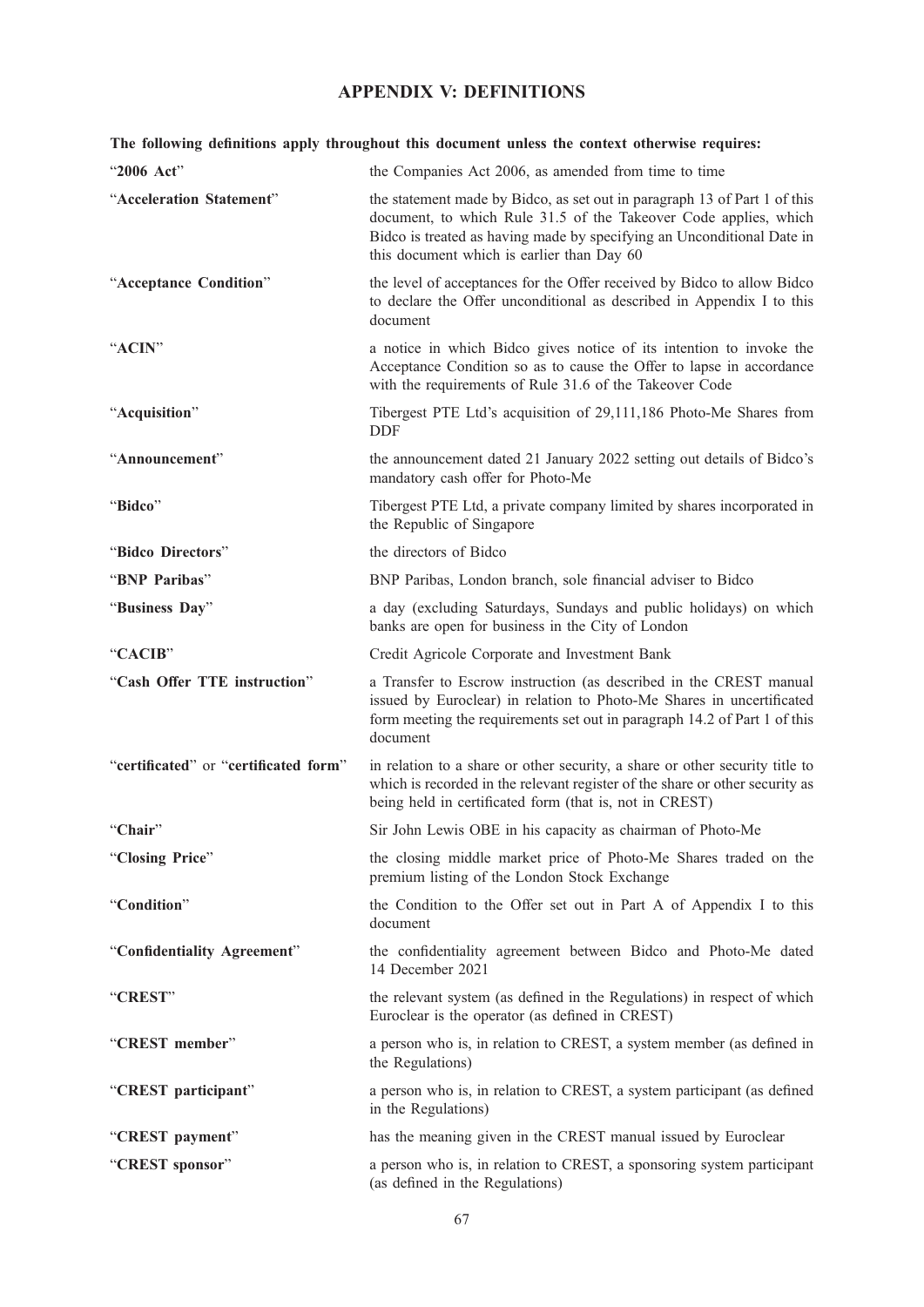| "CREST sponsored member"               | a CREST member admitted to CREST as a sponsored member under the<br>sponsorship of a CREST sponsor                                                                                                                                                                                                          |
|----------------------------------------|-------------------------------------------------------------------------------------------------------------------------------------------------------------------------------------------------------------------------------------------------------------------------------------------------------------|
| "Daily Official List"                  | means the daily official list of the London Stock Exchange                                                                                                                                                                                                                                                  |
| "Day 46"                               | 2 April 2022 or such other date as may otherwise be set as being Day 46<br>of the timetable of the Offer in accordance with the Takeover Code                                                                                                                                                               |
| "Day 60"                               | 16 April 2022 or such other date as may otherwise be set as being<br>Day 60 of the timetable of the Offer in accordance with the Takeover<br>Code                                                                                                                                                           |
| "DDF"                                  | the Dan David Foundation                                                                                                                                                                                                                                                                                    |
| "Disclosure and Transparency<br>Rules" | the disclosure guidance and transparency rules, made by the FCA, as<br>amended from time to time                                                                                                                                                                                                            |
| "Electronic Acceptance"                | the inputting and settling of a TTE instruction which constitutes or is<br>deemed to constitute an acceptance of the Offer on the terms set out in<br>this document                                                                                                                                         |
| "ESA instruction"                      | an Escrow Account Adjustment Input (AESN), transaction type "ESA"<br>(as described in the CREST manual issued by Euroclear)                                                                                                                                                                                 |
| "ESOS"                                 | the Photo-Me Executive Share Option Scheme (2014)                                                                                                                                                                                                                                                           |
| "Euroclear"                            | Euroclear UK & International                                                                                                                                                                                                                                                                                |
| "Facility Agreement"                   | the facility agreement between Bidco, Mr. Serge Crasnianski as the<br>owner and CACIB dated 20 January 2022                                                                                                                                                                                                 |
| "FCA"                                  | the UK Financial Conduct Authority                                                                                                                                                                                                                                                                          |
| "FCA Handbook"                         | the FCA's Handbook of rules and guidance as amended from time to<br>time                                                                                                                                                                                                                                    |
| "finnCap"                              | finnCap Limited, Rule 3 adviser to Photo-Me                                                                                                                                                                                                                                                                 |
| "Form of Acceptance"                   | the form of acceptance, authority and election for use by Photo-Me<br>Shareholders in connection with the Offer                                                                                                                                                                                             |
| "FSMA"                                 | the Financial Services and Markets Act 2000 (as amended from time to<br>time)                                                                                                                                                                                                                               |
| "FY21 Profit Estimate"                 | the profit estimate which was announced on 10 December 2021 in<br>relation to the financial year ended 31 October 2021 (reproduced in<br>paragraph 4 of Part 2 of this document), which refined the profit forecast<br>made on 2 August 2021 (also reproduced in paragraph 4 of Part 2 of this<br>document) |
| "IFRS"                                 | international accounting standards and international financial reporting<br>standards and interpretations thereof, approved or published by the<br>International Accounting Standards Board and adopted by the European<br>Union                                                                            |
| "Independent Directors"                | the independent directors of Photo-Me as set out in paragraph 2(b) of<br>Appendix IV to this document                                                                                                                                                                                                       |
| "Link Group"                           | Link Group, a trading name of Link Market Services Limited                                                                                                                                                                                                                                                  |
| "Listing Rules"                        | means the rules and regulations made by the FCA under Part VI of the<br>FSMA, as amended, and contained in the FCA's publication of the same<br>name (as amended from time to time)                                                                                                                         |
| "London Stock Exchange"                | London Stock Exchange Group PLC                                                                                                                                                                                                                                                                             |
| "Long-Stop Date"                       | 23:59 p.m. on Day 60 or such later date (if any) as Bidco may, with the<br>consent of Photo-Me or with the consent of the Panel, specify                                                                                                                                                                    |
| "Market Abuse Regulation"              | the Market Abuse Regulation (EU) No 596/2014, as it forms part of UK<br>law pursuant to the European Union (Withdrawal) Act 2018                                                                                                                                                                            |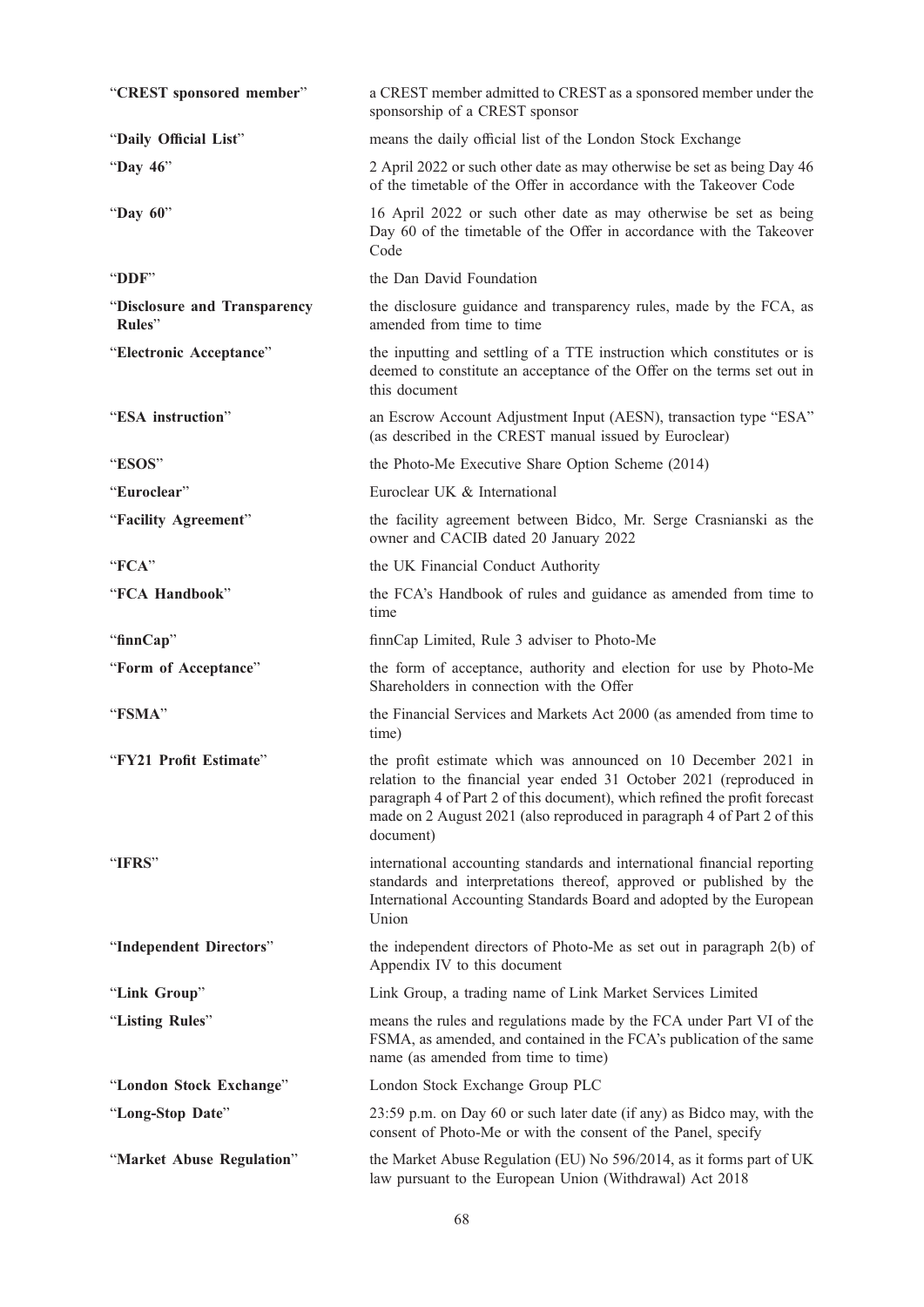| "member account ID"              | the identification code or number attached to any member account in<br><b>CREST</b>                                                                                                                                                                                                                                                                                                                |
|----------------------------------|----------------------------------------------------------------------------------------------------------------------------------------------------------------------------------------------------------------------------------------------------------------------------------------------------------------------------------------------------------------------------------------------------|
| "Offer"                          | the mandatory offer made by Bidco to acquire all the Photo-Me Shares<br>not already owned by or on behalf of Bidco on the terms and subject to<br>the conditions set out in this document and the Form of Acceptance and,<br>where the context so requires, any subsequent revision, variation,<br>extension or renewal of such offer and includes any election available in<br>connection with it |
| "Offer Document"                 | this document, despatched on behalf of Bidco containing the terms and<br>condition of the Offer and, where appropriate, any other document(s)<br>containing terms and condition of the Offer constituting the full terms<br>and condition of the Offer                                                                                                                                             |
| "Offer Period"                   | the period commencing on (and including) 21 January 2022 and ending<br>on the earlier of the date on which (i) the Offer has been withdrawn or<br>has lapsed or (ii) an announcement is made that the Offer has become or<br>has been declared unconditional                                                                                                                                       |
| "Offer Price"                    | 75 pence per Photo-Me Share                                                                                                                                                                                                                                                                                                                                                                        |
| "Official List"                  | means the official list maintained by the FCA                                                                                                                                                                                                                                                                                                                                                      |
| "Opening Position Disclosure"    | an announcement containing details of interests or short positions in, or<br>rights to subscribe for, any relevant securities of a party to the offer if the<br>person concerned has such a position                                                                                                                                                                                               |
| "Overseas Shareholders"          | Photo-Me Shareholders resident in, or to nationals or citizens of,<br>jurisdictions outside the United Kingdom or to nominees of, or<br>custodians or trustees for, citizens or nationals of other countries                                                                                                                                                                                       |
| "Panel"                          | the Panel on Takeovers and Mergers                                                                                                                                                                                                                                                                                                                                                                 |
| "participant ID"                 | the identification code or membership number used in CREST to<br>identify a CREST member or other CREST participant                                                                                                                                                                                                                                                                                |
| "PF Options"                     | means the options over 3,000,000 Photo-Me Shares in aggregate<br>granted to Mr. Pascal Faucher by Photo-Me on 4 October 2019,<br>5 October 2020 and 5 October 2021 respectively                                                                                                                                                                                                                    |
| "Photo-Me"                       | Photo-Me International plc, a public limited company incorporated in<br>England and Wales with registered number 00735438                                                                                                                                                                                                                                                                          |
| "Photo-Me Directors"             | the directors of Photo-Me                                                                                                                                                                                                                                                                                                                                                                          |
| "Photo-Me Group"                 | Photo-Me and its subsidiary undertakings and where the context<br>permits, each of them                                                                                                                                                                                                                                                                                                            |
| "Photo-Me Shareholders"          | holders of Photo-Me Shares, and "Photo-Me Shareholder" shall be<br>constructed accordingly                                                                                                                                                                                                                                                                                                         |
| "Photo-Me Shares"                | the unconditionally allotted or issued ordinary shares of 0.5 pence each<br>in the capital of Photo-Me, and " Photo-Me Share" shall be construed<br>accordingly                                                                                                                                                                                                                                    |
| "PRA"                            | Prudential Regulation Authority or its successor from time to time                                                                                                                                                                                                                                                                                                                                 |
| "Receiving Agent"                | Link Group, in its capacity as escrow agent (as described in the CREST<br>manual issued by Euroclear)                                                                                                                                                                                                                                                                                              |
| "Regulations"                    | the Uncertificated Securities Regulations 2001                                                                                                                                                                                                                                                                                                                                                     |
| "Regulatory Information Service" | any of the services authorised from time to time by the FCA for the<br>purposes of disseminating regulatory announcements                                                                                                                                                                                                                                                                          |
| "Restricted Jurisdiction"        | any jurisdiction where the extension of the Offer or the release,<br>publication or distribution in whole or in part of the Offer Document,<br>Announcement or any document relating to the Offer would constitute a                                                                                                                                                                               |